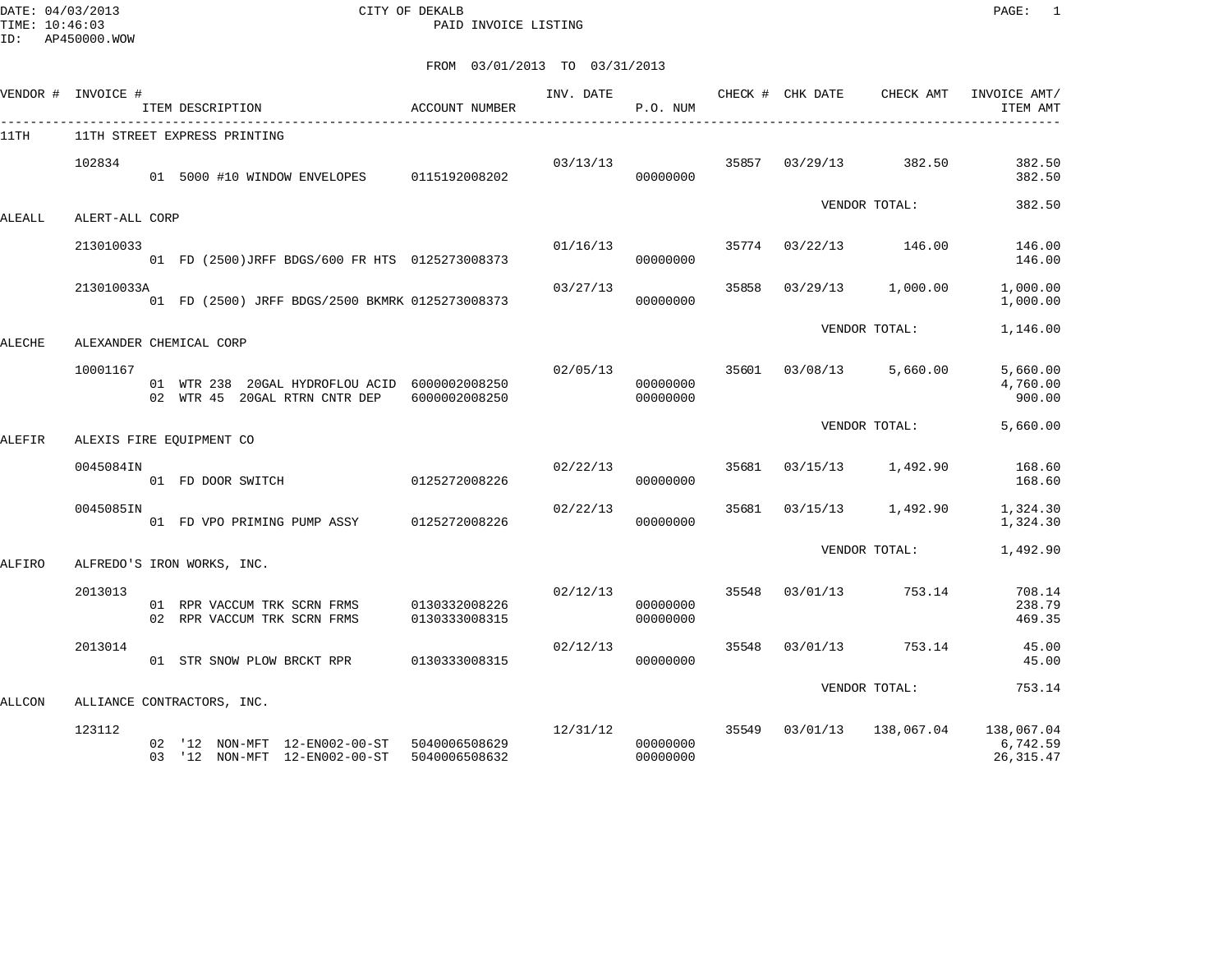|        | VENDOR # INVOICE #         |    | ITEM DESCRIPTION       |                                                                                                                                                               | ACCOUNT NUMBER                                                   | INV. DATE | P.O. NUM                                                 |       | CHECK # CHK DATE | CHECK AMT                               | INVOICE AMT/<br>ITEM AMT<br>. _ _ _ _ _ _ _ _ _ _ _ _ _ _ _ _ |
|--------|----------------------------|----|------------------------|---------------------------------------------------------------------------------------------------------------------------------------------------------------|------------------------------------------------------------------|-----------|----------------------------------------------------------|-------|------------------|-----------------------------------------|---------------------------------------------------------------|
|        | 123112                     | 06 | 07 '12 NON-MFT         | 04 '12 NON-MFT 12-EN002-00-ST 1300003008321<br>05 '12 NON-MFT 12-EN002-00-ST<br>'12 NON-MFT 12-EN002-00-ST<br>12-EN002-00-ST<br>08 '12 NON-MFT 12-EN002-00-ST | 1400006508633<br>1300006508632<br>1400003008321<br>1400006508633 | 12/31/12  | 00000000<br>00000000<br>00000000<br>00000000<br>00000000 |       |                  | 35549  03/01/13  138,067.04  138,067.04 | 16,445.66<br>452.83<br>79,346.98<br>765.75<br>7,997.76        |
| ANDFRA | MRS. FRANK ANDERLINK       |    |                        |                                                                                                                                                               |                                                                  |           |                                                          |       |                  | VENDOR TOTAL:                           | 138,067.04                                                    |
|        | 436564                     |    |                        | 01 RFND 53436-07264 WTR OVRPYMNT 6000000063444                                                                                                                |                                                                  | 03/15/13  | 00000000                                                 | 35775 |                  | 03/22/13 2,874.00                       | 2,874.00<br>2,874.00                                          |
| ANDMAT | MATTHEW ANDERSON           |    |                        |                                                                                                                                                               |                                                                  |           |                                                          |       |                  | VENDOR TOTAL:                           | 2,874.00                                                      |
|        | 022213                     |    | 01 2013 WELLNESS       |                                                                                                                                                               | 7100004008476                                                    | 02/22/13  | 00000000                                                 |       |                  | D000033 03/01/13 304.80                 | 304.80<br>304.80                                              |
| ANDMED | ANDRES MEDICAL BILLING LTD |    |                        |                                                                                                                                                               |                                                                  |           |                                                          |       |                  | VENDOR TOTAL:                           | 304.80                                                        |
|        | 30484A                     |    | 01 JAN '13 AMB BILLING |                                                                                                                                                               | 0100000063423                                                    | 02/01/13  | 00000000                                                 | 35859 | 03/29/13         | 3,693.21                                | 3,693.21<br>3,693.21                                          |
|        | 130610                     |    | 01 FD HARDWARE FEB '13 |                                                                                                                                                               | 0125273008310                                                    | 03/01/13  | 00000000                                                 | 35682 | 03/15/13         | 2,119.81                                | 2,119.81<br>2,119.81                                          |
| ANDMIK | MICHAEL ANDERSON           |    |                        |                                                                                                                                                               |                                                                  |           |                                                          |       |                  | VENDOR TOTAL:                           | 5,813.02                                                      |
|        | 022213                     |    | 01 2013 WELLNESS       |                                                                                                                                                               | 7100004008476                                                    | 02/22/13  | 00000000                                                 |       | D000034 03/01/13 | 500.00                                  | 500.00<br>500.00                                              |
| ARAUNI | AUCA ROCKFORD              |    |                        |                                                                                                                                                               |                                                                  |           |                                                          |       |                  | VENDOR TOTAL:                           | 500.00                                                        |
|        | 6107910045                 |    |                        | 01 PD SERVICE 2/8/13 0120223008315                                                                                                                            |                                                                  | 02/08/13  | 00000000                                                 | 35683 | 03/15/13         | 215.44                                  | 63.16<br>63.16                                                |
|        | 6107910046                 |    |                        | 01 CTYHLL SERVICE 2/8/13 0130324008450                                                                                                                        |                                                                  | 02/08/13  | 00000000                                                 | 35683 | 03/15/13         | 215.44                                  | 44.56<br>44.56                                                |
|        | 6107928871                 |    | 01 PD SERVICE 2/22/13  |                                                                                                                                                               | 0120223008315                                                    | 02/22/13  | 00000000                                                 | 35683 | 03/15/13         | 215.44                                  | 63.16<br>63.16                                                |
|        | 6107928872                 |    |                        |                                                                                                                                                               |                                                                  | 02/22/13  |                                                          | 35683 | 03/15/13         | 215.44                                  | 44.56                                                         |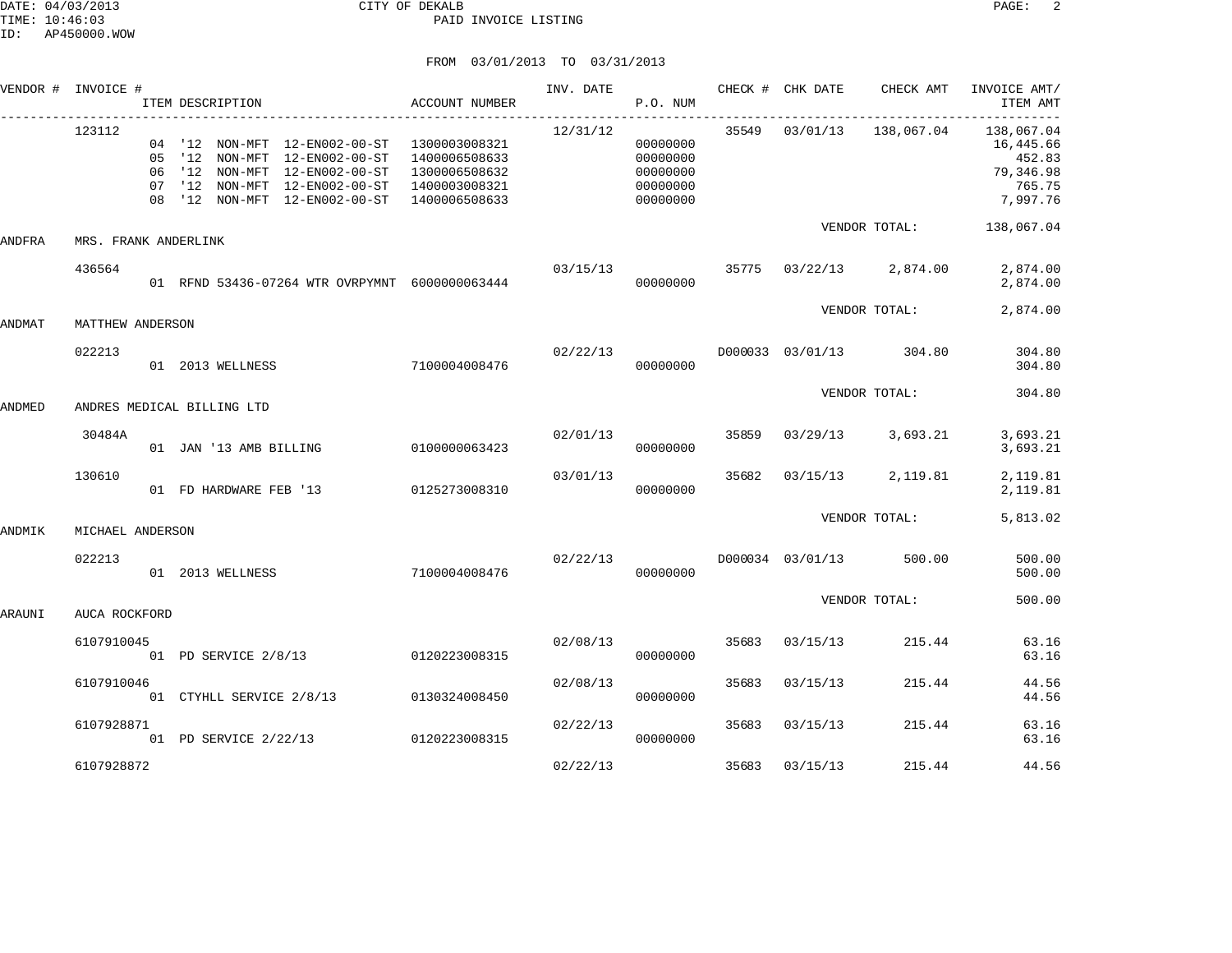DATE: 04/03/2013 CITY OF DEKALB PAGE: 3 PAID INVOICE LISTING

|                | VENDOR # INVOICE #  | ACCOUNT NUMBER<br>ITEM DESCRIPTION<br>______________________________                                                      |                                | INV. DATE | P.O. NUM                         |       | CHECK # CHK DATE | CHECK AMT          | INVOICE AMT/<br>ITEM AMT            |
|----------------|---------------------|---------------------------------------------------------------------------------------------------------------------------|--------------------------------|-----------|----------------------------------|-------|------------------|--------------------|-------------------------------------|
|                | 6107928872          | 01 CTYHLL SERVICE 2/22/13 0130324008450                                                                                   |                                | 02/22/13  | 00000000                         | 35683 | 03/15/13         | 215.44             | 44.56<br>44.56                      |
| ASCAVI         |                     | ASCENT AVIATION GROUP INC.                                                                                                |                                |           |                                  |       |                  | VENDOR TOTAL:      | 215.44                              |
|                | M097970             | 01 ARPT VX570 LSE MAR '13 6500006008597<br>02 ARPT AVGAS RFLR LSE MAR '13 6500006008597<br>03 ARPT JET-A RFLR LSE MAR '13 | 6500006008597                  | 03/01/13  | 00000000<br>00000000<br>00000000 | 35684 | 03/15/13         | 981.00             | 981.00<br>46.00<br>400.00<br>535.00 |
| <b>AURSIG</b>  | AURORA SIGN CO.     |                                                                                                                           |                                |           |                                  |       |                  | VENDOR TOTAL:      | 981.00                              |
|                | 21300172            | 01 ARPT PYLON SIGN INSTALL<br>02 ARPT FLGPLS/SGN INSTALL                                                                  | 6500006508639<br>1300006508639 | 02/26/13  | 00000000<br>00000000             | 35602 |                  | 03/08/13 30,592.00 | 30,592.00<br>8,217.00<br>22,375.00  |
| BANDWI         | BANDWIDTH.COM INC.  |                                                                                                                           |                                |           |                                  |       |                  | VENDOR TOTAL:      | 30,592.00                           |
|                | 63976               | 01 IT JAN '13 BOXSET CALL LICENSE 0115163008337                                                                           |                                | 02/01/13  | 00000000                         | 35550 | 03/01/13         | 222.05             | 222.05<br>222.05                    |
|                | 68610               | 01 FEB '13 BOXSET CALL LICENSE                                                                                            | 0115163008330                  | 03/01/13  | 00000000                         | 35776 | 03/22/13         | 222.05             | 222.05<br>222.05                    |
| <b>BARDIS</b>  | BARNES DISTRIBUTION |                                                                                                                           |                                |           |                                  |       |                  | VENDOR TOTAL:      | 444.10                              |
|                | 5311247001          | 01 ARPT SHOP SUPPLIES 6500002008226                                                                                       |                                | 03/07/13  | 00000000                         | 35860 | 03/29/13         | 87.37              | 87.37<br>87.37                      |
| <b>BARNABY</b> | <b>BARNABY</b>      |                                                                                                                           |                                |           |                                  |       |                  | VENDOR TOTAL:      | 87.37                               |
|                | 1091                | 01 LGL 1000 CRT SPRVSN FORMS                                                                                              | 0118002008202                  | 02/13/13  | 00000000                         | 35685 | 03/15/13         | 507.04             | 507.04<br>507.04                    |
|                | 1212                | 01 PD (600) RESIDENT OFF BRCHRS                                                                                           | 0120222008202                  | 02/28/13  | 00000000                         | 35777 | 03/22/13         | 432.00             | 432.00<br>432.00                    |
|                | 1328                | 01 PD 400 RES OFFCR BRCHRS                                                                                                | 0120222008202                  | 03/14/13  | 00000000                         | 35861 | 03/29/13         | 248.00             | 248.00<br>248.00                    |
|                |                     |                                                                                                                           |                                |           |                                  |       |                  | VENDOR TOTAL:      | 1,187.04                            |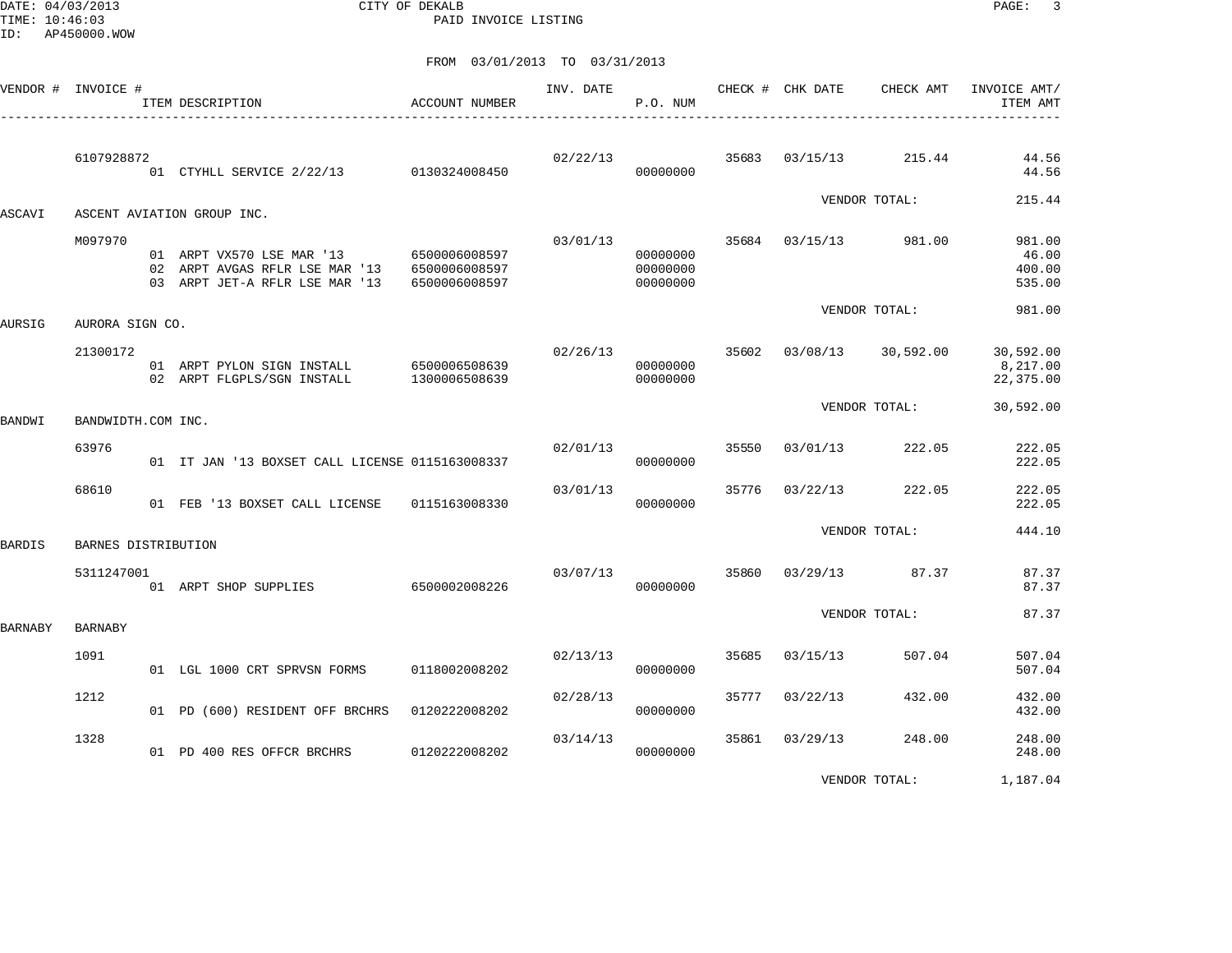DATE: 04/03/2013 CITY OF DEKALB PAGE: 4 PAID INVOICE LISTING

ID: AP450000.WOW

| VENDOR # INVOICE # |                   | ITEM DESCRIPTION                                | ACCOUNT NUMBER | INV. DATE | P.O. NUM |       | CHECK # CHK DATE | CHECK AMT     | INVOICE AMT/<br>ITEM AMT |
|--------------------|-------------------|-------------------------------------------------|----------------|-----------|----------|-------|------------------|---------------|--------------------------|
| BAUMIC             | MICHAEL BAULING   |                                                 |                |           |          |       |                  |               |                          |
|                    | 022213            | 01 2013 WELLNESS                                | 7100004008476  | 02/22/13  | 00000000 |       | D000035 03/01/13 | 304.80        | 304.80<br>304.80         |
| <b>BAXWOO</b>      |                   | BAXTER & WOODMAN, INC.                          |                |           |          |       |                  | VENDOR TOTAL: | 304.80                   |
|                    | 0166937           | 01 ENG HOLLISTER AVE WTRMN RPL                  | 6000006508631  | 01/24/13  | 00000000 | 35603 | 03/08/13         | 22,759.74     | 7,893.82<br>7,893.82     |
|                    | 0166938           | 01 ENG GURLER RD RCNSTRCTN                      | 5040006508632  | 01/24/13  | 00000000 | 35603 | 03/08/13         | 22,759.74     | 561.00<br>561.00         |
|                    | 0166939           | 01 MFT 12-00181-00-WR TAYLOR ST 1000002008331   |                | 01/24/13  | 00000000 | 35603 | 03/08/13         | 22,759.74     | 2,123.90<br>2,123.90     |
|                    | 0166940           | 01 ENG '12 ANNL ST MNTNT CNSTRCTN 1300006508632 |                | 01/24/13  | 00000000 | 35603 | 03/08/13         | 22,759.74     | 153.00<br>153.00         |
|                    | 0166941           | 01 ENG TIF FD ST1 ADV WRNG SYS DS 1300006508639 |                | 01/24/13  | 00000000 | 35603 | 03/08/13         | 22,759.74     | 1,445.00<br>1,445.00     |
|                    | 0167370           | 01 ENG HOLLISTER AVE WTRMN CNST 6000006508631   |                | 02/21/13  | 00000000 | 35603 | 03/08/13         | 22,759.74     | 1,817.50<br>1,817.50     |
|                    | 0167371           | 01 ENG PRJCT#110907.40 ELV TNK RP 6000003008331 |                | 02/21/13  | 00000000 | 35603 | 03/08/13         | 22,759.74     | 1,881.25<br>1,881.25     |
|                    | 0167372           | 01 ENG GURLER RD RCNSTRCTN                      | 5040006508632  | 02/21/13  | 00000000 | 35603 | 03/08/13         | 22,759.74     | 595.00<br>595.00         |
|                    | 0167373           | 01 MFT 12-00181-00-WR TAYLOR ST 1000002008331   |                | 02/21/13  | 00000000 | 35603 | 03/08/13         | 22,759.74     | 6,289.27<br>6,289.27     |
| <b>BECASS</b>      |                   | BECKER & ASSOCIATES, INC.                       |                |           |          |       |                  | VENDOR TOTAL: | 22,759.74                |
|                    | 0040522IN         | 01 ARPT AP15 JET RFLR TRK RPR                   | 6500003008310  | 02/28/13  | 00000000 | 35604 | 03/08/13         | 1,742.50      | 1,742.50<br>1,742.50     |
| <b>BENGOR</b>      | BEN GORDON CENTER |                                                 |                |           |          |       |                  | VENDOR TOTAL: | 1,742.50                 |
|                    | IDIS5538540       | 01 FY13 CDBG PUB SRVCS 4TH QTR 1900003008307    |                | 03/06/13  | 00000000 | 35686 | 03/15/13         | 1,975.00      | 1,975.00<br>1,975.00     |
|                    |                   |                                                 |                |           |          |       |                  | VENDOR TOTAL: | 1,975.00                 |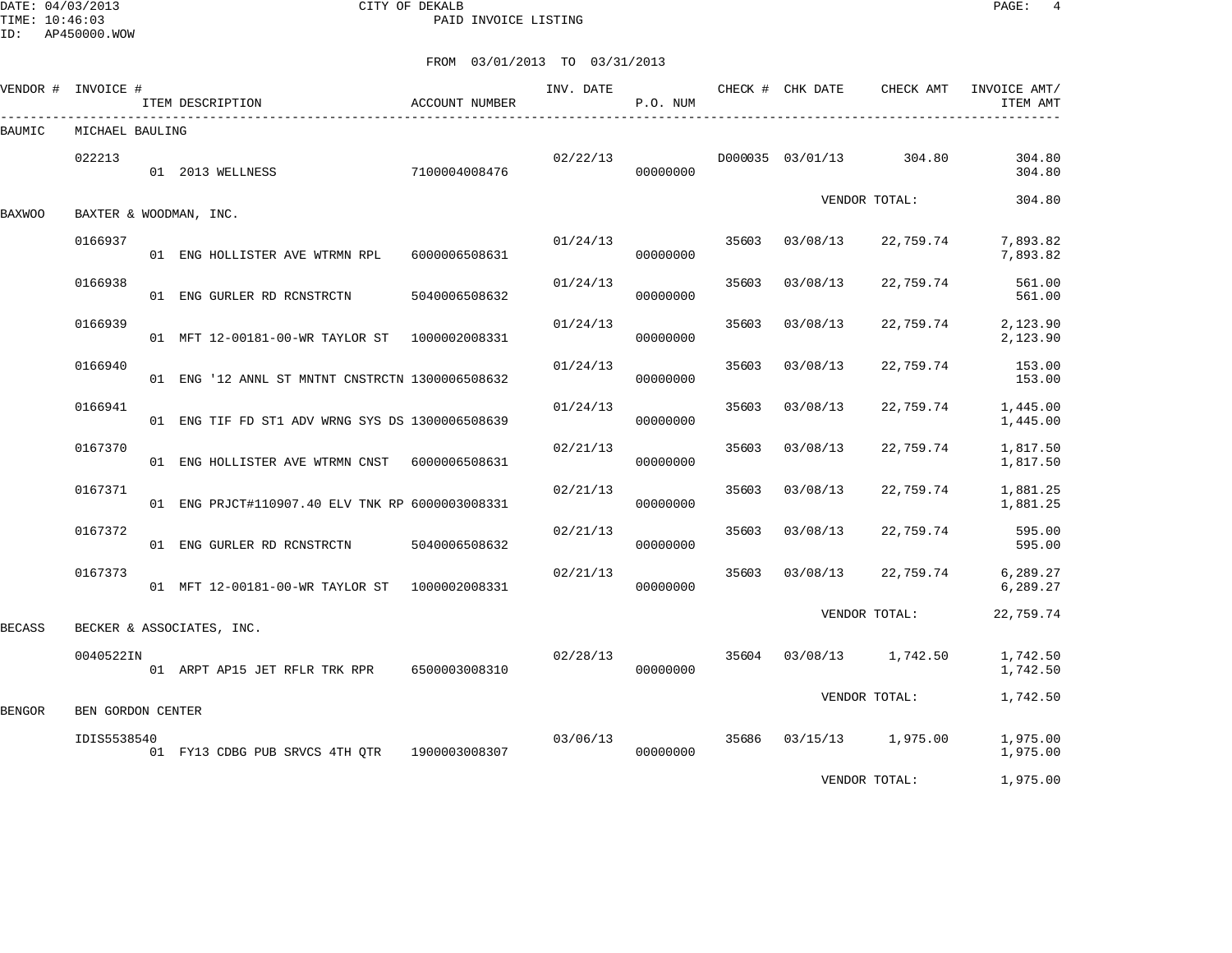DATE: 04/03/2013 CITY OF DEKALB PAGE: 5 PAID INVOICE LISTING

| VENDOR # INVOICE # |                       | ITEM DESCRIPTION<br>____________________________ | ACCOUNT NUMBER | INV. DATE | P.O. NUM             |       | CHECK # CHK DATE        | CHECK AMT                         | INVOICE AMT/<br>ITEM AMT |
|--------------------|-----------------------|--------------------------------------------------|----------------|-----------|----------------------|-------|-------------------------|-----------------------------------|--------------------------|
| BERTER             | TERRANCE BERG         |                                                  |                |           |                      |       |                         |                                   |                          |
|                    | 424859                | 01 RFND 73969-19221                              | 6000000063444  |           | 00000000             |       |                         | $03/15/13$ 35778 $03/22/13$ 93.62 | 93.62<br>93.62           |
|                    |                       |                                                  |                |           |                      |       |                         | VENDOR TOTAL:                     | 93.62                    |
| <b>BESCOF</b>      | BEST COFFEE, LLC      |                                                  |                |           |                      |       |                         |                                   |                          |
|                    | 1768                  | 01 FD BLDG SUPPLIES                              | 2800006008540  | 02/25/13  | 00000000             |       | 35687 03/15/13          | 522.60                            | 522.60<br>522.60         |
|                    | <b>CURT BIARNESEN</b> |                                                  |                |           |                      |       |                         | VENDOR TOTAL:                     | 522.60                   |
| BIACUR             |                       |                                                  |                |           |                      |       |                         |                                   |                          |
|                    | 030813                | 01 FY '13 WELLNESS                               | 7100004008476  | 03/08/13  | 00000000             |       |                         | D000077 03/15/13 324.80           | 324.80<br>324.80         |
|                    |                       |                                                  |                |           |                      |       |                         | VENDOR TOTAL:                     | 324.80                   |
| BIEMAR             | MARK BIERNACKI        |                                                  |                |           |                      |       |                         |                                   |                          |
|                    | 030413                | 01 RMB LNCH MTG DEV PROSPECTS 0115153008376      |                |           | 03/05/13<br>00000000 |       |                         | D000074 03/08/13 51.36            | 51.36<br>51.36           |
|                    |                       |                                                  |                |           |                      |       |                         | VENDOR TOTAL:                     | 51.36                    |
| BLAERI             | ERIC BLANKEN          |                                                  |                |           |                      |       |                         |                                   |                          |
|                    | 022213                | 01 2013 WELLNESS                                 | 7100004008476  | 02/22/13  | 00000000             |       |                         | D000036 03/01/13 304.80           | 304.80<br>304.80         |
|                    |                       |                                                  |                |           |                      |       |                         | VENDOR TOTAL:                     | 304.80                   |
| BLAMOV             |                       | BLACKHAWK MOVING & STORAGE INC                   |                |           |                      |       |                         |                                   |                          |
|                    | BL4131                | 01 PW MOVE OFFICE SPACE ANNEX 0130353008310      |                | 02/18/13  | 00000000             |       |                         | 35551 03/01/13 410.00             | 410.00<br>410.00         |
|                    |                       |                                                  |                |           |                      |       |                         | VENDOR TOTAL:                     | 410.00                   |
| BLAOIL             | BLAKE OIL COMPANY     |                                                  |                |           |                      |       |                         |                                   |                          |
|                    | 345817                | 01 STR 7499GALS DIESEL FUEL 0100000001520        |                | 02/12/13  | 00000000             | 35605 |                         | 03/08/13 27,460.59                | 27,460.59<br>27,460.59   |
|                    |                       |                                                  |                |           |                      |       |                         | VENDOR TOTAL:                     | 27,460.59                |
| BLSEW              | B & L SEWER RODDING   |                                                  |                |           |                      |       |                         |                                   |                          |
|                    | 2153                  | 01 ARPT RENTAL WKS 07-10 6500004008450           |                |           | 00000000             |       | 02/10/13 35606 03/08/13 | 210.00                            | 210.00<br>210.00         |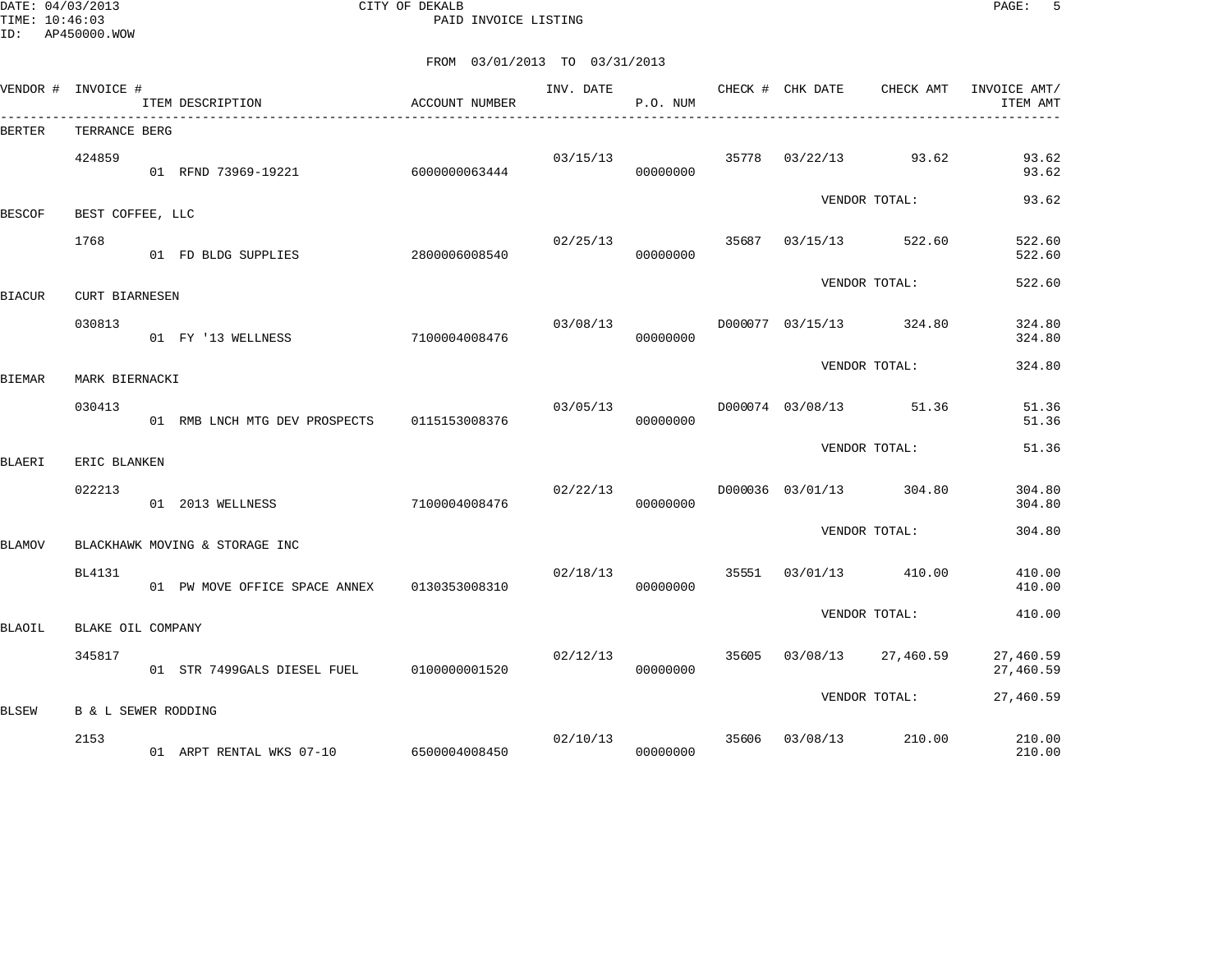DATE: 04/03/2013 CITY OF DEKALB PAGE: 6 PAID INVOICE LISTING

|        | VENDOR # INVOICE # | ITEM DESCRIPTION                                                 | ACCOUNT NUMBER                 | INV. DATE | P.O. NUM             |       | CHECK # CHK DATE | CHECK AMT               | INVOICE AMT/<br>ITEM AMT                             |
|--------|--------------------|------------------------------------------------------------------|--------------------------------|-----------|----------------------|-------|------------------|-------------------------|------------------------------------------------------|
|        | 2169               | 01 ARPT RENTAL WEEKS 11-14 6500004008450                         |                                | 03/10/13  | 00000000             |       |                  | 35779 03/22/13 210.00   | 210.00<br>210.00                                     |
| BLUCRO |                    | BLUE CROSS BLUE SHIELD                                           |                                |           |                      |       |                  | VENDOR TOTAL:           | 420.00                                               |
|        | 124958             | 01 AMB RFND R WILKINS 12/12/12 0100000063423                     |                                | 02/20/13  | 00000000             |       |                  | 35688 03/15/13 719.58   | 719.58<br>719.58                                     |
| BONIND |                    | BONNELL INDUSTRIES, INC.                                         |                                |           |                      |       |                  | VENDOR TOTAL:           | 719.58                                               |
|        | 0144811IN          | 01 STR RESERVOIR                                                 | 0130332008226                  |           | 02/18/13<br>00000000 | 35689 |                  | 03/15/13 398.00         | 398.00<br>398.00                                     |
|        | 0145256IN          | 01 WTR MLDBRD W/CTTNG EDG ASSY<br>02 STR CRTRDG VLVS/CRBNCNTRSNK | 6000002008226<br>0130332008226 | 03/04/13  | 00000000<br>00000000 |       |                  |                         | 35780 03/22/13 1,510.74 1,422.74<br>850.00<br>572.74 |
|        | 0145325IN          | 01 STR BLKHD CABLE                                               | 0130332008226                  | 03/06/13  | 00000000             |       |                  | 35780 03/22/13 1,510.74 | 88.00<br>88.00                                       |
|        | 0145481IN          | 01 STR 3 SPRG TRSN TRP SPRNG 0130332008226                       |                                | 03/11/13  | 00000000             |       |                  | 35862 03/29/13 366.00   | 366.00<br>366.00                                     |
| BOUTRE |                    | BOUND TREE MEDICAL, LLC.                                         |                                |           |                      |       |                  | VENDOR TOTAL:           | 2, 274.74                                            |
|        | 81011965           | 01 FD MASIMO SET LNCS PED SNSR 0125272008241                     |                                | 02/20/13  | 00000000             |       |                  | 35690 03/15/13 25.99    | 25.99<br>25.99                                       |
| BRAMAN |                    | BRAD MANNING FORD, INC.                                          |                                |           |                      |       |                  | VENDOR TOTAL:           | 25.99                                                |
|        | 55448FOW           | 01 PD PD04 SENSOR                                                | 0120222008226                  |           | 02/01/13<br>00000000 | 35607 |                  | 03/08/13 191.09         | 28.99<br>28.99                                       |
|        | 55564FOW           | 01 PD LINK ASSMBLY                                               | 0120222008226                  | 02/22/13  | 00000000             | 35607 |                  | 03/08/13 191.09         | 162.10<br>162.10                                     |
| BRIRAY | RAY BRIGGS         |                                                                  |                                |           |                      |       |                  | VENDOR TOTAL:           | 191.09                                               |
|        | 030113             | 01 MAY - OCT '12 REBATE PROGRAM 6000004008481                    |                                | 03/01/13  | 00000000             |       |                  | 35608 03/08/13 61.05    | 61.05<br>61.05                                       |
|        |                    |                                                                  |                                |           |                      |       |                  | VENDOR TOTAL:           | 61.05                                                |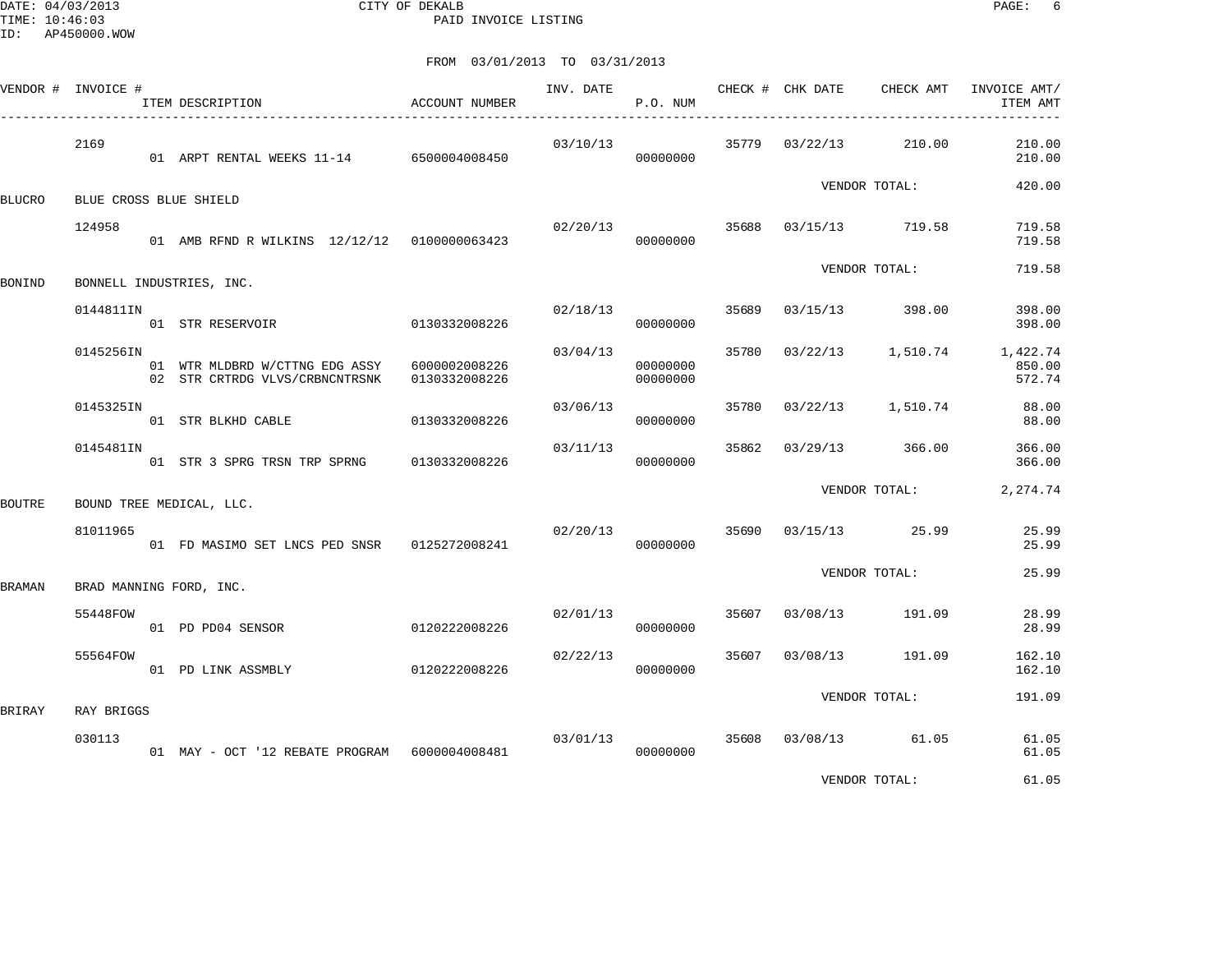DATE: 04/03/2013 CITY OF DEKALB PAGE: 7 PAID INVOICE LISTING

|        | VENDOR # INVOICE #           | ITEM DESCRIPTION                                | ACCOUNT NUMBER | INV. DATE | P.O. NUM             |       | CHECK # CHK DATE | CHECK AMT             | INVOICE AMT/<br>ITEM AMT |
|--------|------------------------------|-------------------------------------------------|----------------|-----------|----------------------|-------|------------------|-----------------------|--------------------------|
| BROCOR | CORY BROWN                   |                                                 |                |           |                      |       |                  |                       |                          |
|        | 13AH030                      | 01 SETTLEMENT ADM TOW 13AH030 0100000002715     |                |           | 03/22/13<br>00000000 | 35863 | 03/29/13         | 250.00                | 250.00<br>250.00         |
| BRODOR | DOROTHY BROTZ                |                                                 |                |           |                      |       |                  | VENDOR TOTAL:         | 250.00                   |
|        | 289959                       | 01 RFND OVRPYMNT TCKT 289959                    | 0100000073514  | 03/08/12  | 00000000             |       | 35781 03/22/13   | 20.00                 | 20.00<br>20.00           |
| BROELM |                              | BROOKS ELEMENTARY SCHOOL                        |                |           |                      |       |                  | VENDOR TOTAL:         | 20.00                    |
|        | 434563                       | 01 RFND 52131-04588                             | 6000000063444  | 03/15/13  | 00000000             |       |                  | 35782 03/22/13 162.00 | 162.00<br>162.00         |
| BROTRA |                              | BROWN TRAFFIC PRODUCTS, INC.                    |                |           |                      |       |                  | VENDOR TOTAL:         | 162.00                   |
|        | 037085                       | 01 STR 16 BCKPLTS/24 LOAD SWTCH 0130332008230   |                | 02/04/13  | 00000000             | 35552 | 03/01/13         | 2,865.00              | 2,833.00<br>2,833.00     |
|        | 037093                       | 01 STR (2) FML PINS                             | 0130332008230  | 02/04/13  | 00000000             | 35552 | 03/01/13         | 2,865.00              | 32.00<br>32.00           |
|        | 037180                       | 01 (2) POLE RPR 13-1914 7200004008472           |                | 02/12/13  | 00000000             | 35609 | 03/08/13         | 4,559.59              | 1,340.00<br>1,340.00     |
|        | 037195                       | 01 STR BLLDGIII/BLLDG POLE/BLK PL 0130332008230 |                | 02/12/13  | 00000000             | 35609 | 03/08/13         | 4,559.59              | 2,637.21<br>2,637.21     |
|        | 037201                       | 01 STR (2) POLY BACKPLATES                      | 0130332008230  | 02/12/13  | 00000000             | 35609 | 03/08/13         | 4,559.59              | 317.38<br>317.38         |
|        | 037202                       | 01 GALV IRON OCTGNL BASE 13-1914 7200004008472  |                | 02/12/13  | 00000000             | 35609 | 03/08/13         | 4,559.59              | 265.00<br>265.00         |
|        | 037290                       | 01 STR POL EN290NO B EZ 2 WIRE                  | 7200004008472  | 02/20/13  | 00000000             | 35691 | 03/15/13         | 355.00                | 355.00<br>355.00         |
|        | 037401                       | 01 STR TRAFFIC LIGHT                            | 7200004008472  | 03/04/13  | 00000000             | 35864 | 03/29/13         | 988.00                | 988.00<br>988.00         |
|        |                              |                                                 |                |           |                      |       |                  | VENDOR TOTAL:         | 8,767.59                 |
| BSG    | BASTON SERVICE GROUP<br>1603 |                                                 |                | 02/15/13  |                      | 35610 | 03/08/13         | 350.00                | 350.00                   |
|        |                              |                                                 |                |           |                      |       |                  |                       |                          |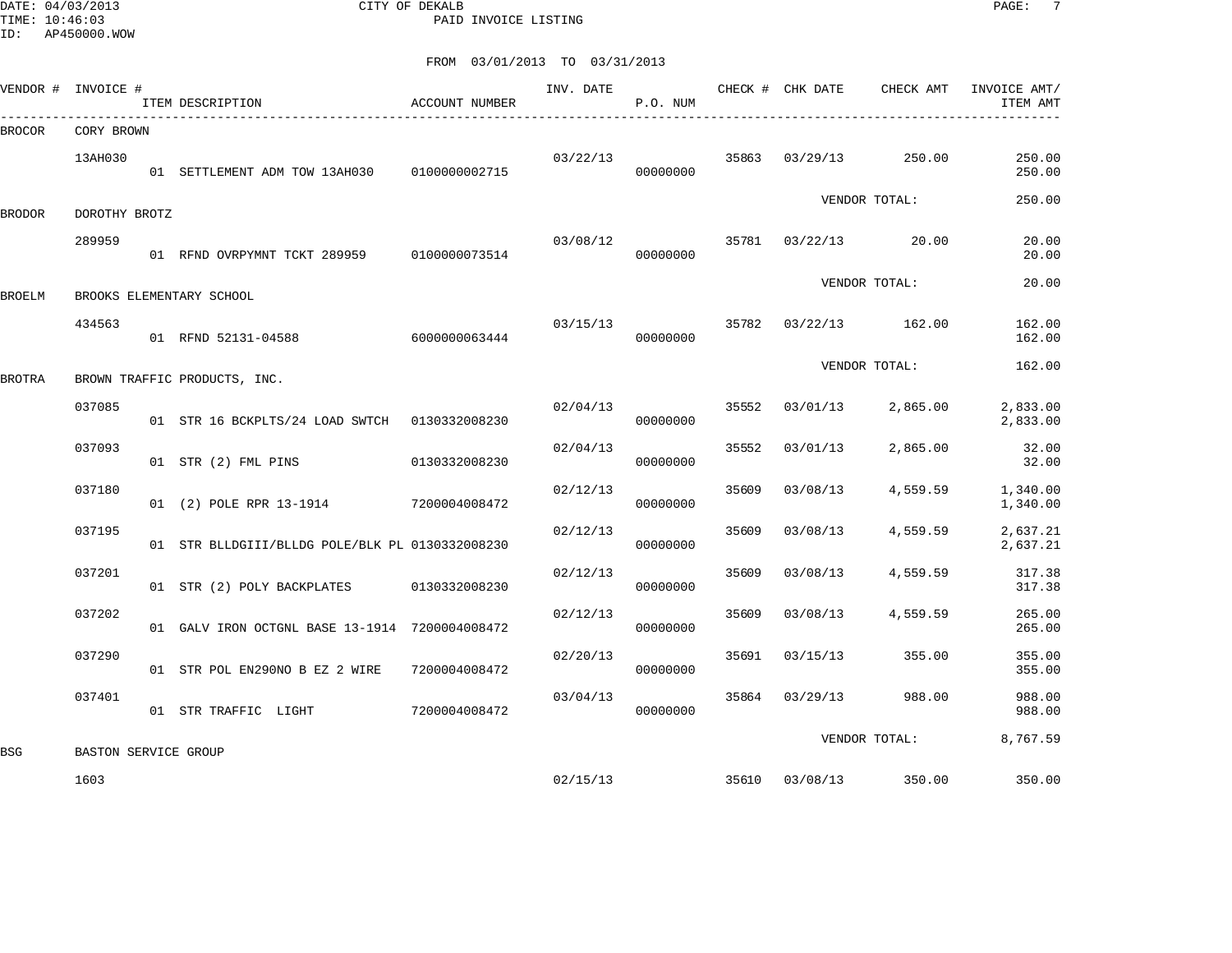DATE: 04/03/2013 CITY OF DEKALB PAGE: 8 PAID INVOICE LISTING

|        | VENDOR # INVOICE # | ITEM DESCRIPTION                                | ACCOUNT NUMBER | INV. DATE | P.O. NUM |       |          | CHECK # CHK DATE CHECK AMT | INVOICE AMT/<br>ITEM AMT |
|--------|--------------------|-------------------------------------------------|----------------|-----------|----------|-------|----------|----------------------------|--------------------------|
|        |                    |                                                 |                |           |          |       |          |                            |                          |
|        | 1603               | 01 ARPT MGMNT FEE FEB '13 6500004008450         |                | 02/15/13  | 00000000 | 35610 | 03/08/13 | 350.00                     | 350.00<br>350.00         |
|        | 1620               | 01 ARPT MAR '13 MNGMNT FEE                      | 6500004008450  | 03/19/13  | 00000000 | 35865 | 03/29/13 | 350.00                     | 350.00<br>350.00         |
| CALMIC | MICHAEL CALLAHAN   |                                                 |                |           |          |       |          | VENDOR TOTAL:              | 700.00                   |
|        | 022213             | 01 2013 WELLNESS                                | 7100004008476  | 02/22/13  | 00000000 |       |          | D000037 03/01/13 304.80    | 304.80<br>304.80         |
| CANSOL |                    | CANON SOLUTIONS AMERICA                         |                |           |          |       |          | VENDOR TOTAL:              | 304.80                   |
|        | 4008713606         | 01 PW CPYR MNTNNC JAN '13 0130353008310         |                | 02/01/13  | 00000000 | 35553 | 03/01/13 | 437.43                     | 158.43<br>158.43         |
|        | 4008738134         | 01 CD CPYR MNTNNC FEB '13                       | 0130353008310  | 02/06/13  | 00000000 | 35553 | 03/01/13 | 437.43                     | 279.00<br>279.00         |
|        | 4008926592         | 01 ENG COPIER MNTNNC                            | 0130353008310  | 03/01/13  | 00000000 | 35783 | 03/22/13 | 437.52                     | 158.52<br>158.52         |
|        | 4009008119         | 01 ENG COPIER MNTNNC                            | 0130353008310  | 03/07/13  | 00000000 | 35783 | 03/22/13 | 437.52                     | 279.00<br>279.00         |
| CARHOS |                    | BILL WHITE'S C.A.R. HOSPITAL                    |                |           |          |       |          | VENDOR TOTAL:              | 874.95                   |
|        | 44573              | 01 FD C2 RPR LK/3000M SRVC 0125263008315        |                | 02/14/13  | 00000000 | 35611 | 03/08/13 | 672.94                     | 220.42<br>220.42         |
|        | 44578              | 01 FD C2 FRT BRK PDS/RPLC WTR PMP 0125263008315 |                | 02/15/13  | 00000000 | 35611 | 03/08/13 | 672.94                     | 452.52<br>452.52         |
|        | 44645              | 01 FD C5 3000M SRVC                             | 0125273008315  | 02/25/13  | 00000000 | 35692 | 03/15/13 | 36.90                      | 36.90<br>36.90           |
| CARJAM | JAMES CARANI       |                                                 |                |           |          |       |          | VENDOR TOTAL:              | 709.84                   |
|        | 413504             | 01 RMB HZMT DRLL RFRSHMNTS 0125273008376        |                | 02/25/13  | 00000000 |       |          | D000078 03/15/13 49.40     | 49.40<br>49.40           |
|        |                    |                                                 |                |           |          |       |          | VENDOR TOTAL:              | 49.40                    |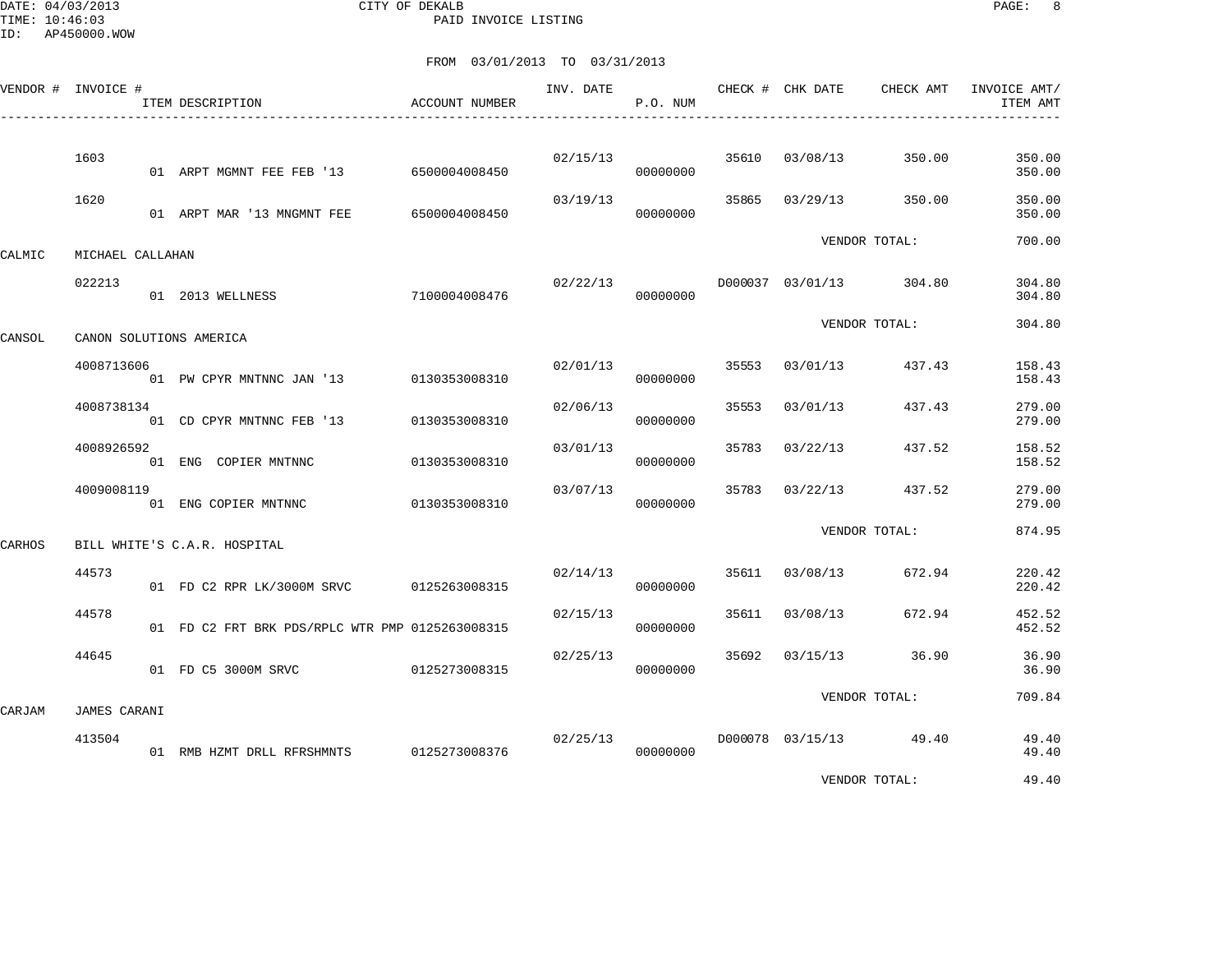DATE: 04/03/2013 CITY OF DEKALB PAGE: 9 PAID INVOICE LISTING

ID: AP450000.WOW

|        | VENDOR # INVOICE # |     | ITEM DESCRIPTION                                           | ACCOUNT NUMBER                 | INV. DATE | P.O. NUM             | CHECK # CHK DATE | CHECK AMT                          | INVOICE AMT/<br>ITEM AMT           |
|--------|--------------------|-----|------------------------------------------------------------|--------------------------------|-----------|----------------------|------------------|------------------------------------|------------------------------------|
| CASBAN | CASTLE BANK        |     |                                                            |                                |           |                      |                  |                                    |                                    |
|        | 1132MAR            |     |                                                            |                                |           |                      |                  | $03/01/13$ D000085 03/26/13 753.07 | 753.07                             |
|        |                    |     | 01 ARPT FLGHTDCK RCHL 1/29/13 6500003008373                |                                |           | 00000000             |                  |                                    | 88.75                              |
|        |                    |     | 02 ARPT NFPA ARCRFT/PRT/HNGRS/FL 6500002008202             |                                |           | 00000000             |                  |                                    | 108.40                             |
|        |                    |     | 03 ARPT LEKTRO SLV CYLNDR                                  | 6500003008310                  |           | 00000000             |                  |                                    | 282.80                             |
|        |                    |     | 04 ARPT AIRNAV RNWL SLVR LSTNG 6500003008373               |                                |           | 00000000             |                  |                                    | 186.00                             |
|        |                    | 05  | ARPT CTRNG PANERA 2/15/13 6500000083970                    |                                |           | 00000000             |                  |                                    | 41.13                              |
|        |                    | 06  | ARPT DIRECT TV 2/14-3/13/13                                | 6500003008348                  |           | 00000000             |                  |                                    | 45.99                              |
|        | 2427MAR            |     |                                                            |                                | 03/01/13  |                      |                  |                                    | D000085 03/26/13 1,227.84 1,227.84 |
|        |                    |     | 01 FD PWW LLC HIPAA WEBINAR                                | 0125263008376                  |           | 00000000             |                  |                                    | 129.00                             |
|        |                    |     | 02 FD CNTRYINN STS TINLEYPRK                               | 0125263008376                  |           | 00000000             |                  |                                    | 95.20                              |
|        |                    |     | 03 FD CNTRYINN STE TINLEYPRK                               | 0125263008376                  |           | 00000000             |                  |                                    | 95.20                              |
|        |                    |     | 04 FD CNTRYINN STE TINLEYPRK                               | 0125263008376                  |           | 00000000             |                  |                                    | 85.00                              |
|        |                    | 0.5 | FD PYPL ISFSI CLSS RG J MCMSTR 0125263008376               |                                |           | 00000000             |                  |                                    | 350.00                             |
|        |                    | 06  | FD KISH C ZIOLA BSCDIGPHT                                  | 0125273008376                  |           | 00000000             |                  |                                    | 109.00                             |
|        |                    |     | 07 FD HORCHOW T/B RMB                                      | 0125263008376                  |           | 00000000             |                  |                                    | 364.44                             |
|        | 2659MAR            |     |                                                            |                                | 03/01/13  |                      |                  | D000085 03/26/13 158.75            | 158.75                             |
|        |                    |     | 01 PW PIZZAHUT OFFCLNDAY 0130313008373                     |                                |           | 00000000             |                  |                                    | 56.20                              |
|        |                    |     | 02 ARPT MRKTNG LUNCH 2/13/13                               | 0130313008373                  |           | 00000000             |                  |                                    | 29.28                              |
|        |                    |     | 03 ARPT MRKTNG LUNCH 2/13/13                               | 6500003008373                  |           | 00000000             |                  |                                    | 29.27                              |
|        |                    | 04  | PW APW PW WK PSTERS                                        | 0130312008202                  |           | 00000000             |                  |                                    | 14.67                              |
|        |                    | 0.5 | PW APW PW WK PSTERS                                        | 0130332008219                  |           | 00000000             |                  |                                    | 29.33                              |
|        | 2865MAR            |     |                                                            |                                | 03/01/13  |                      |                  |                                    | D000085 03/26/13 1,821.46 1,821.46 |
|        |                    |     | 01 PD INT LAW ENF TRNNG 1/30/13 0120223008376              |                                |           | 00000000             |                  |                                    | 407.00                             |
|        |                    |     | 02 PD AMAZON (3) CRBNR BND CLIPS                           | 0120222008242                  |           | 00000000             |                  |                                    | 26.94                              |
|        |                    | 03  | PD AMAZON (2) 20 KEY TAGS/SHPG 0120222008242               |                                |           | 00000000             |                  |                                    | 21.13                              |
|        |                    | 04  | PD CSPK BGL LEONI RTRMNT                                   | 0120222008299                  |           | 00000000             |                  |                                    | 35.81                              |
|        |                    | 05  | PD PNR BRD LEONI RTRMNT                                    | 0120222008299                  |           | 00000000             |                  |                                    | 28.82                              |
|        |                    | 06  | PD GLOCK RPLCMNT PRTS                                      | 0120222008295                  |           | 00000000             |                  |                                    | 42.00                              |
|        |                    | 07  | PD UTOPIA MCY SEAT/SHPPNG                                  | 0120222008226                  |           | 00000000             |                  |                                    | 479.00                             |
|        |                    | 08  | PD OFFMX (4) MOUSEPADS                                     | 0120236008510                  |           | 00000000             |                  |                                    | 71.96                              |
|        |                    | 09  | PD AMAZON OPNSRC INTLLGNC TCH 0120242008242                |                                |           | 00000000             |                  |                                    | 39.99                              |
|        |                    | 10  | PD ILEAS '13 CNF REG PETRAGALL 0120223008376               |                                |           | 00000000             |                  |                                    | 150.00                             |
|        |                    | 12  | 11 PD PRODPLCTR DVD DPLCTR                                 | 0100000002730                  |           | 00000000             |                  |                                    | 276.72                             |
|        |                    | 13  | PD TNTMTR WRHS WNDW TNTMTR                                 | 0120222008242                  |           | 00000000             |                  |                                    | 154.90                             |
|        |                    |     | PD GATEAMEINC CRS A GATES<br>14 PD FBI LEEDA E LOWREY DUES | 0120223008376<br>0120213008375 |           | 00000000<br>00000000 |                  |                                    | 37.19<br>50.00                     |
|        | 3672MAR            |     |                                                            |                                | 03/01/13  |                      |                  | D000085 03/26/13 776.05            | 776.05                             |
|        |                    |     | 01 APA NATL CNF L ERICKSON                                 | 0900003008376                  |           | 00000000             |                  |                                    | 125.00                             |
|        |                    | 02  | ASCE MMBRSHP RNWL M BAULING                                | 0130353008375                  |           | 00000000             |                  |                                    | 255.00                             |
|        |                    |     | 03 FLDPLN MGR CNF J MAURER                                 | 0130353008376                  |           | 00000000             |                  |                                    | 380.00                             |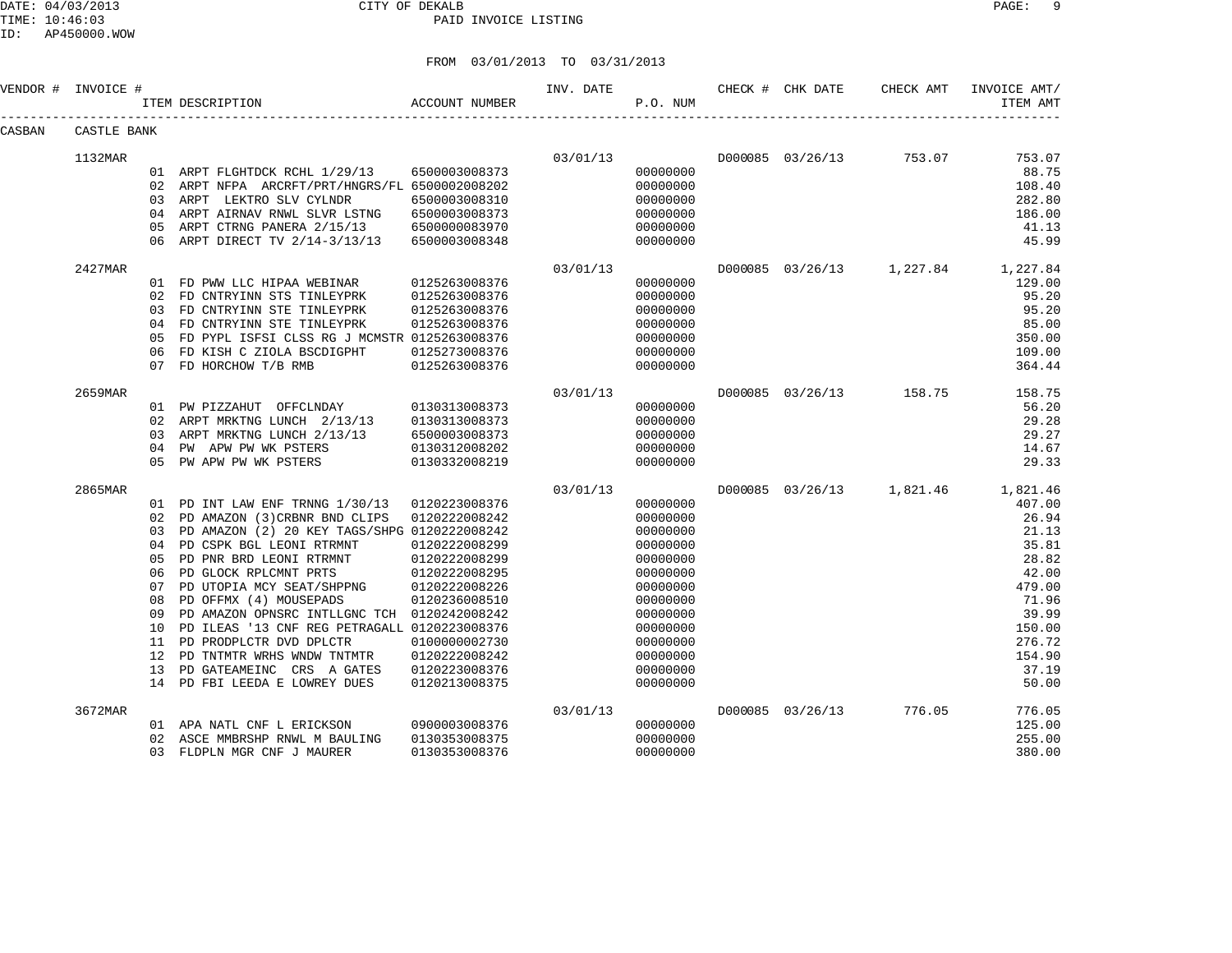|        | VENDOR # INVOICE # | ITEM DESCRIPTION                                                                                                                                            | <b>ACCOUNT NUMBER</b>                           | INV. DATE               | P.O. NUM                                     | CHECK # CHK DATE | CHECK AMT               | INVOICE AMT/<br>ITEM AMT                                        |
|--------|--------------------|-------------------------------------------------------------------------------------------------------------------------------------------------------------|-------------------------------------------------|-------------------------|----------------------------------------------|------------------|-------------------------|-----------------------------------------------------------------|
|        | 3672MAR            | 04 IL MUG MTG B DICKSON WENONA FL 0900002008245                                                                                                             |                                                 | 03/01/13                | 00000000                                     |                  | D000085 03/26/13 776.05 | 776.05<br>16.05                                                 |
|        | 5069MAR            | 01 CM ILCMA CNF PEORIA SHERATON 0115153008376                                                                                                               |                                                 | 03/01/13                | 00000000                                     |                  | D000085 03/26/13 241.82 | 241.82<br>241.82                                                |
|        | 6155MAR            | 01 FD SMRTSGN PRKNG DECALS 0120212008202<br>02 FD FNTC 2/1/13 0115193008376<br>03 FD NMHP BLK CLLCTN BX 6000003008310                                       |                                                 | 03/01/13                | 00000000<br>00000000<br>00000000             |                  |                         | D000085 03/26/13 1,270.88 1,270.88<br>273.60<br>74.00<br>923.28 |
|        | 6874MAR            | 01 ST VNNYSPZZ 2/7/13 SS DRVR MTG 0130333008376                                                                                                             |                                                 | 03/01/13                | 00000000                                     |                  |                         | D000085 03/26/13 142.30 142.30<br>142.30                        |
|        | 8940MAR            | 01 FF WAYFAIR METAL SWVL BCKT<br>02 FF GRDN HRDWR BFFCMP/WHL<br>03 FF BESTBUY NS55L260AL 55IN                                                               | 2800006008510<br>2800002008210<br>2800006008540 | 03/01/13                | 00000000<br>00000000<br>00000000             |                  |                         | D000085 03/26/13 1,541.00 1,541.00<br>809.94<br>11.08<br>719.98 |
|        | 9299MAR            | 01 WTR VERIZON WRLS IPHNCS                                                                                                                                  | 6000002008285                                   |                         | 03/01/13<br>00000000                         |                  | D000085 03/26/13 26.24  | 26.24<br>26.24                                                  |
|        | 9427MAR            | 01 IT MMRYDLRS (6) GLC/SHPPNG 0115162008285<br>02 IT OFFMX INK/PHOTO PPR<br>03 IT ADOBE PHOTOSHOP LIGHTROOM 0115162008285<br>04 IT PROVANTAGE AXIS COM TIF2 | 0115162008285<br>1400006508625                  | 03/01/13                | 00000000<br>00000000<br>00000000<br>00000000 | D000085 03/26/13 |                         | 2,002.79 2,002.79<br>188.00<br>128.26<br>158.31<br>1,528.22     |
|        | 9795MAR            | 01 CM FNTC 1/31/13 DIAL DEV GRP 0115153008376<br>02 CM ILCMA CNF PEORIA SHERATON 0115153008376                                                              |                                                 | 03/01/13                | 00000000<br>00000000                         |                  | D000085 03/26/13 332.17 | 332.17<br>90.35<br>241.82                                       |
| CASREA |                    | CASTLEVIEW REAL ESTATE                                                                                                                                      |                                                 |                         |                                              |                  | VENDOR TOTAL:           | 10,294.37                                                       |
|        | 021213             | 01 FY13 ARCH IMP PRGRM 221 WLH 1300006508624                                                                                                                |                                                 | 02/12/13 35554 03/01/13 | 00000000                                     |                  | 5,005.49                | 5,005.49<br>5,005.49                                            |
| CATFLU |                    | CATCHING FLUIDPOWER, INC.                                                                                                                                   |                                                 |                         |                                              |                  | VENDOR TOTAL:           | 5,005.49                                                        |
|        | 5811291            | 01 STR SHOP SUPPLIES 0130332008226<br>02 WTR SHOP SUPPLIES                                                                                                  | 6000002008226                                   | 02/22/13                | 00000000<br>00000000                         |                  | 35693 03/15/13 532.85   | 532.85<br>266.43<br>266.42                                      |
|        | 5812118            |                                                                                                                                                             |                                                 | 02/27/13                |                                              |                  | 35784 03/22/13 402.43   | 296.00                                                          |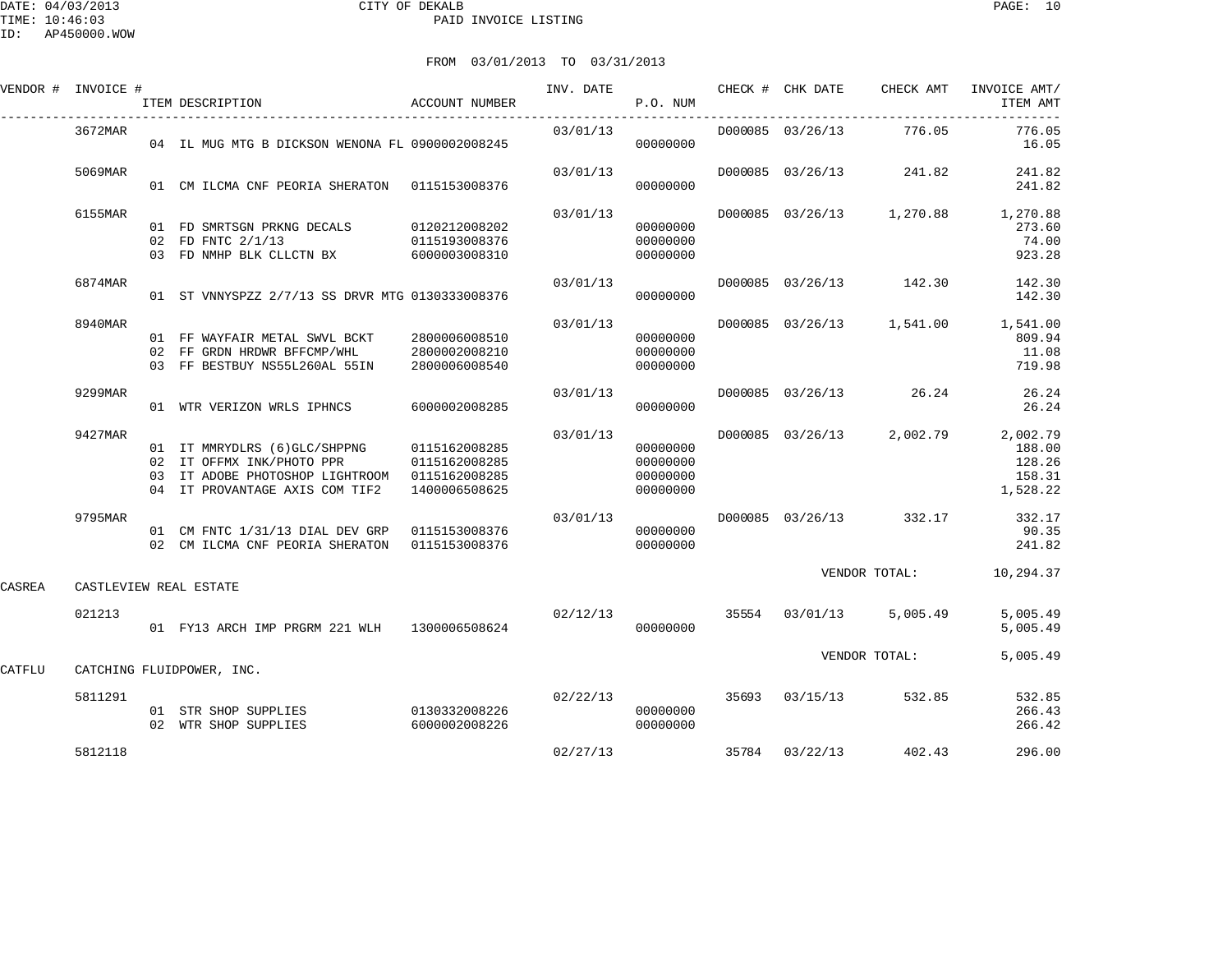DATE: 04/03/2013 CITY OF DEKALB PAGE: 11 PAID INVOICE LISTING

|        | VENDOR # INVOICE #         | ACCOUNT NUMBER<br>ITEM DESCRIPTION<br>-------------------------- |               | INV. DATE | P.O. NUM |       | CHECK # CHK DATE | CHECK AMT                | INVOICE AMT/<br>ITEM AMT |
|--------|----------------------------|------------------------------------------------------------------|---------------|-----------|----------|-------|------------------|--------------------------|--------------------------|
|        |                            |                                                                  |               |           |          |       |                  |                          |                          |
|        | 5812118                    | 01 STR (7) 43 SER FM SLK SWV/FRT 0130332008226                   |               | 02/27/13  | 00000000 |       | 35784 03/22/13   | 402.43                   | 296.00<br>296.00         |
|        | 5812928                    | 01 STR (12) STRGHT THRD ELBOW/FRT 0130332008226                  |               | 03/01/13  | 00000000 |       | 35784 03/22/13   | 402.43                   | 106.43<br>106.43         |
| CCGHOL | CCG HOLDINGS, LLC          |                                                                  |               |           |          |       |                  | VENDOR TOTAL:            | 935.28                   |
|        | 20124101161C               | 01 DEKALB STUDY/EXP                                              | 1300003008343 | 03/19/13  | 00000000 | 35866 | 03/29/13         | 5,060.11                 | 5,060.11<br>5,060.11     |
| CDWGOV | CDW GOVERNMENT INC         |                                                                  |               |           |          |       |                  | VENDOR TOTAL:            | 5,060.11                 |
|        | DGKK801                    | 01 OSSI PROJECT                                                  | 5055006008515 | 02/08/13  | 00000000 | 35694 | 03/15/13         | 13,067.00                | 13,067.00<br>13,067.00   |
|        | W386989                    | 01 IT TRIPP INVERTER                                             | 6000006008515 | 01/14/13  | 00000000 | 35555 |                  | 03/01/13 115.94          | 56.90<br>56.90           |
|        | W826315                    | 01 IT (4) TRIP USB TO PS/2 APTR 0115162008285                    |               | 01/24/13  | 00000000 | 35555 | 03/01/13         | 115.94                   | 59.04<br>59.04           |
| CHASTE | STEVE CHANEY               |                                                                  |               |           |          |       |                  | VENDOR TOTAL: 13,182.94  |                          |
|        | 11758                      | 01 CD RFND PERMIT #11758 0100000043242                           |               | 02/22/13  | 00000000 | 35695 |                  | 03/15/13 240.00          | 240.00<br>240.00         |
| CHITIT |                            | CHICAGO TITLE INSURANCE CO                                       |               |           |          |       |                  | VENDOR TOTAL:            | 240.00                   |
|        | 154222                     | 01 POL STN SGNL N CRNR                                           | 5045006508626 | 02/22/13  | 00000000 |       | 35612 03/08/13   | 503.00                   | 503.00<br>503.00         |
| CHUANT | ANTHONY CHULICK            |                                                                  |               |           |          |       |                  | VENDOR TOTAL:            | 503.00                   |
|        | 030113                     | 01 POL/FIRE COM '13 JAN-MAR 0115152008201                        |               | 03/01/13  | 00000000 |       |                  | 35613 03/08/13 30.00     | 30.00<br>30.00           |
|        |                            |                                                                  |               |           |          |       |                  | VENDOR TOTAL:            | 30.00                    |
| CITSYC | CITY OF SYCAMORE<br>030513 |                                                                  |               |           | 03/05/13 |       |                  | 35696 03/15/13 37,470.72 | 37,470.72                |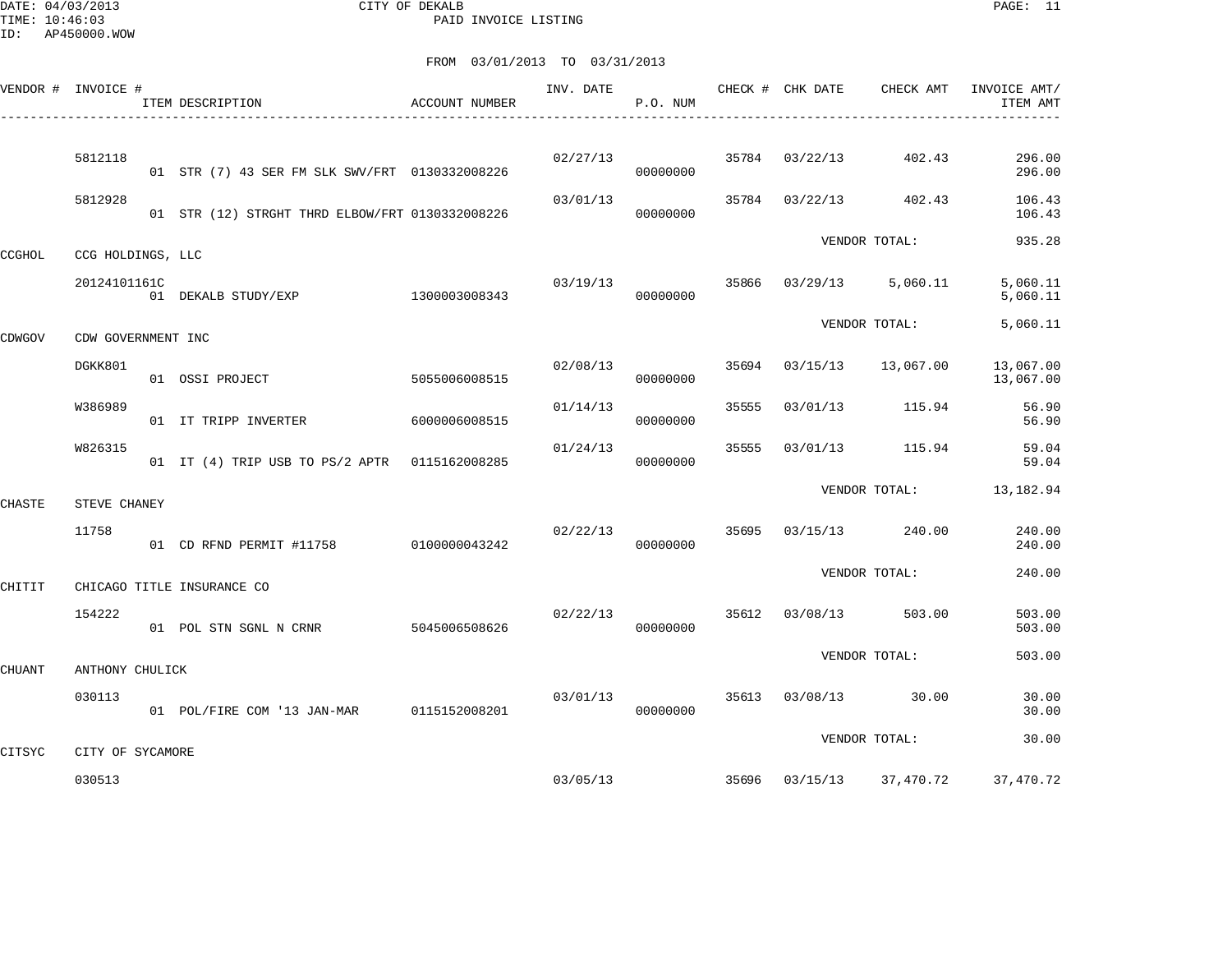DATE: 04/03/2013 CITY OF DEKALB PAGE: 12 PAID INVOICE LISTING

|               | VENDOR # INVOICE #      | ITEM DESCRIPTION<br>---------------------------------                                                                                                                                                    | ACCOUNT NUMBER | INV. DATE | P.O. NUM                                     |       | CHECK # CHK DATE | CHECK AMT              | INVOICE AMT/<br>ITEM AMT                                      |
|---------------|-------------------------|----------------------------------------------------------------------------------------------------------------------------------------------------------------------------------------------------------|----------------|-----------|----------------------------------------------|-------|------------------|------------------------|---------------------------------------------------------------|
|               | 030513                  | 01 FY13 50% REVENUE SHARING AGRMT 0100000013111<br>02 FY13 50% REVENUE SHARING AGRMT 0100000023131<br>03 FY13 50% REVENUE SHARING AGRMT 0100000023132<br>04 FY13 50% REVENUE SHARING AGRMT 0100000033162 |                | 03/05/13  | 00000000<br>00000000<br>00000000<br>00000000 | 35696 |                  | 03/15/13 37,470.72     | 37,470.72<br>17,310.00<br>3,821.64<br>2,183.83<br>14, 155. 25 |
| CLABAI        | CLARK, BAIRD, SMITH LLP |                                                                                                                                                                                                          |                |           |                                              |       |                  | VENDOR TOTAL:          | 37,470.72                                                     |
|               | 3005                    | 01 PRO LGL SRVCS FEB'13 11 MR 16 0118004008450                                                                                                                                                           |                | 03/05/13  | 00000000                                     | 35785 |                  | 03/22/13 142.50        | 142.50<br>142.50                                              |
| <b>CLATRE</b> | CLANTON TREE COMPANY    |                                                                                                                                                                                                          |                |           |                                              |       |                  | VENDOR TOTAL:          | 142.50                                                        |
|               | 030613                  | 01 PRKWY ASH TREES TRTMNT 0135004008497                                                                                                                                                                  |                | 03/06/13  | 00000000                                     | 35786 |                  | 03/22/13 4,801.00      | 4,801.00<br>4,801.00                                          |
| CLETHO        | THOMAS CLEVELAND        |                                                                                                                                                                                                          |                |           |                                              |       |                  | VENDOR TOTAL:          | 4,801.00                                                      |
|               | 022213                  | 01 RMB NBAA CONF/MLG/TOLLS 6500003008373                                                                                                                                                                 |                | 02/22/13  | 00000000                                     |       |                  | D000038 03/01/13 66.95 | 66.95<br>66.95                                                |
| COD           | CITY OF DEKALB          |                                                                                                                                                                                                          |                |           |                                              |       |                  | VENDOR TOTAL:          | 66.95                                                         |
|               | 425174                  | 01 RFND 73139-18381                                                                                                                                                                                      | 6000000063444  | 03/26/13  | 00000000                                     | 35867 | 03/29/13         | 39.70                  | 39.70<br>39.70                                                |
|               | 431830                  | 01 RFND 64818-19413                                                                                                                                                                                      | 6000000063444  | 03/15/13  | 00000000                                     | 35787 | 03/22/13         | 26.82                  | 26.82<br>26.82                                                |
| CODGF         | CITY OF DEKALB          |                                                                                                                                                                                                          |                |           |                                              |       |                  | VENDOR TOTAL:          | 66.52                                                         |
|               | IDIS5541106             | 01 FY13 CDBG ADMIN COMPUTER                                                                                                                                                                              | 1900009009001  | 03/15/13  | 00000000                                     | 35788 | 03/22/13         | 629.98                 | 629.98<br>629.98                                              |
|               | IDIS5544031             | 01 FY13 CDBG PROGRAM ADMIN                                                                                                                                                                               | 1900009009001  | 03/22/13  | 00000000                                     | 35868 | 03/29/13         | 8,307.38               | 8,307.38<br>8,307.38                                          |
| CODPC1        | CITY OF DEKALB          |                                                                                                                                                                                                          |                |           |                                              |       |                  | VENDOR TOTAL:          | 8,937.36                                                      |
|               | 022013                  |                                                                                                                                                                                                          |                | 02/20/13  |                                              | 35556 |                  | 03/01/13 70.67         | 70.67                                                         |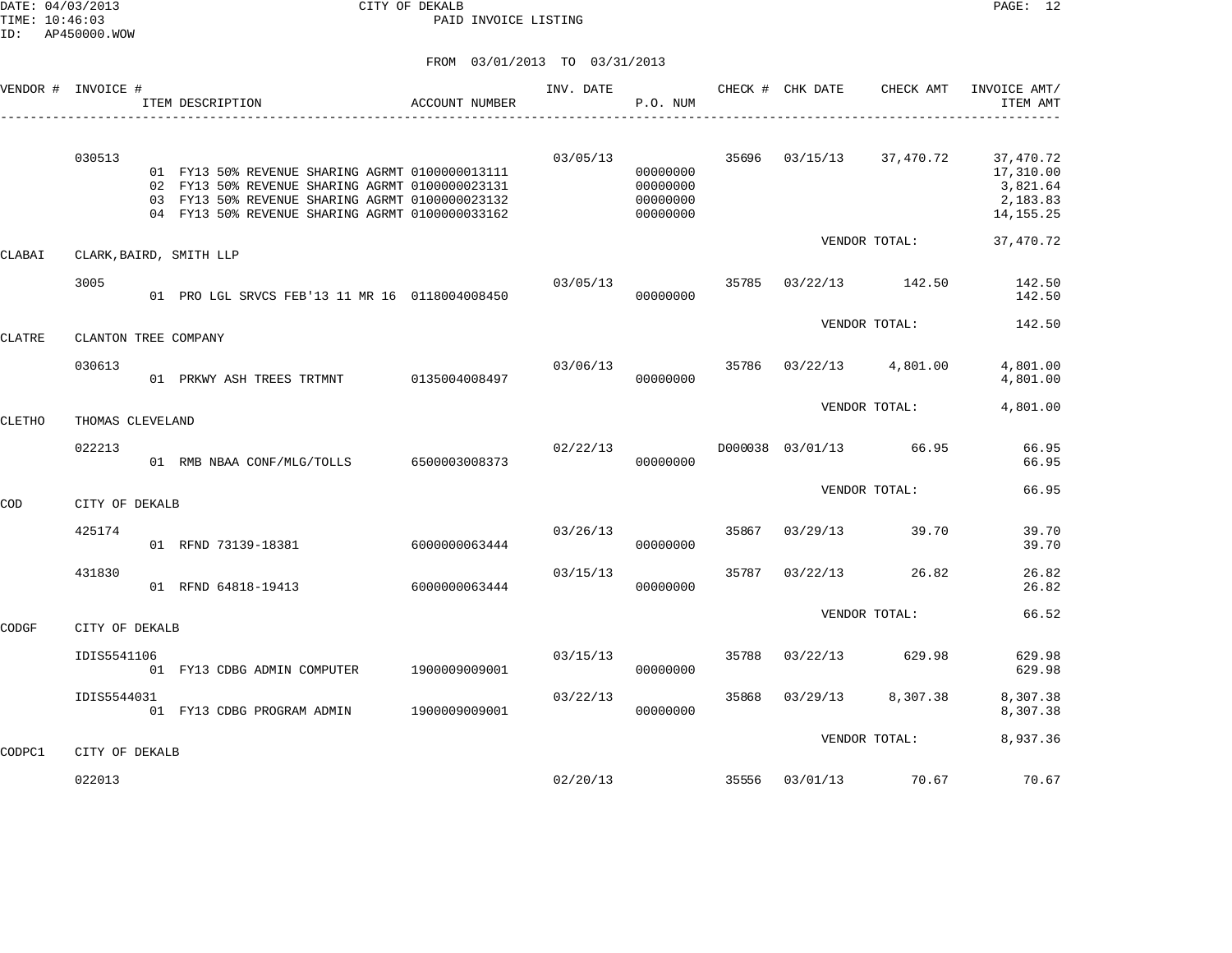DATE: 04/03/2013 CITY OF DEKALB PAGE: 13 PAID INVOICE LISTING

| VENDOR # | INVOICE #        |                | ITEM DESCRIPTION                                                                                                                                                              | <b>ACCOUNT NUMBER</b>                                                                                               | INV. DATE | P.O. NUM                                                                         |       | CHECK # CHK DATE | CHECK AMT     | INVOICE AMT/<br>ITEM AMT                                              |
|----------|------------------|----------------|-------------------------------------------------------------------------------------------------------------------------------------------------------------------------------|---------------------------------------------------------------------------------------------------------------------|-----------|----------------------------------------------------------------------------------|-------|------------------|---------------|-----------------------------------------------------------------------|
|          | 022013           |                |                                                                                                                                                                               |                                                                                                                     | 02/20/13  |                                                                                  | 35556 | 03/01/13         | 70.67         | 70.67                                                                 |
|          |                  |                | 01 ARPT ARTFCL PLNT FBO LOBBY<br>02 ARPT GLVS/DEGRSR- FUEL TESTING 6500002008236<br>03 ARPT CATERING -RMB PTTY CSH                                                            | 6500002008219<br>6500000083970                                                                                      |           | 00000000<br>00000000<br>00000000                                                 |       |                  |               | 18.89<br>20.49<br>31.29                                               |
|          | 030813           | 05<br>06<br>07 | 01 PD ADM TRAINING<br>02 PD INVESTIGATIONS TRAINING<br>03 PD RANGE PATROL<br>04 PD INVESTIGATIONS SUPPLY<br>PD PATROL COMMODITIES<br>PD PATROL TRAINING<br>PD SQUAD HEADLIGHT | 0120213008376<br>0120243008376<br>0120222008242<br>0120242008243<br>0120222008299<br>0120223008376<br>0120222008226 | 03/08/13  | 00000000<br>00000000<br>00000000<br>00000000<br>00000000<br>00000000<br>00000000 | 35697 | 03/15/13         | 444.61        | 444.61<br>25.00<br>9.83<br>31.50<br>128.26<br>9.63<br>221.39<br>19.00 |
| CODPC2   | CITY OF DEKALB   |                |                                                                                                                                                                               |                                                                                                                     |           |                                                                                  |       |                  | VENDOR TOTAL: | 515.28                                                                |
|          | 022813           |                | 01 PD ANTI-CRIME                                                                                                                                                              | 0100000002730                                                                                                       | 02/28/13  | 00000000                                                                         | 35614 | 03/08/13         | 1,000.00      | 1,000.00<br>1,000.00                                                  |
|          | 030813           |                | 01 REPLENISH CASH DRAWS<br>02 DRAWER SHORT 3/6/13                                                                                                                             | 0100000001100<br>0100000001100                                                                                      | 03/08/13  | 00000000<br>00000000                                                             | 35698 | 03/15/13         | 175.00        | 175.00<br>100.00<br>75.00                                             |
| CODPP    | CITY OF DEKALB - |                |                                                                                                                                                                               |                                                                                                                     |           |                                                                                  |       |                  | VENDOR TOTAL: | 1,175.00                                                              |
|          | 030813           |                | 01 PENSION-PAYROLL #5,2012                                                                                                                                                    | 0100000002630                                                                                                       | 03/08/13  | 00000000                                                                         | 35679 | 03/08/13         | 17,484.35     | 17,484.35<br>17,484.35                                                |
| CODWAT   |                  |                | CITY OF DEKALB-WATER FUND                                                                                                                                                     |                                                                                                                     |           |                                                                                  |       |                  | VENDOR TOTAL: | 17,484.35                                                             |
|          | 436365           |                | 01 53231-06784 714 PINE ST1                                                                                                                                                   | 0125273008355                                                                                                       | 03/01/13  | 00000000                                                                         | 35699 | 03/15/13         | 1,677.50      | 324.50<br>324.50                                                      |
|          | 436765           |                | 01 53626-07717 2100 PLEASANT PIT 6500003008355                                                                                                                                |                                                                                                                     | 03/01/13  | 00000000                                                                         | 35699 | 03/15/13         | 1,677.50      | 22.50<br>22.50                                                        |
|          | 436766           |                | 01 50790-07718 2100 PLEASANT                                                                                                                                                  | 6500003008355                                                                                                       | 03/01/13  | 00000000                                                                         | 35699 | 03/15/13         | 1,677.50      | 22.50<br>22.50                                                        |
|          | 436767           |                | 01 53626-07719 3232 PLEASANT FBO 6500003008355                                                                                                                                |                                                                                                                     | 03/01/13  | 00000000                                                                         | 35699 | 03/15/13         | 1,677.50      | 106.50<br>106.50                                                      |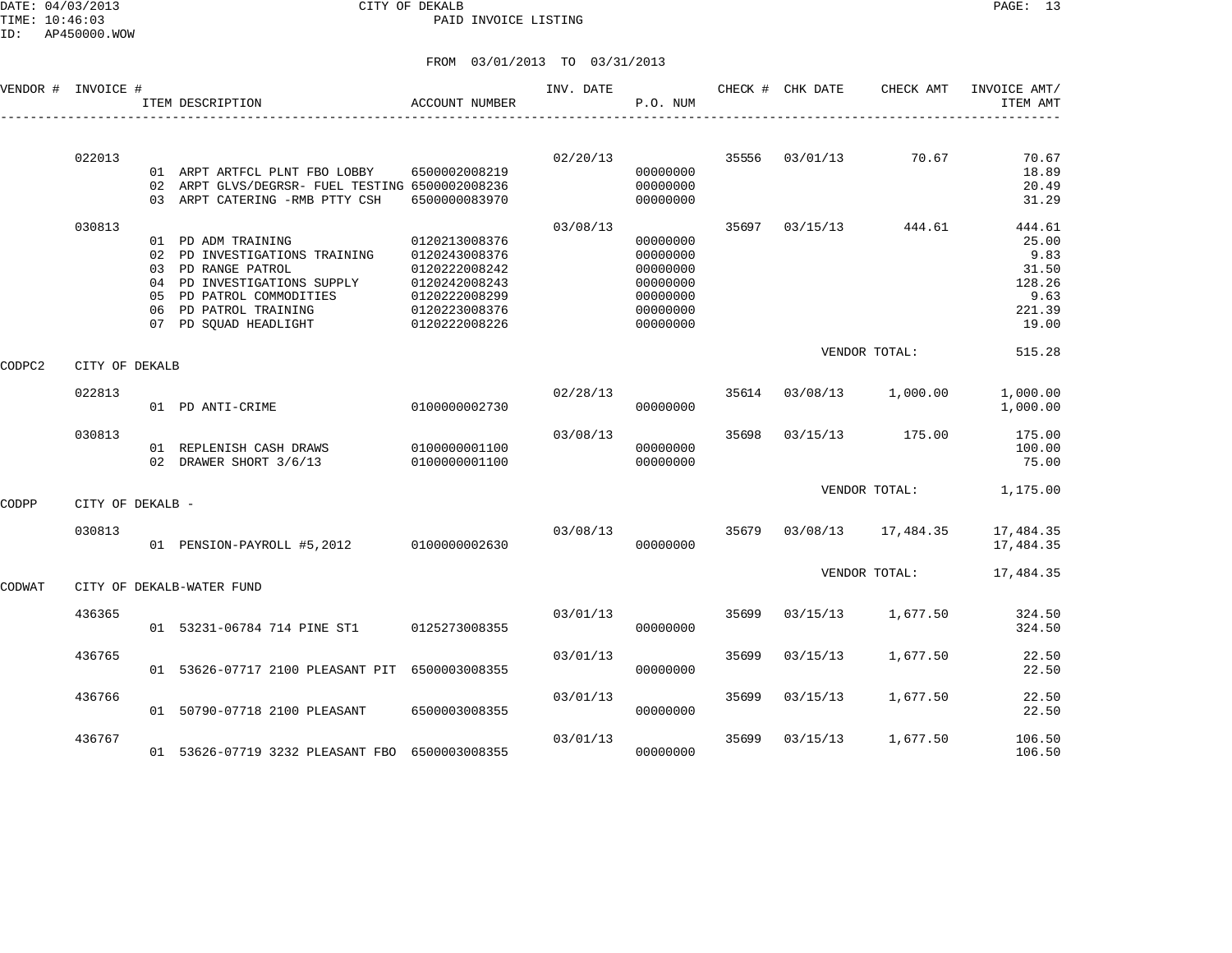DATE: 04/03/2013 CITY OF DEKALB PAGE: 14 PAID INVOICE LISTING

|         | VENDOR # INVOICE #  | ITEM DESCRIPTION                                | ACCOUNT NUMBER | INV. DATE | P.O. NUM |       | CHECK # CHK DATE | CHECK AMT               | INVOICE AMT/<br>ITEM AMT |
|---------|---------------------|-------------------------------------------------|----------------|-----------|----------|-------|------------------|-------------------------|--------------------------|
|         | 436769              | 01 53626-07721 2200 PLEASANT                    | 6500003008355  | 03/01/13  | 00000000 | 35699 | 03/15/13         | 1,677.50                | 64.50<br>64.50           |
|         | 438046              | 01 50790-10254 1316 MARKET                      | 0130323008355  | 03/01/13  | 00000000 | 35699 | 03/15/13         | 1,677.50                | 682.50<br>682.50         |
|         | 438047              | 01 50790-10255 1216 MARKET                      | 6000003008355  | 03/01/13  | 00000000 | 35699 | 03/15/13         | 1,677.50                | 454.50<br>454.50         |
| COMCAST | COMCAST             |                                                 |                |           |          |       |                  | VENDOR TOTAL:           | 1,677.50                 |
|         | 020413              | 01 CTYHL CABLE 2/14-3/13/13 0115163008310       |                | 02/04/13  | 00000000 | 35557 | 03/01/13         | 9.95                    | 9.95<br>9.95             |
|         | 021313              | 01 FD F1 CABLE                                  | 2800003008375  | 02/13/13  | 00000000 | 35615 | 03/08/13         | 52.31                   | 52.31<br>52.31           |
|         | 022513              | 01 FD F3 CABLE SRVC 3/5-4/4/13                  | 2800003008375  | 02/25/13  | 00000000 | 35789 | 03/22/13         | 35.82                   | 25.87<br>25.87           |
|         | 030413              | 01 CTYHLL CABLE SRVC 3/14-4/13/13 0115163008337 |                | 03/04/13  | 00000000 | 35789 | 03/22/13         | 35.82                   | 9.95<br>9.95             |
| COMDAT  |                     | COMPLUS DATA INNOVATIONS INC                    |                |           |          |       |                  | VENDOR TOTAL:           | 98.08                    |
|         | 24414               | 01 FEB '13 PRKG CLLCTN                          | 0100000073514  | 02/28/13  | 00000000 |       |                  | 35700 03/15/13 1,597.64 | 1,597.64<br>1,597.64     |
| COMED   | COMMONWEALTH EDISON |                                                 |                |           |          |       |                  | VENDOR TOTAL:           | 1,597.64                 |
|         | 010413E             | 01 0338120095 11/29/12-1/03/13                  | 0130333008352  | 01/04/13  | 00000000 | 35558 | 03/01/13         | 1,016.83                | 78.74<br>78.74           |
|         | 010413F             | 01 1053017076 11/29/12-1/3/13                   | 0130333008352  | 01/04/13  | 00000000 | 35558 | 03/01/13         | 1,016.83                | 97.29<br>97.29           |
|         | 010413G             | 01 5683151069 11/29/12-1/4/13                   | 0130333008352  | 01/04/13  | 00000000 | 35558 | 03/01/13         | 1,016.83                | 36.31<br>36.31           |
|         | 010413H             | 01 6609155004 11/30/12-1/3/13                   | 0130333008352  | 01/04/13  | 00000000 | 35558 | 03/01/13         | 1,016.83                | 517.11<br>517.11         |
|         | 010713              |                                                 |                | 01/07/13  |          | 35558 | 03/01/13         | 1,016.83                | 133.68                   |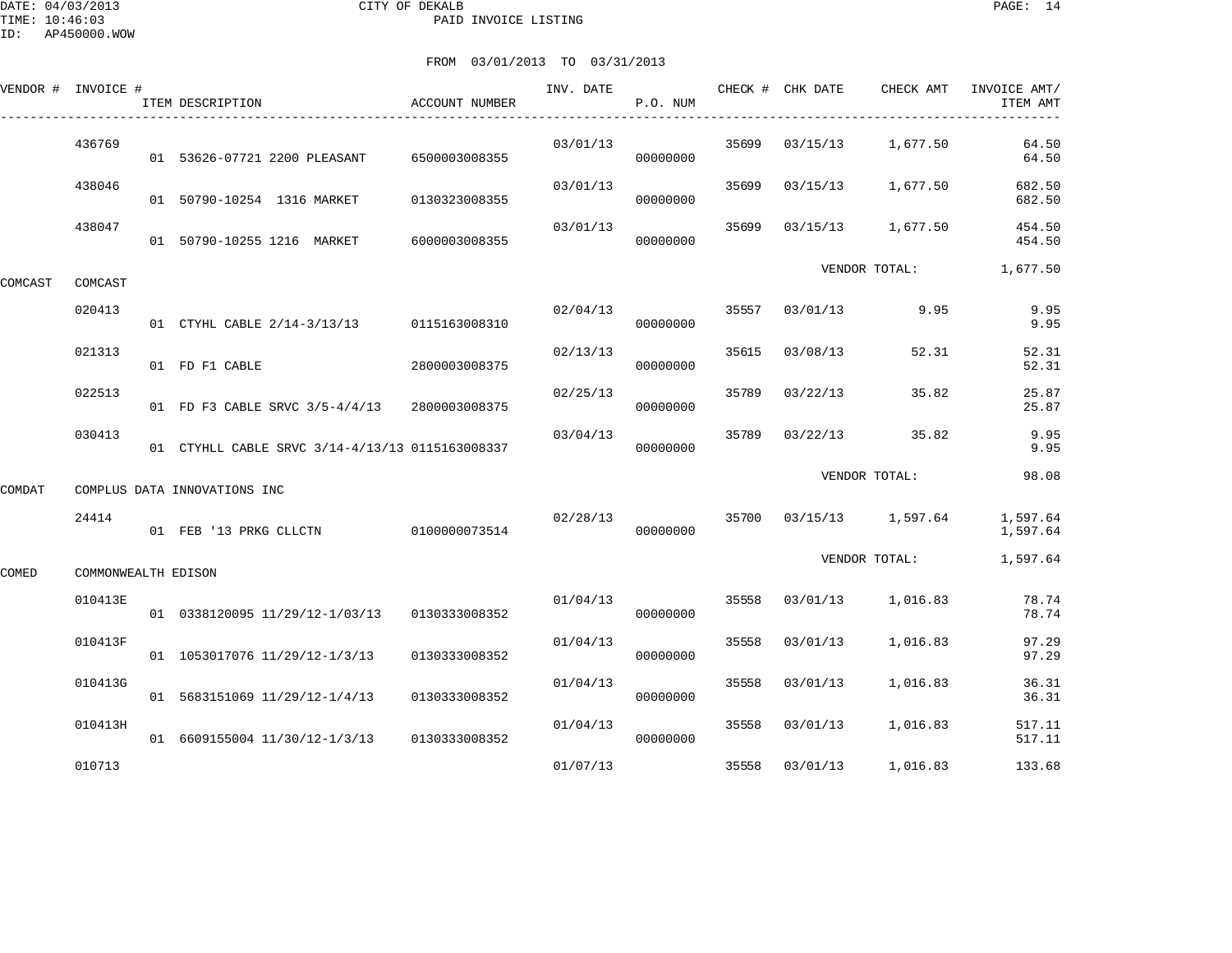DATE: 04/03/2013 CITY OF DEKALB PAGE: 15 PAID INVOICE LISTING

| VENDOR # INVOICE # | ITEM DESCRIPTION               | ACCOUNT NUMBER | INV. DATE | P.O. NUM |       | CHECK # CHK DATE | CHECK AMT | INVOICE AMT/<br>ITEM AMT |
|--------------------|--------------------------------|----------------|-----------|----------|-------|------------------|-----------|--------------------------|
| 010713             | 01 0786037018 11/29/12-1/3/13  | 0130333008352  | 01/07/13  | 00000000 | 35558 | 03/01/13         | 1,016.83  | 133.68<br>133.68         |
| 010713A            | 01 2691445004 11/28/12-1/3/13  | 0130333008352  | 01/07/13  | 00000000 | 35558 | 03/01/13         | 1,016.83  | 124.31<br>124.31         |
| 010713B            | 01 5477111064 12/4/12-1/7/13   | 0130333008352  | 01/07/13  | 00000000 | 35558 | 03/01/13         | 1,016.83  | 13.21<br>13.21           |
| 010813             | 01 1253019001 12/5/12-1/8/13   | 0130333008352  | 01/08/13  | 00000000 | 35558 | 03/01/13         | 1,016.83  | 16.18<br>16.18           |
| 012913             | 01 0203047054 12/26/12-1/28/13 | 0130333008352  | 01/29/13  | 00000000 | 35791 | 03/22/13         | 2,068.39  | 12.67<br>12.67           |
| 013013             | 01 3034017012 12/31/12-1/30/13 | 6500003008352  | 01/30/13  | 00000000 | 35791 | 03/22/13         | 2,068.39  | 10.70<br>10.70           |
| 020113             | 01 0115136144 1/3-2/1/13       | 0130333008352  | 02/01/13  | 00000000 | 35791 | 03/22/13         | 2,068.39  | 35.31<br>35.31           |
| 020113A            | 01 1353027096 1/3-2/1/13       | 0130333008352  | 02/01/13  | 00000000 | 35791 | 03/22/13         | 2,068.39  | 43.91<br>43.91           |
| 020113B            | 01 2201002013 1/2-2/1/13       | 1000003008352  | 02/01/13  | 00000000 | 35791 | 03/22/13         | 2,068.39  | 13.21<br>13.21           |
| 020113C            | 01 2378089039 1/3-2/1/13       | 0130333008352  | 02/01/13  | 00000000 | 35791 | 03/22/13         | 2,068.39  | 248.89<br>248.89         |
| 020113D            | 01 2415052007 1/3-2/1/13       | 6500003008352  | 02/01/13  | 00000000 | 35791 | 03/22/13         | 2,068.39  | 15.53<br>15.53           |
| 020113E            | 01 2845061003 1/2-2/1/13       | 1000003008352  | 02/01/13  | 00000000 | 35791 | 03/22/13         | 2,068.39  | 13.21<br>13.21           |
| 020113F            | 01 6247144034 1/2-2/1/13       | 1000003008352  | 02/01/13  | 00000000 | 35791 | 03/22/13         | 2,068.39  | 13.21<br>13.21           |
| 020113G            | 01 3243134066 1/3-2/1/13       | 0130333008352  | 02/01/13  | 00000000 | 35791 | 03/22/13         | 2,068.39  | 148.16<br>148.16         |
| 020113H            | 01 3909108035 1/2-2/1/13       | 1000003008352  | 02/01/13  | 00000000 | 35791 | 03/22/13         | 2,068.39  | 13.21<br>13.21           |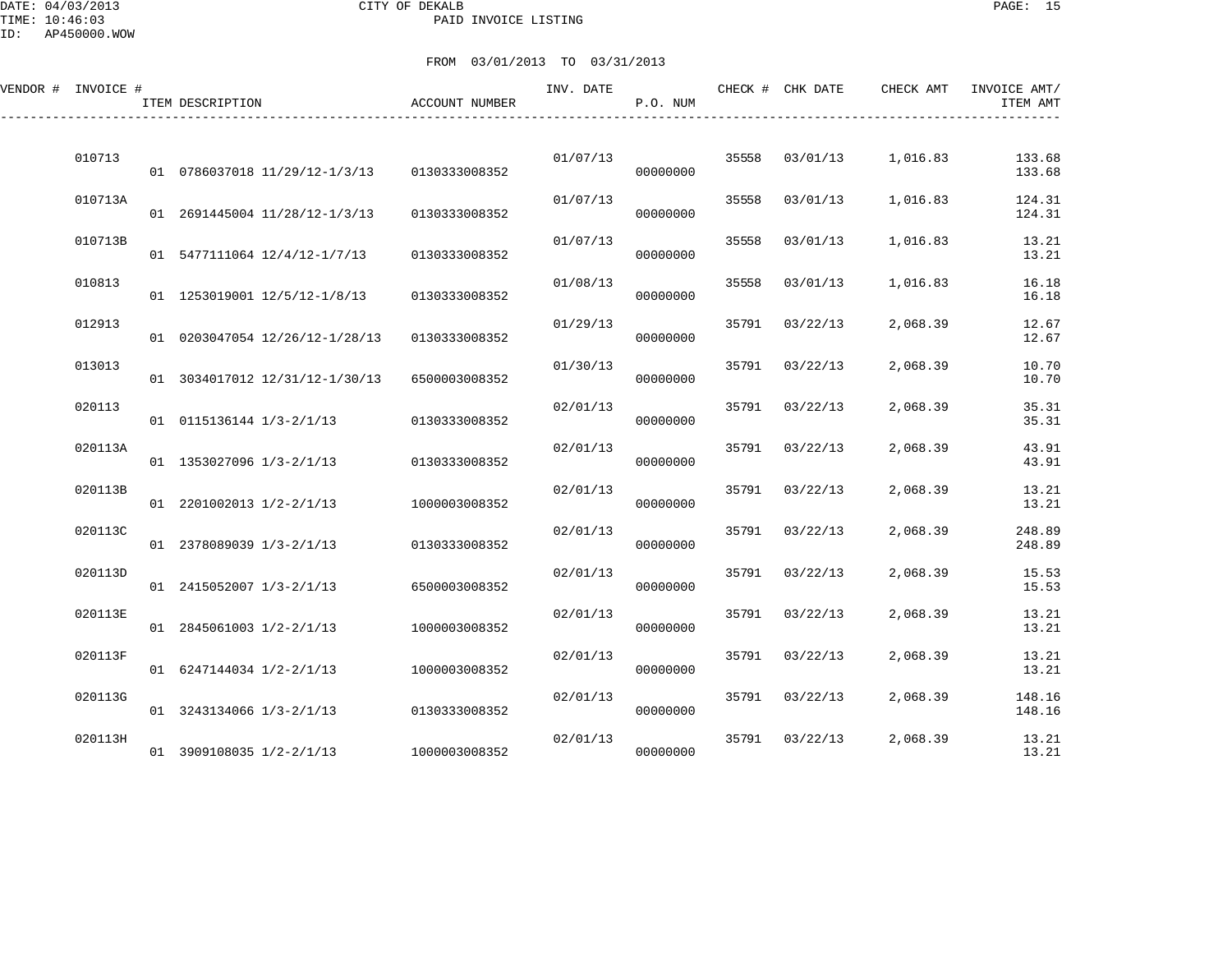DATE: 04/03/2013 CITY OF DEKALB PAGE: 16 PAID INVOICE LISTING

| VENDOR # INVOICE # | ITEM DESCRIPTION         | <b>ACCOUNT NUMBER</b> | INV. DATE | P.O. NUM |       | CHECK # CHK DATE | CHECK AMT | INVOICE AMT/<br>ITEM AMT |
|--------------------|--------------------------|-----------------------|-----------|----------|-------|------------------|-----------|--------------------------|
| 020113I            | 01 5617001014 1/2-2/1/13 | 1000003008352         | 02/01/13  | 00000000 | 35791 | 03/22/13         | 2,068.39  | 13.21<br>13.21           |
| 020413             | 01 0063137075 1/2-2/1/13 | 0130333008352         | 02/04/13  | 00000000 | 35701 | 03/15/13         | 193.88    | 37.26<br>37.26           |
| 020413A            | 01 0965041007 1/3-2/1/13 | 0130333008352         | 02/04/13  | 00000000 | 35701 | 03/15/13         | 193.88    | 74.68<br>74.68           |
| 020413B            | 01 2439716008 1/3-2/4/13 | 6500003008352         | 02/04/13  | 00000000 | 35701 | 03/15/13         | 193.88    | 2.81<br>2.81             |
| 020413C            | 01 2691541038 1/3-2/1/13 | 0130333008352         | 02/04/13  | 00000000 | 35701 | 03/15/13         | 193.88    | 5.46<br>5.46             |
| 020413D            | 01 2950682016 1/4-2/4/13 | 0130333008352         | 02/04/13  | 00000000 | 35701 | 03/15/13         | 193.88    | 73.67<br>73.67           |
| 020413E            | 01 0338120095 1/3-2/1/13 | 0130333008352         | 02/04/13  | 00000000 | 35791 | 03/22/13         | 2,068.39  | 66.80<br>66.80           |
| 020413F            | 01 0483096082 1/3-2/4/13 | 0130333008352         | 02/04/13  | 00000000 | 35791 | 03/22/13         | 2,068.39  | 36.54<br>36.54           |
| 020413G            | 01 1053017076 1/3-2/1/13 | 0130333008352         | 02/04/13  | 00000000 | 35791 | 03/22/13         | 2,068.39  | 82.27<br>82.27           |
| 020413H            | 01 1923041044 1/3-2/4/13 | 0130333008352         | 02/04/13  | 00000000 | 35791 | 03/22/13         | 2,068.39  | 34.74<br>34.74           |
| 020413I            | 01 2698651000 1/4-2/4/13 | 0130333008352         | 02/04/13  | 00000000 | 35791 | 03/22/13         | 2,068.39  | 15.41<br>15.41           |
| 020413J            | 01 3203158108 1/3-2/4/13 | 0130333008352         | 02/04/13  | 00000000 | 35791 | 03/22/13         | 2,068.39  | 26.64<br>26.64           |
| 020413K            | 01 5683151069 1/4-2/4/13 | 0130333008352         | 02/04/13  | 00000000 | 35791 | 03/22/13         | 2,068.39  | 35.25<br>35.25           |
| 020413L            | 01 6609155004 1/3-2/4/13 | 0130333008352         | 02/04/13  | 00000000 | 35791 | 03/22/13         | 2,068.39  | 673.64<br>673.64         |
| 020513             | 01 3034540007 1/4-2/5/13 | 0130333008352         | 02/05/13  | 00000000 | 35791 | 03/22/13         | 2,068.39  | 21.04<br>21.04           |
| 020513A            |                          |                       | 02/05/13  |          | 35791 | 03/22/13         | 2,068.39  | 14.01                    |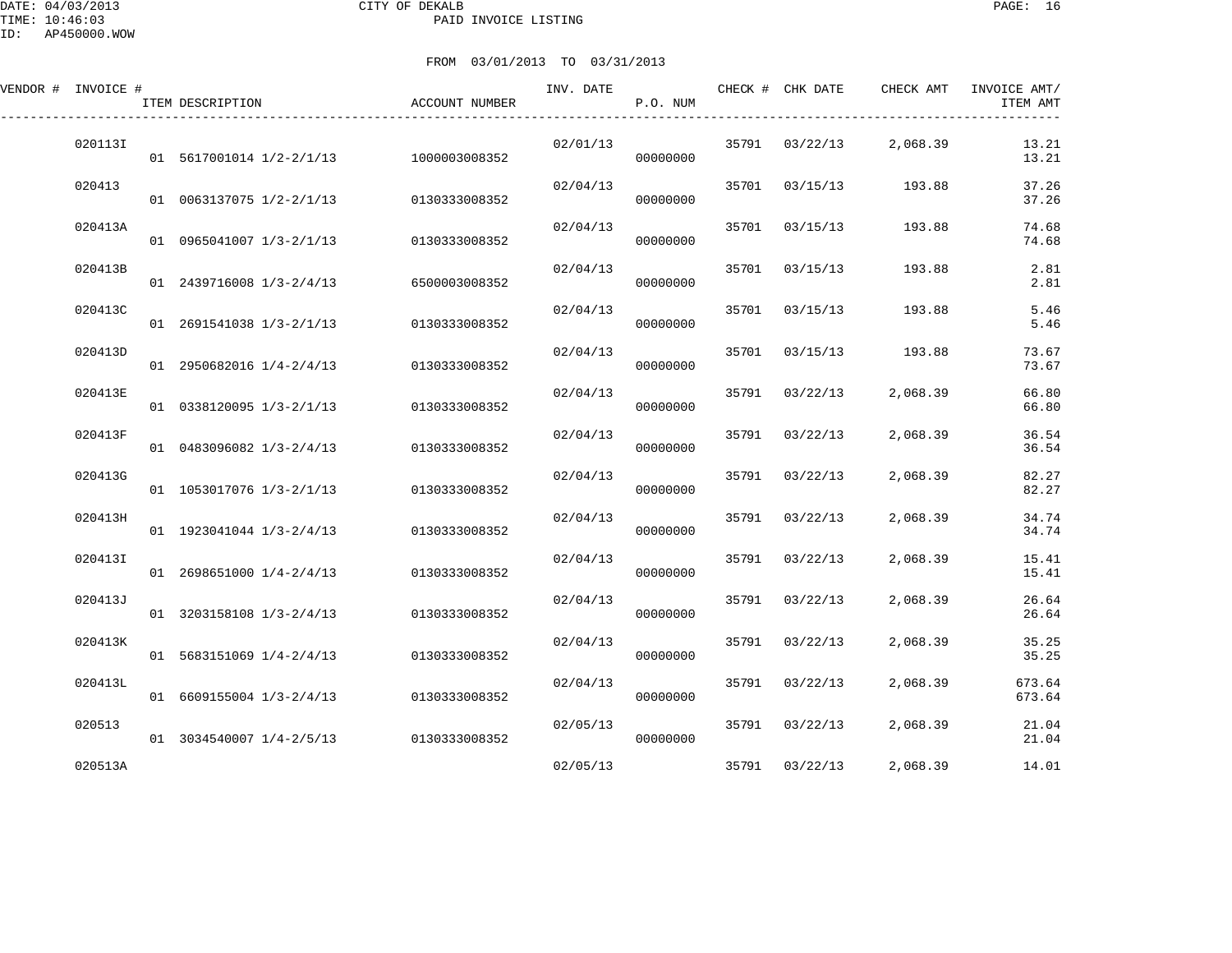DATE: 04/03/2013 CITY OF DEKALB PAGE: 17 PAID INVOICE LISTING

|        | VENDOR # INVOICE # | ITEM DESCRIPTION                               | ACCOUNT NUMBER | INV. DATE | P.O. NUM |       | CHECK # CHK DATE | CHECK AMT     | INVOICE AMT/<br>ITEM AMT |
|--------|--------------------|------------------------------------------------|----------------|-----------|----------|-------|------------------|---------------|--------------------------|
|        | 020513A            | 01 2698543003 1/4-2/5/13                       | 0130333008352  | 02/05/13  | 00000000 |       | 35791 03/22/13   | 2,068.39      | 14.01<br>14.01           |
|        | 020513B            | 01 2691445004 1/3-2/1/13                       | 0130333008352  | 02/05/13  | 00000000 | 35791 | 03/22/13         | 2,068.39      | 100.22<br>100.22         |
|        | 020613             | 01 0786037018 1/3-2/4/13                       | 0130333008352  | 02/06/13  | 00000000 | 35791 | 03/22/13         | 2,068.39      | 176.01<br>176.01         |
|        | 020613A            | 01 5477111064 1/7-2/6/13                       | 0130333008352  | 02/06/13  | 00000000 | 35791 | 03/22/13         | 2,068.39      | 13.41<br>13.41           |
|        | 020713             | 01 1253019001 1/8-2/7/13                       | 0130333008352  | 02/07/13  | 00000000 | 35791 | 03/22/13         | 2,068.39      | 16.43<br>16.43           |
|        | 030513B            | 01 2950682016 2/4-3/5/13                       | 0130333008352  | 03/05/13  | 00000000 | 35791 | 03/22/13         | 2,068.39      | 92.51<br>92.51           |
|        | 030613             | 01 0965041007 2/1-3/5/13                       | 0130333008352  | 03/06/13  | 00000000 | 35791 | 03/22/13         | 2,068.39      | 76.87<br>76.87           |
|        | 030613A            | 01 2691541038 2/1-3/5/13                       | 0130333008352  | 03/06/13  | 00000000 | 35791 | 03/22/13         | 2,068.39      | 5.38<br>5.38             |
| COMREV |                    | COMMUNICATION REVOLVING FUND                   |                |           |          |       |                  | VENDOR TOTAL: | 3,279.10                 |
|        | T1326600           | 01 PD LEADS FEB '13                            | 0120233008320  | 02/19/13  | 00000000 |       | 35702 03/15/13   | 500.40        | 500.40<br>500.40         |
| CONFS  | CONSERV FS         |                                                |                |           |          |       |                  | VENDOR TOTAL: | 500.40                   |
|        | 1668727IN          | 01 ARPT 6700LBS UREA BULK                      | 6500002008245  | 02/07/13  | 00000000 | 35703 | 03/15/13         | 6,358.26      | 1,762.10<br>1,762.10     |
|        | 1673419IN          | 01 ARPT 353GL DIESELEX GLD ULTRA 6500002008245 |                | 02/06/13  | 00000000 | 35703 | 03/15/13         | 6,358.26      | 1,251.39<br>1,251.39     |
|        | 1674022IN          | 01 ARPT 6760LBS UREA BULK                      | 6500002008235  | 02/20/13  | 00000000 | 35703 | 03/15/13         | 6,358.26      | 1,777.88<br>1,777.88     |
|        | 1675641IN          | 01 ARPT 273GL DIESELEX GLD ULTRA 6500002008245 |                | 02/22/13  | 00000000 | 35703 | 03/15/13         | 6,358.26      | 1,026.93<br>1,026.93     |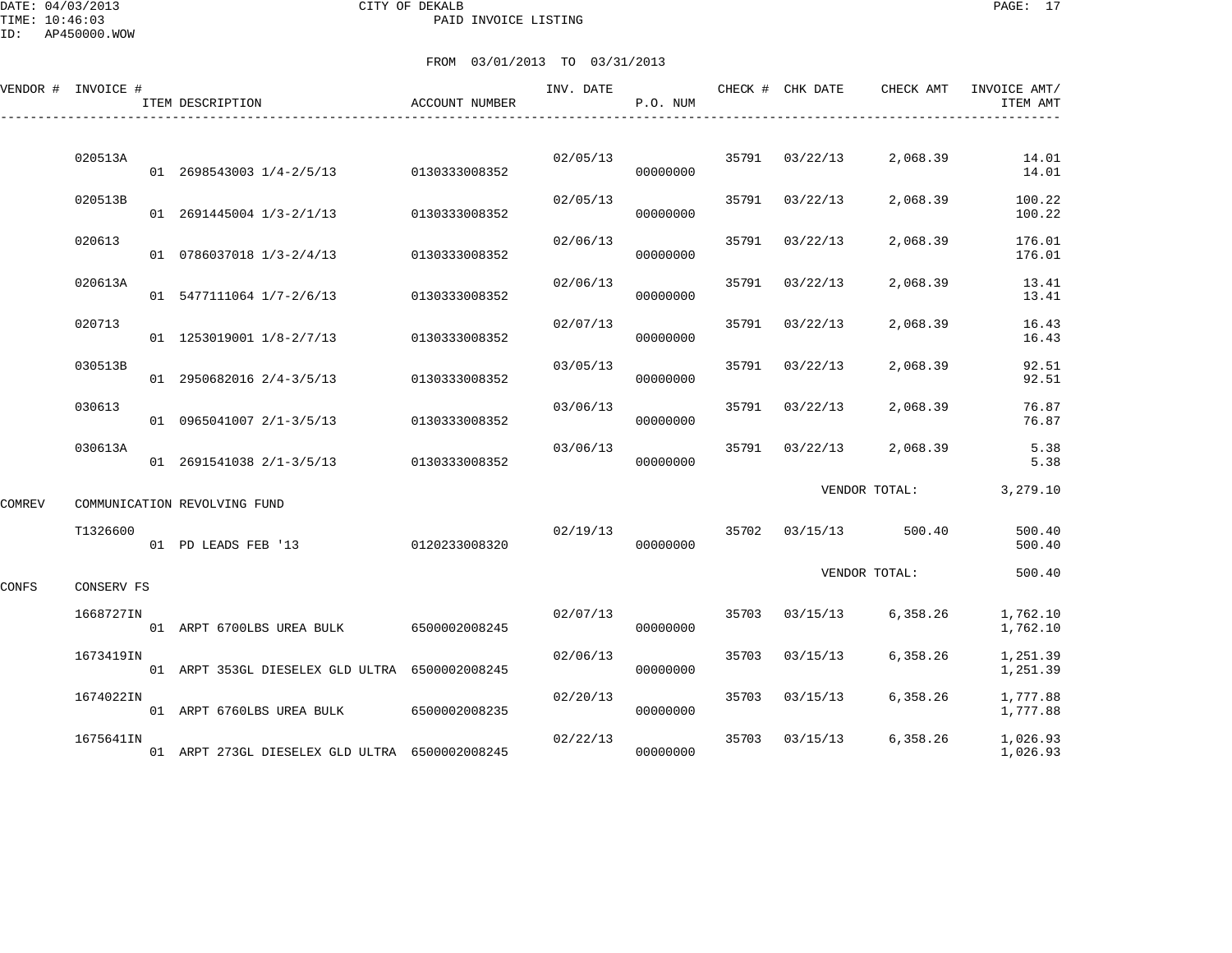DATE: 04/03/2013 CITY OF DEKALB PAGE: 18 PAID INVOICE LISTING

|         | VENDOR # INVOICE # | ITEM DESCRIPTION                               | ACCOUNT NUMBER | INV. DATE | P.O. NUM |       | CHECK # CHK DATE | CHECK AMT     | INVOICE AMT/<br>ITEM AMT |
|---------|--------------------|------------------------------------------------|----------------|-----------|----------|-------|------------------|---------------|--------------------------|
|         | 1675642IN          | 01 ARPT 144GL DIESELEX GLD ULTRA 6500002008245 |                | 02/22/13  | 00000000 | 35703 | 03/15/13         | 6,358.26      | 539.96<br>539.96         |
| CONSTEL | CONSTELLATION      |                                                |                |           |          |       |                  | VENDOR TOTAL: | 6,358.26                 |
|         | 0008914284         | 01 5571073030 1/8-2/3/13 0130333008352         |                | 02/07/13  | 00000000 | 35616 | 03/08/13         | 1,210.63      | 43.49<br>43.49           |
|         | 0008914301         | 01 2698542006 1/8-2/3/13                       | 0130333008352  | 02/07/13  | 00000000 | 35616 | 03/08/13         | 1,210.63      | 56.72<br>56.72           |
|         | 0008914306         | 01 2698554006 1/8-2/3/13                       | 0130333008352  | 02/07/13  | 00000000 | 35616 | 03/08/13         | 1,210.63      | 39.56<br>39.56           |
|         | 0008914386         | 01 2691744002 1/8-2/3/13                       | 0130333008352  | 02/07/13  | 00000000 | 35616 | 03/08/13         | 1,210.63      | 53.28<br>53.28           |
|         | 0008932715         | 01 2614448003 1/8-2/3/13                       | 0130333008352  | 02/07/13  | 00000000 | 35616 | 03/08/13         | 1,210.63      | 22.23<br>22.23           |
|         | 0008932716         | 01 2698544000 1/8-2/3/13                       | 0130333008352  | 02/07/13  | 00000000 | 35616 | 03/08/13         | 1,210.63      | 62.84<br>62.84           |
|         | 0008932717         | 01 1017178005 1/8-2/3/13                       | 0130333008352  | 02/07/13  | 00000000 | 35616 | 03/08/13         | 1,210.63      | 879.40<br>879.40         |
|         | 0008932718         | 01 2614499000 1/8-2/3/13                       | 0130333008352  | 02/07/13  | 00000000 | 35616 | 03/08/13         | 1,210.63      | 26.46<br>26.46           |
|         | 0008932722         | 01 3139014022 1/8-2/3/13                       | 0130333008352  | 02/07/13  | 00000000 | 35616 | 03/08/13         | 1,210.63      | 26.65<br>26.65           |
|         | 0008975363         | 01 0739012054 1/8-2/6/13                       | 2600006508352  | 02/11/13  | 00000000 | 35792 | 03/22/13         | 28,937.28     | 736.81<br>736.81         |
|         | 0008975365         | 01 0551052012 1/8-2/6/13                       | 1000003008352  | 02/11/13  | 00000000 | 35792 | 03/22/13         | 28,937.28     | 26,552.94<br>26,552.94   |
|         | 0008975366         | 01 1459118061 1/8-2/5/13                       | 1000003008352  | 02/11/13  | 00000000 | 35792 | 03/22/13         | 28,937.28     | 217.49<br>217.49         |
|         | 0008985957         | 01 1791072020 1/8-2/6/13                       | 1000003008352  | 02/12/13  | 00000000 | 35792 | 03/22/13         | 28,937.28     | 1,430.04<br>1,430.04     |
|         |                    |                                                |                |           |          |       |                  | VENDOR TOTAL: | 30,147.91                |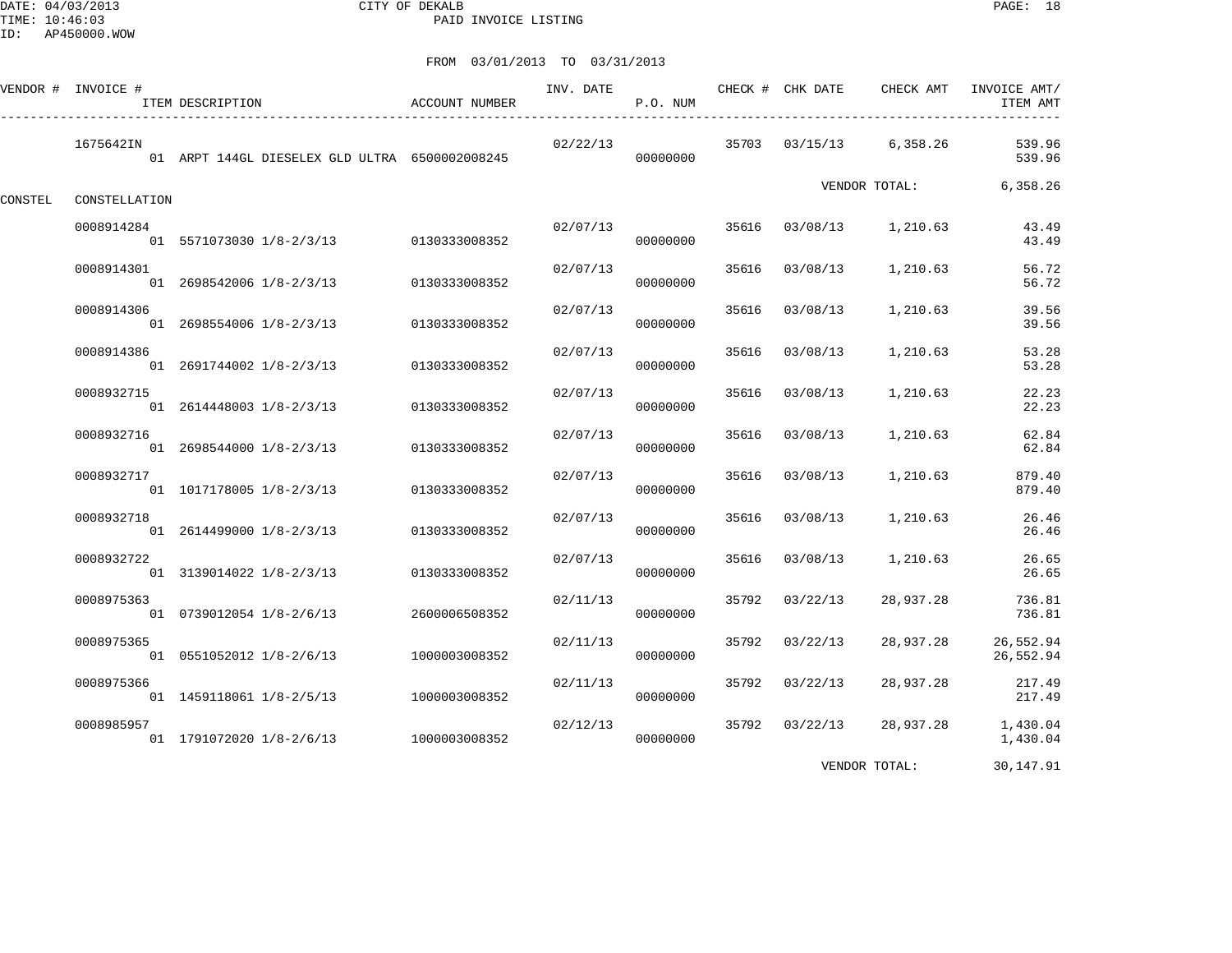DATE: 04/03/2013 CITY OF DEKALB PAGE: 19 PAID INVOICE LISTING

ID: AP450000.WOW

|         | VENDOR # INVOICE # | ITEM DESCRIPTION                                               | ACCOUNT NUMBER                 | INV. DATE | P.O. NUM             |       | CHECK # CHK DATE | CHECK AMT       | INVOICE AMT/<br>ITEM AMT     |
|---------|--------------------|----------------------------------------------------------------|--------------------------------|-----------|----------------------|-------|------------------|-----------------|------------------------------|
| CONWEA  |                    | CONTINENTAL WEATHER SERVICE                                    |                                |           |                      |       |                  |                 |                              |
|         | 12870              | 01 ARPT WTHR FRCST MAR '13 6500004008450                       |                                | 03/01/13  | 00000000             | 35704 | 03/15/13         | 150.00          | 150.00<br>150.00             |
| COPYALL | COPY ALL SERVICE   |                                                                |                                |           |                      |       |                  | VENDOR TOTAL:   | 150.00                       |
|         | 90955              | 01 IT (2) TONER FRT 0115163008305                              |                                | 11/19/12  | 00000000             | 35617 | 03/08/13         | 1,263.82        | 6.05<br>6.05                 |
|         | 90956              | 01 IT TONER FRT                                                | 0115163008305                  | 11/19/12  | 00000000             | 35617 | 03/08/13         | 1,263.82        | 5.92<br>5.92                 |
|         | 95593              | 01 CTYHL CPYR LSE 2/4-3/3/13<br>02 CTYHL OVRG 1/4-2/3/13       | 0130352008202<br>0130353008310 | 02/04/13  | 00000000<br>00000000 | 35559 | 03/01/13         | 1,127.13        | 562.98<br>123.98<br>439.00   |
|         | 95660              | 01 CTYHL CPYRS LSE 1/5-2/4/13                                  | 0130352008202                  | 02/05/13  | 00000000             | 35559 | 03/01/13         | 1,127.13        | 540.11<br>540.11             |
|         | 95793              | 01 STR OVRG 1/7-2/6/13                                         | 0135002008202                  | 02/07/13  | 00000000             | 35559 | 03/01/13         | 1,127.13        | 24.04<br>24.04               |
|         | 96417              | 01 IT TONER FRT                                                | 0115163008305                  | 02/15/13  | 00000000             | 35617 | 03/08/13         | 1,263.82        | 6.25<br>6.25                 |
|         | 96478              | 01 ENG CPYR OVRG 1/12-2/11/13<br>02 ENG CPYR LSE 2/12-3/11/13  | 0135002008202<br>0135003008310 | 02/18/13  | 00000000<br>00000000 | 35617 | 03/08/13         | 1,263.82        | 1,245.60<br>320.27<br>925.33 |
|         | 97475              | 01 CTYHLL CPYR OVRG 2/4-3/3/13<br>02 CTYHL CPYR LSE 3/4-4/3/13 | 0135002008202<br>0135003008310 | 03/04/13  | 00000000<br>00000000 | 35793 | 03/22/13         | 972.78          | 439.40<br>0.40<br>439.00     |
|         | 97631              | 01 CTYHLL CPYRS OVRG 2/5-3/4/13 0135002008202                  |                                | 03/05/13  | 00000000             | 35793 | 03/22/13         | 972.78          | 514.10<br>514.10             |
|         | 97784              | 01 STR CPYR OVRG 2/7-3/6/13                                    | 0135002008202                  | 03/07/13  | 00000000             | 35793 | 03/22/13         | 972.78          | 19.28<br>19.28               |
| CRACHI  |                    | CRAIN'S CHICAGO BUSINESS                                       |                                |           |                      |       |                  | VENDOR TOTAL:   | 3,363.73                     |
|         | 013113             | 01 CM YR SBSCRPTN                                              | 0115153008375                  |           | 01/31/13<br>00000000 | 35618 |                  | 03/08/13 119.00 | 119.00<br>119.00             |
|         |                    |                                                                |                                |           |                      |       |                  | VENDOR TOTAL:   | 119.00                       |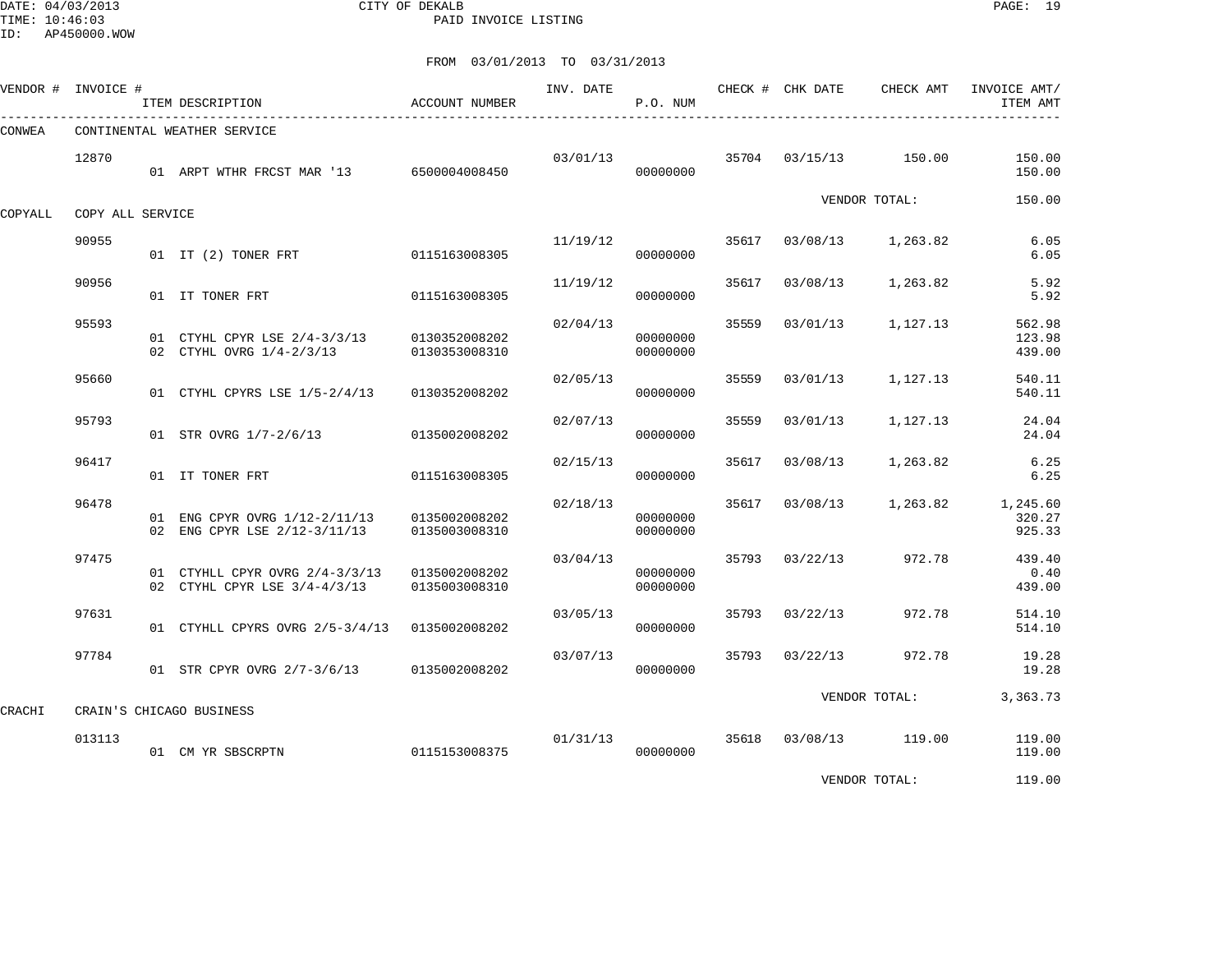DATE: 04/03/2013 CITY OF DEKALB PAGE: 20 PAID INVOICE LISTING

|        | VENDOR # INVOICE # | ITEM DESCRIPTION                                                     | ACCOUNT NUMBER                 | INV. DATE | P.O. NUM             |       | CHECK # CHK DATE | CHECK AMT               | INVOICE AMT/<br>ITEM AMT         |
|--------|--------------------|----------------------------------------------------------------------|--------------------------------|-----------|----------------------|-------|------------------|-------------------------|----------------------------------|
| CREELE | CRESCENT ELECTRIC  |                                                                      |                                |           |                      |       |                  |                         |                                  |
|        | 02154494900        | 01 WTR (3) BRDGPRT                                                   | 6000002008219                  | 02/06/13  | 00000000             |       | 35619 03/08/13   | 260.38                  | 6.16<br>6.16                     |
|        | 02154496300        | 01 STR (6) GE MH LAMP 0130332008229                                  |                                | 02/06/13  | 00000000             |       | 35619 03/08/13   | 260.38                  | 254.22<br>254.22                 |
| CRUSTE | STEVE CRUZ         |                                                                      |                                |           |                      |       |                  | VENDOR TOTAL:           | 260.38                           |
|        | 022213             | 01 2012 WELLNESS                                                     | 7100004008476                  | 02/22/13  | 00000000             |       |                  | D000039 03/01/13 449.94 | 449.94<br>449.94                 |
| CSRBOB |                    | C.S.R. BOBCAT, INCORPORATED                                          |                                |           |                      |       |                  | VENDOR TOTAL:           | 449.94                           |
|        | 110144             | 01 STR (3) QCK CPLR/GROOVE CAP 0130333008310<br>02 STR LIFTING STRAP | 0130332008295                  | 02/16/13  | 00000000<br>00000000 |       | 35620 03/08/13   | 342.19                  | 248.10<br>167.40<br>80.70        |
|        | 110202             | 01 STR MEGA CRMP/HOSE                                                | 0130332008226                  | 02/21/13  | 00000000             | 35620 | 03/08/13         | 342.19                  | 54.70<br>54.70                   |
|        | 110203             | 01 STR P25 (3) ORB FEM SW 0130332008226                              |                                | 02/21/13  | 00000000             | 35620 | 03/08/13         | 342.19                  | 39.39<br>39.39                   |
| CURCON |                    | CURRAN CONTRACTING COMPANY                                           |                                |           |                      |       |                  | VENDOR TOTAL:           | 342.19                           |
|        | 1028               | 01 STR 14.84TNS MTRL<br>02 WTR 14.84TNS MTRL                         | 0130332008228<br>6000002008232 | 02/28/13  | 00000000<br>00000000 |       |                  | 35869 03/29/13 3,917.76 | 3,917.76<br>1,958.88<br>1,958.88 |
| DAVKIS | DAVID J. KISSER    |                                                                      |                                |           |                      |       |                  | VENDOR TOTAL:           | 3,917.76                         |
|        | 34516              | 01 ARPT CNSLTNT FEE JAN '13<br>02 RMB COPIES                         | 6500004008450<br>6500004008450 | 02/01/13  | 00000000<br>00000000 |       |                  | 35560 03/01/13 1,781.80 | 1,781.80<br>1,775.00<br>6.80     |
|        | 34517              | 01 ARPT SRVCS FEB '13<br>02 ARPT RMB MILEAGE/TOLLS                   | 6500004008450<br>6500004008450 | 03/04/13  | 00000000<br>00000000 |       |                  | 35705 03/15/13 801.29   | 801.29<br>750.00<br>51.29        |
|        |                    |                                                                      |                                |           |                      |       |                  | VENDOR TOTAL:           | 2,583.09                         |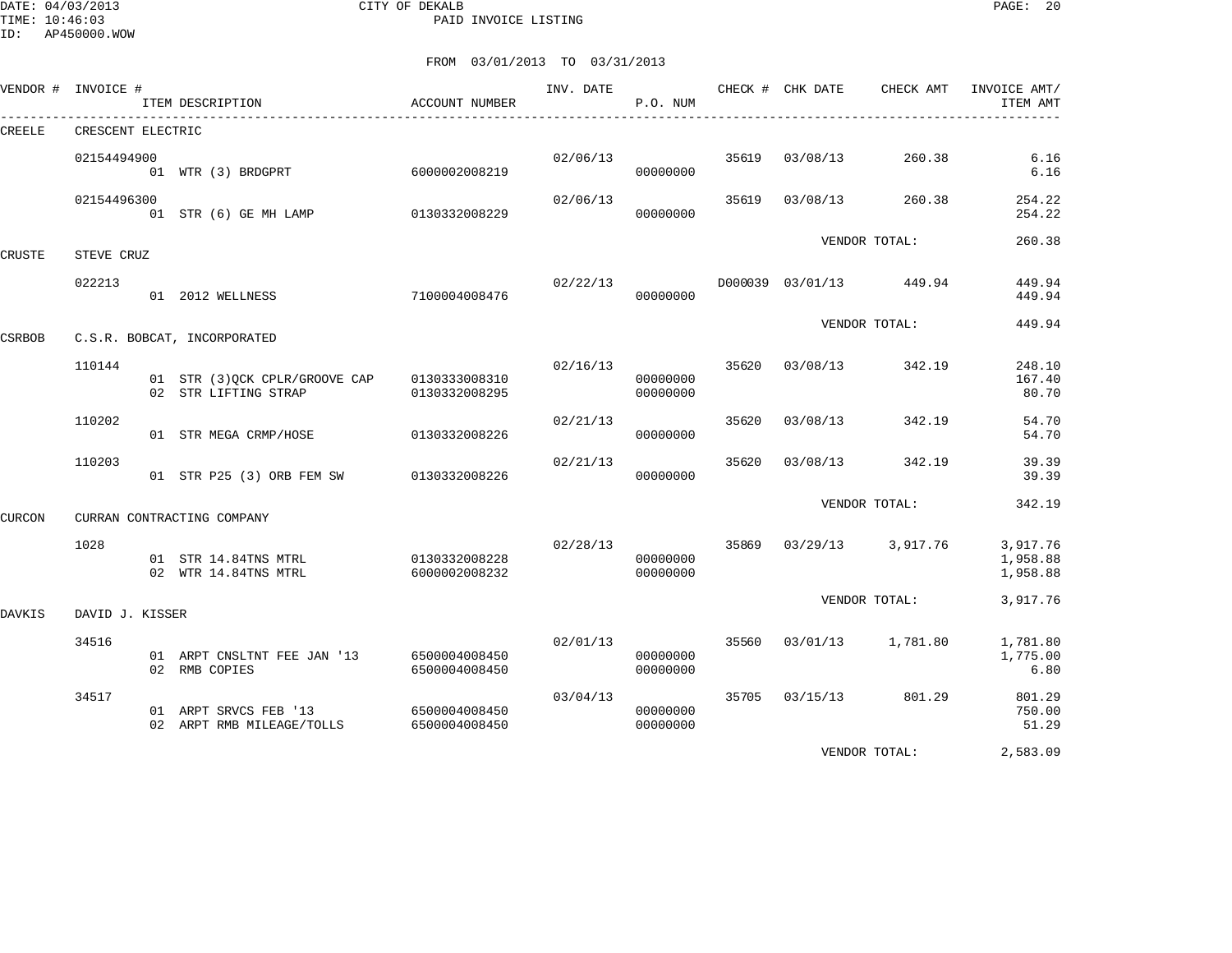DATE: 04/03/2013 CITY OF DEKALB PAGE: 21 PAID INVOICE LISTING

| VENDOR # INVOICE # |        | ITEM DESCRIPTION                                | ACCOUNT NUMBER | INV. DATE | P.O. NUM |       | CHECK # CHK DATE | CHECK AMT | INVOICE AMT/<br>ITEM AMT |
|--------------------|--------|-------------------------------------------------|----------------|-----------|----------|-------|------------------|-----------|--------------------------|
| DCAUTO             |        | DEKALB COUNTY AUTO PARTS INC                    |                |           |          |       |                  |           |                          |
|                    | 380451 | 01 FD REMAN STARTER                             | 0125272008226  | 01/02/13  | 00000000 |       | 35707 03/15/13   | 1,174.60  | 85.34<br>85.34           |
|                    | 380452 | 01 FD ST1 POWER SERVICE DIESEL                  | 0125272008226  | 01/02/13  | 00000000 | 35707 | 03/15/13         | 1,174.60  | 55.02<br>55.02           |
|                    | 380453 | 01 FD ST 2 POWER SERVICE DIESEL                 | 0125272008226  | 01/02/13  | 00000000 | 35707 | 03/15/13         | 1,174.60  | 55.02<br>55.02           |
|                    | 380454 | 01 FD ST 3 POWER SERVICE DIESEL                 | 0125272008226  | 01/02/13  | 00000000 | 35707 | 03/15/13         | 1,174.60  | 55.02<br>55.02           |
|                    | 380493 | 01 STR SHOP RIVETS                              | 0130332008226  | 01/02/13  | 00000000 | 35623 | 03/08/13         | 2,873.65  | 9.97<br>9.97             |
|                    | 380494 | 01 STR SHOP RIVETS                              | 0130332008226  | 01/02/13  | 00000000 | 35623 | 03/08/13         | 2,873.65  | 7.94<br>7.94             |
|                    | 380496 | 01 PD CAPSULE (2) PD36/STOCK                    | 0120222008226  | 01/02/13  | 00000000 | 35623 | 03/08/13         | 2,873.65  | 16.80<br>16.80           |
|                    | 380498 | 01 PD (10)CAPSULES STOCK                        | 0120222008226  | 01/02/13  | 00000000 | 35623 | 03/08/13         | 2,873.65  | 84.00<br>84.00           |
|                    | 380562 | 01 STR (2) CLOTH                                | 0130332008226  | 01/02/13  | 00000000 | 35623 | 03/08/13         | 2,873.65  | 7.38<br>7.38             |
|                    | 380679 | 01 PD P44 OIL COOLER LINE                       | 0120222008226  | 01/03/13  | 00000000 | 35623 | 03/08/13         | 2,873.65  | 39.09<br>39.09           |
|                    | 380680 | 01 PD P44 SRPNTN/DRV BLT/ALT BRNG 0120222008226 |                | 01/03/13  | 00000000 | 35623 | 03/08/13         | 2,873.65  | 73.99<br>73.99           |
|                    | 380899 | 01 WTR WELL14 BTTRY GEN                         | 6000002008232  | 01/04/13  | 00000000 | 35623 | 03/08/13         | 2,873.65  | 350.25<br>350.25         |
|                    | 381037 | 01 FD MOLTAN 25 DIAT EARTH                      | 0125272008226  | 01/05/13  | 00000000 | 35707 | 03/15/13         | 1,174.60  | 162.00<br>162.00         |
|                    | 381157 | 01 PD P44 VLV CVR GSKT SET                      | 0120222008226  | 01/07/13  | 00000000 | 35623 | 03/08/13         | 2,873.65  | 31.88<br>31.88           |
|                    | 381197 | 01 FD BULB                                      | 0125272008226  | 01/07/13  | 00000000 | 35707 | 03/15/13         | 1,174.60  | 9.90<br>9.90             |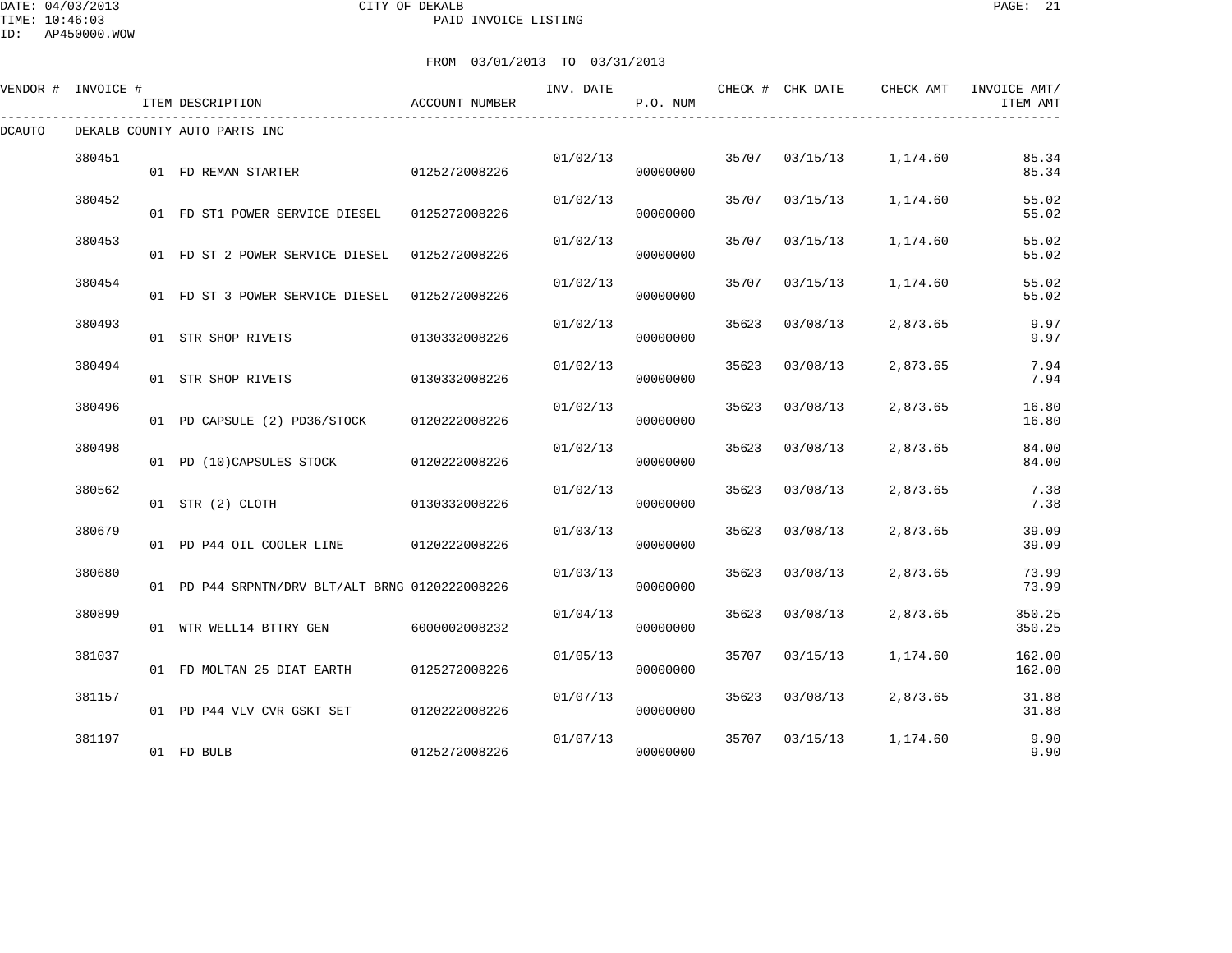DATE: 04/03/2013 CITY OF DEKALB PAGE: 22 PAID INVOICE LISTING

| VENDOR # INVOICE # |        | ITEM DESCRIPTION                                   | ACCOUNT NUMBER                 | INV. DATE | P.O. NUM             |       | CHECK # CHK DATE | CHECK AMT | INVOICE AMT/<br>ITEM AMT |
|--------------------|--------|----------------------------------------------------|--------------------------------|-----------|----------------------|-------|------------------|-----------|--------------------------|
|                    | 381351 | 01 STR BATTERY                                     | 0130332008226                  | 01/08/13  | 00000000             |       | 35623 03/08/13   | 2,873.65  | 178.00<br>178.00         |
|                    | 381370 | 01 PD P25 EXHAUST INSLTR 0120222008226             |                                | 01/08/13  | 00000000             |       | 35623 03/08/13   | 2,873.65  | 3.30<br>3.30             |
|                    | 381385 | 01 PD(3)OIL FLTR/DISC PAD/BRK RTR 0120222008226    |                                | 01/08/13  | 00000000             | 35623 | 03/08/13         | 2,873.65  | 161.05<br>161.05         |
|                    | 381468 | 01 WTR W10 4-WAY FLASERS                           | 6000002008232                  | 01/08/13  | 00000000             | 35623 | 03/08/13         | 2,873.65  | 1.51<br>1.51             |
|                    | 381586 | 01 STR SHOP WHL WTS                                | 0130332008226                  | 01/09/13  | 00000000             | 35623 | 03/08/13         | 2,873.65  | 2.80<br>2.80             |
|                    | 381587 | 01 PD P25 SWITCH                                   | 0120222008226                  | 01/09/13  | 00000000             |       | 35623 03/08/13   | 2,873.65  | 7.80<br>7.80             |
|                    | 381747 | 01 STR (3) AIR FILTERS                             | 0130332008226                  | 01/10/13  | 00000000             | 35623 | 03/08/13         | 2,873.65  | 49.56<br>49.56           |
|                    | 381829 | 01 STR P50 4GAL 15W40                              | 0130332008245                  | 01/11/13  | 00000000             | 35623 | 03/08/13         | 2,873.65  | 39.96<br>39.96           |
|                    | 381845 | 01 STR (2) FUEL FILTERS 0130332008226              |                                | 01/11/13  | 00000000             | 35623 | 03/08/13         | 2,873.65  | 29.10<br>29.10           |
|                    | 381902 | 01 FD WIPER BLD CAR 3 ST 1 0125272008226           |                                | 01/11/13  | 00000000             | 35707 | 03/15/13         | 1,174.60  | 21.22<br>21.22           |
|                    | 381930 | 01 STR 2 OIL FILTERS/12 OTS 10W30 0130332008226    |                                | 01/11/13  | 00000000             | 35623 | 03/08/13         | 2,873.65  | 56.66<br>56.66           |
|                    | 382145 | 01 PD STOCK STP OIL TRTMNT                         | 0120222008226                  | 01/14/13  | 00000000             |       | 35623 03/08/13   | 2,873.65  | 90.48<br>90.48           |
|                    | 382280 | 01 PD P45 FILTER                                   | 0120222008226                  | 01/15/13  | 00000000             |       | 35623 03/08/13   | 2,873.65  | 17.52<br>17.52           |
|                    | 382458 |                                                    |                                | 01/16/13  | 00000000             | 35707 | 03/15/13         | 1,174.60  | 6.86<br>6.86             |
|                    | 382468 | 01 PD R DEFOG ADH<br>02 STR SHOP RAVEN BLK NITRILE | 0120222008226<br>0130332008226 | 01/16/13  | 00000000<br>00000000 | 35623 | 03/08/13         | 2,873.65  | 36.29<br>10.19<br>26.10  |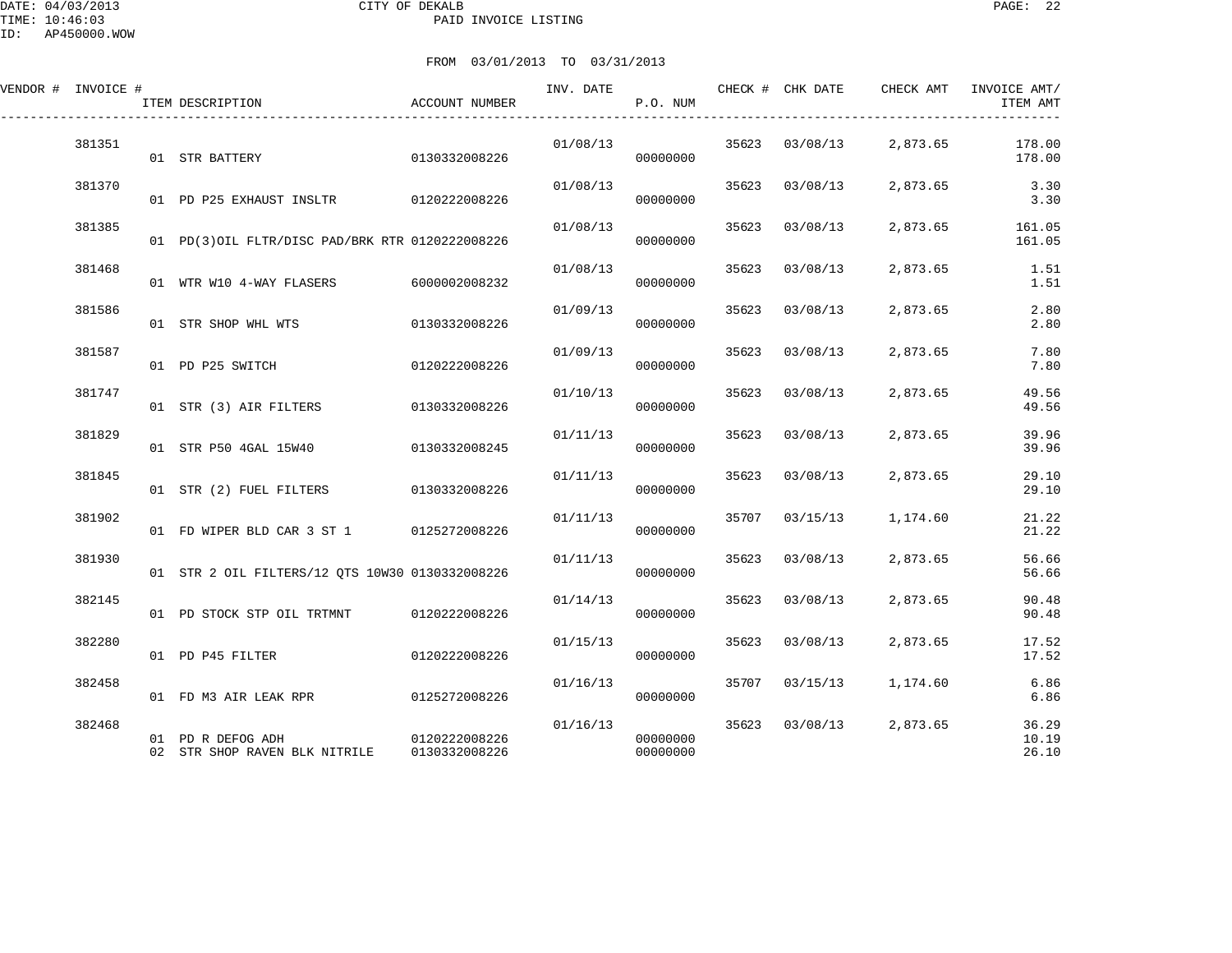DATE: 04/03/2013 CITY OF DEKALB PAGE: 23 PAID INVOICE LISTING

| VENDOR # INVOICE # | ITEM DESCRIPTION                                                                               | <b>ACCOUNT NUMBER</b>                                            | INV. DATE | P.O. NUM                                     |       | CHECK # CHK DATE | CHECK AMT | INVOICE AMT/<br>ITEM AMT                   |
|--------------------|------------------------------------------------------------------------------------------------|------------------------------------------------------------------|-----------|----------------------------------------------|-------|------------------|-----------|--------------------------------------------|
| 382902             | 01 FD ST 1 NAPA DEX COOL ANTIFRZ 0125272008226                                                 |                                                                  | 01/19/13  | 00000000                                     |       | 35707 03/15/13   | 1,174.60  | 14.99<br>14.99                             |
| 383107             | 01 STR (3) FUEL FILTERS STOCK                                                                  | 0130332008226                                                    | 01/22/13  | 00000000                                     | 35623 | 03/08/13         | 2,873.65  | 126.40<br>126.40                           |
| 383109             | 01 STR WASHER SOLVENT<br>02 PD WASHER SOLVENT<br>03 WTR WASHER SOLVENT<br>04 PW WASHER SOLVENT | 0120222008226<br>0130332008226<br>6000002008226<br>0130352008226 | 01/22/13  | 00000000<br>00000000<br>00000000<br>00000000 | 35623 | 03/08/13         | 2,873.65  | 105.00<br>26.25<br>26.25<br>26.25<br>26.25 |
| 383110             | 01 PD (3) WASHER SOLVENT                                                                       | 0120222008226                                                    | 01/22/13  | 00000000                                     | 35623 | 03/08/13         | 2,873.65  | 6.09<br>6.09                               |
| 383154             | 01 FD R 1 BATTERY                                                                              | 0125272008226                                                    | 01/22/13  | 00000000                                     | 35707 | 03/15/13         | 1,174.60  | 428.00<br>428.00                           |
| 383171             | 01 STR P-10 BLOWER MOTOR                                                                       | 0130332008226                                                    | 01/22/13  | 00000000                                     | 35623 | 03/08/13         | 2,873.65  | 29.08<br>29.08                             |
| 383310             | 01 FD CORE DEPOSIT #383154                                                                     | 0125272008226                                                    | 01/23/13  | 00000000                                     | 35707 | 03/15/13         | 1,174.60  | $-72.00$<br>$-72.00$                       |
| 383359             | 01 PD P38 DISC PAD/ BRK ROTORS                                                                 | 0120222008226                                                    | 01/23/13  | 00000000                                     | 35623 | 03/08/13         | 2,873.65  | 221.88<br>221.88                           |
| 383515             | 01 PD P10 BATTERY                                                                              | 0120222008226                                                    | 01/24/13  | 00000000                                     | 35623 | 03/08/13         | 2,873.65  | 63.57<br>63.57                             |
| 383550             | 01 PD P40 WATER PUMP                                                                           | 0120222008226                                                    | 01/24/13  | 00000000                                     | 35623 | 03/08/13         | 2,873.65  | 47.24<br>47.24                             |
| 383620             | 01 PD WATER PUMP                                                                               | 0120222008226                                                    | 01/24/13  | 00000000                                     | 35623 | 03/08/13         | 2,873.65  | 47.24<br>47.24                             |
| 384183             | 01 STR STOCK (2) BATTERIES                                                                     | 0130332008226                                                    | 01/29/13  | 00000000                                     | 35623 | 03/08/13         | 2,873.65  | 178.00<br>178.00                           |
| 384441             | 01 FD B1 RELAY                                                                                 | 0125272008226                                                    | 01/30/13  | 00000000                                     | 35707 | 03/15/13         | 1,174.60  | 8.39<br>8.39                               |
| 384544             | 01 PD RTRN WTR SOLVENT #383110 0120222008226                                                   |                                                                  | 01/31/13  | 00000000                                     | 35623 | 03/08/13         | 2,873.65  | $-6.09$<br>$-6.09$                         |
| 384682             |                                                                                                |                                                                  | 02/01/13  |                                              | 35623 | 03/08/13         | 2,873.65  | 78.76                                      |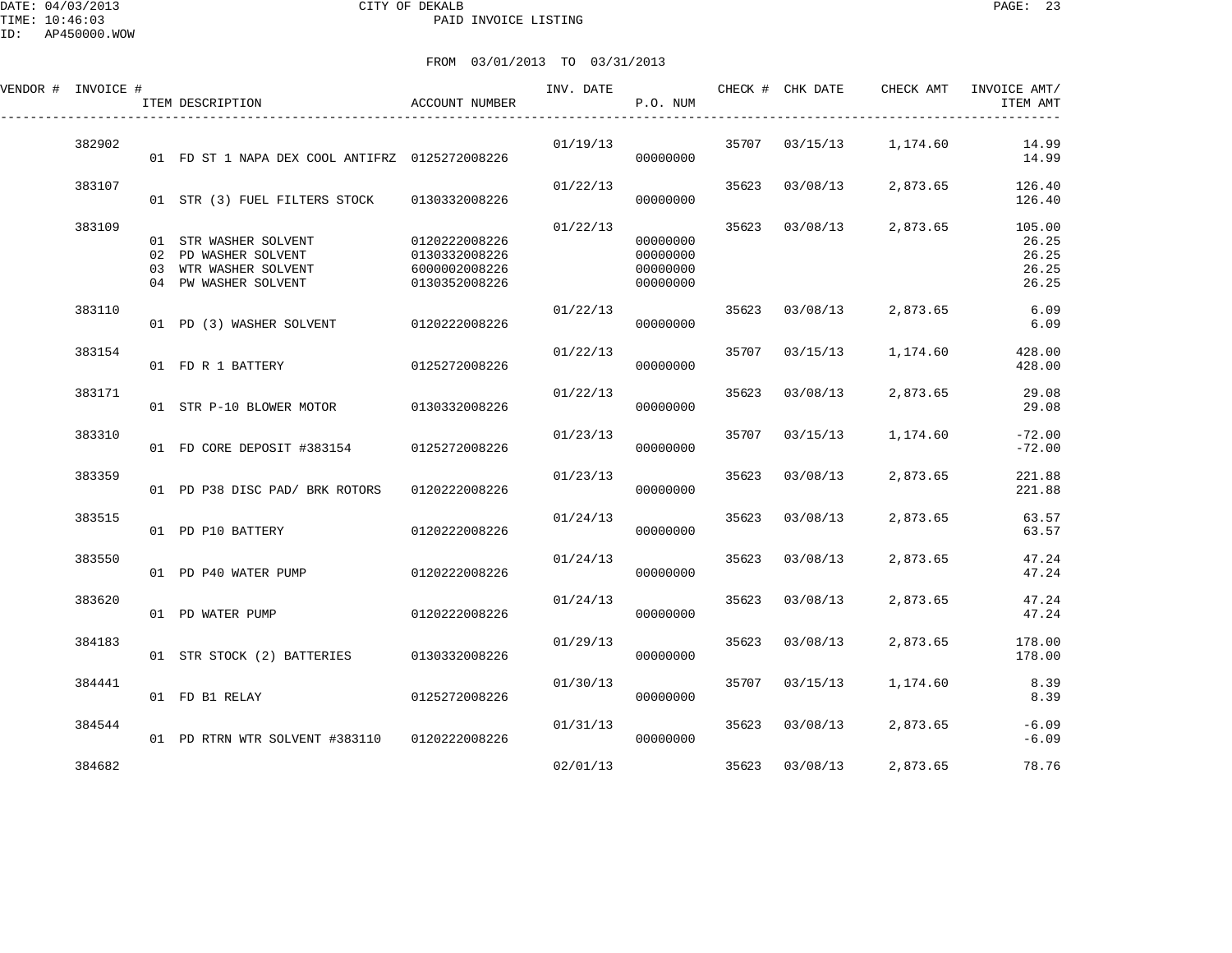DATE: 04/03/2013 CITY OF DEKALB PAGE: 24 PAID INVOICE LISTING

| VENDOR # INVOICE # | ITEM DESCRIPTION                               | ACCOUNT NUMBER | INV. DATE | P.O. NUM |       | CHECK # CHK DATE | CHECK AMT | INVOICE AMT/<br>ITEM AMT |
|--------------------|------------------------------------------------|----------------|-----------|----------|-------|------------------|-----------|--------------------------|
| 384682             | 01 STR WATER HOSE CHLORIDE TANKS 0130333008310 |                | 02/01/13  | 00000000 |       | 35623 03/08/13   | 2,873.65  | 78.76<br>78.76           |
| 384796             | 01 STR (20) MINIATURE BULBS 0130332008226      |                | 02/01/13  | 00000000 | 35623 | 03/08/13         | 2,873.65  | 7.20<br>7.20             |
| 384945             | 01 FD M3 HALOGEN CAPSULE                       | 0125272008226  | 02/03/13  | 00000000 | 35707 | 03/15/13         | 1,174.60  | 6.99<br>6.99             |
| 384989             | 01 STR (12) CAPSULES                           | 0130332008226  | 02/04/13  | 00000000 | 35623 | 03/08/13         | 2,873.65  | 48.96<br>48.96           |
| 385023             | 01 FD (4) WIPER BLADES                         | 0125272008226  | 02/04/13  | 00000000 | 35707 | 03/15/13         | 1,174.60  | 19.00<br>19.00           |
| 385077             | 01 STR (3) WIPER BLADES                        | 0130332008226  | 02/04/13  | 00000000 | 35623 | 03/08/13         | 2,873.65  | 28.77<br>28.77           |
| 385187             | 01 FD (3) SEVERE DUTY                          | 0125272008226  | 02/05/13  | 00000000 | 35707 | 03/15/13         | 1,174.60  | 28.77<br>28.77           |
| 385188             | 01 STR RTRN WIPER BLADES #385077 0130332008226 |                | 02/05/13  | 00000000 | 35623 | 03/08/13         | 2,873.65  | $-28.77$<br>$-28.77$     |
| 385198             | 01 PD P03 PLATINUM FILTER KIT                  | 0120222008226  | 02/05/13  | 00000000 | 35623 | 03/08/13         | 2,873.65  | 21.46<br>21.46           |
| 385228             | 01 STR P19 6IN ROUND MIRROR                    | 0130332008226  | 02/05/13  | 00000000 | 35623 | 03/08/13         | 2,873.65  | 19.94<br>19.94           |
| 385229             | 01 STR STOCK 6 ROUND MIRROR                    | 0130332008226  | 02/05/13  | 00000000 | 35623 | 03/08/13         | 2,873.65  | 39.88<br>39.88           |
| 385268             | 01 STR SHOP COUPLER                            | 0130332008226  | 02/05/13  | 00000000 | 35623 | 03/08/13         | 2,873.65  | 31.47<br>31.47           |
| 385269             | 01 STR SHOP COUPLER                            | 0130333008348  | 02/05/13  | 00000000 | 35623 | 03/08/13         | 2,873.65  | 10.49<br>10.49           |
| 385423             | 01 FD M3 STRAIGHT CONNECTOR/HOSE 0125272008226 |                | 02/06/13  | 00000000 | 35707 | 03/15/13         | 1,174.60  | 3.94<br>3.94             |
| 385425             | 01 STR BRK RTR/DSCPD/GASCAP                    | 0130352008226  | 02/06/13  | 00000000 | 35623 | 03/08/13         | 2,873.65  | 176.55<br>176.55         |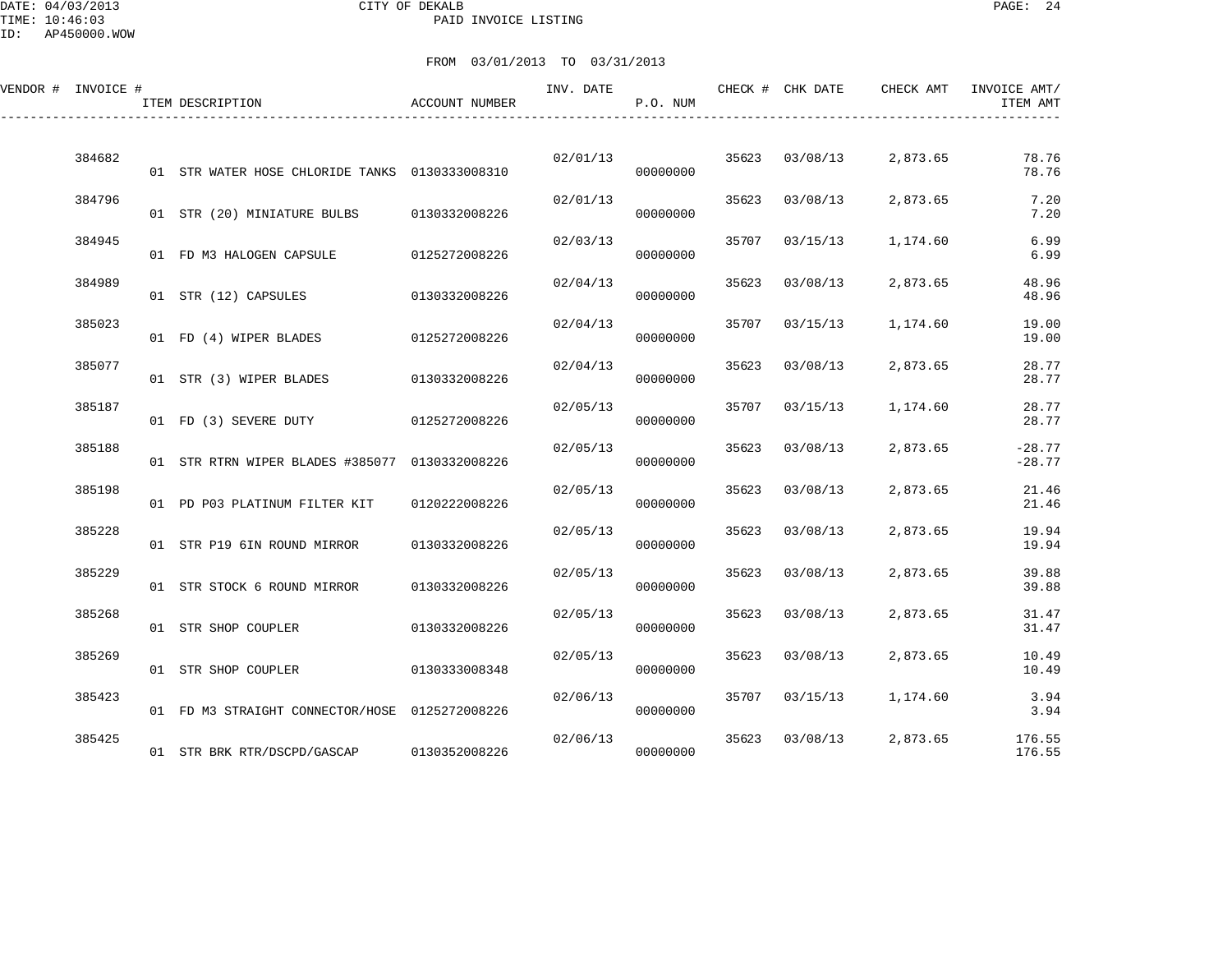DATE: 04/03/2013 CITY OF DEKALB PAGE: 25 PAID INVOICE LISTING

| ID:      | AP450000.WOW |                                                |                 |               |                              |       |                |           |                          |
|----------|--------------|------------------------------------------------|-----------------|---------------|------------------------------|-------|----------------|-----------|--------------------------|
|          |              |                                                | FROM 03/01/2013 | TO 03/31/2013 |                              |       |                |           |                          |
| VENDOR # | INVOICE #    | ITEM DESCRIPTION                               | ACCOUNT NUMBER  | INV. DATE     | CHECK # CHK DATE<br>P.O. NUM |       |                | CHECK AMT | INVOICE AMT/<br>ITEM AMT |
|          | 385446       | 01 WTR IMPACT WRENCH                           | 6000002008295   | 02/06/13      | 00000000                     | 35623 | 03/08/13       | 2,873.65  | 277.00<br>277.00         |
|          | 385454       | 01 STR 2 CALIPER BRCKTS                        | 0130352008226   | 02/06/13      | 00000000                     | 35623 | 03/08/13       | 2,873.65  | 48.20<br>48.20           |
|          | 385478       | 01 FD (6) NAPA DEX COOL ANTIFRZ                | 0125272008226   | 02/06/13      | 00000000                     | 35707 | 03/15/13       | 1,174.60  | 89.94<br>89.94           |
|          | 385562       | 01 FD M3 (2) HOSE CLMPS/FLUSH TE 0125272008226 |                 | 02/07/13      | 00000000                     | 35707 | 03/15/13       | 1,174.60  | 3.09<br>3.09             |
|          | 385648       | 01 STR CREDIT#385454 CORE DEP                  | 0130352008226   | 02/07/13      | 00000000                     | 35795 | 03/22/13       | 2,363.98  | $-12.30$<br>$-12.30$     |
|          | 385650       | 01 STR HUB BEARING ASSY C9                     | 0130352008226   | 02/07/13      | 00000000                     | 35795 | 03/22/13       | 2,363.98  | 87.15<br>87.15           |
|          | 385975       | 01 ARPT AP06 ORINGS/FUEL FILTER                | 6500003008310   | 02/11/13      | 00000000                     |       | 35795 03/22/13 | 2,363.98  | 43.08<br>43.08           |

|        |                 | 01 FD M3 (2) HOSE CLMPS/FLUSH TE 0125272008226                                                            |                                                                  |          | 00000000                                     |       |          |          | 3.09                                       |
|--------|-----------------|-----------------------------------------------------------------------------------------------------------|------------------------------------------------------------------|----------|----------------------------------------------|-------|----------|----------|--------------------------------------------|
| 385648 |                 | 01 STR CREDIT#385454 CORE DEP                                                                             | 0130352008226                                                    | 02/07/13 | 00000000                                     | 35795 | 03/22/13 | 2,363.98 | $-12.30$<br>$-12.30$                       |
| 385650 |                 | 01 STR HUB BEARING ASSY C9 0130352008226                                                                  |                                                                  | 02/07/13 | 00000000                                     | 35795 | 03/22/13 | 2,363.98 | 87.15<br>87.15                             |
| 385975 |                 | 01 ARPT AP06 ORINGS/FUEL FILTER 6500003008310                                                             |                                                                  | 02/11/13 | 00000000                                     | 35795 | 03/22/13 | 2,363.98 | 43.08<br>43.08                             |
| 386013 |                 | 01 STR C9 BRK CLPR/CORE DEP 0130352008226                                                                 |                                                                  | 02/11/13 | 00000000                                     | 35795 | 03/22/13 | 2,363.98 | 79.96<br>79.96                             |
| 386014 |                 | 01 STR C9 BRAKE HOSE                                                                                      | 0130352008226                                                    | 02/11/13 | 00000000                                     | 35795 | 03/22/13 | 2,363.98 | 13.22<br>13.22                             |
| 386042 |                 | 01 STR C9 IDLE VALVE                                                                                      | 0130352008226                                                    | 02/11/13 | 00000000                                     | 35795 | 03/22/13 | 2,363.98 | 87.22<br>87.22                             |
| 386070 |                 | 01 PD STOCK (10) BULBS                                                                                    | 0120222008226                                                    | 02/11/13 | 00000000                                     | 35795 | 03/22/13 | 2,363.98 | 25.10<br>25.10                             |
| 386106 | 01<br>02<br>0.3 | STR BRK ELEC MOTOR CLNR<br>PD BRK ELEC MOTOR CLNR<br>PW BRK ELEC MOTOR CLNR<br>04 WTR BRK ELEC MOTOR CLNR | 0130332008226<br>0120222008226<br>0130352008226<br>6000002008226 | 02/11/13 | 00000000<br>00000000<br>00000000<br>00000000 | 35795 | 03/22/13 | 2,363.98 | 118.80<br>29.70<br>29.70<br>29.70<br>29.70 |
| 386193 |                 | 01 PD PD35 WNDW RGLR/LFT MTR                                                                              | 0120222008226                                                    | 02/12/13 | 00000000                                     | 35795 | 03/22/13 | 2,363.98 | 108.61<br>108.61                           |
| 386212 |                 | 01 STR P15 TUBING                                                                                         | 0130332008226                                                    | 02/12/13 | 00000000                                     | 35795 | 03/22/13 | 2,363.98 | 7.08<br>7.08                               |
| 386311 |                 |                                                                                                           |                                                                  | 02/13/13 |                                              | 35795 | 03/22/13 | 2,363.98 | 159.00                                     |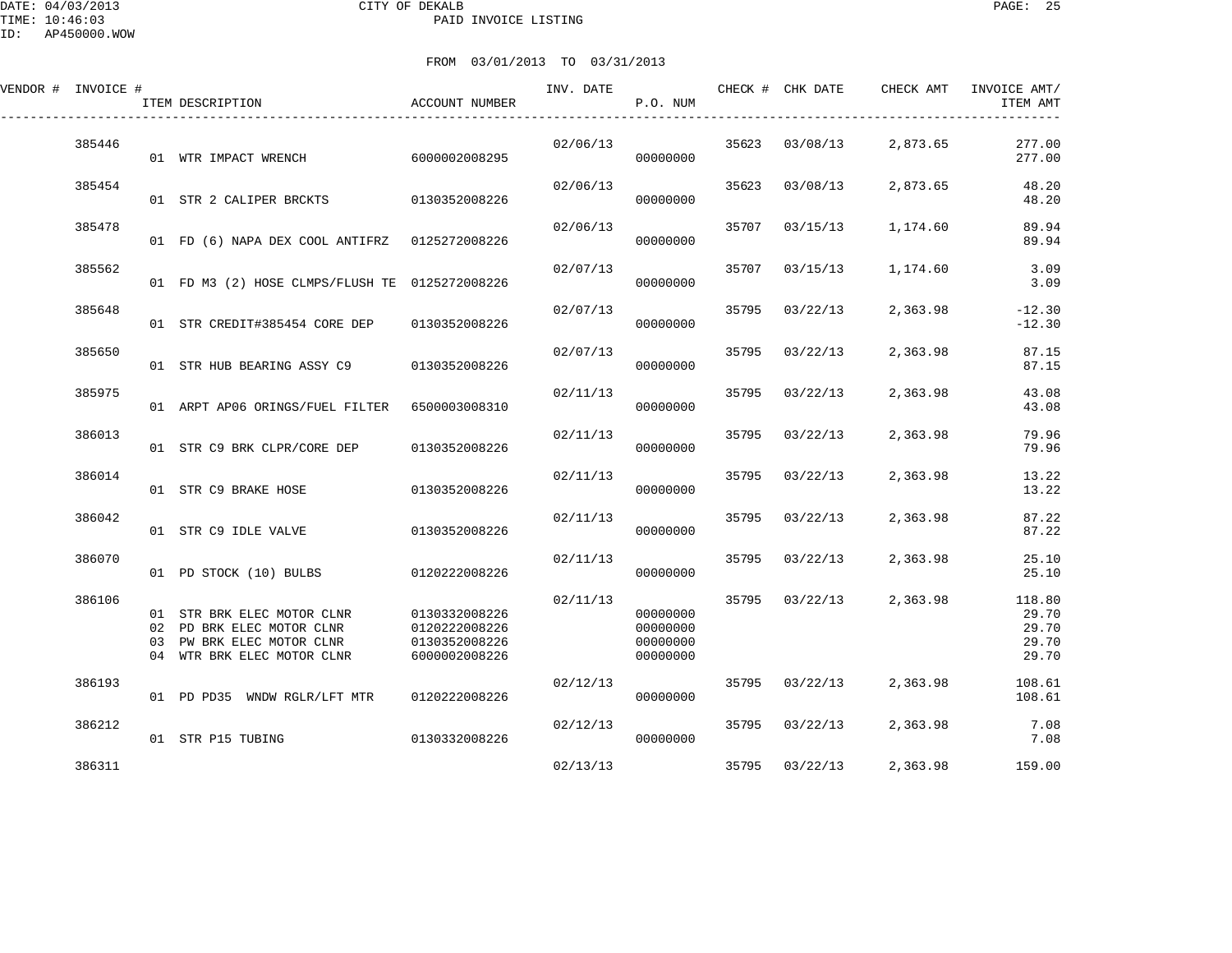DATE: 04/03/2013 CITY OF DEKALB PAGE: 26 PAID INVOICE LISTING

ID: AP450000.WOW

| VENDOR # INVOICE # | ITEM DESCRIPTION                             | ACCOUNT NUMBER                 | INV. DATE | P.O. NUM             |       | CHECK # CHK DATE | CHECK AMT | INVOICE AMT/<br>ITEM AMT |
|--------------------|----------------------------------------------|--------------------------------|-----------|----------------------|-------|------------------|-----------|--------------------------|
| 386311             | 01 STR SHOP TOOLS IMPCT WRNCH                | 0130332008295                  | 02/13/13  | 00000000             |       | 35795 03/22/13   | 2,363.98  | 159.00<br>159.00         |
| 386314             | 01 STR P7 DISC BRK PDS/ROTOR                 | 0130332008226                  | 02/13/13  | 00000000             | 35795 | 03/22/13         | 2,363.98  | 189.59<br>189.59         |
| 386326             | 01 STR P7 REMAN BRK CLPRS/CRDEP              | 0130332008226                  | 02/13/13  | 00000000             | 35795 | 03/22/13         | 2,363.98  | 178.90<br>178.90         |
| 386377             | 01 FD M3 RPR HTR VLV                         | 0125272008226                  | 02/13/13  | 00000000             | 35707 | 03/15/13         | 1,174.60  | 26.36<br>26.36           |
| 386410             | 01 STOCK OIL FILTER<br>02 WTR OIL FILTER W13 | 0130332008226<br>6000002008226 | 02/13/13  | 00000000<br>00000000 | 35795 | 03/22/13         | 2,363.98  | 8.46<br>4.23<br>4.23     |
| 386429             | 01 WTR P7 CREDIT#386326 CRDEP                | 0130332008226                  | 02/13/13  | 00000000             | 35795 | 03/22/13         | 2,363.98  | $-55.00$<br>$-55.00$     |
| 386433             | 01 STR SHOP TIRE VAL                         | 0130332008226                  | 02/13/13  | 00000000             | 35795 | 03/22/13         | 2,363.98  | 16.00<br>16.00           |
| 386515             | 01 STR C9 CREDIT#386013 CRDEP                | 0130352008226                  | 02/14/13  | 00000000             | 35795 | 03/22/13         | 2,363.98  | $-41.67$<br>$-41.67$     |
| 386650             | 01 FD S1 SUPPLY (6) WSHR SOLV                | 0125272008226                  | 02/15/13  | 00000000             | 35707 | 03/15/13         | 1,174.60  | 12.18<br>12.18           |
| 386651             | 01 FD S2 SUPPLY (2) WSHR SOLV                | 0125272008226                  | 02/15/13  | 00000000             | 35707 | 03/15/13         | 1,174.60  | 4.06<br>4.06             |
| 386715             | 01 STR C7 DIRECT SGNL SWTCH                  | 0130352008226                  | 02/15/13  | 00000000             | 35795 | 03/22/13         | 2,363.98  | 163.80<br>163.80         |
| 386716             | 01 STR C7 STOPLIGHT SWITCH                   | 0130352008226                  | 02/15/13  | 00000000             | 35795 | 03/22/13         | 2,363.98  | 9.30<br>9.30             |
| 387113             | 01 FD F3 E3 DOOR RPR                         | 0125272008226                  | 02/18/13  | 00000000             | 35707 | 03/15/13         | 1,174.60  | 10.09<br>10.09           |
| 387180             | 01 STR C7 CLAMP KIT                          | 0130352008226                  | 02/19/13  | 00000000             |       | 35795 03/22/13   | 2,363.98  | 6.65<br>6.65             |
| 387196             |                                              |                                | 02/19/13  |                      |       | 35795 03/22/13   | 2,363.98  | 41.70                    |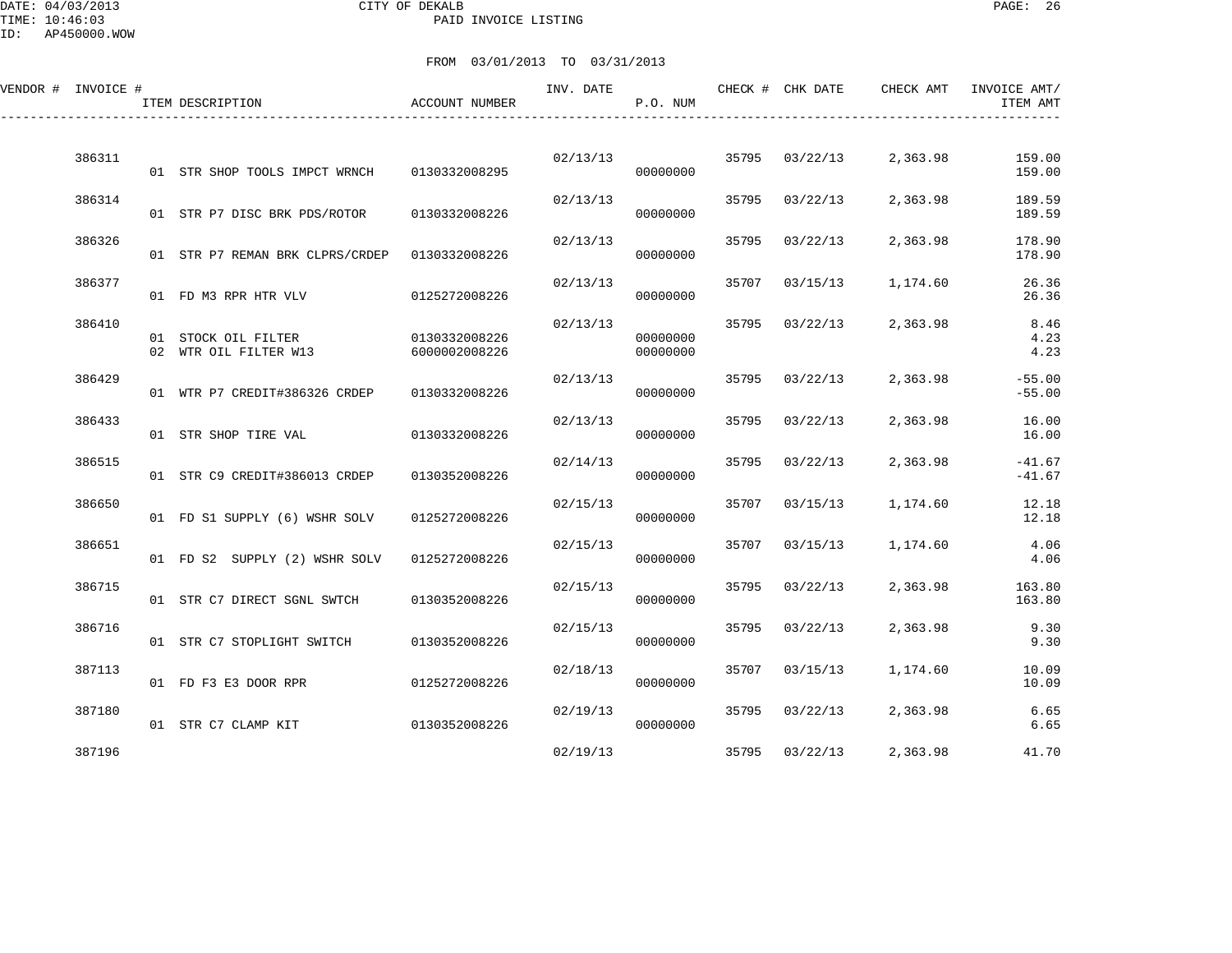DATE: 04/03/2013 CITY OF DEKALB PAGE: 27 PAID INVOICE LISTING

ID: AP450000.WOW

| VENDOR # INVOICE # |        | ITEM DESCRIPTION                | <b>ACCOUNT NUMBER</b> | INV. DATE | P.O. NUM |       | CHECK # CHK DATE | CHECK AMT | INVOICE AMT/<br>ITEM AMT |
|--------------------|--------|---------------------------------|-----------------------|-----------|----------|-------|------------------|-----------|--------------------------|
|                    | 387196 | 01 STR SHOP SUPPLIES            | 0130332008226         | 02/19/13  | 00000000 |       | 35795 03/22/13   | 2,363.98  | 41.70<br>41.70           |
|                    | 387373 | 01 STR C7 RAINX WEATHER BEAT BL | 0130352008226         | 02/20/13  | 00000000 | 35795 | 03/22/13         | 2,363.98  | 10.70<br>10.70           |
|                    | 387436 | 01 WTR W1 RETAINER              | 6000002008226         | 02/20/13  | 00000000 | 35795 | 03/22/13         | 2,363.98  | 4.49<br>4.49             |
|                    | 387441 | 01 WTR W2 HALOGEN BULB/TRNSGNL  | 6000002008226         | 02/20/13  | 00000000 | 35795 | 03/22/13         | 2,363.98  | 20.32<br>20.32           |
|                    | 387567 | 01 FD HALOGEN LAMP              | 0125272008226         | 02/21/13  | 00000000 | 35707 | 03/15/13         | 1,174.60  | 7.55<br>7.55             |
|                    | 387621 | 01 PD PD40 BTTRY/CRDEP          | 0120222008226         | 02/21/13  | 00000000 | 35795 | 03/22/13         | 2,363.98  | 47.27<br>47.27           |
|                    | 387644 | 01 WTR WIPER BLADE              | 6000002008226         | 02/21/13  | 00000000 | 35795 | 03/22/13         | 2,363.98  | 8.48<br>8.48             |
|                    | 387819 | 01 STR P11 BRK CLPR/CRDEP       | 0130332008226         | 02/22/13  | 00000000 | 35795 | 03/22/13         | 2,363.98  | 875.90<br>875.90         |
|                    | 387942 | 01 FD F1 SUPPLY CAPSULE         | 0125272008226         | 02/23/13  | 00000000 | 35707 | 03/15/13         | 1,174.60  | 10.98<br>10.98           |
|                    | 388095 | 01 FD S3 PLOW RPR               | 0125272008226         | 02/25/13  | 00000000 | 35707 | 03/15/13         | 1,174.60  | 56.84<br>56.84           |
|                    | 388206 | 01 STR CREDIT#387819 CRDEP      | 0130332008226         | 02/26/13  | 00000000 | 35795 | 03/22/13         | 2,363.98  | $-165.00$<br>$-165.00$   |
|                    | 388221 | 01 FD S1 E1 BATTERY PACK        | 0125272008226         | 02/26/13  | 00000000 | 35707 | 03/15/13         | 1,174.60  | 22.32<br>22.32           |
|                    | 388222 | 01 FD CHRGR W/SMLL JACK         | 0125272008226         | 02/26/13  | 00000000 | 35707 | 03/15/13         | 1,174.60  | 22.32<br>22.32           |
|                    | 388247 | 01 PD PD43 WATER PUMP           | 0120222008226         | 02/26/13  | 00000000 | 35795 | 03/22/13         | 2,363.98  | 47.24<br>47.24           |
|                    | 388265 | 01 STR HALOGEN LAMP             | 0130332008226         | 02/26/13  | 00000000 | 35795 | 03/22/13         | 2,363.98  | 30.21<br>30.21           |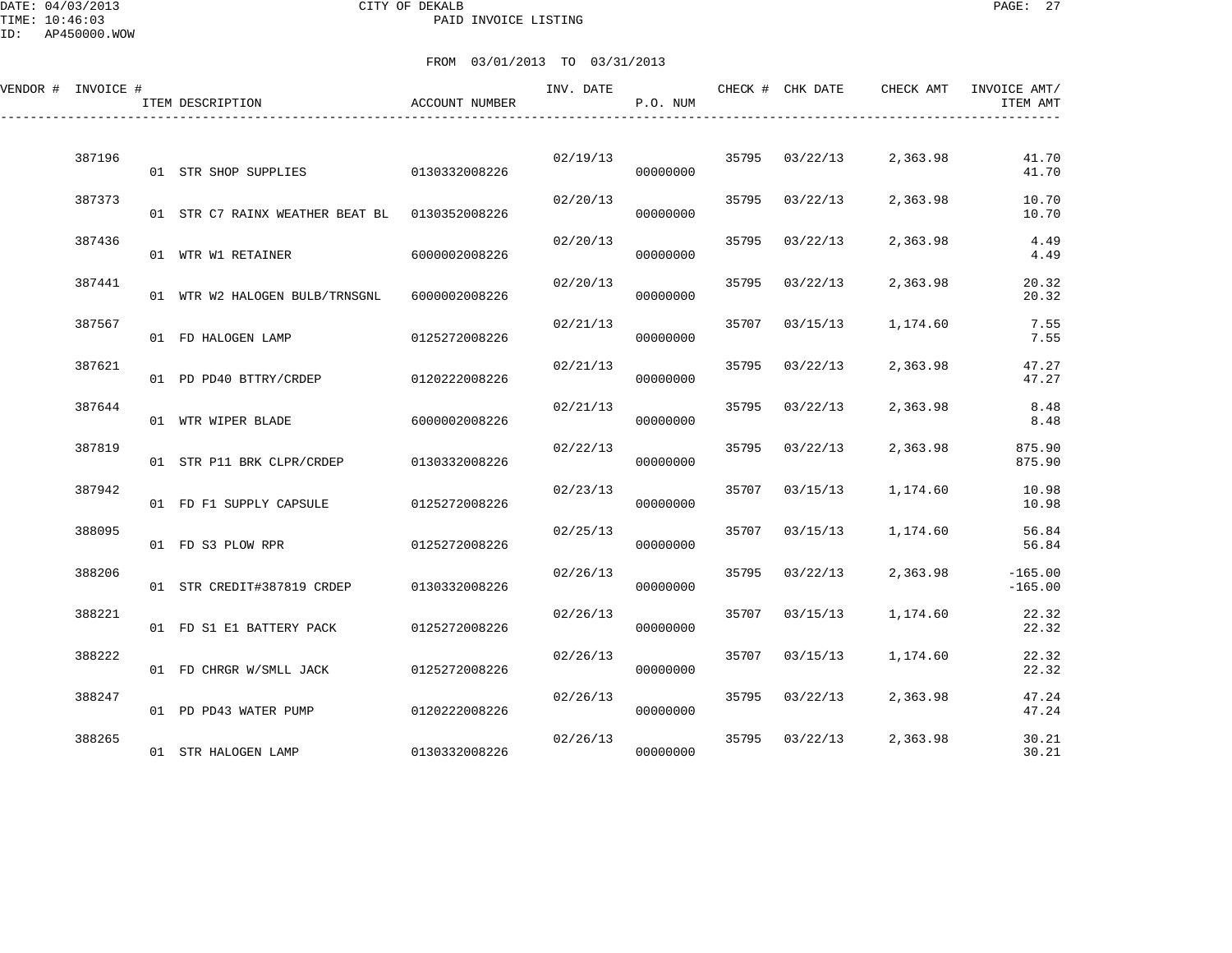|       | VENDOR # INVOICE # | ITEM DESCRIPTION                                                                       | ACCOUNT NUMBER                                  | INV. DATE | P.O. NUM                         |       | CHECK # CHK DATE | CHECK AMT     | INVOICE AMT/<br>ITEM AMT                                 |
|-------|--------------------|----------------------------------------------------------------------------------------|-------------------------------------------------|-----------|----------------------------------|-------|------------------|---------------|----------------------------------------------------------|
|       | 388295             | 01 STR STOCK LAMP                                                                      | 0130332008226                                   | 02/26/13  | 00000000                         | 35795 | 03/22/13         | 2,363.98      | 18.24<br>18.24                                           |
|       | 388394             | 01 PD PD40 FILTER KIT                                                                  | 0120222008226                                   | 02/27/13  | 00000000                         | 35795 | 03/22/13         | 2,363.98      | 35.96<br>35.96                                           |
|       | 388395             | 01 PD STOCK FILTER                                                                     | 0120222008226                                   | 02/27/13  | 00000000                         | 35795 | 03/22/13         | 2,363.98      | 17.52<br>17.52                                           |
|       | 388438             | 01 FD TK1 HIGH BEAM SWTCH                                                              | 0125272008226                                   | 02/27/13  | 00000000                         | 35707 | 03/15/13         | 1,174.60      | 20.41<br>20.41                                           |
|       | 388559             | 01 STR P11 BATTERY/CRDEP                                                               | 0130332008226                                   | 02/28/13  | 00000000                         | 35795 | 03/22/13         | 2,363.98      | 214.00<br>214.00                                         |
|       | 388563             | 01 STR CREDIT#388559 CRDEP                                                             | 0130332008226                                   | 02/28/13  | 00000000                         | 35795 | 03/22/13         | 2,363.98      | $-36.00$<br>$-36.00$                                     |
|       |                    | DCCIRCLK DEKALB COUNTY CIRCUIT CLERK                                                   |                                                 |           |                                  |       |                  | VENDOR TOTAL: | 6,412.23                                                 |
|       | 133335             | 01 RFND 13-OV-93 S DEVILLE                                                             | 0100000073518                                   | 03/12/13  | 00000000                         | 35708 | 03/15/13         | 100.00        | 100.00<br>100.00                                         |
|       | 133453             | 01 13-OV-96 T DOWLING                                                                  | 0100000073518                                   | 02/03/13  | 00000000                         | 35709 | 03/15/13         | 200.00        | 200.00<br>200.00                                         |
| DCCVB |                    | DEKALB COUNTY CONVENTION &                                                             |                                                 |           |                                  |       |                  | VENDOR TOTAL: | 300.00                                                   |
|       | 031413             | 01 FY13 QTR 3 ANNL FNDNG AGRMNT 0500003008343                                          |                                                 | 03/14/13  | 00000000                         | 35870 | 03/29/13         | 12,500.00     | 12,500.00<br>12,500.00                                   |
| DCGOV |                    | DEKALB COUNTY GOVERNMENT                                                               |                                                 |           |                                  |       |                  | VENDOR TOTAL: | 12,500.00                                                |
|       | 030413             | 01 COUNTY HOME FY13 PMT #2<br>02 COUNTY HOME FY13 PMT #2<br>03 COUNTY HOME FY13 PMT #2 | 0100000023131<br>0100000023132<br>0100000053358 | 03/04/13  | 00000000<br>00000000<br>00000000 | 35624 | 03/08/13         | 94,859.87     | 94,859.87<br>66,027.48<br>38,264.88<br>$-9,432.49$       |
|       | 031113             | 01 COUNTY FARM FY13 PMT #2<br>02 COUNTY FARM FY13 PMT #2<br>03 COUNTY FARM FY13 PMT #2 | 0100000023131<br>0100000023132<br>0100000053358 | 03/11/13  | 00000000<br>00000000<br>00000000 |       | 35710 03/15/13   | 615,083.97    | 615,083.97<br>306, 464.59<br>369,912.30<br>$-61, 292.92$ |
|       |                    |                                                                                        |                                                 |           |                                  |       |                  | VENDOR TOTAL: | 709,943.84                                               |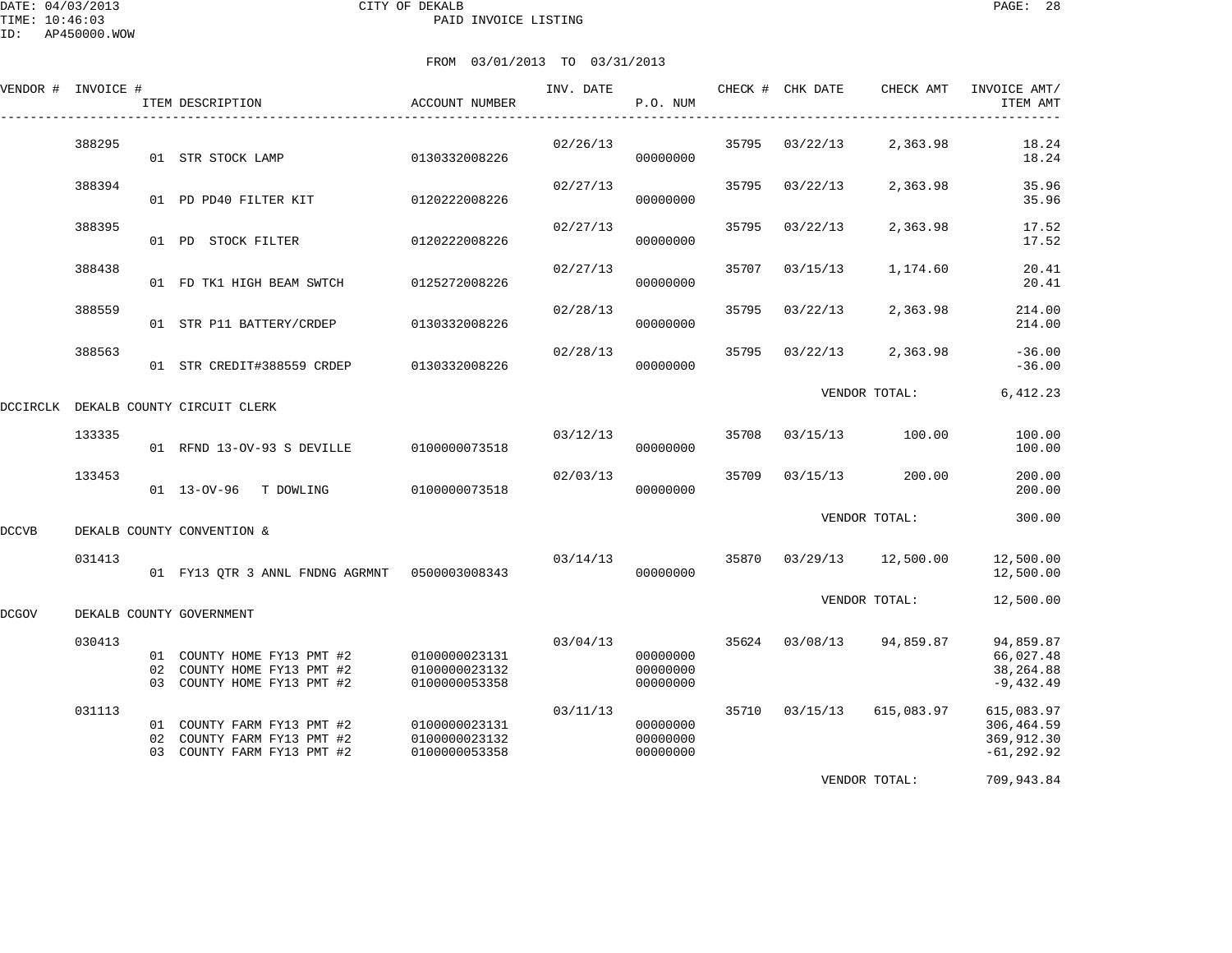DATE: 04/03/2013 CITY OF DEKALB PAGE: 29 PAID INVOICE LISTING

ID: AP450000.WOW

| VENDOR #       | INVOICE #              | ITEM DESCRIPTION                                                                                                   | ACCOUNT NUMBER                                                   | INV. DATE | P.O. NUM                                     |       | CHECK # CHK DATE | CHECK AMT     | INVOICE AMT/<br>ITEM AMT                   |
|----------------|------------------------|--------------------------------------------------------------------------------------------------------------------|------------------------------------------------------------------|-----------|----------------------------------------------|-------|------------------|---------------|--------------------------------------------|
| <b>DCREC</b>   | DEKALB COUNTY RECORDER |                                                                                                                    |                                                                  |           |                                              |       |                  |               |                                            |
|                | 022613                 | 01 FY13 TIF REHAB 604 GROVE<br>02 FY13 TIF REHAB 608 S 4TH ST                                                      | 1400006508624<br>1400006508624                                   | 02/26/13  | 00000000<br>00000000                         | 35625 | 03/08/13         | 80.00         | 80.00<br>40.00<br>40.00                    |
|                | 030413                 | 01 FY13 ARCH IMP PRGRM 221 WLH                                                                                     | 0130343008366                                                    | 03/04/13  | 00000000                                     | 35711 | 03/15/13         | 55.00         | 55.00<br>55.00                             |
|                | IDIS5534163<br>03      | 01 FY13 CDBG 340 W ROOSEVELT<br>02 FY13 CDBG 1325 N 14TH ST<br>FY13 CDBG 742 GLIDDEN<br>04 FY13 CDBG 1029 E TAYLOR | 1900006508624<br>1900006508624<br>1900006508624<br>1900006508624 | 02/26/13  | 00000000<br>00000000<br>00000000<br>00000000 | 35626 | 03/08/13         | 160.00        | 160.00<br>40.00<br>40.00<br>40.00<br>40.00 |
|                | IDIS5541106            | 01 FY13 CDBG 139 MATTEK<br>02 FY13 CDBG 803 N 10TH                                                                 | 1900006508624<br>1900006508624                                   | 03/15/13  | 00000000<br>00000000                         | 35796 | 03/22/13         | 80.00         | 80.00<br>40.00<br>40.00                    |
|                | IDIS5541106A           | 01 FY13 CDBG 335 DODGE<br>02 FY13 CDBG 912 VIENNA                                                                  | 1900004008499<br>1900004008499                                   | 03/15/13  | 00000000<br>00000000                         | 35797 | 03/22/13         | 80.00         | 80.00<br>40.00<br>40.00                    |
|                | IDIS5544031            | 01 FY13 CDBG REHAB 509 N 7TH                                                                                       | 1900006508624                                                    | 03/22/13  | 00000000                                     | 35871 | 03/29/13         | 40.00         | 40.00<br>40.00                             |
| <b>DEKCHA</b>  |                        | DEKALB CHAMBER OF COMMERCE                                                                                         |                                                                  |           |                                              |       |                  | VENDOR TOTAL: | 495.00                                     |
|                | 14660                  | 01 O'LEARY ANNL MTG DNNR                                                                                           | 0110103008376                                                    | 01/21/13  | 00000000                                     | 35872 | 03/29/13         | 55.00         | 55.00<br>55.00                             |
| <b>DEKLAWN</b> |                        | DEKALB LAWN & EOUIPMENT CO INC                                                                                     |                                                                  |           |                                              |       |                  | VENDOR TOTAL: | 55.00                                      |
|                | L31997                 | 01 FD E1 CARB                                                                                                      | 0125272008226                                                    | 02/06/13  | 00000000                                     | 35873 | 03/29/13         | 99.95         | 99.95<br>99.95                             |
| DEKMEC         | DEKALB MECHANICAL      |                                                                                                                    |                                                                  |           |                                              |       |                  | VENDOR TOTAL: | 99.95                                      |
|                | 58695                  | 01 ARPT FORKLIFT RPRS                                                                                              | 6500003008310                                                    | 02/18/13  | 00000000                                     | 35712 | 03/15/13         | 210.00        | 210.00<br>210.00                           |
|                | 58710                  | 01 ARPT RPR RELAY/FAN                                                                                              | 6500003008311                                                    | 02/27/13  | 00000000                                     | 35798 | 03/22/13         | 271.91        | 201.91<br>201.91                           |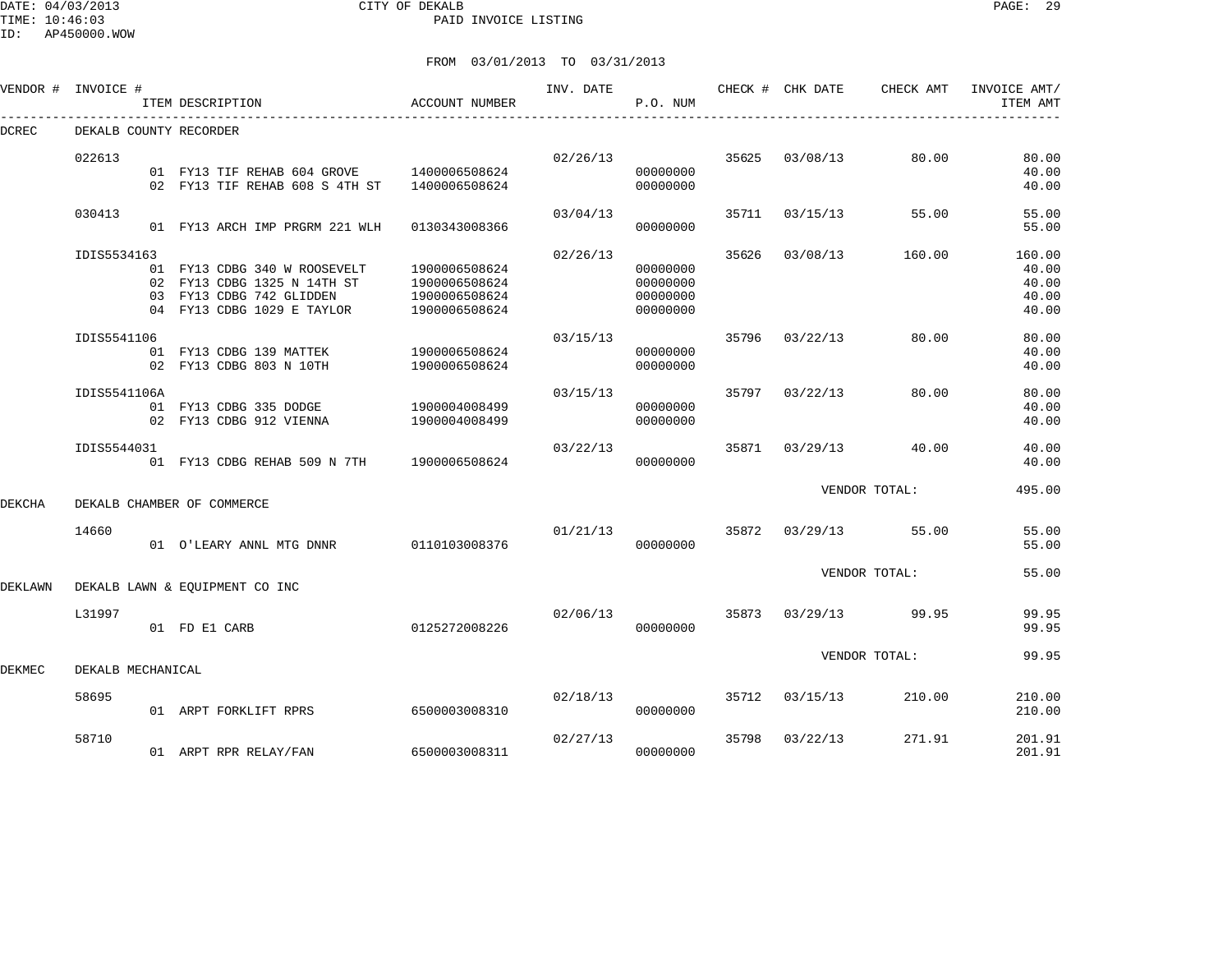DATE: 04/03/2013 CITY OF DEKALB PAGE: 30 PAID INVOICE LISTING

|        | VENDOR # INVOICE #  | ITEM DESCRIPTION                                         | ACCOUNT NUMBER                 | INV. DATE | P.O. NUM             |       | CHECK # CHK DATE        | CHECK AMT               | INVOICE AMT/<br>ITEM AMT  |
|--------|---------------------|----------------------------------------------------------|--------------------------------|-----------|----------------------|-------|-------------------------|-------------------------|---------------------------|
|        | 58777               | 01 ARPT INSLLD MSTR CYLNDR                               | 6500003008310                  | 03/01/13  | 00000000             |       | 35798 03/22/13          | 271.91                  | 70.00<br>70.00            |
| DEKPUB |                     | DEKALB PUBLIC LIBRARY                                    |                                |           |                      |       |                         | VENDOR TOTAL:           | 481.91                    |
|        | 031413              | 01 MAR '13 REPLACEMENT TAX 0100000002930                 |                                | 03/14/13  | 00000000             |       |                         | 35799 03/22/13 1,549.11 | 1,549.11<br>1,549.11      |
| DEKSAN |                     | DEKALB SANITARY DISTRICT                                 |                                |           |                      |       |                         | VENDOR TOTAL:           | 1,549.11                  |
|        | 031413              | 01 FEB 2013 SERVICE                                      | 6000000002220                  |           | 00000000             |       | 03/14/13 35773 03/15/13 | 605,773.01              | 605,773.01<br>605,773.01  |
| DEKSHE | DEKALB SHELL MART   |                                                          |                                |           |                      |       |                         | VENDOR TOTAL:           | 605,773.01                |
|        | 20258               | 01 PD P308 FUEL                                          | 0120212008245                  | 02/08/13  | 00000000             |       |                         | 35800 03/22/13 179.43   | 59.03<br>59.03            |
|        | 32666               | 01 PD P335 FUEL                                          | 0120212008245                  | 02/02/13  | 00000000             | 35800 | 03/22/13                | 179.43                  | 30.30<br>30.30            |
|        | 33458               | 01 PD P335 FUEL                                          | 0120212008245                  | 02/03/13  | 00000000             | 35800 | 03/22/13                | 179.43                  | 30.66<br>30.66            |
|        | 34111               | 01 PD P335 FUEL                                          | 0120212008245                  | 02/04/13  | 00000000             | 35800 | 03/22/13                | 179.43                  | 28.78<br>28.78            |
|        | 592504              | 01 PD FUEL                                               | 0120212008245                  | 02/05/13  | 00000000             | 35800 | 03/22/13                | 179.43                  | 30.66<br>30.66            |
| DEKSYC | DEKALB SYCAMORE     |                                                          |                                |           |                      |       |                         | VENDOR TOTAL:           | 179.43                    |
|        | CTCS177594          | 01 PD PD36 RPR FUSE/SWITCH<br>02 PD PD36 RPR FUSE/SWITCH | 0120222008226<br>0120223008315 | 01/28/13  | 00000000<br>00000000 |       |                         | 35713 03/15/13 245.72   | 245.72<br>45.72<br>200.00 |
| DELL   | DELL MARKETING L.P. |                                                          |                                |           |                      |       |                         | VENDOR TOTAL:           | 245.72                    |
|        | XJ35XRJ85           | 01 IT DELL PRECISION/MONITOR                             | 6000006008515                  |           | 02/07/13<br>00000000 |       |                         | 35561 03/01/13 976.86   | 976.86<br>976.86          |
|        |                     |                                                          |                                |           |                      |       |                         | VENDOR TOTAL:           | 976.86                    |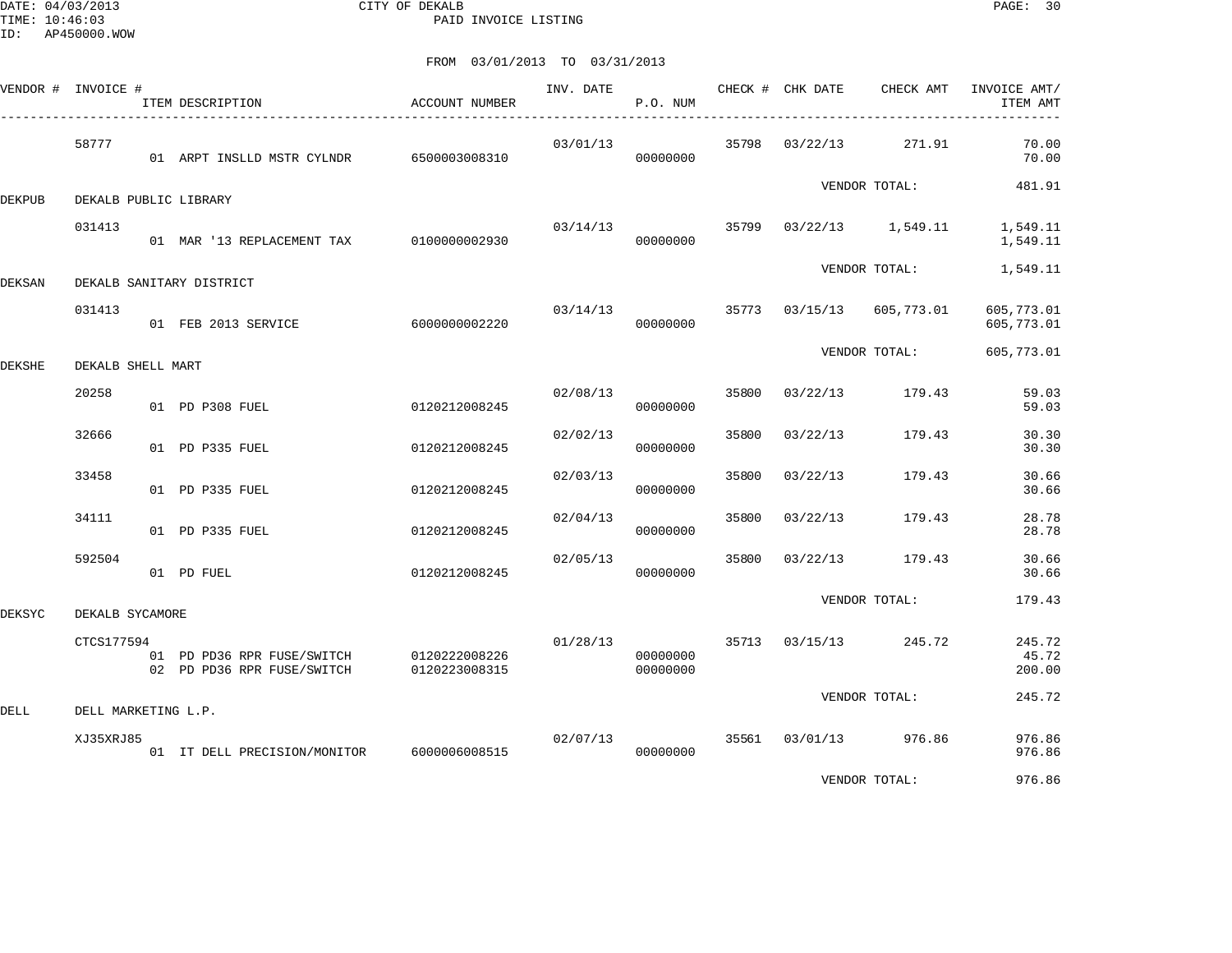DATE: 04/03/2013 CITY OF DEKALB PAGE: 31 PAID INVOICE LISTING

| VENDOR #      | INVOICE #        | ITEM DESCRIPTION                               | ACCOUNT NUMBER                 | INV. DATE | P.O. NUM             |       | CHECK # CHK DATE | CHECK AMT     | INVOICE AMT/<br>ITEM AMT   |
|---------------|------------------|------------------------------------------------|--------------------------------|-----------|----------------------|-------|------------------|---------------|----------------------------|
| DESMOI        | DES MOINES STAMP |                                                |                                |           |                      |       |                  |               |                            |
|               | 0975573          | 01 ENG PRJCT INK STAMP                         | 0130352008204                  | 02/26/13  | 00000000             |       | 35714 03/15/13   | 20.50         | 20.50<br>20.50             |
| DEWARC        |                  | DEWBERRY ARCHITECTS INC.                       |                                |           |                      |       |                  | VENDOR TOTAL: | 20.50                      |
|               | 964772           | 01 POL FAC SRVCS THRU 1/25/13 5045006508626    |                                | 02/15/13  | 00000000             | 35627 | 03/08/13         | 26,362.02     | 20,318.66<br>20,318.66     |
|               | 964773           | 01 DKLB MUNI BLDG ASSMNT/FAC NDS 1900006508639 |                                | 02/15/13  | 00000000             | 35627 | 03/08/13         | 26,362.02     | 6,043.36<br>6,043.36       |
| DICBOD        | DICK'S BODY SHOP |                                                |                                |           |                      |       |                  | VENDOR TOTAL: | 26,362.02                  |
|               | 021913           | 01 PD P332 RPR/RPNT                            | 0100000002730                  | 02/19/13  | 00000000             | 35562 | 03/01/13         | 2,693.00      | 2,693.00<br>2,693.00       |
|               | 19871            | 01 PD P339 REPAINT                             | 0100000002730                  | 03/14/13  | 00000000             | 35801 | 03/22/13         | 2,693.00      | 2,693.00<br>2,693.00       |
|               | 21471            | 01 PD P341 PAINT<br>02 PD P341 PAINT           | 0120223008315<br>0120222008226 | 02/25/13  | 00000000<br>00000000 | 35628 | 03/08/13         | 386.00        | 386.00<br>260.00<br>126.00 |
| DIEDAL        | DALE DIEDRICH    |                                                |                                |           |                      |       |                  | VENDOR TOTAL: | 5,772.00                   |
|               | 022213           | 01 FY13 WELLNESS                               | 7100004008476                  | 02/26/13  | 00000000             |       | 35563 03/01/13   | 304.80        | 304.80<br>304.80           |
| <b>DIXOTT</b> |                  | BARBECK COMMUNICATIONS INC                     |                                |           |                      |       |                  | VENDOR TOTAL: | 304.80                     |
|               | 222049           | 01 FD F1 SPKR HOOKED TO REMOTE                 | 0125273008310                  | 02/20/13  | 00000000             | 35715 | 03/15/13         | 902.80        | 315.00<br>315.00           |
|               | 439762           | 01 FD MNTNNC APR '13                           | 0125273008310                  | 03/01/13  | 00000000             | 35715 | 03/15/13         | 902.80        | 587.80<br>587.80           |
| DRAELA        | ELAINE DRAVES    |                                                |                                |           |                      |       |                  | VENDOR TOTAL: | 902.80                     |
|               | 030113           |                                                |                                | 03/01/13  |                      |       | 35629 03/08/13   | 21.31         | 21.31                      |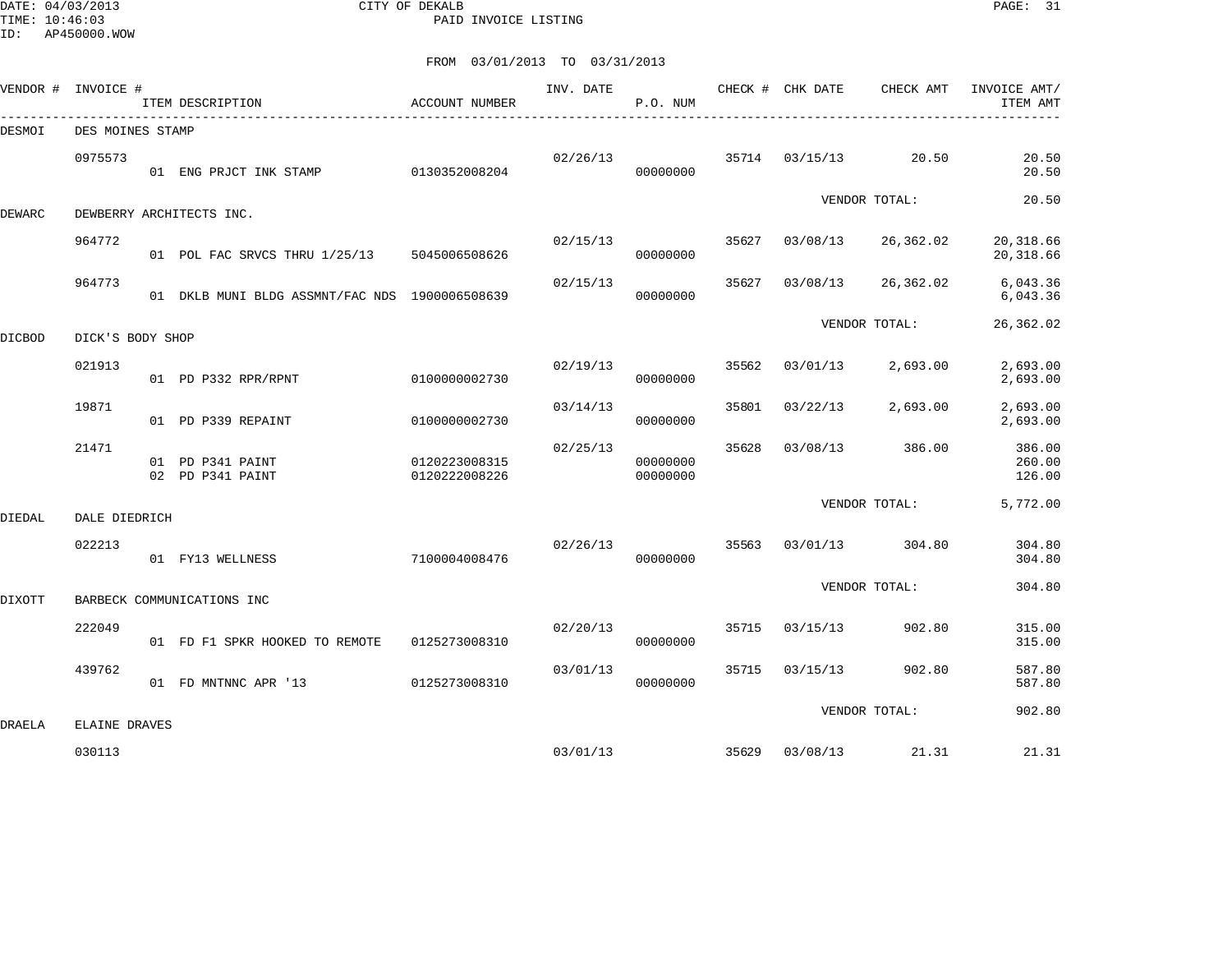DATE: 04/03/2013 CITY OF DEKALB PAGE: 32 PAID INVOICE LISTING

|               | VENDOR # INVOICE #   | ITEM DESCRIPTION                         | ACCOUNT NUMBER | INV. DATE | P.O. NUM |       | CHECK # CHK DATE | CHECK AMT      | INVOICE AMT/<br>ITEM AMT |
|---------------|----------------------|------------------------------------------|----------------|-----------|----------|-------|------------------|----------------|--------------------------|
|               | 030113               | 01 MAY-OCT '12 REBATE PROGRAM            | 6000004008481  | 03/01/13  | 00000000 | 35629 | 03/08/13         | 21.31          | 21.31<br>21.31           |
| DRYTRE        |                      | D RYAN TREE & LANDSCAPE                  |                |           |          |       |                  | VENDOR TOTAL:  | 21.31                    |
|               | 1858                 | 01 SNOW REMOVAL 2/2-2/3/13 0130333008319 |                | 03/04/13  | 00000000 | 35716 | 03/15/13         | 31,670.00      | 5,700.00<br>5,700.00     |
|               | 1859                 | 01 SNOW REMOVAL 2/4/13                   | 0130333008319  | 03/04/13  | 00000000 | 35716 | 03/15/13         | 31,670.00      | 3,330.00<br>3,330.00     |
|               | 1860                 | 01 SNOW REMOVAL 2/7-2/8/13               | 0130333008319  | 03/04/13  | 00000000 | 35716 | 03/15/13         | 31,670.00      | 6, 205.00<br>6, 205.00   |
|               | 1861                 | 01 SNOW REMOVAL 2/22-2/23/13             | 0130333008319  | 03/04/13  | 00000000 | 35716 | 03/15/13         | 31,670.00      | 8,325.00<br>8,325.00     |
|               | 1862                 | 01 SNOW REMOVAL 2/26-2/27/13             | 0130333008319  | 03/04/13  | 00000000 | 35716 | 03/15/13         | 31,670.00      | 8,110.00<br>8,110.00     |
| DUNLIN        | LINDA DUNBAR         |                                          |                |           |          |       |                  | VENDOR TOTAL:  | 31,670.00                |
|               | 032613               | 01 RFND 73111-18904 6000000063444        |                | 03/26/13  | 00000000 | 35874 |                  | 03/29/13 42.62 | 42.62<br>42.62           |
| <b>DUPCOU</b> |                      | DUPAGE COUNTY CIRCUIT COURT              |                |           |          |       |                  | VENDOR TOTAL:  | 42.62                    |
|               | 2013CV000322         | 01 RFND FTA CK SENT IN ERROR             | 0100000073511  | 02/14/13  | 00000000 | 35564 | 03/01/13         | 70.00          | 70.00<br>70.00           |
| <b>EATDOU</b> | <b>DOUGLAS EATON</b> |                                          |                |           |          |       |                  | VENDOR TOTAL:  | 70.00                    |
|               | 022213               | 01 2013 WELLNESS                         | 7100004008476  | 02/22/13  | 00000000 |       | D000040 03/01/13 | 304.80         | 304.80<br>304.80         |
| <b>ELDCAR</b> |                      | ELDER CARE SERVICES OF                   |                |           |          |       |                  | VENDOR TOTAL:  | 304.80                   |
|               | IDIS5541106          | 01 FY13 CDBG PUB SRVC 4 1900003008307    |                | 03/15/13  | 00000000 | 35802 | 03/22/13         | 912.50         | 912.50<br>912.50         |
|               |                      |                                          |                |           |          |       |                  | VENDOR TOTAL:  | 912.50                   |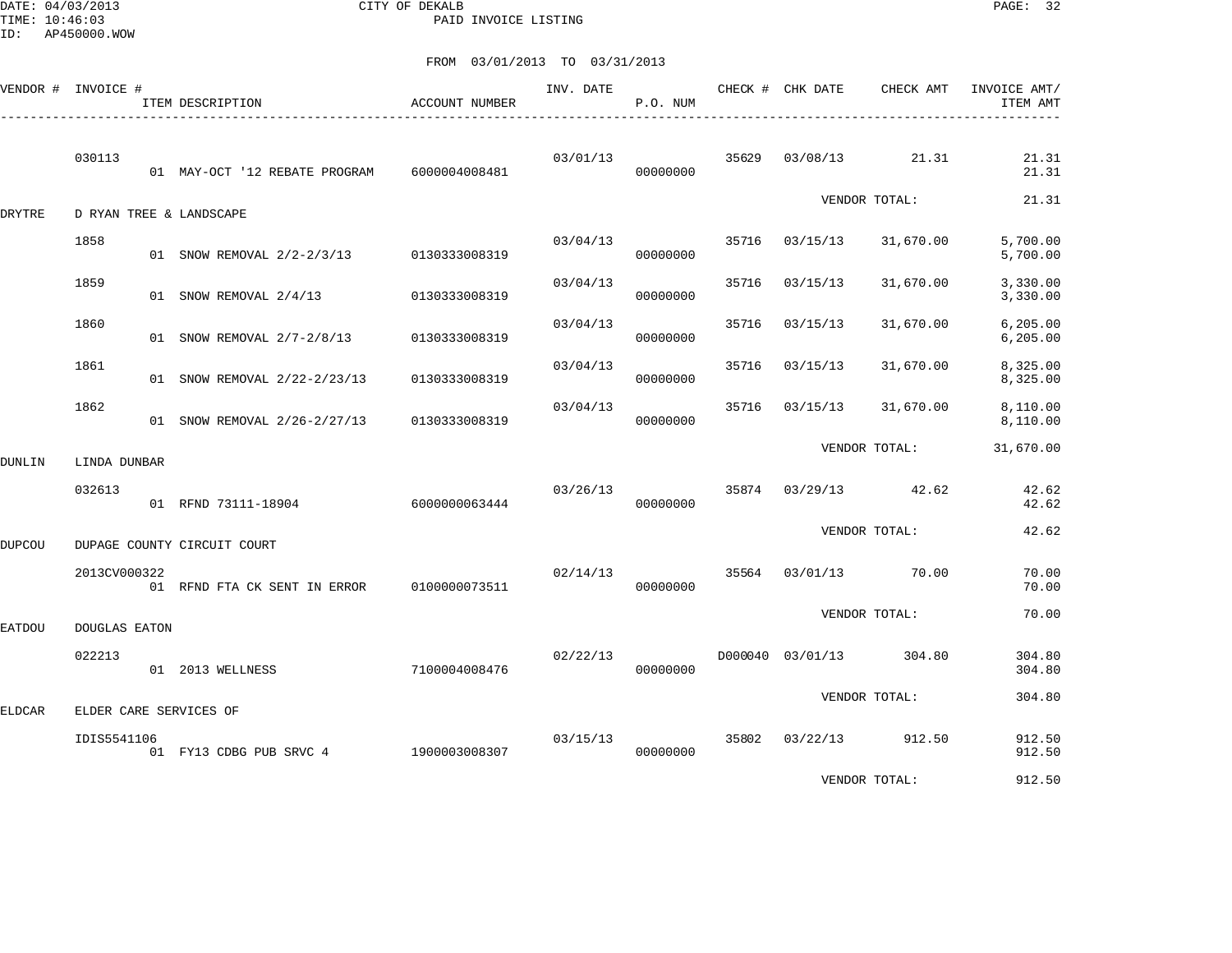DATE: 04/03/2013 CITY OF DEKALB PAGE: 33 PAID INVOICE LISTING

|               | VENDOR # INVOICE #   | ITEM DESCRIPTION                                                                                | <b>ACCOUNT NUMBER</b>          | INV. DATE | P.O. NUM             |       | CHECK # CHK DATE | CHECK AMT               | INVOICE AMT/<br>ITEM AMT |
|---------------|----------------------|-------------------------------------------------------------------------------------------------|--------------------------------|-----------|----------------------|-------|------------------|-------------------------|--------------------------|
| ELLHOU        |                      | ELLWOOD HOUSE ASSOCIATION                                                                       |                                |           |                      |       |                  |                         |                          |
|               | 3                    | 01 JAN 11 '13 (8) RENEW DEKALB 1300003008343                                                    |                                |           | 01/11/13<br>00000000 |       | 35717 03/15/13   | 256.00                  | 256.00<br>256.00         |
| ELLWOO        | ELLIOTT & WOOD, INC. |                                                                                                 |                                |           |                      |       |                  | VENDOR TOTAL:           | 256.00                   |
|               | 021313               | 01 TIF 11-EN016-00-SS COTTON AVE 1300006508639                                                  |                                | 02/13/13  | 00000000             | 35565 | 03/01/13         | 29,992.12               | 29,992.12<br>29,992.12   |
| ELMSTR        | ELM STREET REALTY    |                                                                                                 |                                |           |                      |       |                  | VENDOR TOTAL:           | 29,992.12                |
|               | 439008               | 01 RFND 67458-16424                                                                             | 6000000063444                  | 03/26/13  | 00000000             | 35875 |                  | 03/29/13 17.93          | 17.93<br>17.93           |
| ENCMED        |                      | ENCOMPASS MEDICAL & SPECIALTY                                                                   |                                |           |                      |       |                  | VENDOR TOTAL:           | 17.93                    |
|               | 03045131             | 01 STR ACE/NIT/OXY/FEE<br>02 WTR ACE/NIT/OXY/FEE                                                | 0130332008226<br>6000002008226 | 02/28/13  | 00000000<br>00000000 | 35803 | 03/22/13         | 80.40                   | 80.40<br>40.20<br>40.20  |
|               | 03045288             | 01 FD ACE/NIT/OXY/HAZ FEE/CYLNDRS 0125272008241                                                 |                                | 02/28/13  | 00000000             | 35718 | 03/15/13         | 554.89                  | 554.89<br>554.89         |
|               | 03048969             | 01 FD (10) MED OXY/DEL CHRG                                                                     | 0125272008241                  | 03/06/13  | 00000000             | 35876 | 03/29/13         | 168.27                  | 85.02<br>85.02           |
|               | 03050657             | 01 STR ACE/OXY/DEL CHRG                                                                         | 0130332008226                  | 03/11/13  | 00000000             | 35876 | 03/29/13         | 168.27                  | 83.25<br>83.25           |
| <b>ENVSER</b> |                      | ENVIRONMENTAL SERVICES                                                                          |                                |           |                      |       |                  | VENDOR TOTAL:           | 803.56                   |
|               | 03742013             | 01 CTYHL/ANNX/SC MAR '13 PEST CTL 0130324008450                                                 |                                | 03/01/13  | 00000000             |       | 35719 03/15/13   | 190.00                  | 100.00<br>100.00         |
|               | 03792013             | 01 ARPT SRVC MAR '13 PEST CNTRL 6500004008450<br>02 ARPT OUONSET MAR '13 PEST CTL 6500004008450 |                                | 03/01/13  | 00000000<br>00000000 |       | 35719 03/15/13   | 190.00                  | 90.00<br>50.00<br>40.00  |
| ESRI          |                      | ENVIRONMENTAL SYSTEMS RESEARCH                                                                  |                                |           |                      |       |                  | VENDOR TOTAL:           | 190.00                   |
|               | 20417177             |                                                                                                 |                                | 12/07/12  |                      |       |                  | 35566 03/01/13 8,656.00 | 8,656.00                 |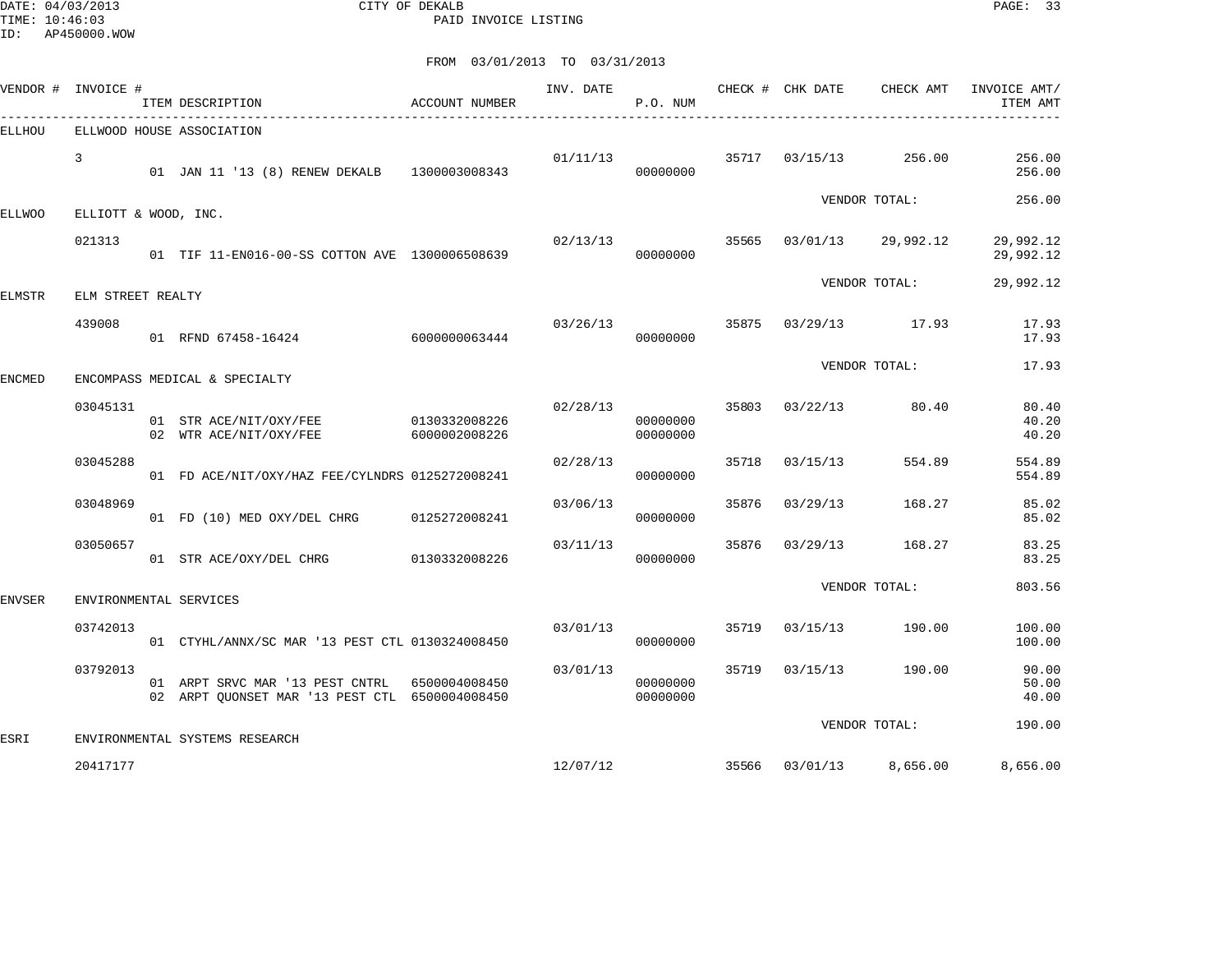DATE: 04/03/2013 CITY OF DEKALB PAGE: 34 PAID INVOICE LISTING

FROM 03/01/2013 TO 03/31/2013

|               | VENDOR # INVOICE # | ITEM DESCRIPTION<br>____________________________________       | ACCOUNT NUMBER |          | P.O. NUM             |       | INV. DATE CHECK # CHK DATE | CHECK AMT             | INVOICE AMT/<br>ITEM AMT   |
|---------------|--------------------|----------------------------------------------------------------|----------------|----------|----------------------|-------|----------------------------|-----------------------|----------------------------|
|               | 20417177           | 01 DSATS TRAVEL DMND MDL PRJCT 0900003008399                   |                | 12/07/12 | 35566<br>00000000    |       | 03/01/13                   | 8,656.00              | 8,656.00<br>8,656.00       |
| <b>EXEPAR</b> | EXECUTIVE PARTNERS |                                                                |                |          |                      |       |                            | VENDOR TOTAL:         | 8,656.00                   |
|               | 1310002            | 01 PRO FEES FIN CNSLTNG SRVCS #2 0135004008497                 |                | 02/15/13 | 00000000             | 35630 | 03/08/13                   | 22,842.00             | 20,594.00<br>20,594.00     |
|               | 1310002A           | 01 RMB EXP 1/3 & 1/28/13 0135004008497                         |                | 02/15/13 | 00000000             | 35630 | 03/08/13                   | 22,842.00             | 2,248.00<br>2,248.00       |
| FBILEE        | FBI-LEEDA          |                                                                |                |          |                      |       |                            | VENDOR TOTAL:         | 22,842.00                  |
|               | DL698              | 01 PD ONLINE SPRVSR LBLTY CRS 0120223008376                    |                | 03/21/13 | 00000000             |       |                            | 35877 03/29/13 350.00 | 350.00<br>350.00           |
| FBINAA        |                    | FBI NATIONAL ACADEMY ASSOCIATE                                 |                |          |                      |       |                            | VENDOR TOTAL:         | 350.00                     |
|               | 031513             | 01 FBINAA CONF 3/27/13 0120213008376<br>02 FBINAA CONF 3/27/13 | 0120223008376  | 03/15/13 | 00000000<br>00000000 |       | 35804 03/22/13             | 200.00                | 200.00<br>100.00<br>100.00 |
| FEDEX         | FEDEX              |                                                                |                |          |                      |       |                            | VENDOR TOTAL:         | 200.00                     |
|               | 219081303          | 01 PD IL ST POL 1/22-2/18/13 0120213008305                     |                | 02/27/13 | 00000000             | 35720 | 03/15/13                   | 62.37                 | 62.37<br>62.37             |
|               | IDIS5538540        | 01 FY13 CDBG HUD ACTION PLAN                                   | 1900003008305  | 02/27/13 | 00000000             | 35721 | 03/15/13                   | 21.78                 | 21.78<br>21.78             |
| FERENT        |                    | FERGUSON ENTERPRISES INC.                                      |                |          |                      |       |                            | VENDOR TOTAL:         | 84.15                      |
|               | 0011775            | 01 WTR RAPTOR 4-12 VLV SETTER                                  | 6000002008232  | 02/20/13 | 00000000             | 35722 |                            | 03/15/13 64.85        | 64.85<br>64.85             |
|               | 0012821            | 01 WTR (18) DI SJ PIPE                                         | 6000002008232  | 03/06/13 | 00000000             | 35878 | 03/29/13                   | 365.40                | 365.40<br>365.40           |
|               |                    |                                                                |                |          |                      |       |                            | $\frac{1}{2}$         | 122227                     |

VENDOR TOTAL: 430.25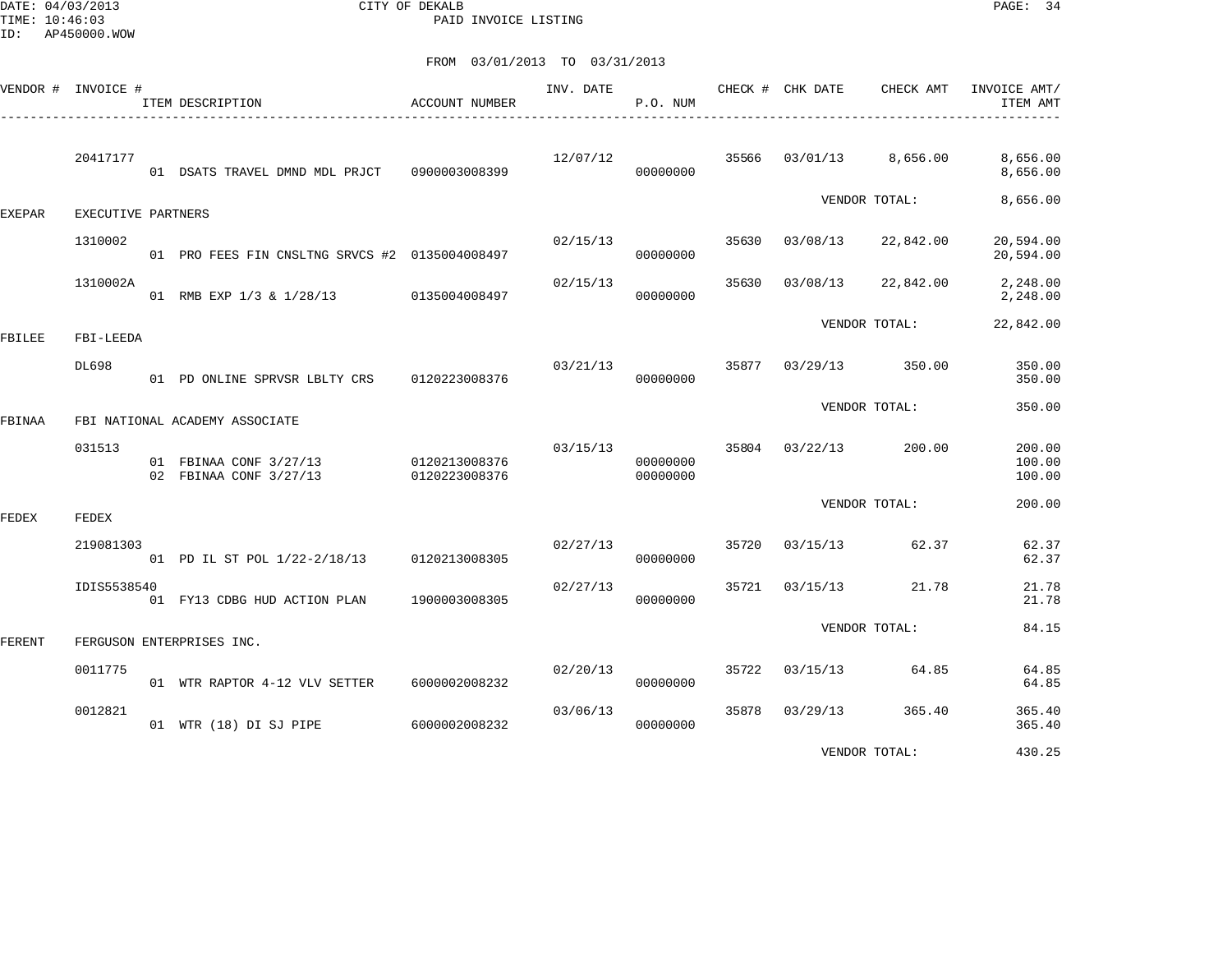DATE: 04/03/2013 CITY OF DEKALB PAGE: 35 PAID INVOICE LISTING

| VENDOR # INVOICE # |                 | ITEM DESCRIPTION                                | ACCOUNT NUMBER | INV. DATE | P.O. NUM |       | CHECK # CHK DATE<br>__________________________ | CHECK AMT         | INVOICE AMT/<br>ITEM AMT |
|--------------------|-----------------|-------------------------------------------------|----------------|-----------|----------|-------|------------------------------------------------|-------------------|--------------------------|
| FERKEV             | KEVIN FERRIGAN  | --------------------------------------          |                |           |          |       |                                                |                   |                          |
|                    | 022213          | 01 2013 WELLNESS                                | 7100004008476  | 02/22/13  | 00000000 |       | D000041 03/01/13                               | 304.80            | 304.80<br>304.80         |
| <b>FIDNAT</b>      |                 | FIDELITY NATIONAL TITLE INS.                    |                |           |          |       |                                                | VENDOR TOTAL:     | 304.80                   |
|                    | IDIS5541106     | 01 FY13 CDBG FTHB PRGRM 335 DODGE 1900004008499 |                | 03/15/13  | 00000000 | 35805 | 03/22/13                                       | 1,100.00          | 1,100.00<br>1,100.00     |
| FINSAM             | SAMUEL C. FINCH |                                                 |                |           |          |       |                                                | VENDOR TOTAL:     | 1,100.00                 |
|                    | 030113          | 01 JAN-MAR '13 POL/FIR COMMISSION 0115152008201 |                | 03/01/13  | 00000000 | 35631 | 03/08/13                                       | 30.00             | 30.00<br>30.00           |
| FISEXA             |                 | FISCHER EXCAVATING, INC.                        |                |           |          |       |                                                | VENDOR TOTAL:     | 30.00                    |
|                    | 022513          | 01 ENG 09-EN010-00-WM WTRMN IMP 6000006508631   |                | 02/25/13  | 00000000 | 35723 | 03/15/13                                       | 100,515.91        | 100,515.91<br>100,515.91 |
| FITWOR             | FITWORKZ        |                                                 |                |           |          |       |                                                | VENDOR TOTAL:     | 100,515.91               |
|                    | 031913          | 01 PAYRL DED RMB MMBRSHPS                       | 0100000002665  | 03/19/13  | 00000000 | 35806 | 03/22/13                                       | 4,901.64          | 4,901.64<br>4,901.64     |
| <b>FLASOU</b>      |                 | FLAGSOURCE QUALITY PRODCUCTS                    |                |           |          |       |                                                | VENDOR TOTAL:     | 4,901.64                 |
|                    | 0000285926      | 01 FD (4) US 3X5 FLAGS                          | 0125272008240  | 02/20/13  | 00000000 | 35724 | 03/15/13                                       | 42.04             | 42.04<br>42.04           |
| FLYAME             | FLY AMERICA INC |                                                 |                |           |          |       |                                                | VENDOR TOTAL:     | 42.04                    |
|                    | 3253            | 01 ARPT (20) MIN/AEROSHLL/ELITE 6500000083970   |                | 01/31/13  | 00000000 | 35632 | 03/08/13                                       | 192.98            | 192.98<br>192.98         |
|                    |                 |                                                 |                |           |          |       |                                                | VENDOR TOTAL:     | 192.98                   |
| FOPUNI             |                 | ILLINOIS FRATERNAL ORDER OF                     |                |           |          |       |                                                |                   |                          |
|                    | 030813          | 01 UNION DUES                                   | 0100000002645  | 03/08/13  | 00000000 | 35680 |                                                | 03/08/13 2,915.00 | 2,915.00<br>2,915.00     |
|                    |                 |                                                 |                |           |          |       |                                                | VENDOR TOTAL:     | 2,915.00                 |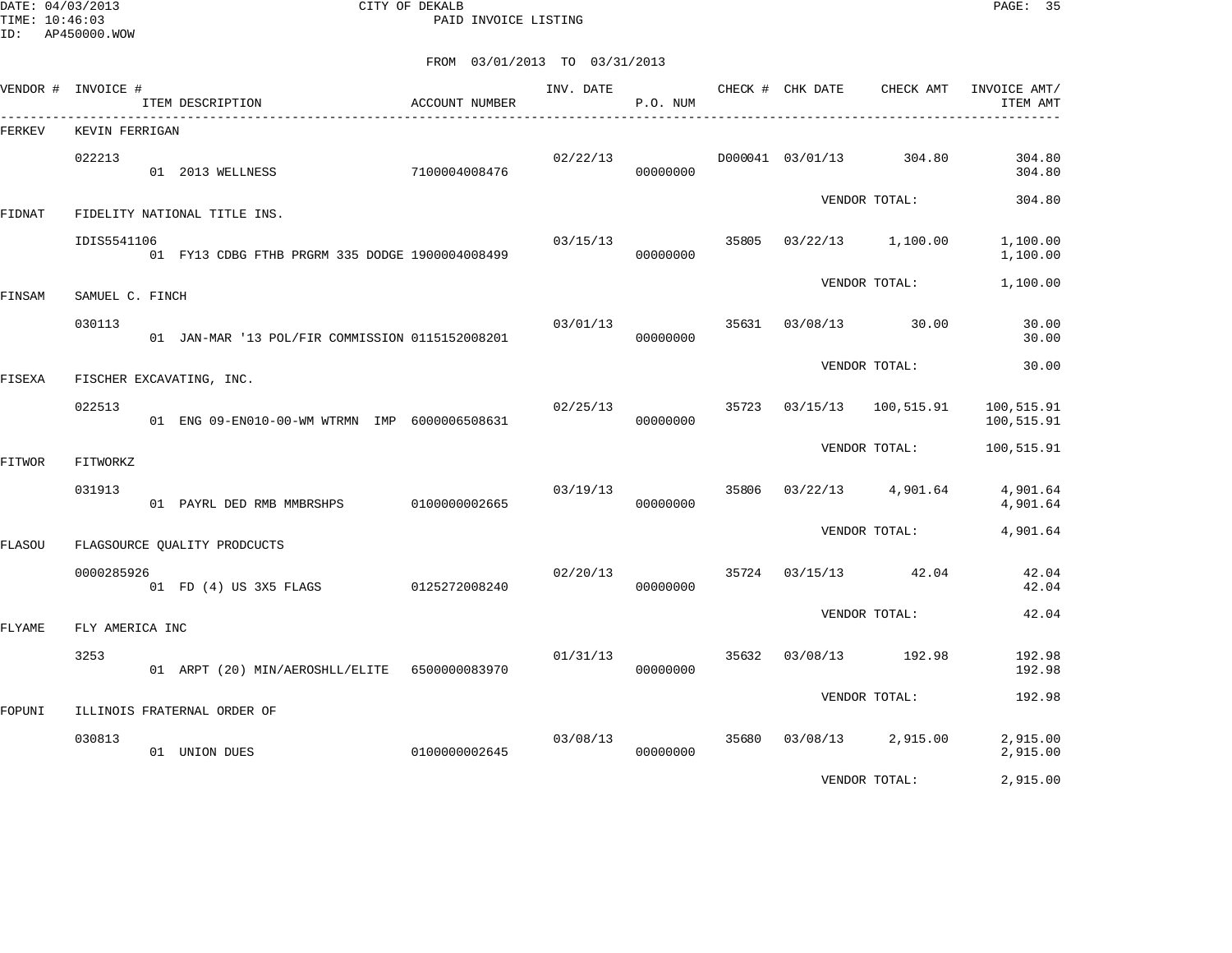| VENDOR # INVOICE # |                                                                                                                                                                                                                                                                               |                                                                                                                                                                                                                                                                                                                                                                                                                                         | INV. DATE                                                                                                                                                                                                                                                                                             | P.O. NUM                                                                                                                                                                                                                                     |          |               | CHECK AMT                          | INVOICE AMT/<br>ITEM AMT                                                                                                                                                                                 |
|--------------------|-------------------------------------------------------------------------------------------------------------------------------------------------------------------------------------------------------------------------------------------------------------------------------|-----------------------------------------------------------------------------------------------------------------------------------------------------------------------------------------------------------------------------------------------------------------------------------------------------------------------------------------------------------------------------------------------------------------------------------------|-------------------------------------------------------------------------------------------------------------------------------------------------------------------------------------------------------------------------------------------------------------------------------------------------------|----------------------------------------------------------------------------------------------------------------------------------------------------------------------------------------------------------------------------------------------|----------|---------------|------------------------------------|----------------------------------------------------------------------------------------------------------------------------------------------------------------------------------------------------------|
|                    |                                                                                                                                                                                                                                                                               |                                                                                                                                                                                                                                                                                                                                                                                                                                         |                                                                                                                                                                                                                                                                                                       |                                                                                                                                                                                                                                              |          |               |                                    |                                                                                                                                                                                                          |
| 9833               |                                                                                                                                                                                                                                                                               |                                                                                                                                                                                                                                                                                                                                                                                                                                         | 02/25/13                                                                                                                                                                                                                                                                                              | 00000000                                                                                                                                                                                                                                     |          |               | 153.34                             | 80.27<br>80.27                                                                                                                                                                                           |
| 9834               |                                                                                                                                                                                                                                                                               |                                                                                                                                                                                                                                                                                                                                                                                                                                         | 02/25/13                                                                                                                                                                                                                                                                                              | 00000000                                                                                                                                                                                                                                     | 35725    | 03/15/13      | 153.34                             | 42.50<br>42.50                                                                                                                                                                                           |
| 9885               |                                                                                                                                                                                                                                                                               |                                                                                                                                                                                                                                                                                                                                                                                                                                         | 02/28/13                                                                                                                                                                                                                                                                                              | 00000000                                                                                                                                                                                                                                     | 35725    | 03/15/13      | 153.34                             | 30.57<br>30.57                                                                                                                                                                                           |
|                    |                                                                                                                                                                                                                                                                               |                                                                                                                                                                                                                                                                                                                                                                                                                                         |                                                                                                                                                                                                                                                                                                       |                                                                                                                                                                                                                                              |          |               |                                    | 153.34                                                                                                                                                                                                   |
| 201303             | RMB IPERLA CONF<br>PRO LGL SRVCS MAR '13<br>PRO LGL SRVCS MAR '13                                                                                                                                                                                                             | 0118004008450<br>0118004008450<br>7000003008349<br>7200003008349                                                                                                                                                                                                                                                                                                                                                                        | 03/01/13                                                                                                                                                                                                                                                                                              | 00000000<br>00000000<br>00000000<br>00000000<br>00000000                                                                                                                                                                                     |          |               |                                    | 16,820.00<br>10,200.00<br>1,700.00<br>$-180.00$<br>3,400.00<br>1,700.00                                                                                                                                  |
|                    |                                                                                                                                                                                                                                                                               |                                                                                                                                                                                                                                                                                                                                                                                                                                         |                                                                                                                                                                                                                                                                                                       |                                                                                                                                                                                                                                              |          | VENDOR TOTAL: |                                    | 16,820.00                                                                                                                                                                                                |
| 030113             | 7482359 COM DEVELOP<br>7482089 CLERK<br>7482024 I &T FAX<br>7482056 MUN BLDG<br>7548880 INTERNET LINE<br>7488417 PD<br>7488460 FD<br>7482010 YSB<br>7482043 GENERAL<br>7487081 ALARM<br>217022 1942 1119 OAK E TWR<br>217022 5775 900 W DRESSER/N<br>217022 7686 1505 W L H/W | 0130353008337<br>0130353008337<br>0130353008337<br>0112003008337<br>0115153008337<br>0115153008337<br>0115153008337<br>0120213008337<br>0125263008337<br>0125263008337<br>0135003008337<br>0135003008337<br>0135003008337<br>6000003008337<br>6000003008337<br>6000003008337<br>6000003008337                                                                                                                                           | 03/01/13                                                                                                                                                                                                                                                                                              | 00000000<br>00000000<br>00000000<br>00000000<br>00000000<br>00000000<br>00000000<br>00000000<br>00000000<br>00000000<br>00000000<br>00000000<br>00000000<br>00000000<br>00000000<br>00000000<br>00000000<br>00000000<br>00000000<br>00000000 |          |               | 5,903.62                           | 5,903.62<br>173.29<br>234.24<br>39.04<br>108.34<br>33.45<br>18.38<br>276.66<br>777.03<br>1,017.40<br>243.12<br>516.27<br>61.07<br>61.07<br>487.51<br>426.22<br>33.45<br>61.07<br>61.07<br>61.07<br>61.07 |
|                    |                                                                                                                                                                                                                                                                               | ITEM DESCRIPTION<br>FOSTER COACH SALES, INC.<br>01 FD (10) CAB BELLOWS<br>FRIEDERS LAW, LLC.<br>01 PRO LGL SRVCS MAR '13<br>02 PRO LGL SRVCS MAR '13<br>0.3<br>04<br>05<br>FRONTIER COMMUNICATIONS<br>02 7482028 ENG<br>03 7482335 DEV SRVCS<br>04<br>05<br>06<br>07<br>08<br>09<br>10 217022 3606 200 S 4TH ST<br>11<br>12<br>13<br>14<br>15<br>16<br>17<br>18 217022 3049 2851 CORPORATE/S<br>19<br>20<br>7480479 1685 CNTY FRM<br>21 | ACCOUNT NUMBER<br>01 FD (2) USED 900 SCENE LIGHTS 0125272008226<br>0125272008226<br>01 FD POTTOR BRUM 1010 RELAY/FRT 0125273008315<br>0118004008450<br>01 7488146 STREET 0130313008337<br>217022 3531 507 E TAYLOR/ALRM 0135003008337<br>217022 6326 507 E TAYLOR/ALRM 0135003008337<br>6000003008337 |                                                                                                                                                                                                                                              | 00000000 |               | CHECK # CHK DATE<br>35808 03/22/13 | 35725 03/15/13<br>VENDOR TOTAL:<br>35807 03/22/13 16,820.00                                                                                                                                              |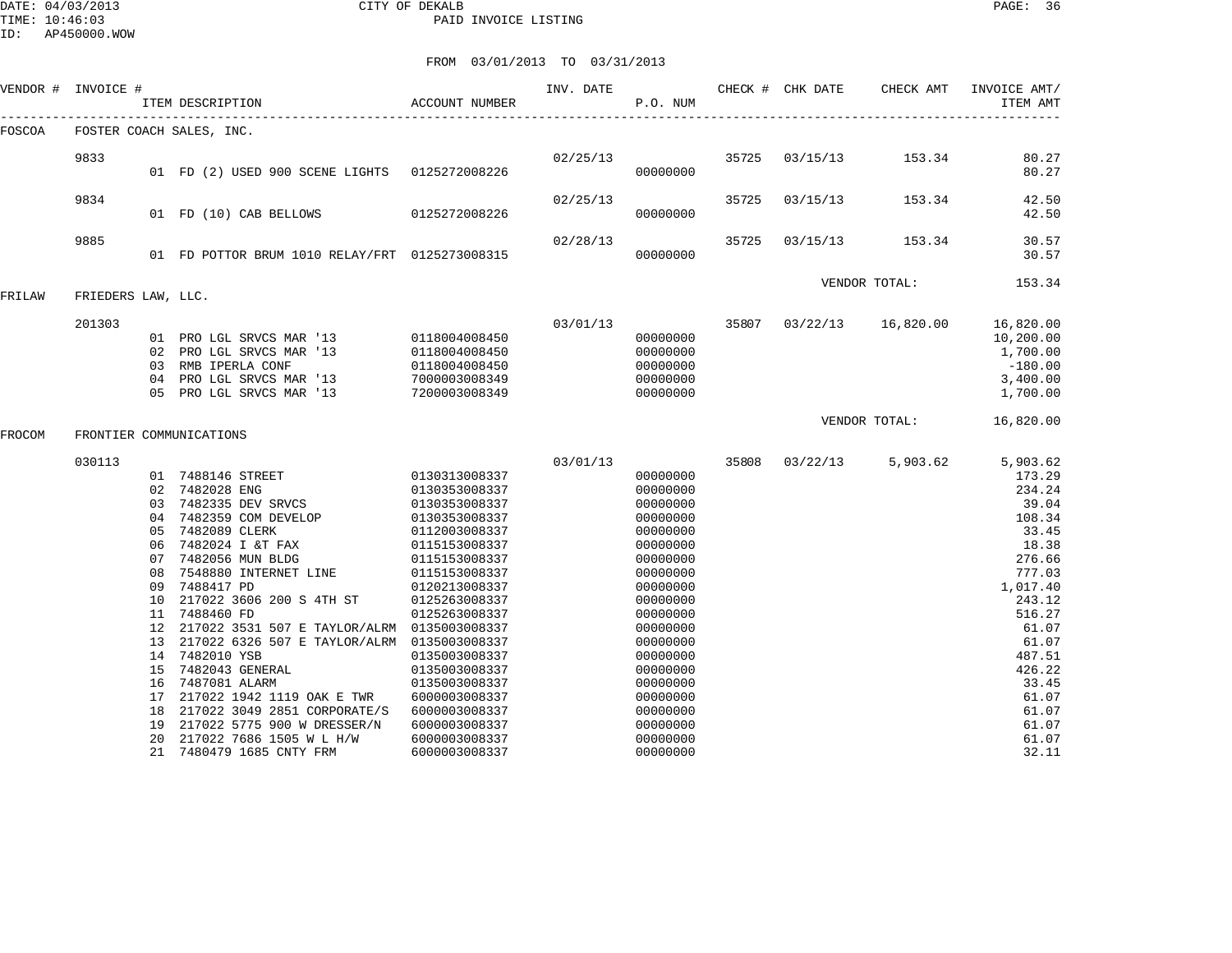|        | VENDOR # INVOICE #   | ITEM DESCRIPTION                                                                                                                                                            | ACCOUNT NUMBER                 |          | P.O. NUM                                                 |       |                       |                       | INV. DATE THE CHECK # CHK DATE CHECK AMT INVOICE AMT/<br>ITEM AMT                |
|--------|----------------------|-----------------------------------------------------------------------------------------------------------------------------------------------------------------------------|--------------------------------|----------|----------------------------------------------------------|-------|-----------------------|-----------------------|----------------------------------------------------------------------------------|
|        | 030113               | 22 7482054 WATER 6000003008337<br>23 7877634 1505 WLH<br>24 217022 3425 3750 BARBER GR/ARP 6500003008337<br>25 7482023 ARPT LOBBY<br>26 7587967 ARPT/BRGHTSTR 6500003008337 | 6000003008337<br>6500003008337 | 03/01/13 | 00000000<br>00000000<br>00000000<br>00000000<br>00000000 |       |                       |                       | 35808 03/22/13 5,903.62 5,903.62<br>239.05<br>33.88<br>122.13<br>626.20<br>99.43 |
| FSI    | FILTER SERVICES INC. |                                                                                                                                                                             |                                |          |                                                          |       |                       | VENDOR TOTAL:         | 5,903.62                                                                         |
|        | INV7032762           |                                                                                                                                                                             |                                | 02/12/13 | 00000000                                                 |       |                       | 35633 03/08/13 420.00 | 50.00<br>50.00                                                                   |
|        | INV7032831           | 01 CTYHLL (17) FILTERS 0130323008311                                                                                                                                        |                                | 02/12/13 | 00000000                                                 |       | 35633 03/08/13        | 420.00                | 210.00<br>210.00                                                                 |
|        | INV7032931           | 01 ANNEX (4) FILTERS 0130323008311                                                                                                                                          |                                | 02/12/13 | 00000000                                                 |       | 35633 03/08/13        | 420.00                | 45.00<br>45.00                                                                   |
|        | INV7033031           | 01 SC/YSB (2) FILTERS 0130323008311                                                                                                                                         |                                | 02/12/13 | 00000000                                                 |       | 35633 03/08/13        | 420.00                | 55.00<br>55.00                                                                   |
|        | INV7033131           | 01 WTR (9) FILTERS 0130323008311                                                                                                                                            |                                | 02/12/13 | 00000000                                                 |       | 35633 03/08/13 420.00 |                       | 60.00<br>60.00                                                                   |
| FURSER |                      | FURST SERVICES COMPANY INC.                                                                                                                                                 |                                |          |                                                          |       |                       | VENDOR TOTAL:         | 420.00                                                                           |
|        | 184458               | 01 CC B ROLARDI 2/11-2/17/13 0112001008103                                                                                                                                  |                                | 02/19/13 | 00000000                                                 |       | 35567 03/01/13 457.25 |                       | 457.25<br>457.25                                                                 |
|        | 184612               | 01 CC B ROLIARDI 2/18-2/24/13                                                                                                                                               | 0112001008103                  | 02/26/13 | 00000000                                                 |       | 35634 03/08/13        | 465.00                | 465.00<br>465.00                                                                 |
|        | 184766               | 01 CC B ROLIARDI 2/25-3/3/13                                                                                                                                                | 0112001008103                  | 03/05/13 | 00000000                                                 | 35726 | 03/15/13              | 457.25                | 457.25<br>457.25                                                                 |
|        | 184982               | 01 CC B ROLIARDI 3/4-3/10/13                                                                                                                                                | 0112001008103                  | 03/12/13 | 00000000                                                 | 35809 | 03/22/13              | 457.25                | 457.25<br>457.25                                                                 |
|        | 185143               | 01 CC B ROLIARDI 3/11-3/17/13 0112001008103                                                                                                                                 |                                | 03/19/13 | 00000000                                                 |       | 35879 03/29/13 465.00 |                       | 465.00<br>465.00                                                                 |
| GARCHR | CHRIS GARBY          |                                                                                                                                                                             |                                |          |                                                          |       |                       | VENDOR TOTAL:         | 2,301.75                                                                         |
|        | 438959               |                                                                                                                                                                             |                                |          | 03/15/13                                                 |       |                       | 35810 03/22/13 12.84  | 12.84                                                                            |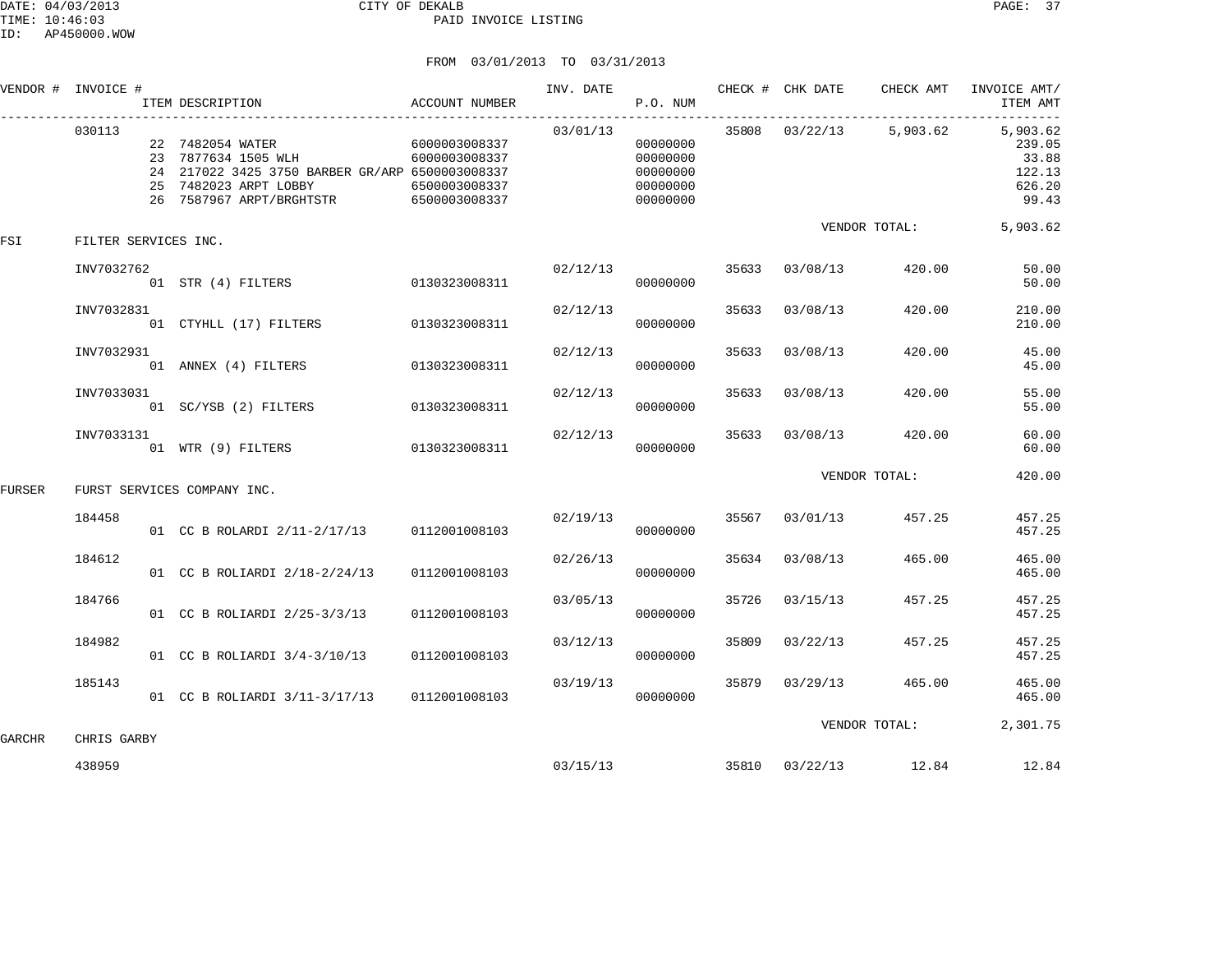DATE: 04/03/2013 CITY OF DEKALB PAGE: 38 PAID INVOICE LISTING

FROM 03/01/2013 TO 03/31/2013

| VENDOR # INVOICE # |                | ITEM DESCRIPTION                                       | ACCOUNT NUMBER                 | INV. DATE | P.O. NUM             |       | CHECK # CHK DATE | CHECK AMT               | INVOICE AMT/<br>ITEM AMT   |
|--------------------|----------------|--------------------------------------------------------|--------------------------------|-----------|----------------------|-------|------------------|-------------------------|----------------------------|
|                    | 438959         | 01 RFND 71774-02276                                    | 6000000063444                  | 03/15/13  | 00000000             | 35810 |                  | 03/22/13 12.84          | 12.84<br>12.84             |
| GASDIS             |                | GASAWAY DISTRIBUTORS, INC.                             |                                |           |                      |       |                  | VENDOR TOTAL:           | 12.84                      |
|                    | 1032279        | 01 STR 4416GLS SALT BRINE PLUS                         | 0130332008235                  | 02/07/13  | 00000000             | 35568 | 03/01/13         | 1,766.40                | 1,766.40<br>1,766.40       |
|                    | 1032375        | 01 STR 4426GAL SALT BRINE PLUS                         | 0130332008235                  | 03/04/13  | 00000000             | 35880 | 03/29/13         | 1,770.40                | 1,770.40<br>1,770.40       |
| GATAAR             | AARON GATES    |                                                        |                                |           |                      |       |                  | VENDOR TOTAL:           | 3,536.80                   |
|                    | 022213         | 01 2013 WELLNESS                                       | 7100004008476                  | 02/22/13  | 00000000             |       |                  | D000042 03/01/13 304.80 | 304.80<br>304.80           |
| GAUBRE             | BRETT GAUTCHER |                                                        |                                |           |                      |       |                  | VENDOR TOTAL:           | 304.80                     |
|                    | 022213         | 01 2013 WELLNESS                                       | 7100004008476                  | 02/22/13  | 00000000             |       | D000043 03/01/13 | 304.80                  | 304.80<br>304.80           |
| GEAWAS             | GEAR WASH, LLC |                                                        |                                |           |                      |       |                  | VENDOR TOTAL:           | 304.80                     |
|                    | 8475           | 01 FD UNIFORM RPR JOSSENDAL                            | 0125272008240                  | 02/07/13  | 00000000             | 35727 | 03/15/13         | 916.00                  | 304.45<br>304.45           |
|                    | 8502           | 01 FD UNIFORM RPR MOREY                                | 0125272008240                  | 02/20/13  | 00000000             | 35727 | 03/15/13         | 916.00                  | 611.55<br>611.55           |
|                    | 8578           | 01 FD UNIFORM RPR KARR<br>02 FD UNIFORM RPR CONLEY/FRT | 0125272008240<br>0125272008240 | 03/01/13  | 00000000<br>00000000 | 35811 | 03/22/13         | 465.90                  | 465.90<br>296.95<br>168.95 |
| GLOEME             |                | GLOBAL EMERGENCY PRODUCTS                              |                                |           |                      |       |                  | VENDOR TOTAL:           | 1,381.90                   |
|                    | AG32449        | 01 FD (2) TRNSDUCR                                     | 0125272008226                  | 02/05/13  | 00000000             | 35569 | 03/01/13         | 668.20                  | 668.20<br>668.20           |

VENDOR TOTAL: 668.20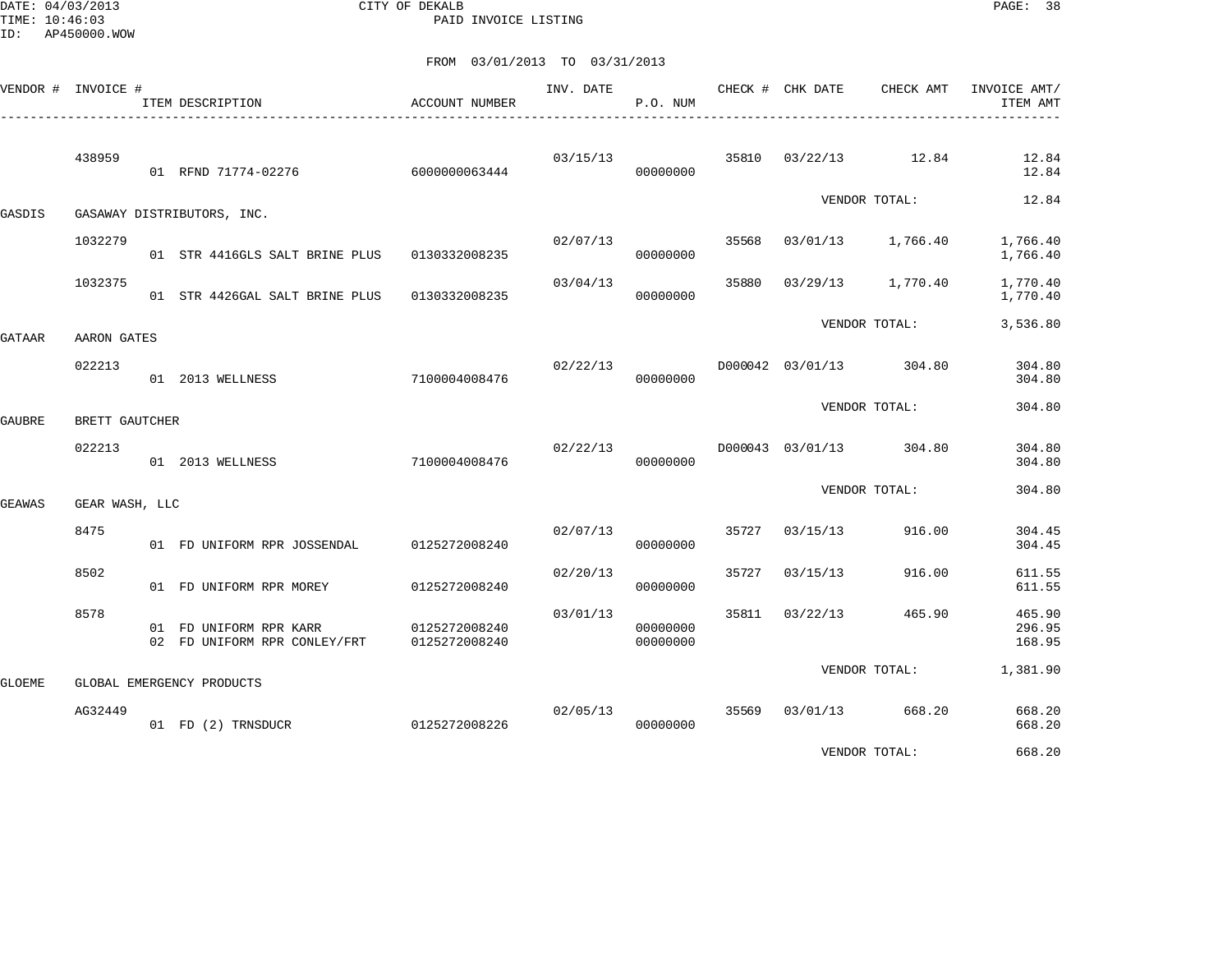DATE: 04/03/2013 CITY OF DEKALB PAGE: 39 PAID INVOICE LISTING

ID: AP450000.WOW

|        | VENDOR # INVOICE #     | ITEM DESCRIPTION                               | ACCOUNT NUMBER | INV. DATE | P.O. NUM |       | CHECK # CHK DATE | CHECK AMT     | INVOICE AMT/<br>ITEM AMT |
|--------|------------------------|------------------------------------------------|----------------|-----------|----------|-------|------------------|---------------|--------------------------|
| GORFLE |                        | GORDON FLESCH COMPANY, INC.                    |                |           |          |       |                  |               |                          |
|        | 204533                 | 01 WTR YEL TNR/WST TNR/FRT 6000002008285       |                | 02/22/13  | 00000000 |       | 35728 03/15/13   | 226.00        | 226.00<br>226.00         |
|        | IN10325615             | 01 WTR MGNTA TONER                             | 6000002008285  | 03/14/13  | 00000000 | 35881 | 03/29/13         | 187.50        | 187.50<br>187.50         |
| GORHAR | GORDON'S HARDWARE LLC. |                                                |                |           |          |       |                  | VENDOR TOTAL: | 413.50                   |
|        | 783362                 | 01 WTR SPRY PNT/PRMR/SCRWDRVR                  | 6000002008295  | 01/16/13  | 00000000 | 35637 | 03/08/13         | 1,034.58      | 103.36<br>103.36         |
|        | 783378                 | 01 FD BATTERY 3V/FUEL CYLNDR                   | 0125272008210  | 01/16/13  | 00000000 | 35637 | 03/08/13         | 1,034.58      | 7.28<br>7.28             |
|        | 783505                 | 01 STR PRIMER FOR VAC-ALL                      | 0130332008226  | 01/18/13  | 00000000 | 35637 | 03/08/13         | 1,034.58      | 34.74<br>34.74           |
|        | 783530                 | 01 STR BRSS BLL VLV/TEFLON TAPE  0130333008348 |                | 01/18/13  | 00000000 | 35637 | 03/08/13         | 1,034.58      | 120.76<br>120.76         |
|        | 783536                 | 01 WTR SCREWS/MISC FSTNRS                      | 6000002008295  | 01/18/13  | 00000000 | 35637 | 03/08/13         | 1,034.58      | 18.95<br>18.95           |
|        | 783608                 | 01 WTR BSHNG/NPPL GLV                          | 6000002008232  | 01/21/13  | 00000000 | 35637 | 03/08/13         | 1,034.58      | 6.96<br>6.96             |
|        | 783612                 | 01 PD MAG CHRGR HALOGEN BLB                    | 0120222008242  | 01/21/13  | 00000000 | 35637 | 03/08/13         | 1,034.58      | 11.98<br>11.98           |
|        | 783640                 | 01 WTR LG VNYL GLV KNT CUFF(3)                 | 6000002008270  | 01/22/13  | 00000000 | 35637 | 03/08/13         | 1,034.58      | 23.97<br>23.97           |
|        | 783647                 | 01 STR FILTER SEDIMENT                         | 0130322008210  | 01/22/13  | 00000000 | 35637 | 03/08/13         | 1,034.58      | 6.29<br>6.29             |
|        | 783653                 | 01 IT VELCRO SLF STK (6)                       | 0115162008285  | 01/22/13  | 00000000 | 35637 | 03/08/13         | 1,034.58      | 14.54<br>14.54           |
|        | 783725                 | 01 FD TRISODIUM PHOSPHATE                      | 0125272008210  | 01/23/13  | 00000000 | 35637 | 03/08/13         | 1,034.58      | 9.99<br>9.99             |
|        | 783739                 | 01 IT CABLE TIES/VELCRO STRPS                  | 0115162008204  | 01/23/13  | 00000000 | 35637 | 03/08/13         | 1,034.58      | 23.54<br>23.54           |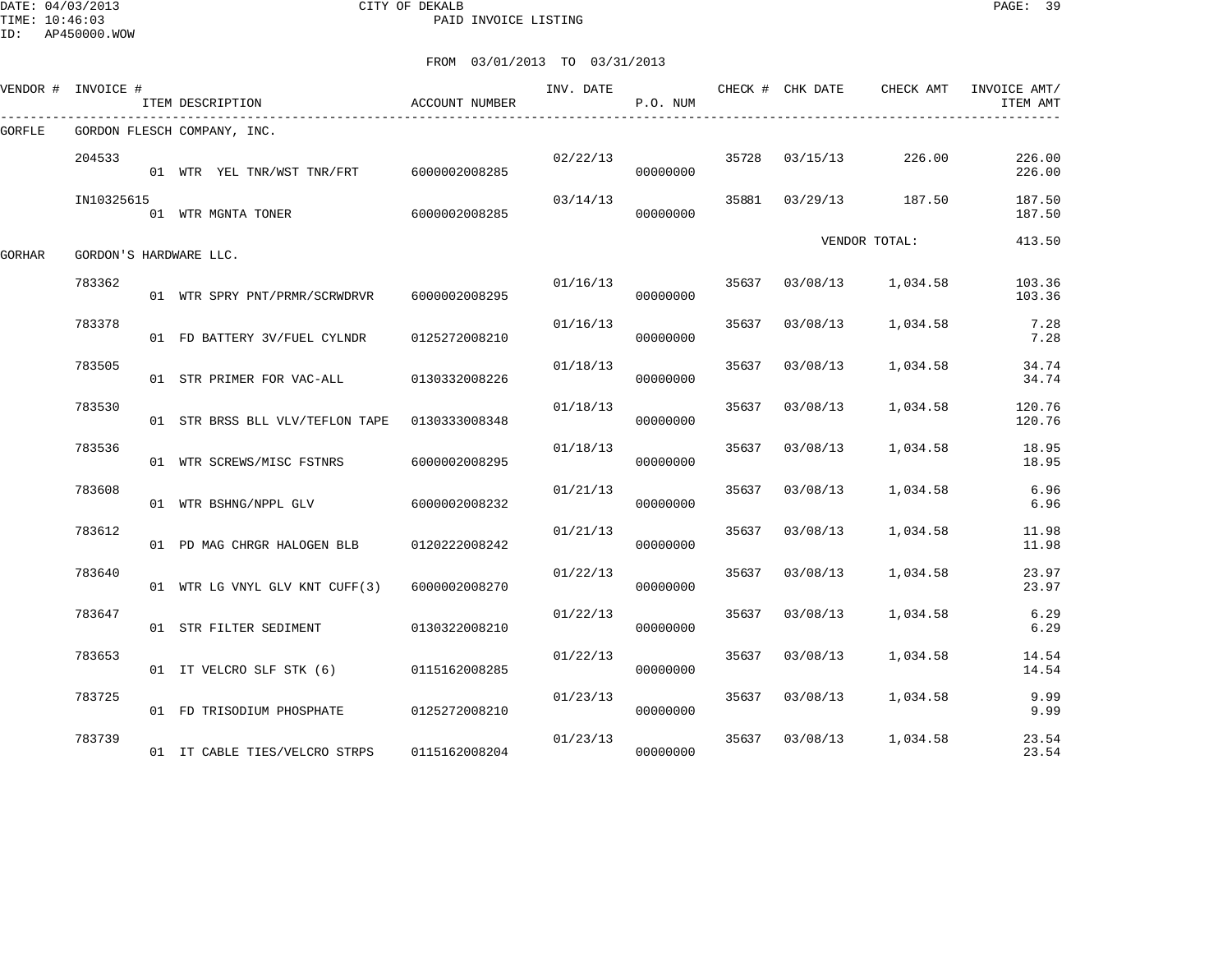| FROM 03/01/2013 TO 03/31/201 |  |  |
|------------------------------|--|--|

| VENDOR # INVOICE # | ITEM DESCRIPTION                                | ACCOUNT NUMBER | INV. DATE | P.O. NUM |       | CHECK # CHK DATE | CHECK AMT | INVOICE AMT/<br>ITEM AMT |
|--------------------|-------------------------------------------------|----------------|-----------|----------|-------|------------------|-----------|--------------------------|
| 783902             | 01 STR LHW WLKTHR CABLE 0130332008228           |                | 01/28/13  | 00000000 | 35637 | 03/08/13         | 1,034.58  | 8.49<br>8.49             |
| 783916             | 01 STR SHOP (3) FML CPLNG 0130332008226         |                | 01/28/13  | 00000000 | 35637 | 03/08/13         | 1,034.58  | 5.37<br>5.37             |
| 783918             | 01 PVC CAP SIGNALS 38/AG KNKD DWN 7200004008472 |                | 01/28/13  | 00000000 | 35637 | 03/08/13         | 1,034.58  | 3.79<br>3.79             |
| 783920             | 01 STR TEFLON TP/SEALS                          | 0130333008310  | 01/28/13  | 00000000 | 35637 | 03/08/13         | 1,034.58  | 3.38<br>3.38             |
| 783926             | 01 WTR W17 QCK MRK MRKNG WAND                   | 6000002008295  | 01/28/13  | 00000000 | 35637 | 03/08/13         | 1,034.58  | 28.99<br>28.99           |
| 783939             | 01 STR SPIRAL MUD MIXER                         | 0130332008295  | 01/28/13  | 00000000 | 35637 | 03/08/13         | 1,034.58  | 12.99<br>12.99           |
| 783980             | 01 WTR BRSH/LTX QT WHT                          | 6000002008232  | 01/29/13  | 00000000 | 35637 | 03/08/13         | 1,034.58  | 18.57<br>18.57           |
| 783995             | 01 FD CABLE TIES/BULB                           | 0125272008210  | 01/29/13  | 00000000 | 35637 | 03/08/13         | 1,034.58  | 18.47<br>18.47           |
| 784007             | 01 STR SHOP BLK PIPE/CRD/BLL VLV 0130333008348  |                | 01/29/13  | 00000000 | 35637 | 03/08/13         | 1,034.58  | 80.77<br>80.77           |
| 784009             | 01 STR STUD ANC-WEDGE                           | 0130332008230  | 01/29/13  | 00000000 | 35637 | 03/08/13         | 1,034.58  | 55.99<br>55.99           |
| 784012             | 01 FD HEX KEYS/KEY RING                         | 0125272008210  | 01/29/13  | 00000000 | 35637 | 03/08/13         | 1,034.58  | 11.40<br>11.40           |
| 784023             | 01 IT BLK VELCRO                                | 0115162008204  | 01/30/13  | 00000000 | 35637 | 03/08/13         | 1,034.58  | 20.12<br>20.12           |
| 784047             | 01 STR SCREWS/MISC FSTNRS                       | 0130333008348  | 01/30/13  | 00000000 | 35637 | 03/08/13         | 1,034.58  | 20.99<br>20.99           |
| 784058             | 01 STR SCREWS/MISC FSTNERS                      | 0130322008219  | 01/30/13  | 00000000 | 35637 | 03/08/13         | 1,034.58  | 11.49<br>11.49           |
| 784097             | 01 STR DE-ICER                                  | 0130322008219  | 01/31/13  | 00000000 | 35637 | 03/08/13         | 1,034.58  | 2.99<br>2.99             |
| 784122             |                                                 |                | 01/31/13  |          | 35637 | 03/08/13         | 1,034.58  | 19.98                    |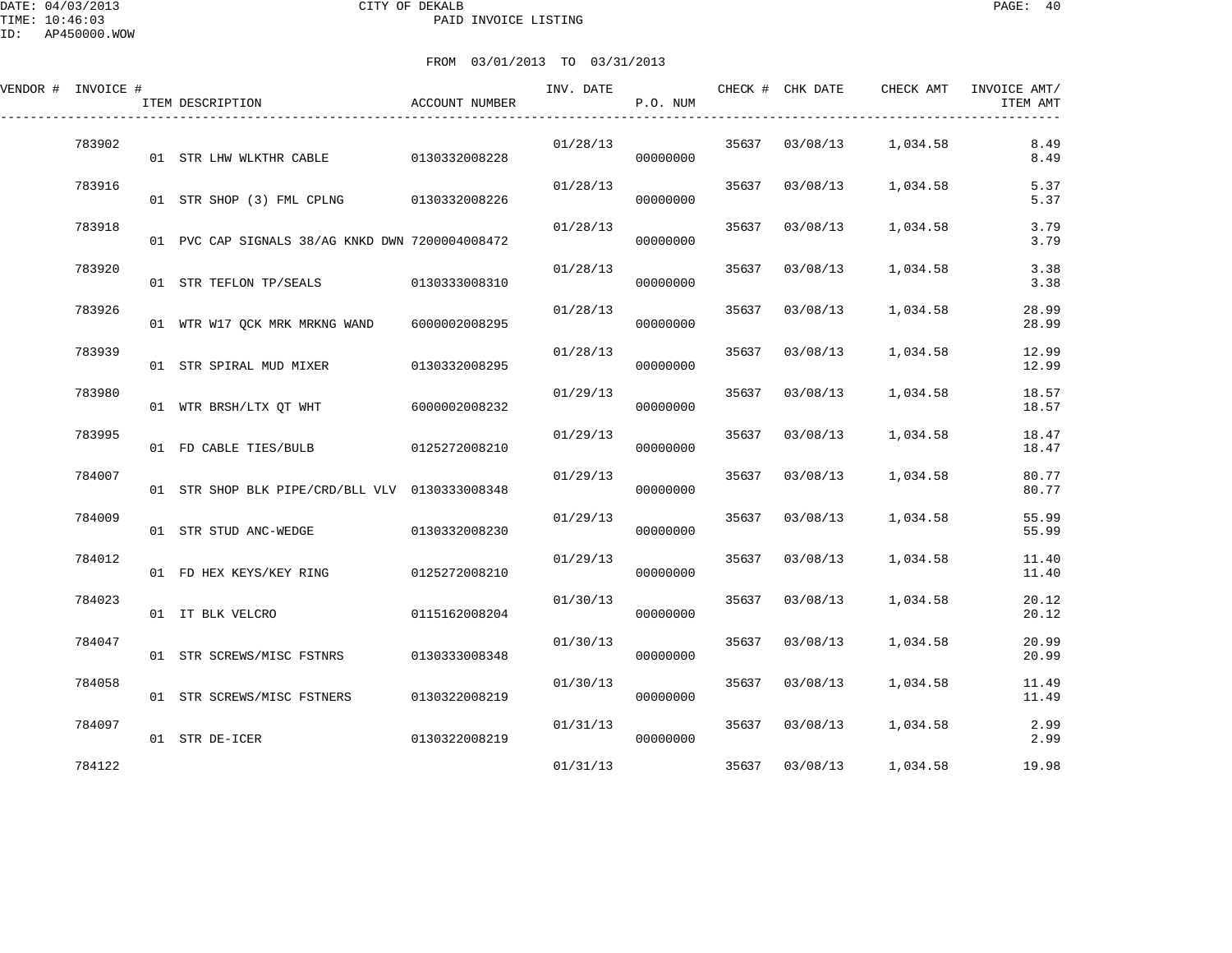DATE: 04/03/2013 CITY OF DEKALB PAGE: 41 PAID INVOICE LISTING

ID: AP450000.WOW

| VENDOR # INVOICE # |        | ITEM DESCRIPTION                               | ACCOUNT NUMBER | INV. DATE | P.O. NUM |       | CHECK # CHK DATE | CHECK AMT | INVOICE AMT/<br>ITEM AMT |
|--------------------|--------|------------------------------------------------|----------------|-----------|----------|-------|------------------|-----------|--------------------------|
|                    | 784122 | 01 STR SHOP AA/D BATTERIES                     | 0130332008219  | 01/31/13  | 00000000 | 35637 | 03/08/13         | 1,034.58  | 19.98<br>19.98           |
|                    | 784134 | 01 STR (2) GALV HOSE BARB                      | 0130333008310  | 02/01/13  | 00000000 | 35637 | 03/08/13         | 1,034.58  | 5.98<br>5.98             |
|                    | 784135 | 01 STR P-9 MAG LED FLSHLGHT                    | 0130332008295  | 02/01/13  | 00000000 | 35637 | 03/08/13         | 1,034.58  | 33.99<br>33.99           |
|                    | 784171 | 01 FD HOOKS/FSNTRS/PHILIPS                     | 0125272008210  | 02/01/13  | 00000000 | 35637 | 03/08/13         | 1,034.58  | 20.00<br>20.00           |
|                    | 784251 | 01 IT BLK VELCRO/FRT                           | 0115162008204  | 02/04/13  | 00000000 | 35637 | 03/08/13         | 1,034.58  | 105.00<br>105.00         |
|                    | 784299 | 01 WTR WELL 10 SMPLNG TUBE NYLON 6000002008232 |                | 02/05/13  | 00000000 | 35637 | 03/08/13         | 1,034.58  | 0.69<br>0.69             |
|                    | 784333 | 01 STR P-35 STOCK SLEDGE/LNX BIT 0130332008226 |                | 02/06/13  | 00000000 | 35637 | 03/08/13         | 1,034.58  | 52.46<br>52.46           |
|                    | 784389 | 01 WTR TAPE/BLEACH                             | 6000002008219  | 02/07/13  | 00000000 | 35637 | 03/08/13         | 1,034.58  | 37.54<br>37.54           |
|                    | 784390 | 01 FD BRASS SWVL/VNYL HOSE                     | 0125272008210  | 02/07/13  | 00000000 | 35637 | 03/08/13         | 1,034.58  | 16.48<br>16.48           |
|                    | 784628 | 01 WTR SHOP MAG LED FLSHLGHT                   | 6000002008295  | 02/13/13  | 00000000 | 35637 | 03/08/13         | 1,034.58  | 40.57<br>40.57           |
|                    | 784702 | 01 FD RAZOR BLDS                               | 0125272008210  | 02/15/13  | 00000000 | 35637 | 03/08/13         | 1,034.58  | 8.79<br>8.79             |
|                    | 784720 | 01 FD VELCRO TAPE                              | 0125272008210  | 02/15/13  | 00000000 | 35637 | 03/08/13         | 1,034.58  | 6.57<br>6.57             |
|                    | 784729 | 01 FD SCREWS/MISC FSTNRS                       | 0125272008210  | 02/15/13  | 00000000 | 35637 | 03/08/13         | 1,034.58  | 0.37<br>0.37             |
|                    | 784755 | 01 FD E2 PRIMER RPR                            | 0125272008226  | 02/16/13  | 00000000 | 35883 | 03/29/13         | 313.95    | 10.28<br>10.28           |
|                    | 784818 | 01 STR (2) LOCK DE-ICER                        | 0130322008219  | 02/19/13  | 00000000 | 35883 | 03/29/13         | 313.95    | 5.98<br>5.98             |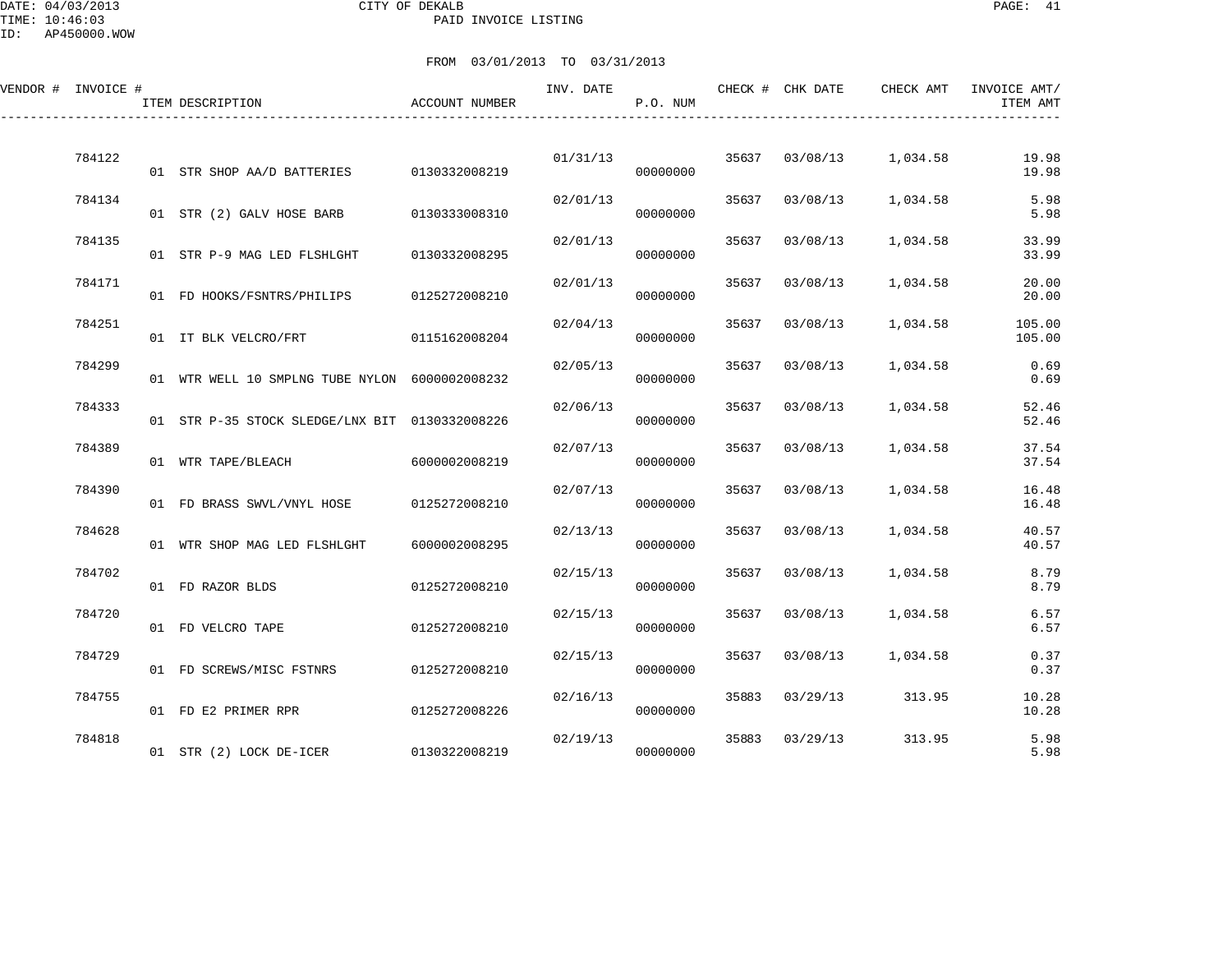| VENDOR # INVOICE # |        | ITEM DESCRIPTION                                                                            | ACCOUNT NUMBER | INV. DATE | P.O. NUM             |       | CHECK # CHK DATE | CHECK AMT | INVOICE AMT/<br>ITEM AMT |
|--------------------|--------|---------------------------------------------------------------------------------------------|----------------|-----------|----------------------|-------|------------------|-----------|--------------------------|
|                    | 784830 | 01 STR (6) SCTCH BRT SCRB PDS/SHP 0130332008295<br>02 STR C7 SCRWS/MSC FSTNRS 0130352008226 |                | 02/19/13  | 00000000<br>00000000 |       | 35883 03/29/13   | 313.95    | 6.99<br>5.34<br>1.65     |
|                    | 784866 | 01 STR SAE/MTRC HEX KEY SETS (2) 0130332008295                                              |                | 02/20/13  | 00000000             | 35883 | 03/29/13         | 313.95    | 7.08<br>7.08             |
|                    | 784913 | 01 WTR HWH DRL SCR/SCRWS/FSTNRS 6000002008232                                               |                | 02/20/13  | 00000000             | 35883 | 03/29/13         | 313.95    | 12.65<br>12.65           |
|                    | 784932 | 01 STR BRCKT/CNDT HNGRS/MSC FSTNR 0130332008219                                             |                | 02/21/13  | 00000000             | 35883 | 03/29/13         | 313.95    | 48.99<br>48.99           |
|                    | 784933 | 01 STR SCRWS/MSC FSTNRS 0130332008226                                                       |                | 02/21/13  | 00000000             | 35883 | 03/29/13         | 313.95    | 4.00<br>4.00             |
|                    | 785024 | 01 STR (2) BI-METAL BNDSAW BLDS 0130332008295                                               |                | 02/24/13  | 00000000             | 35883 | 03/29/13         | 313.95    | 16.98<br>16.98           |
|                    | 785107 | 01 FD ALUM SNOW PUSHER                                                                      | 0125272008210  | 02/26/13  | 00000000             | 35883 | 03/29/13         | 313.95    | 34.99<br>34.99           |
|                    | 785114 | 01 FD ST1 SQ1 BG A/C CORD 0125272008210                                                     |                | 02/26/13  | 00000000             | 35883 | 03/29/13         | 313.95    | 11.79<br>11.79           |
|                    | 785143 | 01 WTR SCRWS/MSC FSTNRS 6000002008232                                                       |                | 02/27/13  | 00000000             | 35883 | 03/29/13         | 313.95    | 1.03<br>1.03             |
|                    | 785196 | 01 IT COAX CBL SRG PRTCTR/EXT CRD 0115162008204                                             |                | 02/28/13  | 00000000             | 35883 | 03/29/13         | 313.95    | 33.48<br>33.48           |
|                    | 785209 | 01 FD E1 PRONG PLUG                                                                         | 0125272008210  | 02/28/13  | 00000000             | 35883 | 03/29/13         | 313.95    | 3.79<br>3.79             |
|                    | 785218 | 01 WTR PC-METAL PUTTY EPOXY                                                                 | 6000002008295  | 03/01/13  | 00000000             | 35883 | 03/29/13         | 313.95    | 6.29<br>6.29             |
|                    | 785326 | 01 WTR WT/DRY DMND BLD/SHP SPLS                                                             | 6000002008295  | 03/04/13  | 00000000             | 35883 | 03/29/13         | 313.95    | 86.89<br>86.89           |
|                    | 785362 | 01 STR P-8 GALV ANCHR SHCKL                                                                 | 0130332008226  | 03/06/13  | 00000000             |       | 35883 03/29/13   | 313.95    | 17.97<br>17.97           |
|                    | 785429 | 01 FD ST1 DRLL SCR/PHLPS BIT                                                                | 0125272008210  | 03/07/13  | 00000000             | 35883 | 03/29/13         | 313.95    | 8.78<br>8.78             |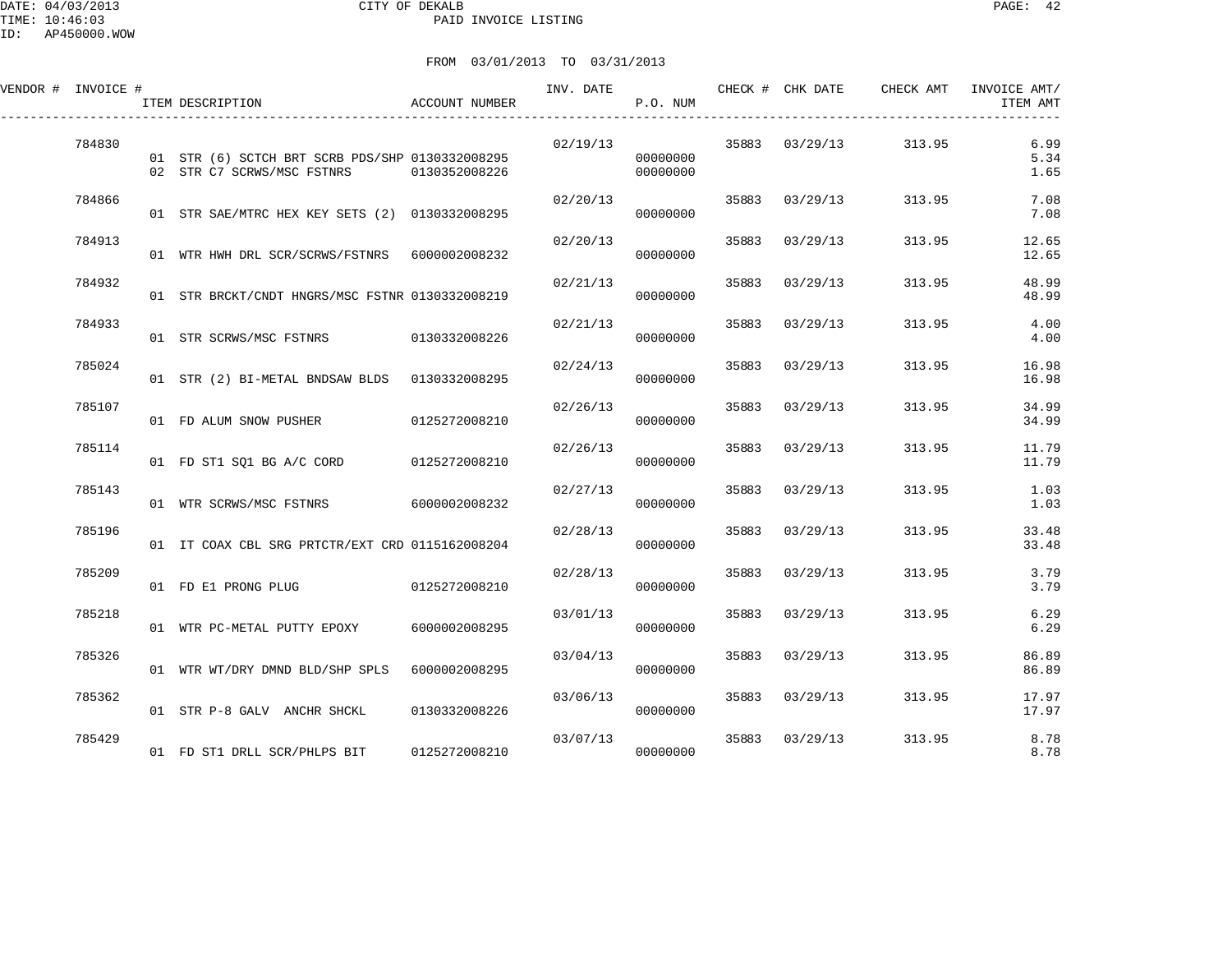|        | VENDOR # INVOICE #    | ITEM DESCRIPTION                              | ACCOUNT NUMBER                 | INV. DATE | P.O. NUM             |       |                | CHECK # CHK DATE CHECK AMT | INVOICE AMT/<br>ITEM AMT  |
|--------|-----------------------|-----------------------------------------------|--------------------------------|-----------|----------------------|-------|----------------|----------------------------|---------------------------|
|        | 785483                | 01 WTR WT/DRY DMND BLD #785326                | 6000002008295                  | 03/08/13  | 00000000             |       | 35883 03/29/13 | 313.95                     | $-57.70$<br>$-57.70$      |
|        | 785522                | 01 FD SPRING F3 STOVE                         | 0125272008210                  | 03/09/13  | 00000000             | 35883 | 03/29/13       | 313.95                     | 3.89<br>3.89              |
|        | 785536                | 01 STR SHOP SUPPLIES                          | 0130332008226                  | 03/11/13  | 00000000             | 35883 | 03/29/13       | 313.95                     | 10.76<br>10.76            |
|        | 785544                | 01 WTR LMN PNSL/30GAL BGS                     | 6000002008291                  | 03/11/13  | 00000000             | 35883 | 03/29/13       | 313.95                     | 9.78<br>9.78              |
|        | 785592                | 01 STR SCRWS/MSC FSTNRS                       | 0130332008219                  | 03/12/13  | 00000000             |       | 35883 03/29/13 | 313.95                     | 2.40<br>2.40              |
|        | 785595                | 01 STR JANITORIAL SUPPLIES 0130332008219      |                                | 03/12/13  | 00000000             |       | 35883 03/29/13 | 313.95                     | 26.86<br>26.86            |
| GREBRE |                       | GREENACRE/BREEN'S CLEANERS                    |                                |           |                      |       |                | VENDOR TOTAL:              | 1,348.53                  |
|        | 226475                | 01 FD DRYCLEAN JACKET                         | 0125272008240                  | 02/08/13  | 00000000             |       |                | 35729 03/15/13 11.25       | 11.25<br>11.25            |
| GRELAK |                       | GREAT LAKES FIRE & SAFETY                     |                                |           |                      |       |                | VENDOR TOTAL:              | 11.25                     |
|        | 153328                | 01 PD CMMNDR BADGE/FRT                        | 0120222008270                  |           | 03/15/13<br>00000000 |       |                | 35884 03/29/13 84.50       | 84.50<br>84.50            |
| GSRPLU |                       | G'S R PLUMBIING & HEATING, INC.               |                                |           |                      |       |                | VENDOR TOTAL:              | 84.50                     |
|        | 41204                 | 01 PD PTRL RM RPR<br>02 PD PTRL RM RPR        | 0130322008210<br>0130323008311 | 03/05/13  | 00000000<br>00000000 |       | 35885 03/29/13 | 244.82                     | 132.32<br>19.82<br>112.50 |
|        | 41208                 | 01 PD RAD RM RPR                              | 0130323008311                  | 03/05/13  | 00000000             | 35885 | 03/29/13       | 244.82                     | 112.50<br>112.50          |
| GUAEMS | GUARDIAN EMS PRODUCTS |                                               |                                |           |                      |       |                | VENDOR TOTAL:              | 244.82                    |
|        | 5392820               | 01 FD (18) POLY STRP DSPBL LOOP 0125272008241 |                                |           | 02/04/13<br>00000000 | 35570 | 03/01/13       | 308.35                     | 63.28<br>63.28            |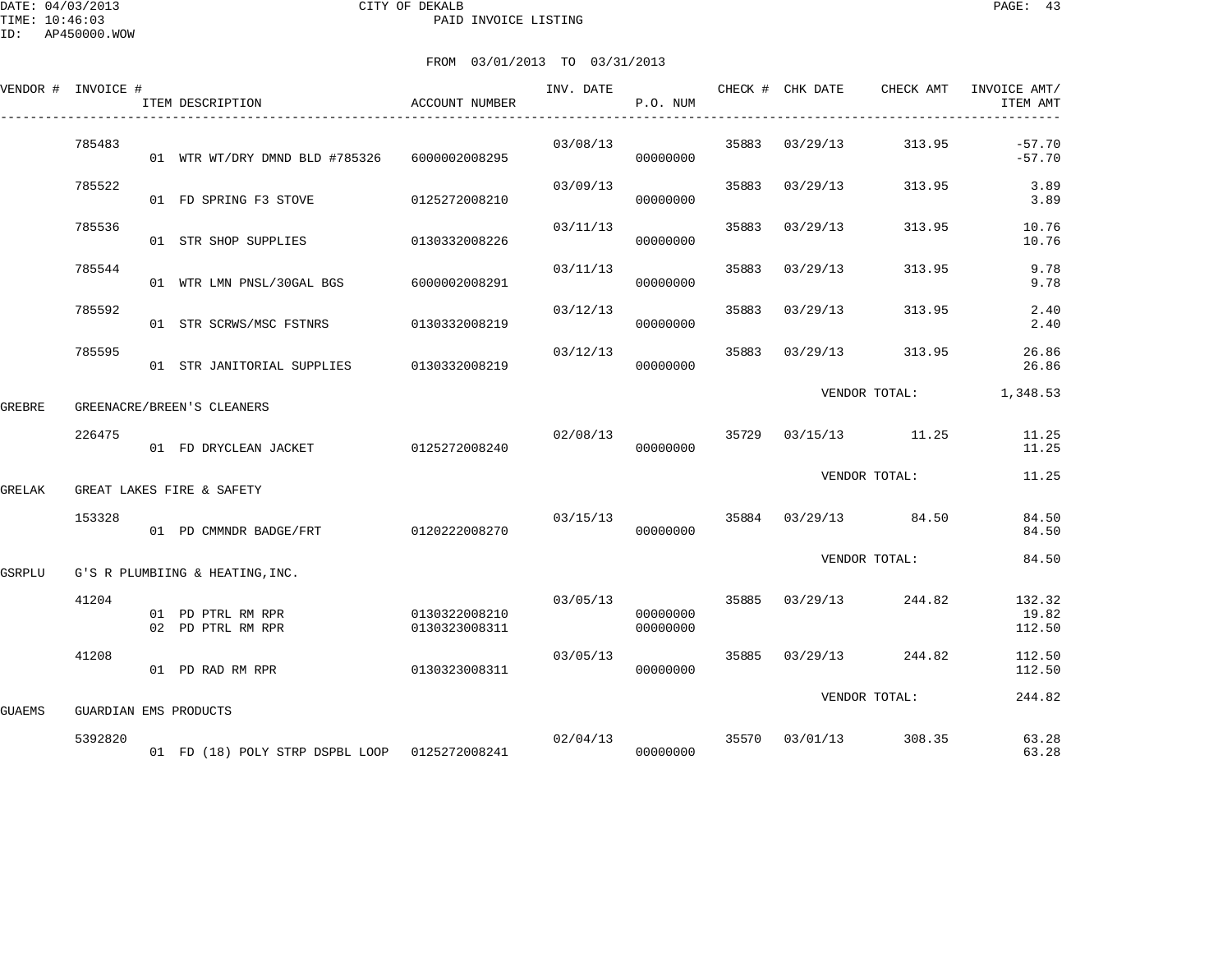|        | VENDOR # INVOICE # | ITEM DESCRIPTION                                | ACCOUNT NUMBER | INV. DATE | P.O. NUM |       | CHECK # CHK DATE        | CHECK AMT     | INVOICE AMT/<br>ITEM AMT |
|--------|--------------------|-------------------------------------------------|----------------|-----------|----------|-------|-------------------------|---------------|--------------------------|
|        | 5392910            | 01 FD (15) CS CHART PAPER                       | 0125272008241  | 02/04/13  | 00000000 | 35570 | 03/01/13                | 308.35        | 57.04<br>57.04           |
|        | 5394002            | 01 FD (10) CS NITRILE GLOVES                    | 0125272008241  | 02/07/13  | 00000000 | 35570 | 03/01/13                | 308.35        | 108.53<br>108.53         |
|        | 5394003            | 01 FD (10) NITRILE XL GLOVES                    | 0125272008241  | 02/07/13  | 00000000 | 35570 | 03/01/13                | 308.35        | 79.50<br>79.50           |
|        | 5399809            | 01 FD (5) SNSR SP02 DISP MSM                    | 0125272008241  | 03/04/13  | 00000000 | 35886 | 03/29/13                | 403.82        | 110.04<br>110.04         |
|        | 5399857            | 01 FD (6) GAL CAVICIDE/EXM GLV                  | 0125272008241  | 03/04/13  | 00000000 | 35886 | 03/29/13                | 403.82        | 293.78<br>293.78         |
| HAMLEN |                    | HAMPTON, LENZINI & RENWICK INC                  |                |           |          |       |                         | VENDOR TOTAL: | 712.17                   |
|        | 031513             | 02 ENG S 1ST WTRMN RPLCMNT #2                   | 6000003008331  | 03/19/13  | 00000000 | 35812 | 03/22/13                | 7,233.00      | 7,233.00<br>7,233.00     |
|        | 20130161           | 01 ENG PRJCT #12-EN028-00-WM                    | 6000003008331  | 02/07/13  | 00000000 | 35638 | 03/08/13                | 11,088.75     | 11,088.75<br>11,088.75   |
| HANPRO |                    | HANSON PROFESSIONAL SERVICES                    |                |           |          |       |                         | VENDOR TOTAL: | 18,321.75                |
|        | 1035445            | 01 ARPT PRJT#DKB-3922 #3170139B48 6500006508638 |                | 08/15/12  | 00000000 | 35887 | 03/29/13                | 22,000.00     | 11,000.00<br>11,000.00   |
|        | 1035538            | 01 ARPT PRJT#DKB-3923 #317139B49 6500006508638  |                | 08/14/12  | 00000000 | 35887 | 03/29/13                | 22,000.00     | 11,000.00<br>11,000.00   |
| HARBRE | BRENDA HART        |                                                 |                |           |          |       |                         | VENDOR TOTAL: | 22,000.00                |
|        | 030813             | 01 FY13 WELLNESS                                | 7100004008476  | 03/08/13  | 00000000 |       | D000079 03/15/13 149.50 |               | 149.50<br>149.50         |
| HARRIS |                    | HARRIS COMPUTER SYSTEMS                         |                |           |          |       |                         | VENDOR TOTAL: | 149.50                   |
|        | CT001827           | 01 ON-SITE SRVCS/TRNNG & IMPLMTN 6000003008330  |                | 01/31/13  | 00000000 | 35571 | 03/01/13                | 2,737.50      | 2,737.50<br>2,737.50     |
|        | CT001835           |                                                 |                | 02/28/13  |          | 35888 | 03/29/13                | 5,675.00      | 5,600.00                 |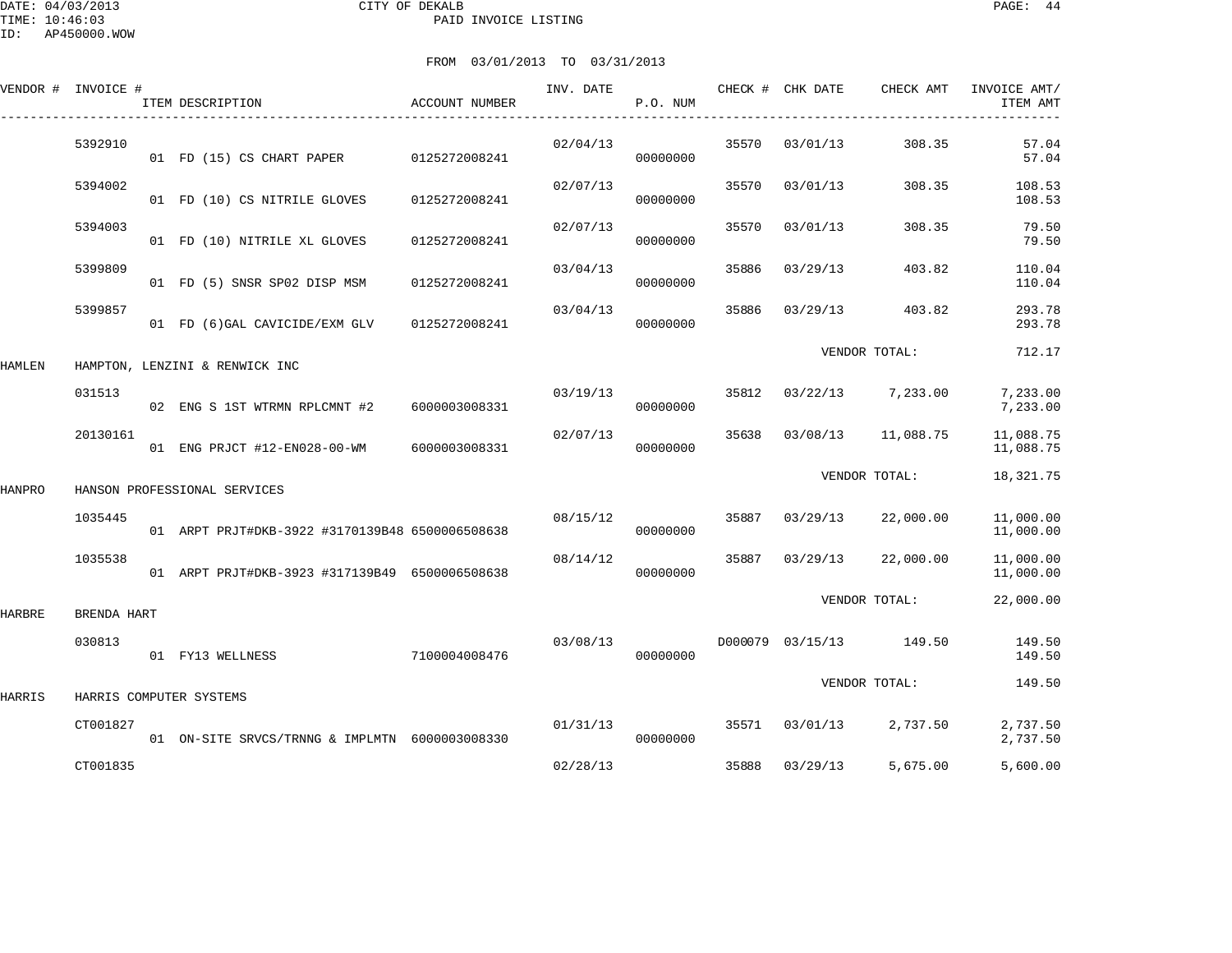DATE: 04/03/2013 CITY OF DEKALB PAGE: 45 PAID INVOICE LISTING

ID: AP450000.WOW

|        | VENDOR # INVOICE # | ITEM DESCRIPTION                                | ACCOUNT NUMBER | INV. DATE | P.O. NUM |       | CHECK # CHK DATE | CHECK AMT               | INVOICE AMT/<br>ITEM AMT |
|--------|--------------------|-------------------------------------------------|----------------|-----------|----------|-------|------------------|-------------------------|--------------------------|
|        | CT001835           | 01 ON-SITE TRNG/RMT INSTLL/PRGMOD 6000003008330 |                | 02/28/13  | 00000000 | 35888 | 03/29/13         | 5,675.00                | 5,600.00<br>5,600.00     |
|        | MN00002094         | 01 MSI MNNTNC 2/1-5/31/13 0135003008399         |                | 02/27/13  | 00000000 | 35888 | 03/29/13         | 5,675.00                | 75.00<br>75.00           |
| HDSUP  |                    | HD SUPPLY WATERWORKS, LTD.                      |                |           |          |       |                  | VENDOR TOTAL:           | 8,412.50                 |
|        | 6136901            | 01 WTR (7) CLAMPS                               | 6000002008232  | 02/06/13  | 00000000 | 35639 |                  | 03/08/13 1,338.55       | 454.36<br>454.36         |
|        | 6147146            | 01 WTR (4) CLAMPS                               | 6000002008232  | 02/06/13  | 00000000 | 35639 | 03/08/13         | 1,338.55                | 348.00<br>348.00         |
|        | 6150689            | 01 WTR PUMPER NOZZEL                            | 6000002008232  | 02/06/13  | 00000000 | 35639 | 03/08/13         | 1,338.55                | 139.02<br>139.02         |
|        | 6174993            | 01 WTR (3) CLAMPS                               | 6000002008232  | 02/12/13  | 00000000 | 35639 | 03/08/13         | 1,338.55                | 397.17<br>397.17         |
|        | 6195531            | 01 WTR STNRD BLADE KIT                          | 6000002008232  | 02/26/13  | 00000000 | 35730 |                  | 03/15/13 125.01         | 125.01<br>125.01         |
| HENSCH | HENRY SCHEIN, INC. |                                                 |                |           |          |       |                  | VENDOR TOTAL:           | 1,463.56                 |
|        | 932430402          | 01 FD LARYNGOSCOPE BLD DSP(3) 0125272008241     |                | 02/27/13  | 00000000 |       |                  | 35813 03/22/13 11.97    | 11.97<br>11.97           |
| HILPAT | PATRICIA HILAND    |                                                 |                |           |          |       |                  | VENDOR TOTAL:           | 11.97                    |
|        | 022213             | 01 2012 WELLNESS                                | 7100004008476  | 02/22/13  | 00000000 |       |                  | D000044 03/01/13 279.00 | 279.00<br>279.00         |
| HITDES |                    | HITCHCOCK DESIGN GROUP                          |                |           |          |       |                  | VENDOR TOTAL:           | 279.00                   |
|        | 15082              | 01 ENG PRKG LOT 2/3 FNL PAY 1300003008331       |                | 02/22/13  | 00000000 |       |                  | 35731 03/15/13 45.71    | 45.71<br>45.71           |
| HOAWES | WESLEY HOADLEY     |                                                 |                |           |          |       |                  | VENDOR TOTAL:           | 45.71                    |
|        | 022213             |                                                 |                | 02/22/13  |          |       |                  | D000045 03/01/13 149.50 | 149.50                   |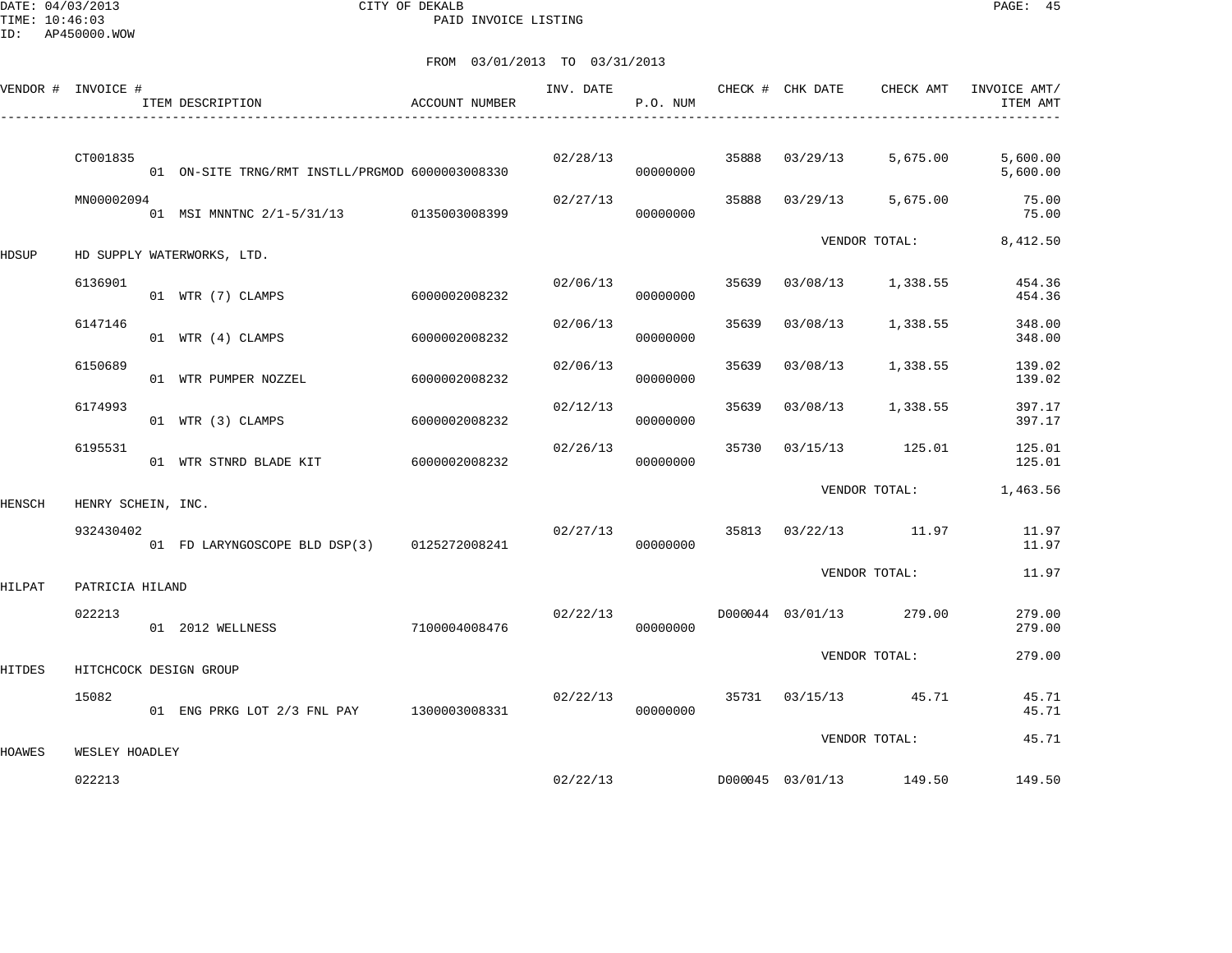DATE: 04/03/2013 CITY OF DEKALB PAGE: 46 PAID INVOICE LISTING

FROM 03/01/2013 TO 03/31/2013

| VENDOR # INVOICE # |                       | ITEM DESCRIPTION                                                                | <b>ACCOUNT NUMBER</b> |          | P.O. NUM             |       | INV. DATE CHECK # CHK DATE | CHECK AMT               | INVOICE AMT/<br>ITEM AMT   |
|--------------------|-----------------------|---------------------------------------------------------------------------------|-----------------------|----------|----------------------|-------|----------------------------|-------------------------|----------------------------|
|                    | 022213                | 01 2013 WELLNESS                                                                | 7100004008476         | 02/22/13 | 00000000             |       | D000045 03/01/13           | 149.50                  | 149.50<br>149.50           |
| HOMCLE             | ARCENIO CRUZ          |                                                                                 |                       |          |                      |       |                            | VENDOR TOTAL:           | 149.50                     |
|                    | 1142                  | 01 WTR BUFF FLOOR / JNTRL SRVCS 6000003008348                                   |                       | 02/12/13 | 00000000             | 35640 | 03/08/13                   | 392.50                  | 102.50<br>102.50           |
|                    | 1146                  | 01 JANITORIAL SRVCS 2/11-2/15/13 0130324008450                                  |                       | 02/20/13 | 00000000             | 35572 | 03/01/13                   | 362.50                  | 362.50<br>362.50           |
|                    | 1147                  | 01 JANITORIAL SRVCS 2/19-2/22/13 0130324008450                                  |                       | 02/27/13 | 00000000             | 35640 | 03/08/13                   | 392.50                  | 290.00<br>290.00           |
|                    | 1152                  | 01 JANITORIAL SRVCS 2/25-3/1/13 0130324008450                                   |                       | 03/05/13 | 00000000             | 35732 | 03/15/13                   | 333.50                  | 333.50<br>333.50           |
|                    | 1180                  | 01 JANITORIAL SRVCS 3/4-3/10/13 0130324008450                                   |                       | 03/12/13 | 00000000             | 35814 | 03/22/13                   | 348.00                  | 348.00<br>348.00           |
|                    | 1190                  | 01 JANITORIAL SRVCS 3/11-3/15/13 0130324008450<br>02 JANITORIAL SRVCS WAX CRTRM | 0130324008450         | 03/20/13 | 00000000<br>00000000 | 35889 | 03/29/13                   | 598.00                  | 598.00<br>348.00<br>250.00 |
| HOPHAV             |                       | HOPE HAVEN OF DEKALB CO, INC                                                    |                       |          |                      |       |                            | VENDOR TOTAL:           | 2,034.50                   |
|                    | IDIS5541106           | 01 FY13 CDBG 4QTR EMG 1900003008307                                             |                       | 03/15/13 | 00000000             | 35815 |                            | $03/22/13$ 2,088.00     | 2,088.00<br>2,088.00       |
| HOPSOL             | HOPKINS SOLUTIONS LLC |                                                                                 |                       |          |                      |       |                            | VENDOR TOTAL:           | 2,088.00                   |
|                    | 030413                | 01 COM DEV SRVCS FEB '13 0130343008399                                          |                       | 03/04/13 | 00000000             |       |                            | 35733 03/15/13 6,300.00 | 6, 300.00<br>6, 300.00     |
| HOWTIM             | TIMOTHY HOWIESON      |                                                                                 |                       |          |                      |       |                            | VENDOR TOTAL:           | 6,300.00                   |
|                    | 022213                | 01 2013 WELLNESS                                                                | 7100004008476         | 02/22/13 | 00000000             |       | D000046 03/01/13           | 304.80                  | 304.80<br>304.80           |

VENDOR TOTAL: 304.80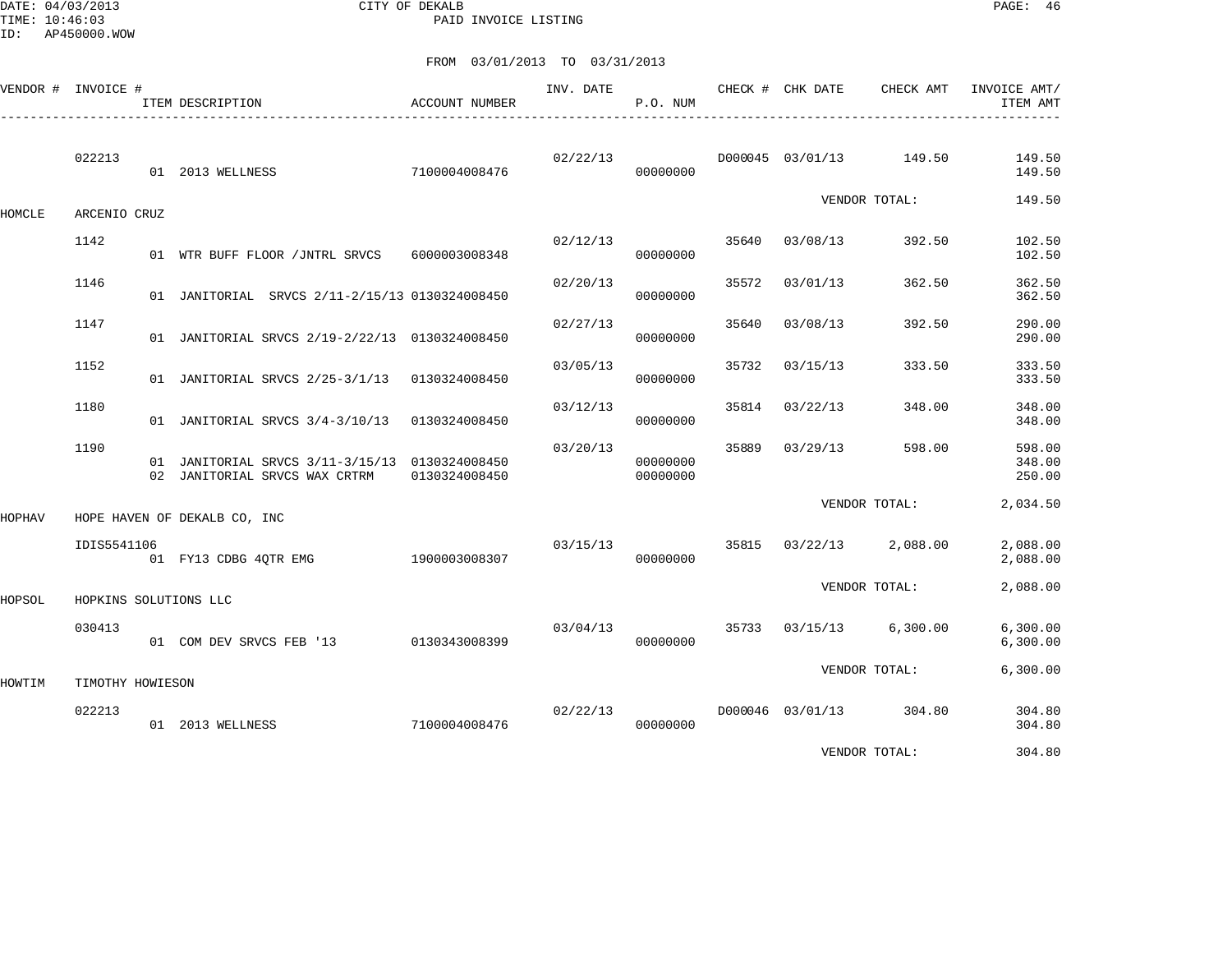DATE: 04/03/2013 CITY OF DEKALB PAGE: 47 PAID INVOICE LISTING

|               | VENDOR # INVOICE #    | ITEM DESCRIPTION                                                                    | ACCOUNT NUMBER                                  | INV. DATE | P.O. NUM                         |       | CHECK # CHK DATE | CHECK AMT             | INVOICE AMT/<br>ITEM AMT             |
|---------------|-----------------------|-------------------------------------------------------------------------------------|-------------------------------------------------|-----------|----------------------------------|-------|------------------|-----------------------|--------------------------------------|
| ILCSWMA       |                       | ILLINOIS COUNTIES SOLID WASTE                                                       |                                                 |           |                                  |       |                  |                       |                                      |
|               | 022113                | 01 PW 2013 MEMBERSHIP                                                               | 0130313008375                                   | 02/21/13  | 00000000                         | 35573 | 03/01/13         | 100.00                | 100.00<br>100.00                     |
| ILFIRCH       |                       | ILLINOIS FIRE CHIEF'S ASSOC                                                         |                                                 |           |                                  |       |                  | VENDOR TOTAL:         | 100.00                               |
|               | F0121007              | 01 FD TRNG INST II ZIOLA<br>02 FD TRNG INST II GAUTCHER<br>03 FD TRNG INST II FRITZ | 0125273008376<br>0125273008376<br>0125273008376 | 10/09/12  | 00000000<br>00000000<br>00000000 |       |                  | 35641 03/08/13 900.00 | 900.00<br>300.00<br>300.00<br>300.00 |
| ILLFIRST      | ILLINOIS FIRE STORE   |                                                                                     |                                                 |           |                                  |       |                  | VENDOR TOTAL:         | 900.00                               |
|               | 27954                 | 01 FD ECLIPSE RCHRGBL BTTRY                                                         | 0125272008240                                   | 02/25/13  | 00000000                         | 35816 | 03/22/13         | 72.92                 | 72.92<br>72.92                       |
| <b>ILLPUB</b> |                       | ILLINOIS PUBLIC WORKS MUTUAL                                                        |                                                 |           |                                  |       |                  | VENDOR TOTAL:         | 72.92                                |
|               | 022113                | 01 2013 MEMBERSHIP                                                                  | 0130333008375                                   | 01/21/13  | 00000000                         | 35574 | 03/01/13         | 250.00                | 250.00<br>250.00                     |
|               | ILLINOIS STATE POLICE |                                                                                     |                                                 |           |                                  |       |                  | VENDOR TOTAL:         | 250.00                               |
| ILLSTATE      |                       |                                                                                     |                                                 |           |                                  |       |                  |                       |                                      |
|               | CC16280213            | 01 PD FEB '13 APPLCNTS ACCT FEE  0120212008243                                      |                                                 | 03/08/13  | 00000000                         | 35734 | 03/15/13         | 138.00                | 138.00<br>138.00                     |
| IMS           | IMS INFRASTRUCTURE    |                                                                                     |                                                 |           |                                  |       |                  | VENDOR TOTAL:         | 138.00                               |
|               | 127121                | 01 ENG PRJCT # 13-EN003-00-ST                                                       | 1300006508639                                   | 02/15/13  | 00000000                         | 35642 | 03/08/13         | 2,000.00              | 2,000.00<br>2,000.00                 |
| <b>IRVCON</b> |                       | IRVING CONSTRUCTION CO INC                                                          |                                                 |           |                                  |       |                  | VENDOR TOTAL:         | 2,000.00                             |
|               | CM7                   | 01 FEB '13 CNSTRCTN MGMT FEE                                                        | 5045006508626                                   | 02/28/13  | 00000000                         |       | 35735 03/15/13   | 60,100.00             | 60,100.00<br>60,100.00               |
| <b>JACJAM</b> | JAMES JACOBSEN        |                                                                                     |                                                 |           |                                  |       |                  | VENDOR TOTAL:         | 60,100.00                            |
|               | 438991                |                                                                                     |                                                 | 03/26/13  |                                  | 35890 |                  | 03/29/13 15.95        | 15.95                                |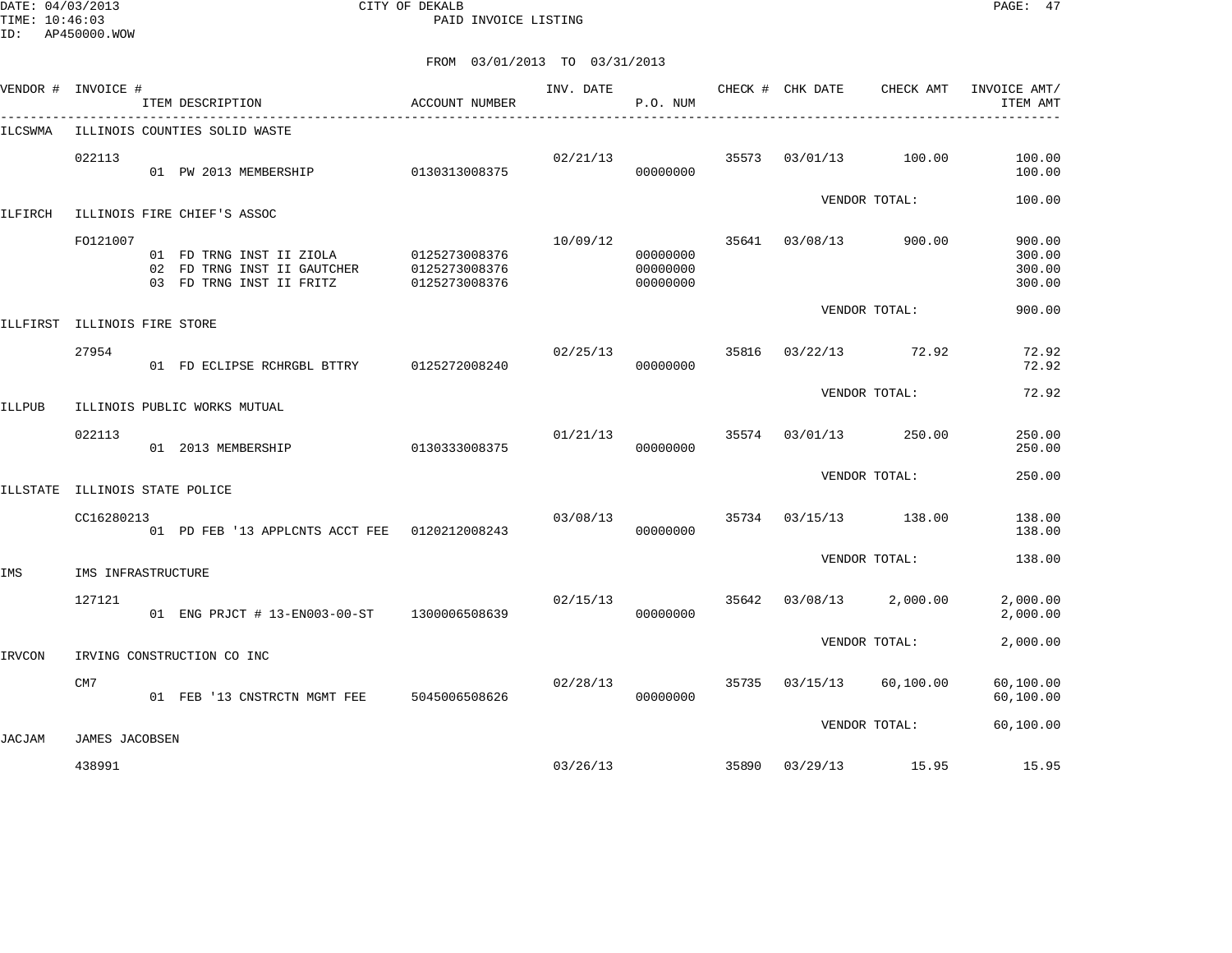DATE: 04/03/2013 CITY OF DEKALB PAGE: 48 PAID INVOICE LISTING

FROM 03/01/2013 TO 03/31/2013

|        | VENDOR # INVOICE # | ITEM DESCRIPTION                       | ACCOUNT NUMBER | INV. DATE | P.O. NUM |       | CHECK # CHK DATE |                         | CHECK AMT INVOICE AMT/<br>ITEM AMT |
|--------|--------------------|----------------------------------------|----------------|-----------|----------|-------|------------------|-------------------------|------------------------------------|
|        | 438991             | 01 RFND 69361-05909                    | 6000000063444  | 03/26/13  | 00000000 |       |                  | 35890 03/29/13 15.95    | 15.95<br>15.95                     |
| JACLIN | LINDA JACOBSON     |                                        |                |           |          |       |                  | VENDOR TOTAL:           | 15.95                              |
|        | 022213             | 01 2013 WELLNESS                       | 7100004008476  | 02/22/13  | 00000000 |       |                  | D000047 03/01/13 130.00 | 130.00<br>130.00                   |
|        | 031913             | 01 ARPT MILEAGE RMB                    | 6500003008376  | 03/22/13  | 00000000 |       |                  | D000084 03/29/13 42.66  | 42.66<br>42.66                     |
| JAMWUC | JAMES F WUCHTE     |                                        |                |           |          |       |                  | VENDOR TOTAL:           | 172.66                             |
|        | 030613             | 01 BAILIFF SRVCS FEB '13 0118004008450 |                | 03/06/13  | 00000000 |       | 35736 03/15/13   | 238.33                  | 238.33<br>238.33                   |
| JBL    | MICHAEL L FIORI    |                                        |                |           |          |       |                  | VENDOR TOTAL:           | 238.33                             |
|        | 2863               | 01 STR (50)LBS ICE MELT 0130332008235  |                | 02/06/13  | 00000000 | 35575 |                  | 03/01/13 1,141.78       | 749.00<br>749.00                   |
|        | 3861               | 01 SC JANITORIAL SUPPLIES              | 0130322008291  | 02/06/13  | 00000000 | 35643 | 03/08/13         | 224.25                  | 126.68<br>126.68                   |
|        | 3862               | 01 CTYHL JANITORIAL SUPPLIES           | 0130322008291  | 02/06/13  | 00000000 | 35575 | 03/01/13         | 1,141.78                | 105.14<br>105.14                   |
|        | 3873               | 01 PW MATTS ANNEX                      | 0130322008219  | 02/13/13  | 00000000 | 35575 | 03/01/13         | 1,141.78                | 287.64<br>287.64                   |
|        | 3874               | 01 SC JANITORIAL SUPPLIES              | 0130322008291  | 02/13/13  | 00000000 | 35643 | 03/08/13         | 224.25                  | 37.69<br>37.69                     |
|        | 3875               | 01 STR GOJO 6/CS                       | 0130332008219  | 02/13/13  | 00000000 | 35643 | 03/08/13         | 224.25                  | 59.88<br>59.88                     |
|        | 3908               | 01 FD JANITORIAL SUPPLIES              | 0125272008291  | 03/06/13  | 00000000 | 35817 | 03/22/13         | 502.77                  | 502.77<br>502.77                   |
|        | 3910               | 01 CTYHLL JANITORIAL SUPPLIES          | 0130322008291  | 03/06/13  | 00000000 | 35891 | 03/29/13         | 229.42                  | 229.42<br>229.42                   |
|        |                    |                                        |                |           |          |       |                  | $\ldots$                | 0.00000                            |

VENDOR TOTAL: 2,098.22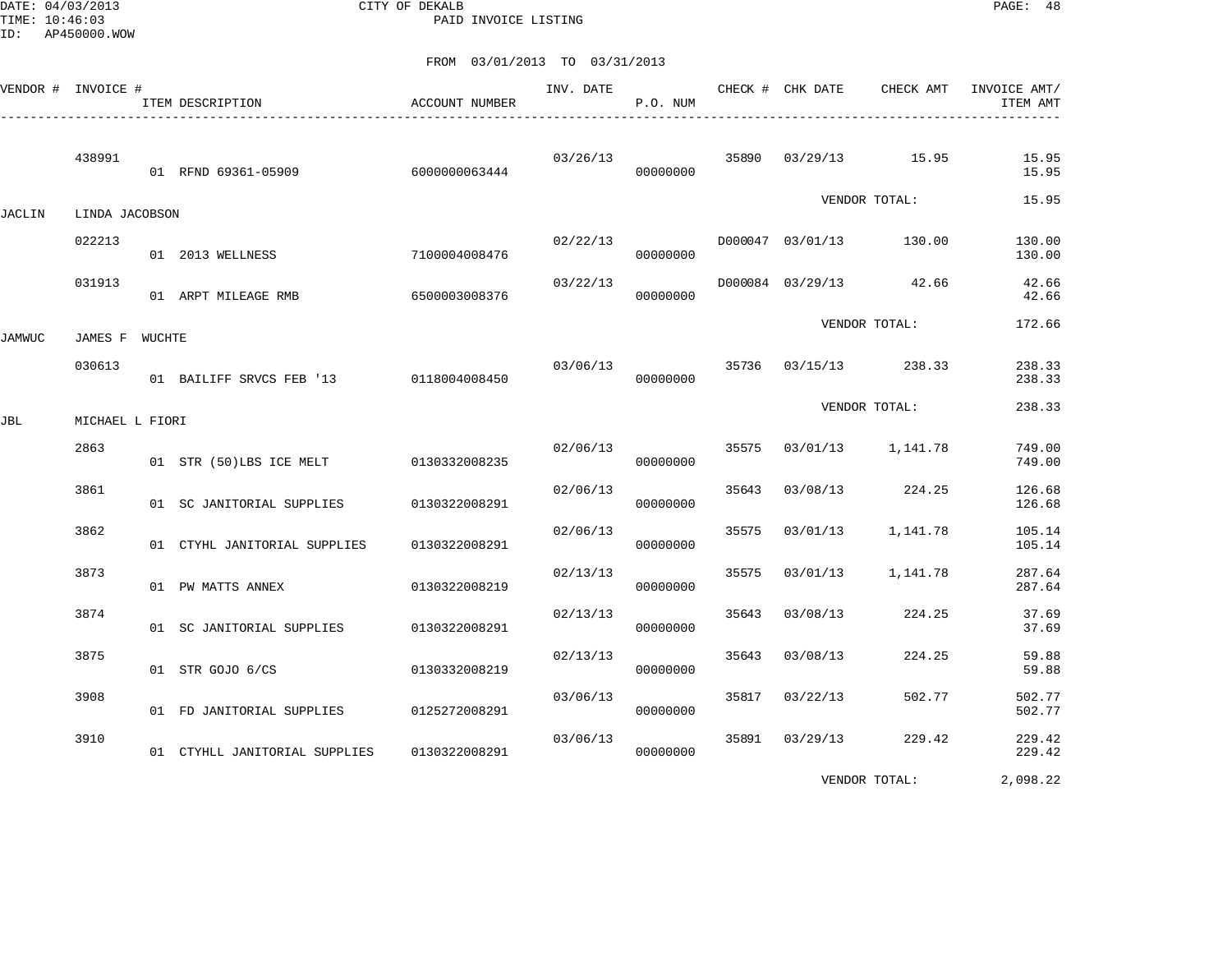DATE: 04/03/2013 CITY OF DEKALB PAGE: 49 PAID INVOICE LISTING

| VENDOR # | INVOICE #           | ITEM DESCRIPTION                                                                                   | ACCOUNT NUMBER                                  | INV. DATE | P.O. NUM                         |       | CHECK # CHK DATE | CHECK AMT               | INVOICE AMT/<br>ITEM AMT                  |
|----------|---------------------|----------------------------------------------------------------------------------------------------|-------------------------------------------------|-----------|----------------------------------|-------|------------------|-------------------------|-------------------------------------------|
| JGUNI    | J.G. UNIFORMS, INC. |                                                                                                    |                                                 |           |                                  |       |                  |                         |                                           |
|          | 29923               | 01 PD LEKKAS VST CVR                                                                               | 0120222008270                                   | 02/13/13  | 00000000                         | 35818 | 03/22/13         | 137.83                  | 137.83<br>137.83                          |
| JUSSAF   | JUST SAFETY LTD     |                                                                                                    |                                                 |           |                                  |       |                  | VENDOR TOTAL:           | 137.83                                    |
|          | 18953               | 01 WTR FIRST AID SUPPLIES 6000002008219                                                            |                                                 | 02/05/13  | 00000000                         | 35576 | 03/01/13         | 62.80                   | 35.55<br>35.55                            |
|          | 18954               | 01 STR FIRST AID SUPPLIES                                                                          | 0130332008219                                   | 02/05/13  | 00000000                         | 35576 | 03/01/13         | 62.80                   | 27.25<br>27.25                            |
|          | 19155               | 01 STR FIRST AID SUPPLIES MAR '13 0130332008219                                                    |                                                 | 03/08/13  | 00000000                         | 35819 | 03/22/13         | 105.80                  | 36.40<br>36.40                            |
|          | 19156               | 01 WTR FIRST AID SUPPLIES MAR '13 6000002008219                                                    |                                                 | 03/08/13  | 00000000                         | 35819 | 03/22/13         | 105.80                  | 69.40<br>69.40                            |
| KECJAC   | JACOB KECK          |                                                                                                    |                                                 |           |                                  |       |                  | VENDOR TOTAL:           | 168.60                                    |
|          | 022213              | 01 2013 WELLNESS                                                                                   | 7100004008476                                   | 02/22/13  | 00000000                         |       |                  | D000048 03/01/13 304.80 | 304.80<br>304.80                          |
| KIEPOL   |                     | KIESLER'S POLICE SUPPLY, INC.                                                                      |                                                 |           |                                  |       |                  | VENDOR TOTAL:           | 304.80                                    |
|          | 0700916             | 01 PD (2) SPEER FRC 5.56/MRKG CRT 0120222008226                                                    |                                                 | 03/15/13  | 00000000                         | 35892 | 03/29/13         | 545.00                  | 545.00<br>545.00                          |
| KISCOM   |                     | KISHWAUKEE COMMUNITY HOSPITAL                                                                      |                                                 |           |                                  |       |                  | VENDOR TOTAL:           | 545.00                                    |
|          | 021813              | 01 FD (44) TUITION 1/13/PAL CARDS 0125272008241                                                    |                                                 | 02/18/13  | 00000000                         | 35737 |                  | 03/15/13 440.00         | 440.00<br>440.00                          |
|          | 030513              | 01 FD PATIENT SUPPLIES FEB '13<br>02 FD PATIENT PHARMACY FEB '13<br>03 FD PATIENT SUPPLIES OCT '12 | 0125272008237<br>0125272008237<br>0125272008237 | 03/05/13  | 00000000<br>00000000<br>00000000 | 35820 | 03/22/13         | 3,080.00                | 3,080.00<br>1,448.94<br>1,616.31<br>14.75 |
| KISCOR   |                     | KISHWAUKEE CORPORATE HEALTH                                                                        |                                                 |           |                                  |       |                  | VENDOR TOTAL:           | 3,520.00                                  |
|          | 25374               |                                                                                                    |                                                 | 02/19/13  |                                  |       | 35738 03/15/13   | 327.00                  | 327.00                                    |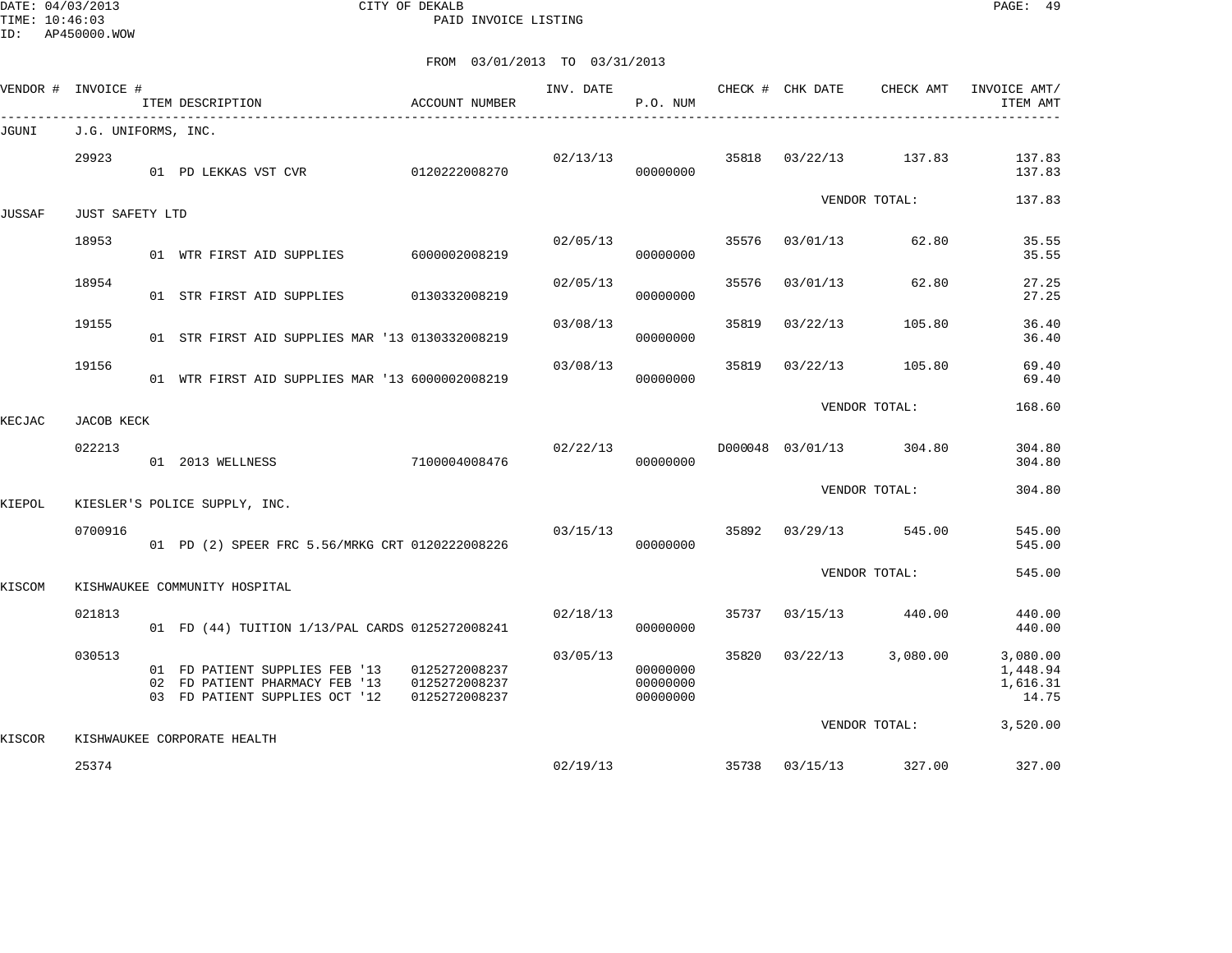DATE: 04/03/2013 CITY OF DEKALB PAGE: 50 PAID INVOICE LISTING

|        | VENDOR # INVOICE # | ITEM DESCRIPTION<br>______________________   | ACCOUNT NUMBER                 | INV. DATE | P.O. NUM                         |       | CHECK # CHK DATE | CHECK AMT               | INVOICE AMT/<br>ITEM AMT  |
|--------|--------------------|----------------------------------------------|--------------------------------|-----------|----------------------------------|-------|------------------|-------------------------|---------------------------|
|        | 25374              | 01 FD PHYSICAL                               | 0125273008345                  | 02/19/13  | 00000000                         |       |                  | 35738 03/15/13 327.00   | 327.00<br>327.00          |
| KMEFIR | KME FIRE APPARATUS |                                              |                                |           |                                  |       |                  | VENDOR TOTAL:           | 327.00                    |
|        | VA57377            | 01 FD RELAY IMPULSE DPDT/FRT 0125272008226   |                                |           | 03/06/13<br>00000000             |       |                  | 35821 03/22/13 64.73    | 64.73<br>64.73            |
| KNOAPP | KNODLE'S APPLIANCE |                                              |                                |           |                                  |       |                  | VENDOR TOTAL:           | 64.73                     |
|        | 79675              | 01 FD ST3 WSHR RPR                           | 0125273008348                  | 02/11/13  | 00000000                         |       |                  | 35739 03/15/13 96.90    | 96.90<br>96.90            |
| KRUCHR | CHRISTOPHER KRUPA  |                                              |                                |           |                                  |       |                  | VENDOR TOTAL:           | 96.90                     |
|        | 022213             | 01 2012 WELLNESS<br>02 2013 WELLNESS         | 7100004008476<br>7100004008476 |           | 02/22/13<br>00000000<br>00000000 |       |                  | D000049 03/01/13 579.00 | 579.00<br>79.00<br>500.00 |
| KTECH  |                    | K-TECH SPECIALTY COATINGS, INC               |                                |           |                                  |       |                  | VENDOR TOTAL:           | 579.00                    |
|        | 201302K0020        | 01 STR BEET HEET CNCNTR                      | 0130332008235                  | 02/07/13  | 00000000                         |       |                  | 35577 03/01/13 5,568.79 | 5,568.79<br>5,568.79      |
| LAKINT |                    | LAKESIDE INTERNATIONAL TRUCKS                |                                |           |                                  |       |                  | VENDOR TOTAL:           | 5,568.79                  |
|        | 7018113P           | 01 STR P27 E23 KIT                           | 0130332008226                  | 02/08/13  | 00000000                         | 35644 | 03/08/13         | 421.65                  | 150.49<br>150.49          |
|        | 7018183P           | 01 STR P8/STOCK CLAMPS                       | 0130332008226                  | 02/11/13  | 00000000                         | 35644 | 03/08/13         | 421.65                  | 22.28<br>22.28            |
|        | 7018230P           | 01 WTR W3 GAUGE                              | 6000002008226                  | 02/11/13  | 00000000                         | 35644 | 03/08/13         | 421.65                  | 185.98<br>185.98          |
|        | 7018301P           | 01 STR P15/25/(3) STOCK ELBOWS 0130332008226 |                                | 02/13/13  | 00000000                         |       | 35644 03/08/13   | 421.65                  | 62.90<br>62.90            |
|        | 7018842P           |                                              |                                | 02/25/13  |                                  | 35740 | 03/15/13         | 207.58                  | 193.38                    |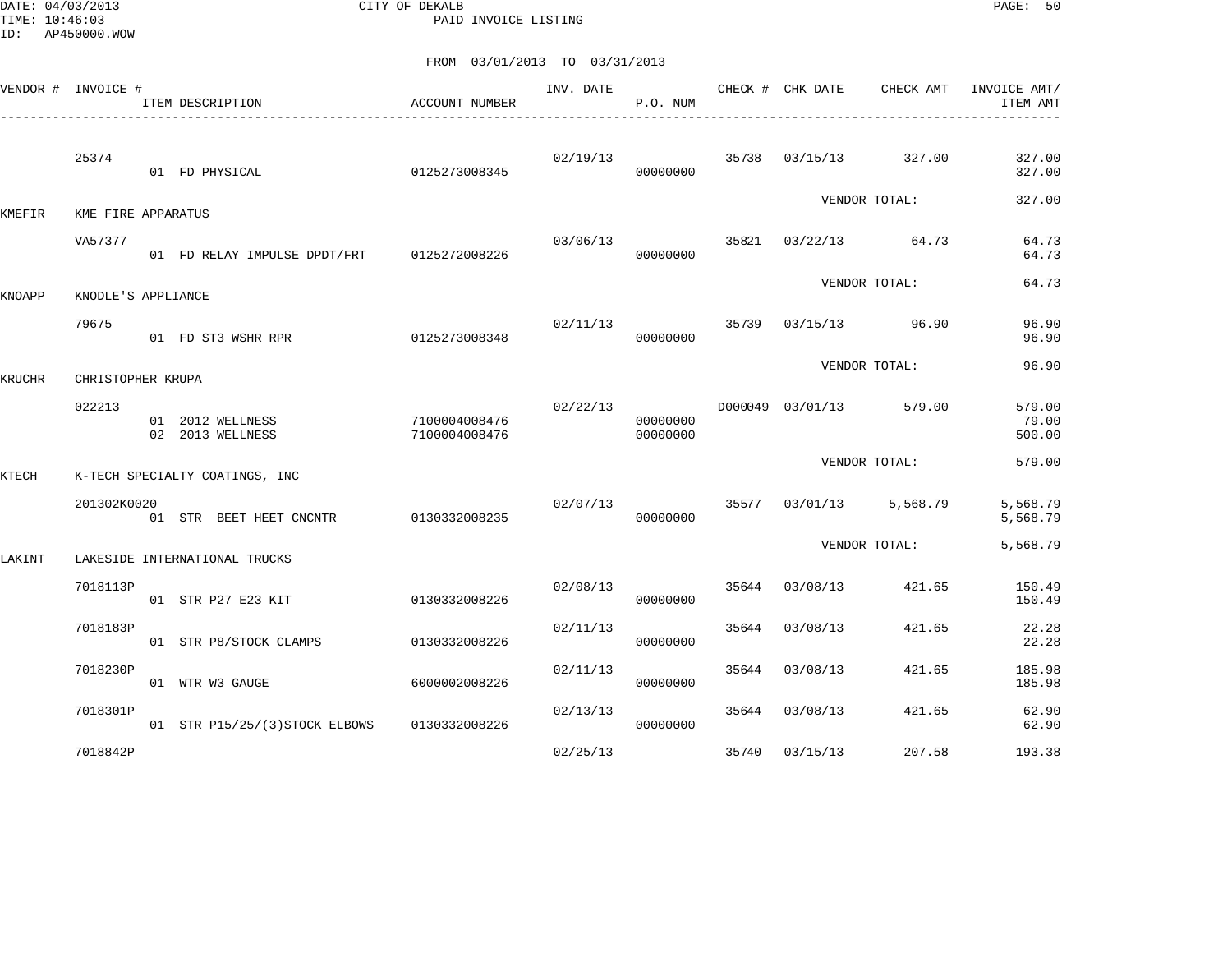DATE: 04/03/2013 CITY OF DEKALB PAGE: 51 PAID INVOICE LISTING

|        | VENDOR # INVOICE #   | ITEM DESCRIPTION                               | ACCOUNT NUMBER | INV. DATE | P.O. NUM |       | CHECK # CHK DATE | CHECK AMT               | INVOICE AMT/<br>ITEM AMT |
|--------|----------------------|------------------------------------------------|----------------|-----------|----------|-------|------------------|-------------------------|--------------------------|
|        | 7018842P             |                                                |                | 02/25/13  | 00000000 | 35740 | 03/15/13         | 207.58                  | 193.38<br>193.38         |
|        | 7018842PX1           | 01 STR P27 ARM RPR                             | 0130332008226  | 02/26/13  | 00000000 | 35740 | 03/15/13         | 207.58                  | 14.20<br>14.20           |
|        | 7019192P             | 01 STR STOCK SWITCH/KIT 0130332008226          |                | 03/04/13  | 00000000 | 35893 | 03/29/13         | 135.15                  | 135.15<br>135.15         |
| LANDAU | LANDAUER             |                                                |                |           |          |       |                  | VENDOR TOTAL:           | 764.38                   |
|        | 100047435            | 01 ENG RADIATION BADGES/FRT 0130353008310      |                | 02/19/13  | 00000000 | 35741 |                  | 03/15/13 417.55         | 417.55<br>417.55         |
| LEAONL | LEADS ONLINE         |                                                |                |           |          |       |                  | VENDOR TOTAL:           | 417.55                   |
|        | 223534               | 01 PD INVSTGTN SYSTM/PWR PLS 1YR 0120212008243 |                | 01/22/13  | 00000000 |       |                  | 35742 03/15/13 4,378.00 | 4,378.00<br>4,378.00     |
| LEEAUT | LEE AUTO DEKALB      |                                                |                |           |          |       |                  | VENDOR TOTAL:           | 4,378.00                 |
|        | 416160669            | 01 FD M3 SCREW CLAMP 0125272008226             |                | 02/07/13  | 00000000 | 35645 |                  | $03/08/13$ 2.40         | 2.40<br>2.40             |
| LEMTRA | TRACI LEMAY          |                                                |                |           |          |       |                  | VENDOR TOTAL:           | 2.40                     |
|        | 022213               | 01 2013 WELLNESS                               | 7100004008476  | 02/22/13  | 00000000 |       |                  | D000050 03/01/13 304.80 | 304.80<br>304.80         |
|        |                      |                                                |                |           |          |       |                  | VENDOR TOTAL:           | 304.80                   |
| LEOCAR | CARL LEONI<br>022213 | 01 2013 WELLNESS                               | 7100004008476  | 02/22/13  | 00000000 |       | D000051 03/01/13 | 304.80                  | 304.80<br>304.80         |
|        |                      |                                                |                |           |          |       |                  | VENDOR TOTAL:           | 304.80                   |
| LININN | LINCOLN INN<br>217   | 01 EPI MTG W/DEPT HEADS                        | 0135004008497  | 02/11/13  | 00000000 |       |                  | 35578 03/01/13 100.39   | 100.39<br>100.39         |
|        |                      |                                                |                |           |          |       |                  | VENDOR TOTAL:           | 100.39                   |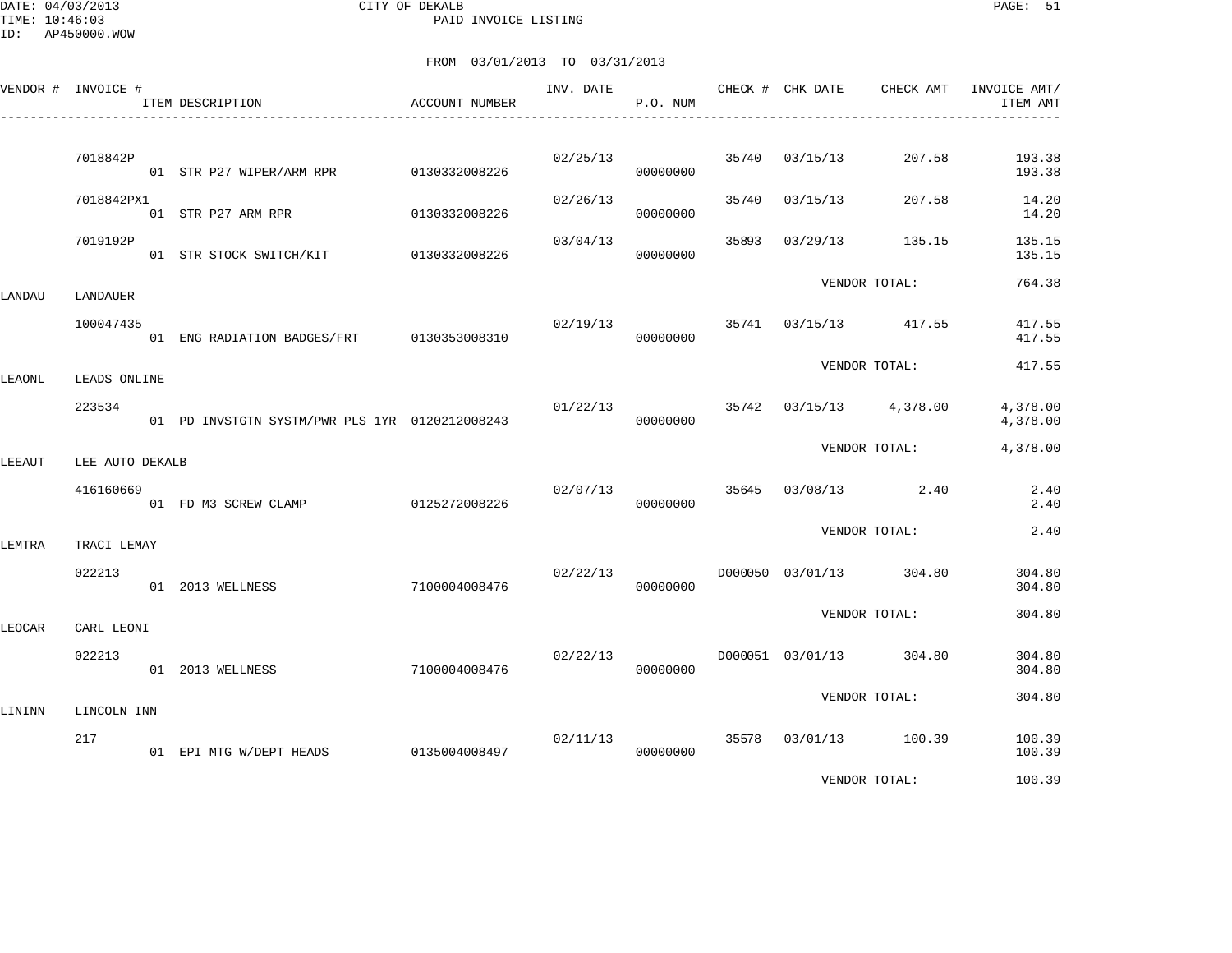DATE: 04/03/2013 CITY OF DEKALB PAGE: 52 PAID INVOICE LISTING

ID: AP450000.WOW

|        | VENDOR # INVOICE # | ITEM DESCRIPTION               | ACCOUNT NUMBER | INV. DATE | P.O. NUM |       | CHECK # CHK DATE | CHECK AMT     | INVOICE AMT/<br>ITEM AMT |
|--------|--------------------|--------------------------------|----------------|-----------|----------|-------|------------------|---------------|--------------------------|
| LOCAAR | AARON LOCKHART     |                                |                |           |          |       |                  |               |                          |
|        | 022213             | 01 2013 WELLNESS               | 7100004008476  | 02/22/13  | 00000000 |       | D000052 03/01/13 | 304.80        | 304.80<br>304.80         |
| LOVDIS |                    | LOVELL'S DISCOUNT TIRE, INC.   |                |           |          |       |                  | VENDOR TOTAL: | 304.80                   |
|        | 31206              | 01 STR P51 TIRE/MOUNT          | 0130352008226  | 01/31/13  | 00000000 | 35646 | 03/08/13         | 893.42        | 479.30<br>479.30         |
|        | 31282              | 01 STR (4) TIRES C9            | 0130352008226  | 02/06/13  | 00000000 | 35646 | 03/08/13         | 893.42        | 377.12<br>377.12         |
|        | 31309              | 01 STR P20 TIRE RPR            | 0130333008315  | 02/08/13  | 00000000 | 35646 | 03/08/13         | 893.42        | 37.00<br>37.00           |
| LOVRIT |                    | LOVETT'S RITE-WAY REBUILDERS,  |                |           |          |       |                  | VENDOR TOTAL: | 893.42                   |
|        | 56838              | 01 PD TOW CS#13-2000           | 0120223008384  | 01/21/13  | 00000000 | 35579 | 03/01/13         | 1,125.00      | 125.00<br>125.00         |
|        | 56991              | 01 PD TOW CS#13-1151           | 0120223008384  | 01/13/13  | 00000000 | 35579 | 03/01/13         | 1,125.00      | 125.00<br>125.00         |
|        | 57038              | 01 PD TOW STOLEN VEH TO AREA 6 | 0120223008384  | 01/09/13  | 00000000 | 35579 | 03/01/13         | 1,125.00      | 125.00<br>125.00         |
|        | 57115              | 01 PD TOW AREA 6               | 0120223008384  | 01/31/13  | 00000000 | 35579 | 03/01/13         | 1,125.00      | 125.00<br>125.00         |
|        | 57154              | 01 PD TOW P336                 | 0120223008384  | 01/28/13  | 00000000 | 35579 | 03/01/13         | 1,125.00      | 125.00<br>125.00         |
|        | 57164              | 01 PD TOW CS 13-3524           | 0120223008384  | 02/04/13  | 00000000 | 35579 | 03/01/13         | 1,125.00      | 125.00<br>125.00         |
|        | 57166              | 01 PD TOW AREA 6               | 0120223008384  | 01/24/13  | 00000000 | 35579 | 03/01/13         | 1,125.00      | 125.00<br>125.00         |
|        | 57167              | 01 PD TOW AREA 6               | 0120223008384  | 01/24/13  | 00000000 | 35579 | 03/01/13         | 1,125.00      | 125.00<br>125.00         |
|        | 57168              | 01 PD TOW AREA 6               | 0120223008384  | 01/25/13  | 00000000 | 35579 | 03/01/13         | 1,125.00      | 125.00<br>125.00         |
|        |                    |                                |                |           |          |       |                  | VENDOR TOTAL: | 1,125.00                 |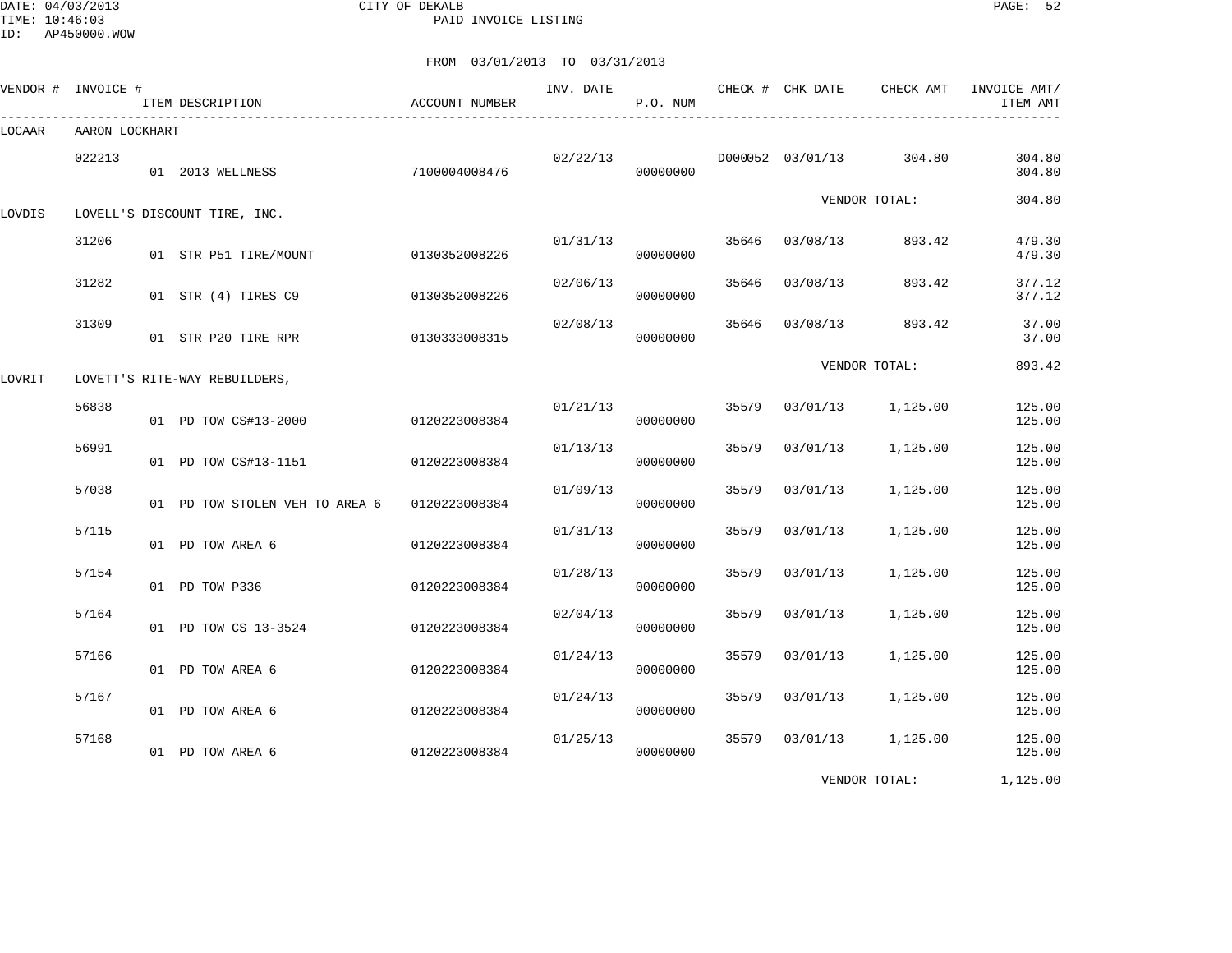DATE: 04/03/2013 CITY OF DEKALB PAGE: 53 PAID INVOICE LISTING

|        | VENDOR # INVOICE #      | ITEM DESCRIPTION                              | ACCOUNT NUMBER | INV. DATE | P.O. NUM |       | CHECK # CHK DATE | CHECK AMT               | INVOICE AMT/<br>ITEM AMT |
|--------|-------------------------|-----------------------------------------------|----------------|-----------|----------|-------|------------------|-------------------------|--------------------------|
| LOWDEK |                         | LOWE'S HOME IMPROVEMENT                       |                |           |          |       |                  |                         |                          |
|        | 031513                  | 01 FY13 RLF HOUSING REHAB 1800006508624       |                | 03/15/13  | 00000000 | 35822 | 03/22/13         | 5,000.00                | 5,000.00<br>5,000.00     |
| LOWHOM |                         | LOWE'S HOME CENTER, INC.                      |                |           |          |       |                  | VENDOR TOTAL:           | 5,000.00                 |
|        | 05307                   | 01 FD BLDG MNNTNC                             | 0125272008210  | 01/29/13  | 00000000 | 35647 | 03/08/13         | 468.60                  | 23.24<br>23.24           |
|        | 06791                   | 01 FD ST2 BROAN HOOD                          | 0125272008210  | 02/01/13  | 00000000 | 35647 | 03/08/13         | 468.60                  | 141.55<br>141.55         |
|        | 11362                   | 01 STR DOOR RPR                               | 6500003008311  | 02/13/13  | 00000000 | 35647 | 03/08/13         | 468.60                  | 18.28<br>18.28           |
|        | 35600                   | 01 FD ST1 GARBAGE CAN                         | 0125272008210  | 01/30/13  | 00000000 | 35647 | 03/08/13         | 468.60                  | 5.68<br>5.68             |
|        | 41077                   | 01 CTYHLL LIGHTS                              | 0130322008210  | 02/05/13  | 00000000 | 35647 | 03/08/13         | 468.60                  | 26.94<br>26.94           |
|        | 42654                   | 01 FD BLDG MNTNNC                             | 0125272008210  | 01/26/13  | 00000000 | 35647 | 03/08/13         | 468.60                  | 220.38<br>220.38         |
|        | 53911                   | 01 FD BLDG MNTNNCE                            | 0125272008210  | 01/27/13  | 00000000 | 35647 | 03/08/13         | 468.60                  | 13.55<br>13.55           |
|        | 53943                   | 01 STR WSHNG MCHN FLL                         | 0130333008310  | 01/28/13  | 00000000 | 35647 | 03/08/13         | 468.60                  | 18.98<br>18.98           |
| LUKBUT | LUKE BUTLER LLC         |                                               |                |           |          |       |                  | VENDOR TOTAL:           | 468.60                   |
|        | 5541106A                | 01 FY13 CDBG 139 MATTEK #13-128 1900006508624 |                | 03/13/13  | 00000000 | 35823 | 03/22/13         | 5,000.00                | 5,000.00<br>5,000.00     |
|        | IDIS5541106             | 01 FY13 CDBG 803 N 10TH ST                    | 1900006508624  | 03/18/13  | 00000000 | 35824 | 03/22/13         | 480.00                  | 480.00<br>480.00         |
|        |                         |                                               |                |           |          |       |                  | VENDOR TOTAL:           | 5,480.00                 |
| LYNWIL | WILLIAM LYNCH<br>022213 | 01 2013 WELLNESS                              | 7100004008476  | 02/22/13  | 00000000 |       |                  | D000053 03/01/13 304.80 | 304.80<br>304.80         |
|        |                         |                                               |                |           |          |       |                  | VENDOR TOTAL:           | 304.80                   |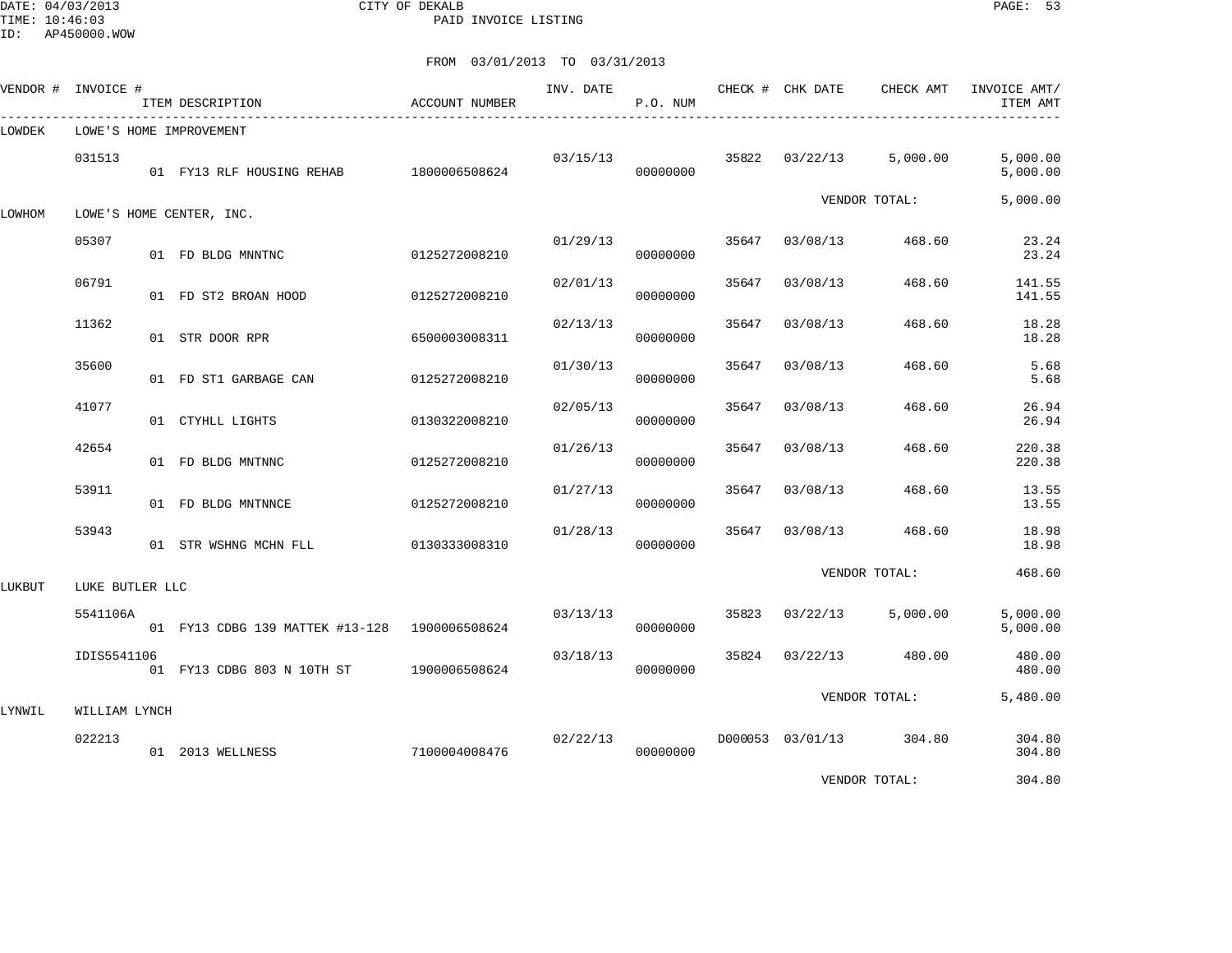DATE: 04/03/2013 CITY OF DEKALB PAGE: 54 PAID INVOICE LISTING

|              | VENDOR # INVOICE #    | ITEM DESCRIPTION                                | ACCOUNT NUMBER |          | P.O. NUM |       | INV. DATE CHECK # CHK DATE | CHECK AMT               | INVOICE AMT/<br>ITEM AMT |
|--------------|-----------------------|-------------------------------------------------|----------------|----------|----------|-------|----------------------------|-------------------------|--------------------------|
| <b>MABAS</b> |                       | MUTUAL AID BOX ALARM SYSTEM                     |                |          |          |       |                            |                         |                          |
|              | T20001031             | 01 FD TIER 2 CRDNTLNG CARD 0125273008376        |                | 02/25/13 | 00000000 |       |                            | 35825 03/22/13 25.00    | 25.00<br>25.00           |
| MACINC       | MACKLIN INCOPORATED   |                                                 |                |          |          |       |                            | VENDOR TOTAL:           | 25.00                    |
|              | 32883                 | 01 WTR 257.37TNS CA7 6000002008228              |                | 02/15/13 | 00000000 |       |                            | 35648 03/08/13 2,979.65 | 2,979.65<br>2,979.65     |
| MAIENG       |                       | MAINTENANCE ENGINEERING, LTD.                   |                |          |          |       |                            | VENDOR TOTAL:           | 2,979.65                 |
|              | 291450701             | 01 ARPT 55W/85W TWISTS 6500002008218            |                | 02/18/13 | 00000000 |       |                            | 35649 03/08/13 180.64   | 180.64<br>180.64         |
| MARINC       |                       | M.A.R.S. INCORPORATED                           |                |          |          |       |                            | VENDOR TOTAL:           | 180.64                   |
|              | 549983                | 01 STR STOCK 22SI ALT 12VLT 0130332008226       |                | 03/07/13 | 00000000 | 35826 |                            | 03/22/13 132.00         | 132.00<br>132.00         |
| MARLAT       | LATOYA MARZ           |                                                 |                |          |          |       |                            | VENDOR TOTAL:           | 132.00                   |
|              | 022213                |                                                 |                | 02/22/13 | 00000000 |       |                            | D000054 03/01/13 250.00 | 250.00<br>250.00         |
| MASELE       |                       | MASCAL ELECTRIC, INC.                           |                |          |          |       |                            | VENDOR TOTAL:           | 250.00                   |
|              | 1313341               | 01 WTR WELL15 RPR TIMER 6000003008328           |                | 02/21/13 | 00000000 | 35650 | 03/08/13                   | 584.30                  | 475.30<br>475.30         |
|              | 1313574               | 01 ARPT VOLTAGE TSTNG PLG ALLMBLS 6500003008310 |                | 02/21/13 | 00000000 | 35650 | 03/08/13                   | 584.30                  | 109.00<br>109.00         |
|              | 1313621               | 01 FD RPR CIRCUIT BREAKER LINES 0125273008348   |                | 03/08/13 | 00000000 |       | 35827 03/22/13             | 381.50                  | 381.50<br>381.50         |
| MASJEN       | <b>JENNIFER MASON</b> |                                                 |                |          |          |       |                            | VENDOR TOTAL:           | 965.80                   |
|              | 432114                | 01 RFND 67762-18701                             | 6000000063444  | 03/15/13 | 00000000 |       |                            | 35828 03/22/13 38.34    | 38.34<br>38.34           |
|              |                       |                                                 |                |          |          |       |                            | VENDOR TOTAL:           | 38.34                    |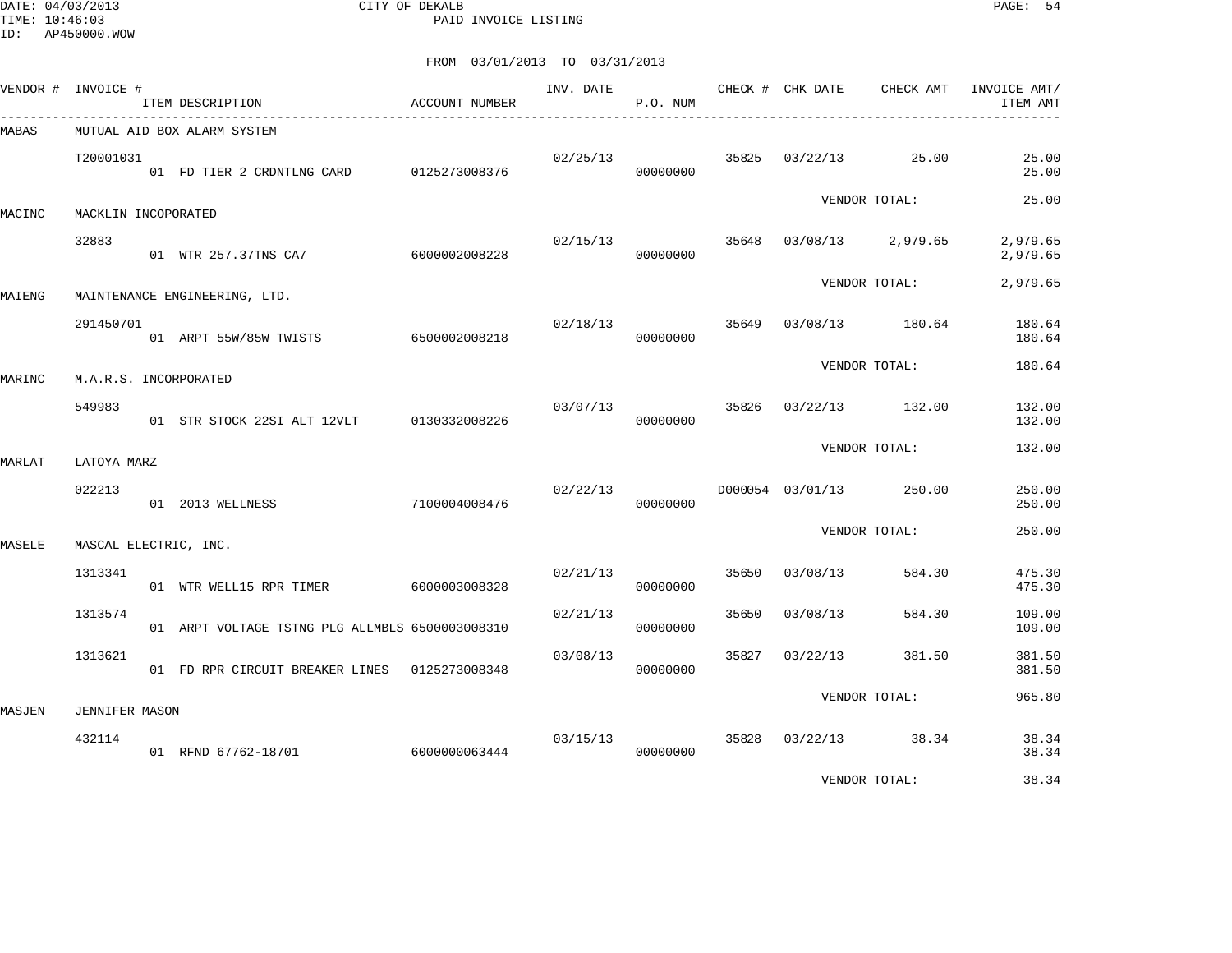DATE: 04/03/2013 CITY OF DEKALB PAGE: 55 PAID INVOICE LISTING

|        | VENDOR # INVOICE #  | ITEM DESCRIPTION                         | ACCOUNT NUMBER | INV. DATE | P.O. NUM |       | CHECK # CHK DATE | CHECK AMT     | INVOICE AMT/<br>ITEM AMT |
|--------|---------------------|------------------------------------------|----------------|-----------|----------|-------|------------------|---------------|--------------------------|
| MAUJOE | <b>JOEL MAURER</b>  |                                          |                |           |          |       |                  |               |                          |
|        | 022213              | 01 2013 WELLNESS                         | 7100004008476  | 02/22/13  | 00000000 |       | D000055 03/01/13 | 250.00        | 250.00<br>250.00         |
| MCAMAN | mCAPITOL MANAGEMENT |                                          |                |           |          |       |                  | VENDOR TOTAL: | 250.00                   |
|        | 1510077             | 01 CNTRCTL SRVCS FEB '13 0500003008343   |                | 03/01/13  | 00000000 | 35743 | 03/15/13         | 5,500.00      | 5,500.00<br>5,500.00     |
| MCAPAT | PATRICIA MCADAMS    |                                          |                |           |          |       |                  | VENDOR TOTAL: | 5,500.00                 |
|        | 021813              | 01 CONSULTING SRVCS                      | 0115153008376  | 02/18/13  | 00000000 | 35651 | 03/08/13         | 99.00         | 50.00<br>50.00           |
|        | 022213              | 01 '13 WELLNESS                          | 7100004008476  | 02/22/13  | 00000000 | 35651 | 03/08/13         | 99.00         | 49.00<br>49.00           |
| MCBMAR | MARYANN MCBRIDE     |                                          |                |           |          |       |                  | VENDOR TOTAL: | 99.00                    |
|        | 438972              | 01 RFND 55535-11912                      | 6000000063444  | 03/26/13  | 00000000 | 35894 | 03/29/13         | 6.62          | 6.62<br>6.62             |
| MCMCAR |                     | MCMASTER-CARR SUPPLY COMPANY             |                |           |          |       |                  | VENDOR TOTAL: | 6.62                     |
|        | 46541186            | 01 STR (10) SAFETY GLASSES 0130332008295 |                | 02/20/13  | 00000000 | 35744 | 03/15/13         | 90.79         | 90.79<br>90.79           |
| MCNCHA | CHAD MCNETT         |                                          |                |           |          |       |                  | VENDOR TOTAL: | 90.79                    |
|        | 022213              | 01 2013 WELLNESS                         | 7100004008476  | 02/22/13  | 00000000 |       | D000056 03/01/13 | 304.80        | 304.80<br>304.80         |
| MCSQU  |                     | MC SOUARED ENERGY SERVICES LLC           |                |           |          |       |                  | VENDOR TOTAL: | 304.80                   |
|        | 022813              | 01 0075041020 1/30-2/27/13               | 6500003008352  | 02/28/13  | 00000000 | 35745 | 03/15/13         | 2,632.47      | 73.89<br>73.89           |
|        | 022813A             | 01 1506097008 1/30-2/27/13               | 6500003008352  | 02/28/13  | 00000000 | 35745 | 03/15/13         | 2,632.47      | 110.39<br>110.39         |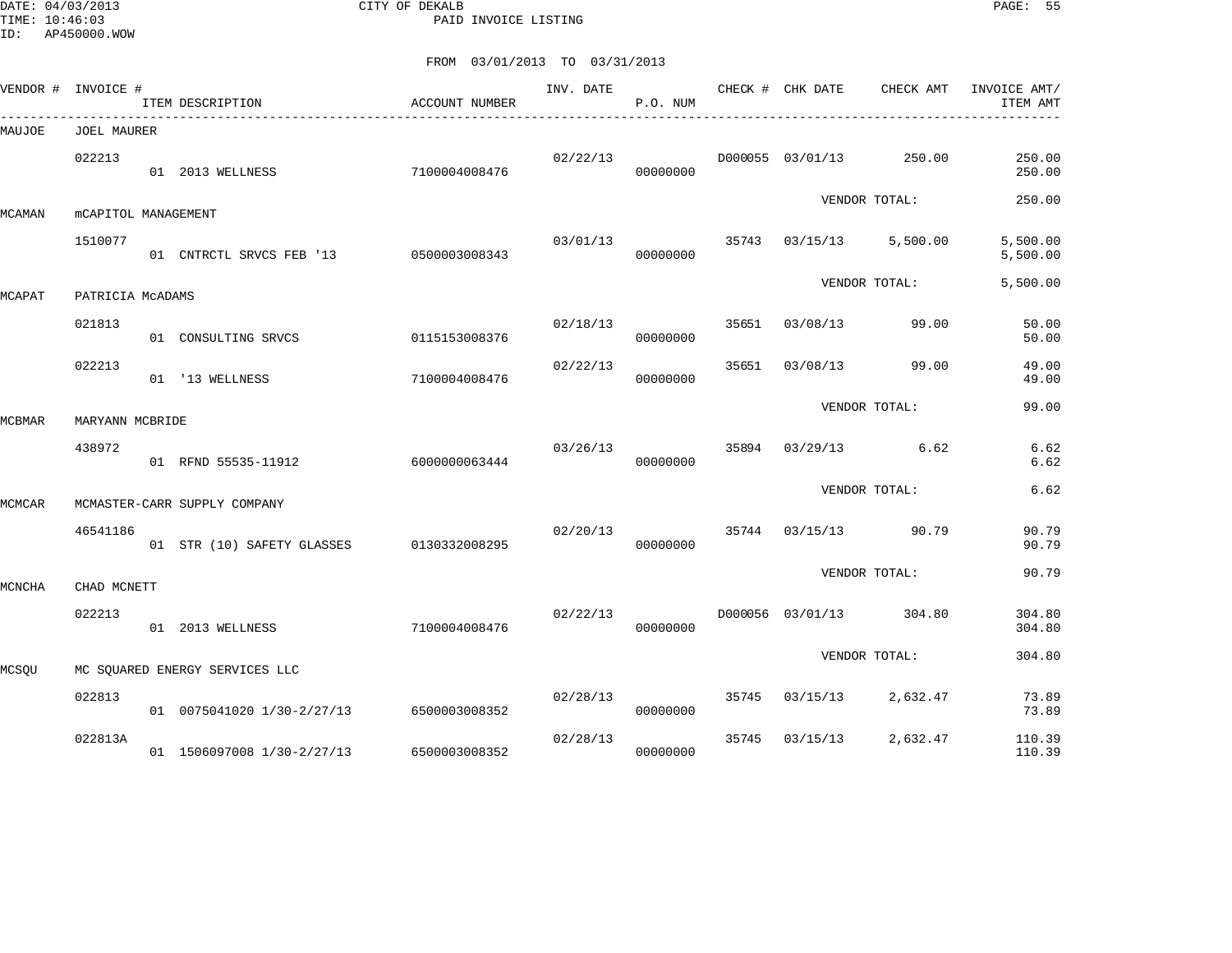DATE: 04/03/2013 CITY OF DEKALB PAGE: 56 PAID INVOICE LISTING

|        | VENDOR # INVOICE # | ITEM DESCRIPTION                         | <b>ACCOUNT NUMBER</b> | INV. DATE | P.O. NUM |       | CHECK # CHK DATE | CHECK AMT      | INVOICE AMT/<br>ITEM AMT |
|--------|--------------------|------------------------------------------|-----------------------|-----------|----------|-------|------------------|----------------|--------------------------|
|        | 022813B            | 01 1839137004 1/30-2/27/13               | 6500003008352         | 02/28/13  | 00000000 | 35745 | 03/15/13         | 2,632.47       | 123.96<br>123.96         |
|        | 022813C            | 01 2950409035 1/30-2/28/13               | 6500003008352         | 02/28/13  | 00000000 | 35745 | 03/15/13         | 2,632.47       | 631.49<br>631.49         |
|        | 022813D            | 01 2950412005 1/30-2/27/13               | 6500003008352         | 02/28/13  | 00000000 | 35745 | 03/15/13         | 2,632.47       | 1,145.32<br>1,145.32     |
|        | 022813E            | 01 2950413002 1/30-2/27/13               | 6500003008352         | 02/28/13  | 00000000 | 35745 | 03/15/13         | 2,632.47       | 25.46<br>25.46           |
|        | 022813F            | 01 2950414009 1/30-2/27/13               | 6500003008352         | 02/28/13  | 00000000 | 35745 | 03/15/13         | 2,632.47       | 406.07<br>406.07         |
|        | 022813G            | 01 3034018028 1/30-2/27/13               | 6500003008352         | 02/28/13  | 00000000 | 35745 | 03/15/13         | 2,632.47       | 33.64<br>33.64           |
|        | 022813H            | 01 3034019007 1/30-2/27/13               | 6500003008352         | 02/28/13  | 00000000 | 35745 | 03/15/13         | 2,632.47       | 82.25<br>82.25           |
|        | 030513             | $01$ 04715-49005 2/4-3/4/13              | 6500003008352         | 03/05/13  | 00000000 | 35829 | 03/22/13         | 334.26         | 239.06<br>239.06         |
|        | 030513A            | 01 72450-36003 2/1-3/4/13                | 6500003008352         | 03/05/13  | 00000000 | 35829 | 03/22/13         | 334.26         | 95.20<br>95.20           |
| MEDREC |                    | MEDICAL RECOVERY SPECIALISTS             |                       |           |          |       |                  | VENDOR TOTAL:  | 2,966.73                 |
|        | 19471              | 01 CLLCTN FEES 1/1-1/31/13 0135003008399 |                       | 01/31/13  | 00000000 | 35652 |                  | 03/08/13 16.36 | 16.36<br>16.36           |
| MELLOC | MELIN'S LOCK & KEY |                                          |                       |           |          |       |                  | VENDOR TOTAL:  | 16.36                    |
|        | 13917              | 01 PD PD330 KEY                          | 0120223008315         | 01/29/13  | 00000000 | 35746 | 03/15/13         | 172.67         | 3.70<br>3.70             |
|        | 13919              | 01 STR (2) KEYS                          | 0130322008219         | 01/29/13  | 00000000 | 35746 | 03/15/13         | 172.67         | 4.86<br>4.86             |
|        | 13925              | 01 FD (6) KEYS                           | 0125272008210         | 01/29/13  | 00000000 | 35746 | 03/15/13         | 172.67         | 11.10<br>11.10           |
|        | 13976              |                                          |                       | 02/11/13  |          | 35746 | 03/15/13         | 172.67         | 11.10                    |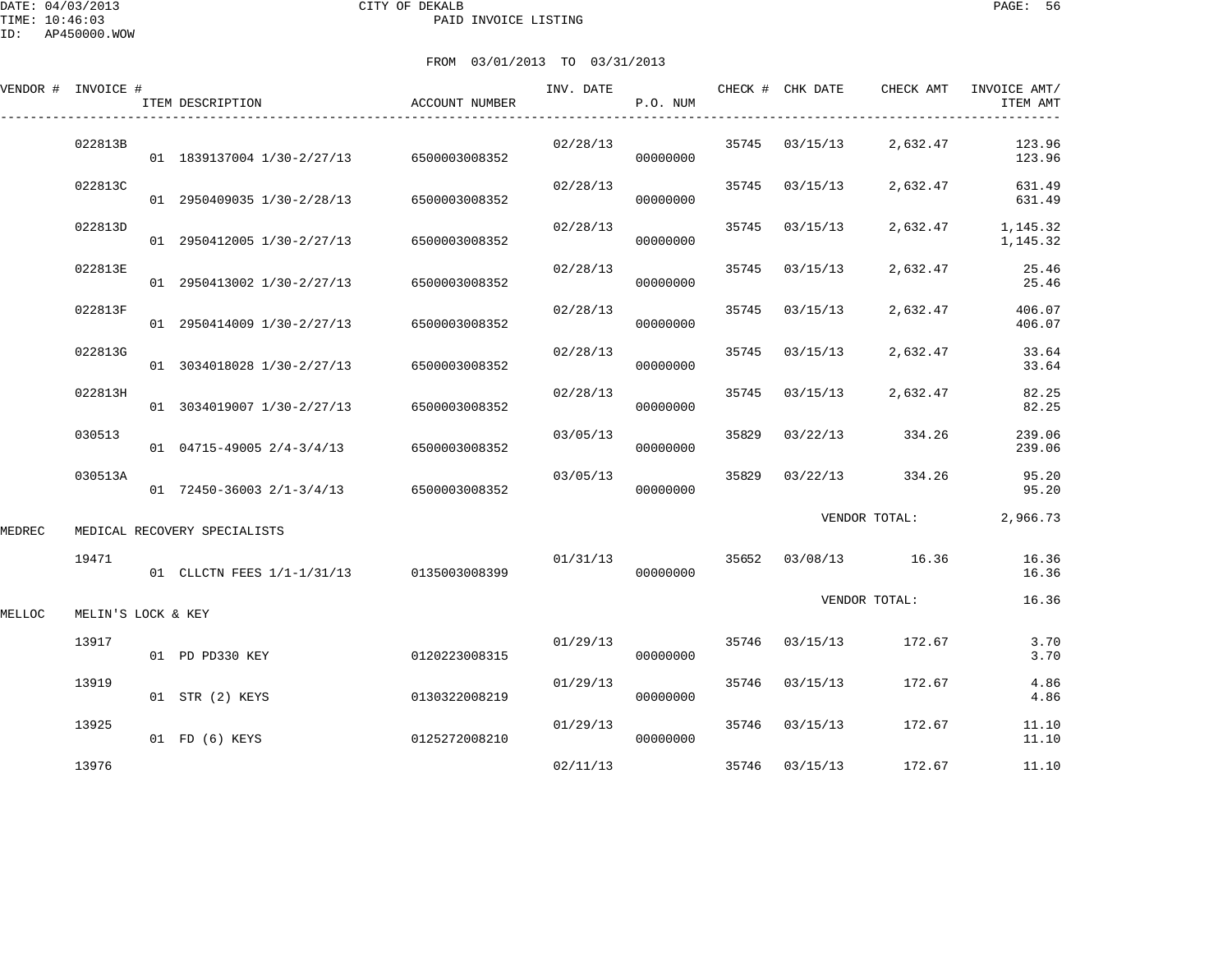| VENDOR # | INVOICE #             | ITEM DESCRIPTION                                                                              | ACCOUNT NUMBER                                                   | INV. DATE | P.O. NUM                                     |       | CHECK # CHK DATE | CHECK AMT     | INVOICE AMT/<br>ITEM AMT                   |
|----------|-----------------------|-----------------------------------------------------------------------------------------------|------------------------------------------------------------------|-----------|----------------------------------------------|-------|------------------|---------------|--------------------------------------------|
|          |                       |                                                                                               |                                                                  |           |                                              |       |                  |               |                                            |
|          | 13976                 | 01 PD (6) MASTER PADLOCK KEYS                                                                 | 0120223008315                                                    | 02/11/13  | 00000000                                     | 35746 | 03/15/13         | 172.67        | 11.10<br>11.10                             |
|          | 13986                 | 01 PD BX (50) WIRE TAGS                                                                       | 0120223008315                                                    | 02/12/13  | 00000000                                     | 35746 | 03/15/13         | 172.67        | 14.77<br>14.77                             |
|          | 14012                 | 01 PD LEONI OFFICE KEYS                                                                       | 0130322008219                                                    | 02/20/13  | 00000000                                     | 35746 | 03/15/13         | 172.67        | 19.90<br>19.90                             |
|          | 5138                  | 01 ARPT RMV/RNSTLL LCK E-6-6/6-9 6500002008219                                                |                                                                  | 02/25/13  | 00000000                                     | 35746 | 03/15/13         | 172.67        | 107.24<br>107.24                           |
| METWES   | METRO WEST COUNCIL OF |                                                                                               |                                                                  |           |                                              |       |                  | VENDOR TOTAL: | 172.67                                     |
|          | 1161                  | 01 BOARD MTGS 1/24/13 R ESPIRITU 0115153008376                                                |                                                                  | 02/06/13  | 00000000                                     | 35580 | 03/01/13         | 140.00        | 30.00<br>30.00                             |
|          | 1179                  | 01 1/29/13 ESPIRITU/MILLER<br>02 1/29/13 BIERNACKI<br>03 1/29/13 POVLSEN<br>04 1/29/13 NAYLOR | 0115153008376<br>0115153008376<br>0110103008376<br>0110103008376 | 02/06/13  | 00000000<br>00000000<br>00000000<br>00000000 | 35580 | 03/01/13         | 140.00        | 110.00<br>44.00<br>22.00<br>22.00<br>22.00 |
| MIDENE   |                       | MIDAMERICAN ENERGY COMPANY                                                                    |                                                                  |           |                                              |       |                  | VENDOR TOTAL: | 140.00                                     |
|          | 5815222               | 01 #230446 WELLS 12/4/12-1/7/13 6000003008352                                                 |                                                                  | 01/22/13  | 00000000                                     | 35747 | 03/15/13         | 13,383.07     | 13,383.07<br>13,383.07                     |
| MIKAUT   |                       | MIKE'S AUTO & TRUCK REPAIR                                                                    |                                                                  |           |                                              |       |                  | VENDOR TOTAL: | 13,383.07                                  |
|          | 021316                | 01 STR (4) SAFETY TESTS<br>02 WTR (2) SAFETY TESTS                                            | 0130333008315<br>6000003008315                                   | 02/28/13  | 00000000<br>00000000                         | 35830 | 03/22/13         | 188.00        | 188.00<br>121.00<br>67.00                  |
|          | 24428                 | 01 FD E4 RPR WNDW CRANK HNDL                                                                  | 0125273008315                                                    | 02/13/13  | 00000000                                     | 35653 | 03/08/13         | 586.71        | 27.47<br>27.47                             |
|          | 24440                 | 01 FD E2 PRVNTV MNTNNC                                                                        | 0125273008315                                                    | 02/12/13  | 00000000                                     | 35653 | 03/08/13         | 586.71        | 559.24<br>559.24                           |
|          | 24502                 |                                                                                               |                                                                  | 02/21/13  |                                              | 35748 | 03/15/13         | 219.94        | 219.94                                     |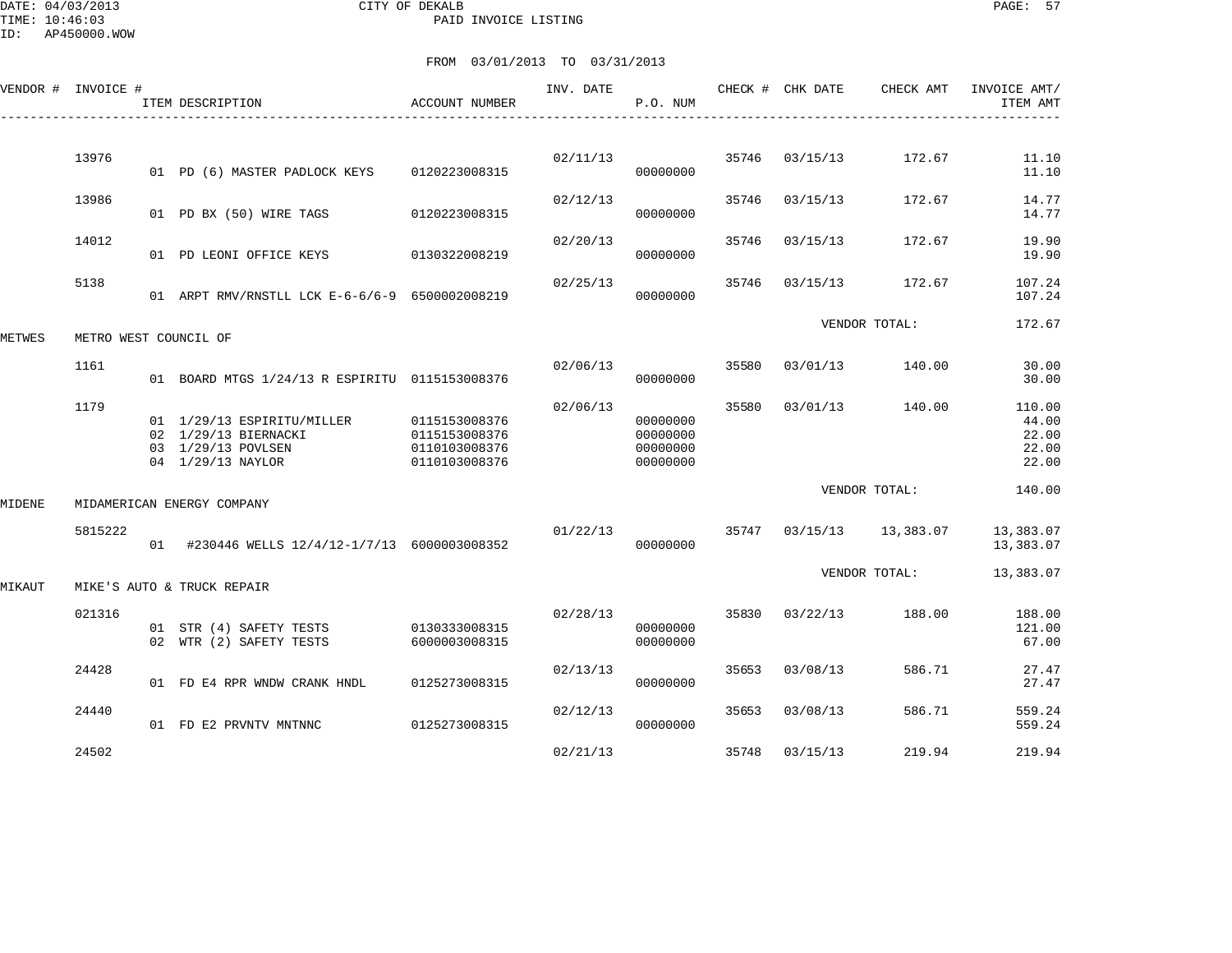DATE: 04/03/2013 CITY OF DEKALB PAGE: 58 PAID INVOICE LISTING

|        | VENDOR # INVOICE #    | ITEM DESCRIPTION                               | ACCOUNT NUMBER                 | INV. DATE | P.O. NUM             |       | CHECK # CHK DATE | CHECK AMT                        | INVOICE AMT/<br>ITEM AMT |
|--------|-----------------------|------------------------------------------------|--------------------------------|-----------|----------------------|-------|------------------|----------------------------------|--------------------------|
|        | 24502                 | 01 WTR W12 BRK RPR<br>02 WTR W12 BRK RPR       | 6000002008226<br>6000003008315 |           | 00000000<br>00000000 |       |                  | $02/21/13$ 35748 03/15/13 219.94 | 219.94<br>3.72<br>216.22 |
| MILJUS | <b>JUSTYN MILLER</b>  |                                                |                                |           |                      |       |                  | VENDOR TOTAL:                    | 994.65                   |
|        | 020613                | 01 RMB PEORIA CONF EXP 0115153008376           |                                | 02/06/13  | 00000000             |       |                  | D000075 03/08/13 266.56          | 266.56<br>266.56         |
| MLENT  | M & L ENTERPRISES LLC |                                                |                                |           |                      |       |                  | VENDOR TOTAL:                    | 266.56                   |
|        | 212013                | 01 PD (30) CAR WASH TOKENS                     | 0120223008315                  |           | 01/04/13<br>00000000 | 35749 | 03/15/13         | 240.00                           | 120.00<br>120.00         |
|        | 212014                | 01 PD (30) CAR WASH TOKENS                     | 0120223008315                  | 03/04/13  | 00000000             | 35749 | 03/15/13         | 240.00                           | 120.00<br>120.00         |
| MOOTHO | THOMAS MOORE          |                                                |                                |           |                      |       |                  | VENDOR TOTAL:                    | 240.00                   |
|        | 022713                | 01 RMB SNW PLWNG EXP                           | 0130313008310                  | 02/27/13  | 00000000             |       |                  | D000076 03/08/13 26.37           | 26.37<br>26.37           |
| MORJAM | <b>JAMES MORTON</b>   |                                                |                                |           |                      |       |                  | VENDOR TOTAL:                    | 26.37                    |
|        | 022213                | 01 2013 WELLNESS                               | 7100004008476                  | 02/22/13  | 00000000             |       |                  | D000057 03/01/13 379.80          | 379.80<br>379.80         |
| MORSAL | MORTON SALT, INC.     |                                                |                                |           |                      |       |                  | VENDOR TOTAL:                    | 379.80                   |
|        | 5400079983            | 01 WTR 26.48TNS BLK CRYSTAL SALT 6000002008250 |                                | 01/28/13  | 00000000             | 35654 | 03/08/13         | 19,251.23                        | 2,793.90<br>2,793.90     |
|        | 5400081454            | 01 WTR 25.07TNS BLK CRYSTAL SALT 6000002008250 |                                | 01/29/13  | 00000000             | 35654 | 03/08/13         | 19,251.23                        | 2,645.14<br>2,645.14     |
|        | 5400084188            | 01 WTR 25.35TNS BLK CRYSTAL SALT 6000002008250 |                                | 01/31/13  | 00000000             | 35654 | 03/08/13         | 19,251.23                        | 2,674.68<br>2,674.68     |
|        | 5400093378            |                                                |                                | 02/08/13  |                      | 35654 | 03/08/13         | 19,251.23                        | 2,745.14                 |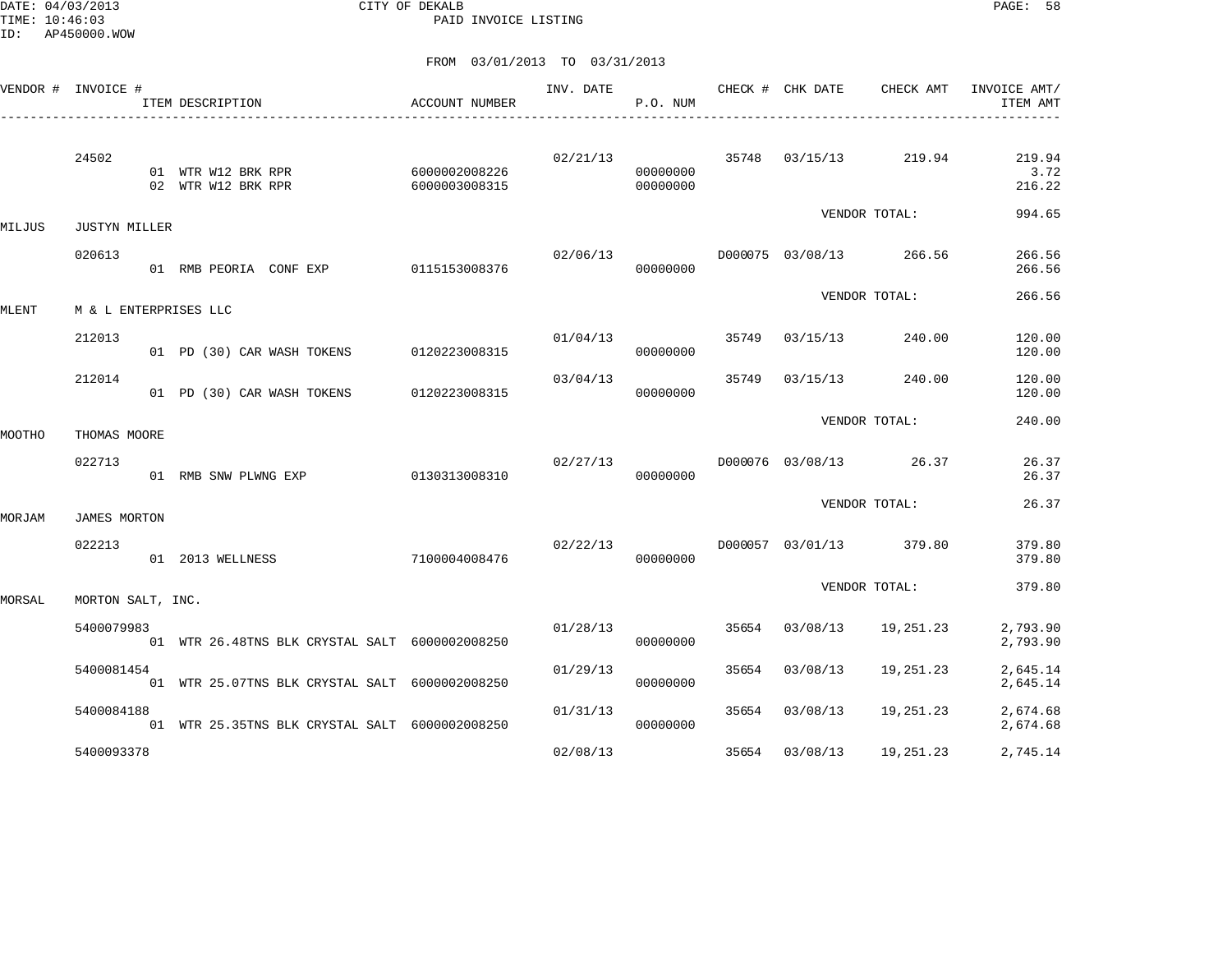DATE: 04/03/2013 CITY OF DEKALB PAGE: 59 PAID INVOICE LISTING

|        | VENDOR # INVOICE #       | ITEM DESCRIPTION                                                                 | <b>ACCOUNT NUMBER</b> | INV. DATE | P.O. NUM             |       | CHECK # CHK DATE        | CHECK AMT                          | INVOICE AMT/<br>ITEM AMT           |
|--------|--------------------------|----------------------------------------------------------------------------------|-----------------------|-----------|----------------------|-------|-------------------------|------------------------------------|------------------------------------|
|        |                          |                                                                                  |                       |           |                      |       |                         |                                    |                                    |
|        | 5400093378               | 01 WTR 25.07TNS BLK CRYSTAL SALT 6000002008250                                   |                       |           | 00000000             |       | 02/08/13 35654 03/08/13 |                                    | 19, 251. 23 2, 745. 14<br>2,745.14 |
|        | 5400093379               | 01 WTR 25.35TNS BLK CRYSTAL SALT 6000002008250                                   |                       | 02/08/13  | 00000000             |       | 35654 03/08/13          | 19,251.23                          | 2,774.68<br>2,774.68               |
|        | 5400100099               | 01 WTR 25.92TNS BLK CRYSTAL SALT 6000002008250                                   |                       | 02/15/13  | 00000000             |       | 35654 03/08/13          | 19,251.23                          | 2,834.82<br>2,834.82               |
|        | 5400102909               | 01 WTR 25.43TNS BLK CRYSTAL SALT 6000002008250                                   |                       | 02/19/13  | 00000000             | 35654 | 03/08/13                | 19,251.23                          | 2,782.87<br>2,782.87               |
|        | 5400113996               | 01 WTR 24.79TNS BULK CRYSTAL SALT 6000002008250                                  |                       | 03/04/13  | 00000000             | 35895 | 03/29/13                | 10,900.35                          | 2,715.59<br>2,715.59               |
|        | 5400113997               | 01 WTR 25.43TNS BULK CRYSTAL SALT 6000002008250                                  |                       | 03/04/13  | 00000000             | 35895 | 03/29/13                | 10,900.35                          | 2,783.12<br>2,783.12               |
|        | 5400116450               | 01 WTR 24.57TNS BULK CRYSTAL SALT 6000002008250                                  |                       | 03/06/13  | 00000000             |       | 35895 03/29/13          | 10,900.35                          | 2,692.38<br>2,692.38               |
|        | 5400117565               | 01 WTR 24.73TNS BULK CRYSTAL SALT 6000002008250                                  |                       | 03/07/13  | 00000000             |       | 35895 03/29/13          | 10,900.35                          | 2,709.26<br>2,709.26               |
| MOTSOL | MOTOROLA SOLUTIONS, INC. |                                                                                  |                       |           |                      |       |                         | VENDOR TOTAL:                      | 30,151.58                          |
|        | 78223871                 | 01 PD OFFCR RADIO SRVC MAR '13 0115164008450                                     |                       |           | 03/01/13<br>00000000 |       |                         | 35750 03/15/13 1,520.49            | 1,520.49<br>1,520.49               |
|        | 92872252013              |                                                                                  |                       | 03/01/13  | 00000000             | 35896 |                         | 03/29/13 1,920.00                  | 1,920.00<br>1,920.00               |
| MUNEME | MES - ILLINOIS           |                                                                                  |                       |           |                      |       |                         | VENDOR TOTAL:                      | 3,440.49                           |
|        |                          |                                                                                  |                       |           |                      |       |                         |                                    |                                    |
|        | 00389548SNV              |                                                                                  |                       |           |                      |       |                         | $02/27/13$ 35831 $03/22/13$ 379.80 | 379.80<br>379.80                   |
|        |                          |                                                                                  |                       |           |                      |       |                         | VENDOR TOTAL:                      | 379.80                             |
|        | NACHA DD UNDEFINED       | 01 TOTAL DIRECT DEPOSITS<br>01 TOTAL DIRECT DEPOSITS<br>01 TOTAL DIRECT DEPOSITS |                       |           |                      |       |                         |                                    | 11, 474.26<br>344.29<br>828.50     |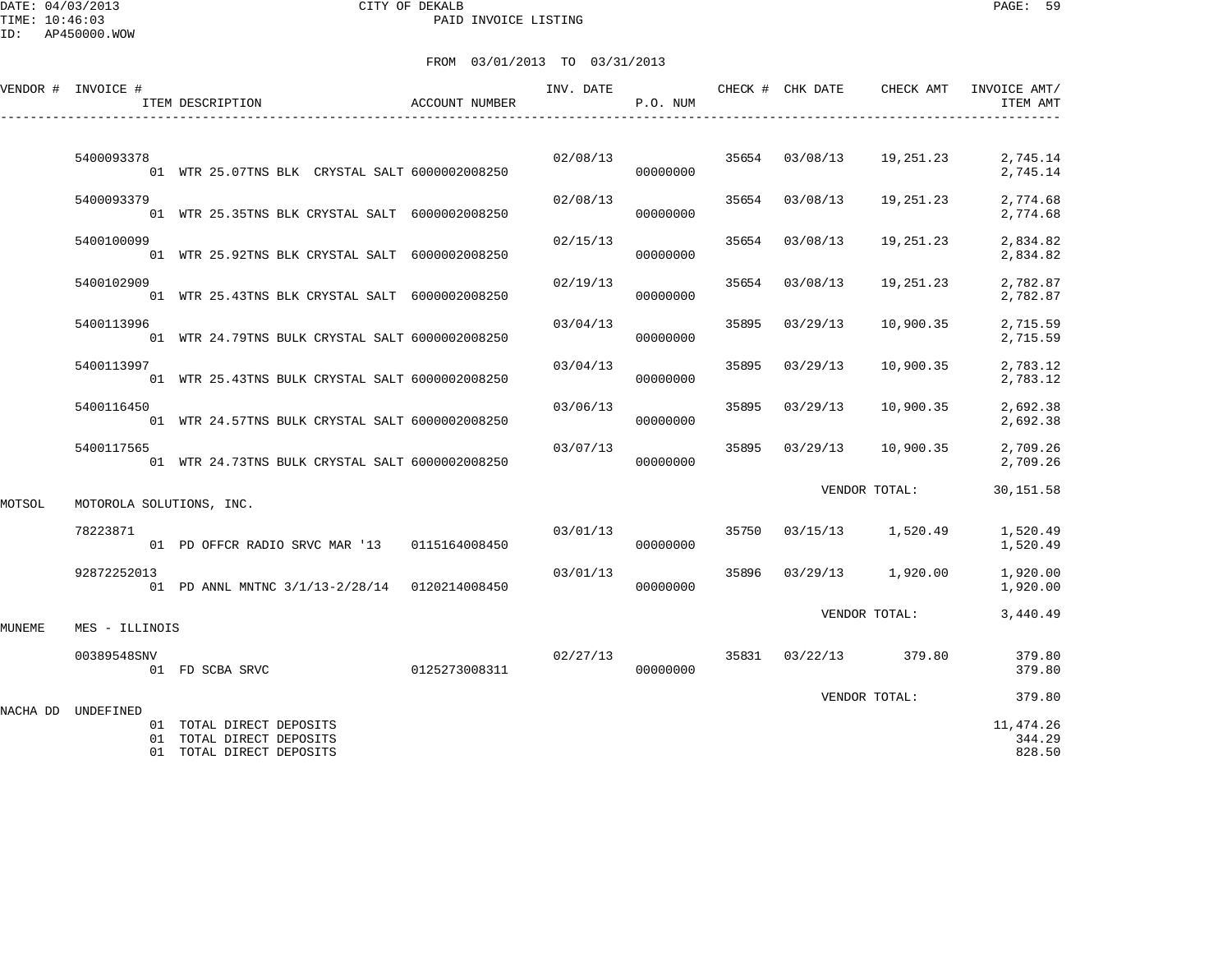DATE: 04/03/2013 CITY OF DEKALB PAGE: 60 PAID INVOICE LISTING

|        | VENDOR # INVOICE # | ITEM DESCRIPTION                                                                 | <b>ACCOUNT NUMBER</b> | INV. DATE | P.O. NUM |       | CHECK # CHK DATE | CHECK AMT     | INVOICE AMT/<br>ITEM AMT    |
|--------|--------------------|----------------------------------------------------------------------------------|-----------------------|-----------|----------|-------|------------------|---------------|-----------------------------|
|        |                    | 01 TOTAL DIRECT DEPOSITS<br>01 TOTAL DIRECT DEPOSITS<br>01 TOTAL DIRECT DEPOSITS |                       |           |          |       |                  |               | 96.02<br>10,294.37<br>42.66 |
| NATASS |                    | NATIONAL ASSOCIATION OF SCHOOL                                                   |                       |           |          |       |                  | VENDOR TOTAL: | 0.00                        |
|        | 020913             | 01 PD JACQUES MMBRSHP 2/9/14 0120243008375                                       |                       | 02/09/13  | 00000000 | 35751 | 03/15/13         | 40.00         | 40.00<br>40.00              |
| NATWIN |                    | NATHAN WINSTON SERVICES, INC.                                                    |                       |           |          |       |                  | VENDOR TOTAL: | 40.00                       |
|        | 13080              | 01 FD (5) ENGRAVED NAME PLATES                                                   | 0125272008240         | 02/06/13  | 00000000 | 35581 | 03/01/13         | 53.00         | 53.00<br>53.00              |
|        | 13098              | 01 FD ST1 PROJECT MAILBOX TAGS                                                   | 0125272008210         | 02/14/13  | 00000000 | 35655 | 03/08/13         | 221.30        | 106.00<br>106.00            |
|        | 13099              | 01 FD (2) ID TAGS                                                                | 0125272008210         | 02/14/13  | 00000000 | 35655 | 03/08/13         | 221.30        | 4.00<br>4.00                |
|        | 13100              | 01 FD ST1 NM PLTS/HCKS/HYL/MCMSTR 0125272008210                                  |                       | 02/14/13  | 00000000 | 35655 | 03/08/13         | 221.30        | 31.50<br>31.50              |
|        | 13102              | 01 STR (4) 1479 PSI STAMPS                                                       | 0130332008204         | 02/14/13  | 00000000 | 35655 | 03/08/13         | 221.30        | 79.80<br>79.80              |
|        | 13168              | 01 PD MSSN/VSN STTMNT PLAQUE                                                     | 0120243008373         | 03/08/13  | 00000000 | 35897 | 03/29/13         | 65.00         | 65.00<br>65.00              |
| NICOR  | NICOR              |                                                                                  |                       |           |          |       |                  | VENDOR TOTAL: | 339.30                      |
|        | 011813             | 01 254105-10009 12/18/12-1/18/13 6000003008351                                   |                       | 01/18/13  | 00000000 | 35582 | 03/01/13         | 2,950.77      | 1,094.38<br>1,094.38        |
|        | 011813A            | 01 692605-10008 12/18/12-1/17/13 6000003008351                                   |                       | 01/18/13  | 00000000 | 35582 | 03/01/13         | 2,950.77      | 485.20<br>485.20            |
|        | 011813B            | 01 949108.-10004 12/18/12-1/17/1 6000003008351                                   |                       | 01/18/13  | 00000000 | 35582 | 03/01/13         | 2,950.77      | 478.25<br>478.25            |
|        | 012113             | 01 792605-10007 12/19/12-1/18/13 6000003008351                                   |                       | 01/21/13  | 00000000 | 35582 | 03/01/13         | 2,950.77      | 723.43<br>723.43            |
|        | 012313             |                                                                                  |                       | 01/23/13  |          | 35582 | 03/01/13         | 2,950.77      | 169.51                      |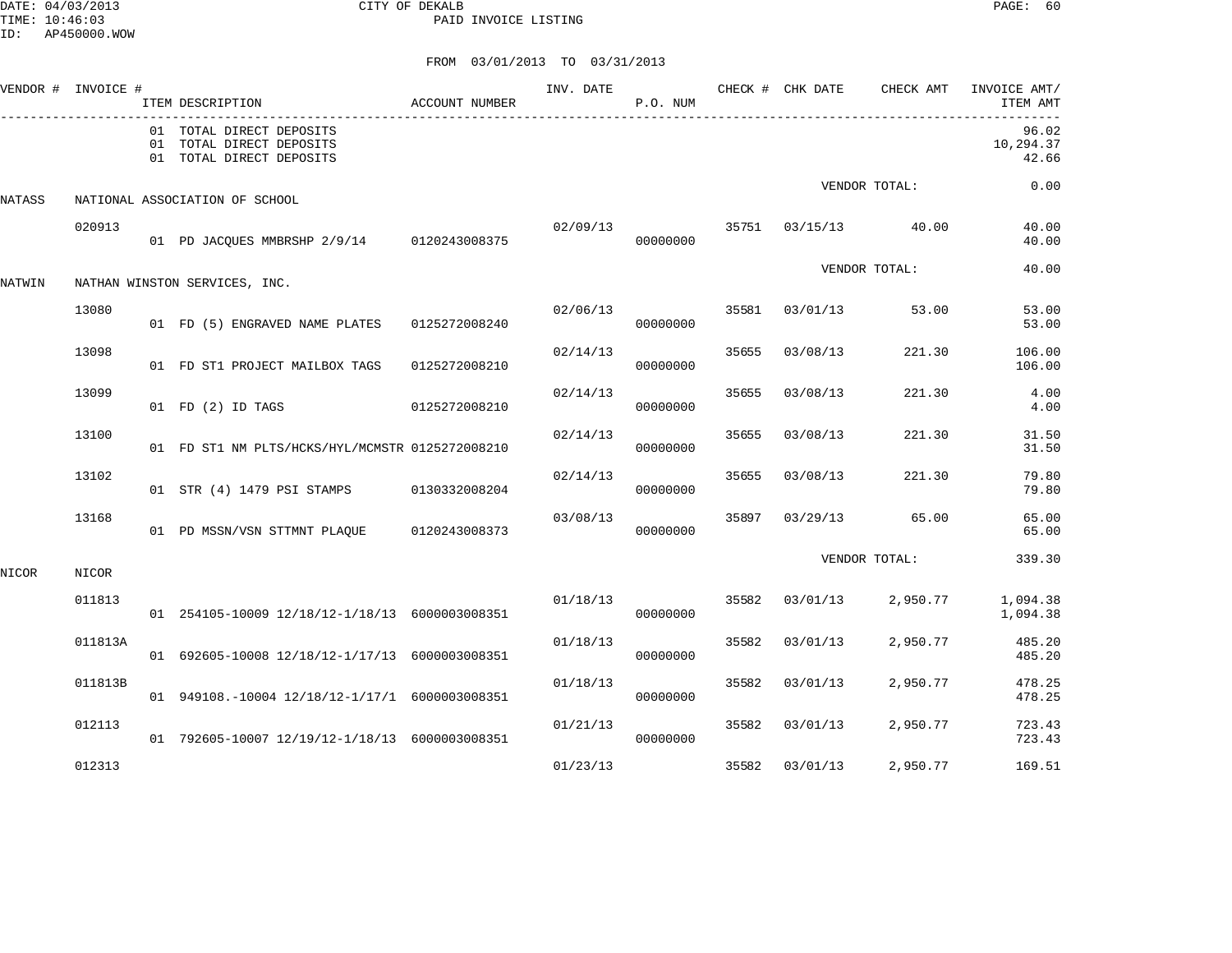DATE: 04/03/2013 CITY OF DEKALB PAGE: 61 PAID INVOICE LISTING

ID: AP450000.WOW

|       | VENDOR # INVOICE # | ITEM DESCRIPTION                               | ACCOUNT NUMBER                 | INV. DATE | P.O. NUM |       | CHECK # CHK DATE | CHECK AMT     | INVOICE AMT/<br>ITEM AMT |
|-------|--------------------|------------------------------------------------|--------------------------------|-----------|----------|-------|------------------|---------------|--------------------------|
|       | 012313             |                                                |                                | 01/23/13  |          | 35582 | 03/01/13         | 2,950.77      | 169.51                   |
|       |                    | 01 892605-10006 12/21/12-1/22/13 6000003008351 |                                |           | 00000000 |       |                  |               | 169.51                   |
|       | 012513             | 01 176854-13811 12/26/12-1/25/13 6500003008355 |                                | 01/25/13  | 00000000 | 35656 | 03/08/13         | 961.77        | 114.64<br>114.64         |
|       | 012513A            | 01 320518-10003 12/26/12-1/25/13 6500003008355 |                                | 01/25/13  | 00000000 | 35656 | 03/08/13         | 961.77        | 71.70<br>71.70           |
|       | 012513B            | 01 404041-10153 12/26/12-1/25/13 6500003008355 |                                | 01/25/13  | 00000000 | 35656 | 03/08/13         | 961.77        | 293.45<br>293.45         |
|       | 012513C            | 01 540709-10002 12/26/12-1/25/13 6000003008351 |                                | 01/25/13  | 00000000 | 35656 | 03/08/13         | 961.77        | 460.56<br>460.56         |
|       | 012513D            | 01 888466-14175 12/26/12-1/25/13 6500003008355 |                                | 01/25/13  | 00000000 | 35656 | 03/08/13         | 961.77        | 21.42<br>21.42           |
|       | 021913             | 01 692605-10008 1/17-2/19/13                   | 6000003008351                  | 02/19/13  | 00000000 | 35898 | 03/29/13         | 3,220.11      | 851.08<br>851.08         |
|       | 021913A            | 01 949108-10004 1/17-2/19/13                   | 6000003008351                  | 02/19/13  | 00000000 | 35898 | 03/29/13         | 3,220.11      | 499.27<br>499.27         |
|       | 022013             | 01 254105-10009 1/18-2/20/13                   | 6000003008351                  | 02/20/13  | 00000000 | 35898 | 03/29/13         | 3,220.11      | 315.80<br>315.80         |
|       | 022013A            | 01 792605-10007 1/18-2/20/13                   | 6000003008351                  | 02/20/13  | 00000000 | 35898 | 03/29/13         | 3,220.11      | 1,553.96<br>1,553.96     |
| NIWAT |                    | NORTHERN ILLINOIS WATER WORKS                  |                                |           |          |       |                  | VENDOR TOTAL: | 7,132.65                 |
|       | 34200              | 01 RAD/ANNX WTR SRVC 2/1/13                    | 0130324008450                  | 02/01/13  | 00000000 | 35752 | 03/15/13         | 206.85        | 71.35<br>71.35           |
|       | 34258              | 01 RAD/ANNX WTR SRVC 2/8/13                    | 0130324008450                  | 02/08/13  | 00000000 | 35752 | 03/15/13         | 206.85        | 42.00<br>42.00           |
|       | 34291              | 01 RAD/ANNX WTR SRVC 2/15/13                   |                                | 02/15/13  | 00000000 | 35752 | 03/15/13         | 206.85        | 36.25<br>36.25           |
|       | 34338              | 01 RAD/ANNX WTR SRVC 2/22/13                   | 0130324008450<br>0130324008450 | 02/22/13  | 00000000 | 35752 | 03/15/13         | 206.85        | 36.25<br>36.25           |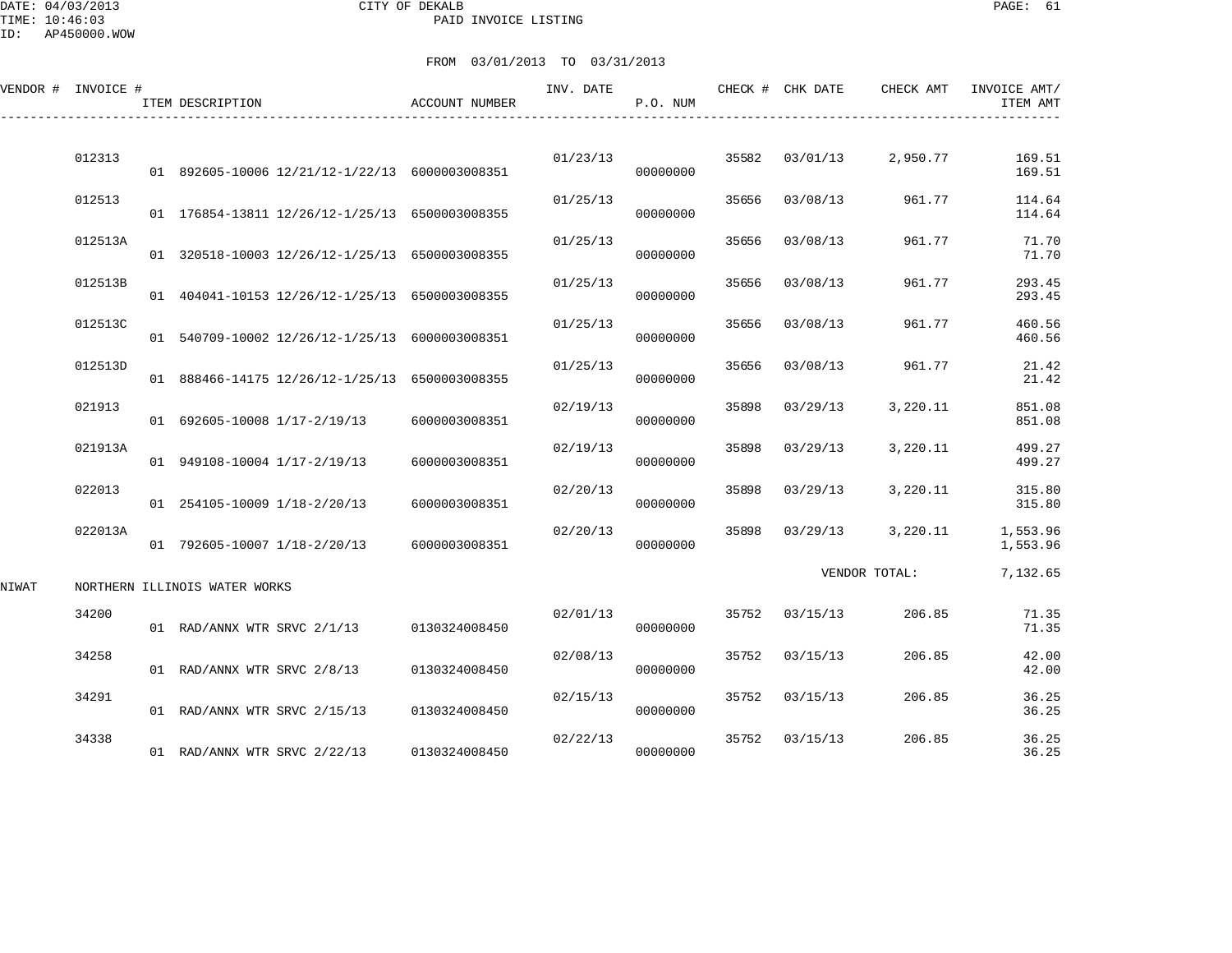DATE: 04/03/2013 CITY OF DEKALB PAGE: 62 PAID INVOICE LISTING

|        | VENDOR # INVOICE # | ITEM DESCRIPTION                                | ACCOUNT NUMBER | INV. DATE | P.O. NUM |       | CHECK # CHK DATE | CHECK AMT            | INVOICE AMT/<br>ITEM AMT                 |
|--------|--------------------|-------------------------------------------------|----------------|-----------|----------|-------|------------------|----------------------|------------------------------------------|
|        | 34409              | 01 WTR COOLER RENTAL 3/1-3/31/13 0130324008450  |                | 02/26/13  | 00000000 |       | 35752 03/15/13   | 206.85               | 21.00<br>21.00                           |
| NORAME |                    | NORTH AMERICAN SALT COMPANY                     |                |           |          |       |                  | VENDOR TOTAL:        | 206.85                                   |
|        | 70935348           | 01 167.99TNS BLK COARSE SALT 0130332008235      |                | 02/06/13  | 00000000 | 35583 | 03/01/13         | 34,030.88            | 9,973.57<br>9,973.57                     |
|        | 70936576           | 01 95.87TNS BLK COARSE SALT                     | 0130332008235  | 02/06/13  | 00000000 | 35583 | 03/01/13         | 34,030.88            | 5,691.80<br>5,691.80                     |
|        | 70937533           | 01 23.73TNS BLK COARSE SALT                     | 0130332008235  | 02/07/13  | 00000000 | 35583 | 03/01/13         | 34,030.88            | 1,408.85<br>1,408.85                     |
|        | 70937534           | 01 23.73TNS BLK COARSE SALT                     | 0130332008235  | 02/07/13  | 00000000 | 35583 | 03/01/13         | 34,030.88            | 1,408.85<br>1,408.85                     |
|        | 70938571           | 01 71.52TNS BLK COARSE SALT                     | 0130332008235  | 02/08/13  | 00000000 | 35583 | 03/01/13         | 34,030.88            | 4,246.14<br>4,246.14                     |
|        | 70940784           | 01 STR 525.93TNS SALT 0130332008235             |                | 02/12/13  | 00000000 | 35657 | 03/08/13         | 31,224.46            | 31, 224.46<br>31, 224.46                 |
|        | 70947576           | 01 STR 416.61TNS BLK CRYSTAL SALT 0130332008235 |                | 02/22/13  | 00000000 | 35753 | 03/15/13         | 24,734.14            | 24,734.14<br>24,734.14                   |
|        | 70949725           | 01 STR 48.36TNS BULK COARSE SALT 0130332008235  |                | 02/26/13  | 00000000 | 35832 |                  |                      | $03/22/13$ 2,871.13 2,871.13<br>2,871.13 |
|        | 70953106           | 01 STR 293.9TNS BULK CRSE LA-HWY 0130332008235  |                | 03/04/13  | 00000000 | 35899 | 03/29/13         | 17,448.84            | 17,448.84<br>17,448.84                   |
|        | 79039709           | 01 190.36TNS BLK COARSE SALT 0130332008235      |                | 02/11/13  | 00000000 | 35583 | 03/01/13         | 34,030.88            | 11,301.67<br>11,301.67                   |
| NORCON |                    | NORTHERN CONTRACTING, INC.                      |                |           |          |       |                  | VENDOR TOTAL:        | 110,309.45                               |
|        | 4694               | 01 STR IMPOUND LOT FENCE RPR 0130333008313      |                | 02/21/13  | 00000000 |       | 35754 03/15/13   | 200.00               | 200.00<br>200.00                         |
|        | 4712               | 01 ARPT (3) MULTI CODE TRNSMTTRS 6500002008218  |                | 03/14/13  | 00000000 |       |                  | 35900 03/29/13 43.50 | 43.50<br>43.50                           |
|        |                    |                                                 |                |           |          |       |                  | VENDOR TOTAL:        | 243.50                                   |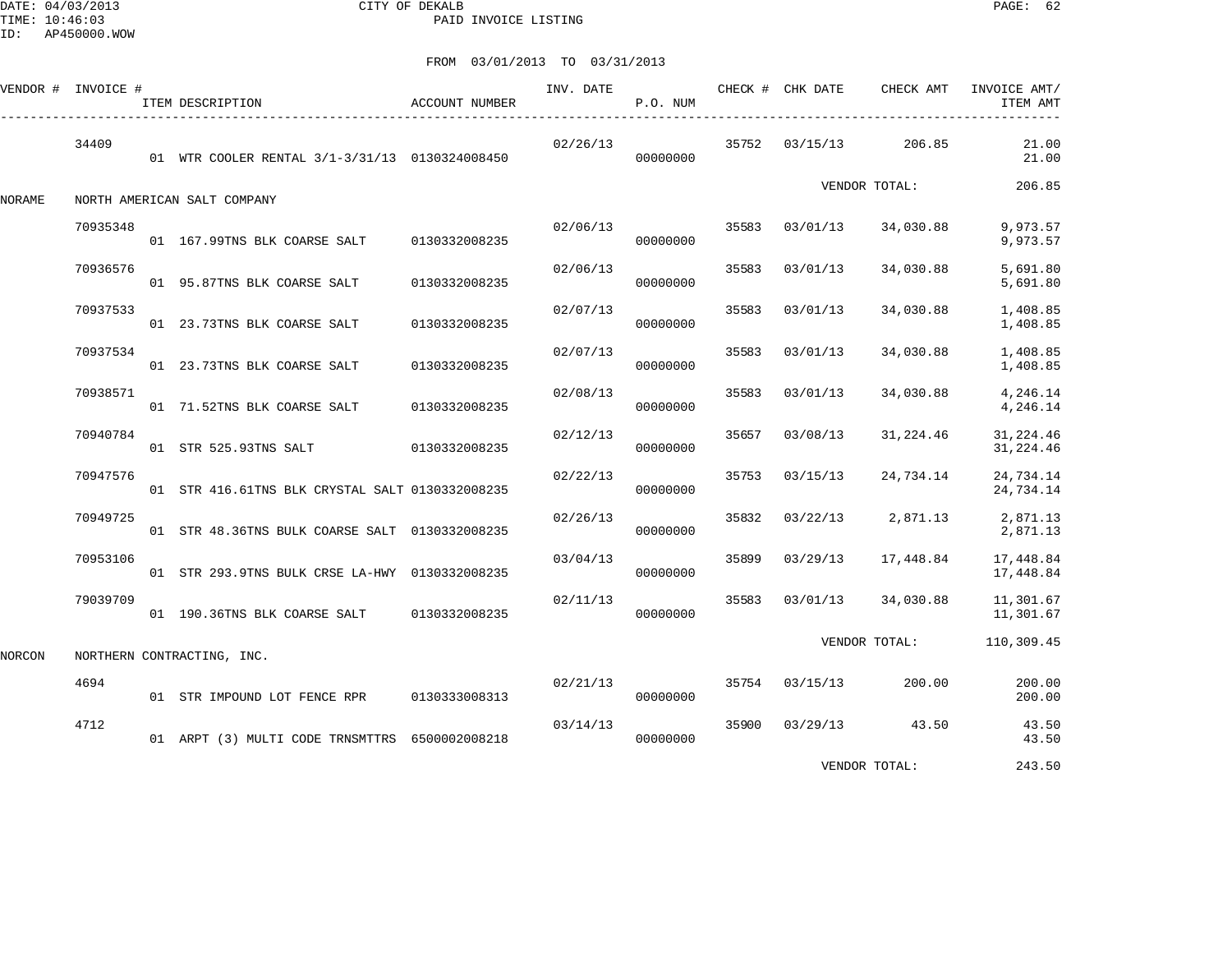DATE: 04/03/2013 CITY OF DEKALB PAGE: 63 PAID INVOICE LISTING

ID: AP450000.WOW

|         | VENDOR # INVOICE #        | ITEM DESCRIPTION                            | ACCOUNT NUMBER                 |          | P.O. NUM             |       |                | INV. DATE CHECK # CHK DATE CHECK AMT | INVOICE AMT/<br>ITEM AMT |
|---------|---------------------------|---------------------------------------------|--------------------------------|----------|----------------------|-------|----------------|--------------------------------------|--------------------------|
| OFFDEP  | OFFICE DEPOT INC          |                                             |                                |          |                      |       |                |                                      |                          |
|         | 642272004001              | 01 PW OFFICE SUPPLIES 0130312008204         |                                |          | 01/30/13<br>00000000 |       | 35584 03/01/13 | 58.77                                | 53.35<br>53.35           |
|         | 644419312001              | 01 PW LARSON BSNSS CRD HLDR                 | 0130352008204                  | 02/07/13 | 00000000             |       | 35584 03/01/13 | 58.77                                | 5.42<br>5.42             |
|         | 645385152001              | 01 PW OFFICE SUPPLIES 0130312008204         |                                | 02/15/13 | 00000000             | 35658 | 03/08/13       | 40.54                                | 40.54<br>40.54           |
|         | 645385308001              | 01 PW USB DRIVE                             | 0130312008204                  | 02/18/13 | 00000000             | 35755 | 03/15/13       | 64.90                                | 9.99<br>9.99             |
|         | 646596938001              | 01 PW FOLDERS<br>02 PW MOUSEPAD WRIST REST  | 0130352008204<br>0130312008204 | 02/21/13 | 00000000<br>00000000 |       | 35755 03/15/13 | 64.90                                | 54.91<br>45.64<br>9.27   |
| OFFDEP2 | OFFICE DEPOT, INC.        |                                             |                                |          |                      |       |                | VENDOR TOTAL:                        | 164.21                   |
|         | 642116872001              | 01 PD #10 ENVELOPES 0120212008204           |                                | 01/29/13 | 00000000             |       | 35901 03/29/13 | 6.89                                 | 6.89<br>6.89             |
|         | 646694826001              | 01 PD OFFICE SUPPLIES                       | 0120222008204                  | 02/21/13 | 00000000             | 35833 | 03/22/13       | 69.14                                | 14.94<br>14.94           |
|         | 646694857001              | 01 PD OFFICE SUPPLIES                       | 0120222008204                  | 02/21/13 | 00000000             | 35833 | 03/22/13       | 69.14                                | 54.20<br>54.20           |
| PARINS  | PARDRIDGE INSURANCE, INC. |                                             |                                |          |                      |       |                | VENDOR TOTAL:                        | 76.03                    |
|         | 12197                     | 01 PD A OZIAH NOTARY BOND 0120233008349     |                                | 02/18/13 | 00000000             |       |                | 35585 03/01/13 40.00                 | 40.00<br>40.00           |
| PDRNET  | PDR NETWORK               |                                             |                                |          |                      |       |                | VENDOR TOTAL:                        | 40.00                    |
|         | 00037003                  | 01 PF '13 PHYSCNS DSK REF ASP 0120223008375 |                                | 12/07/12 | 00000000             |       |                | 35586 03/01/13 64.75                 | 64.75<br>64.75           |
| PEAPES  | PEARSON PEST CONTROL LLC  |                                             |                                |          |                      |       |                | VENDOR TOTAL:                        | 64.75                    |
|         | S96974                    |                                             |                                |          | 10/19/12             |       |                | 35659 03/08/13 70.00                 | 35.00                    |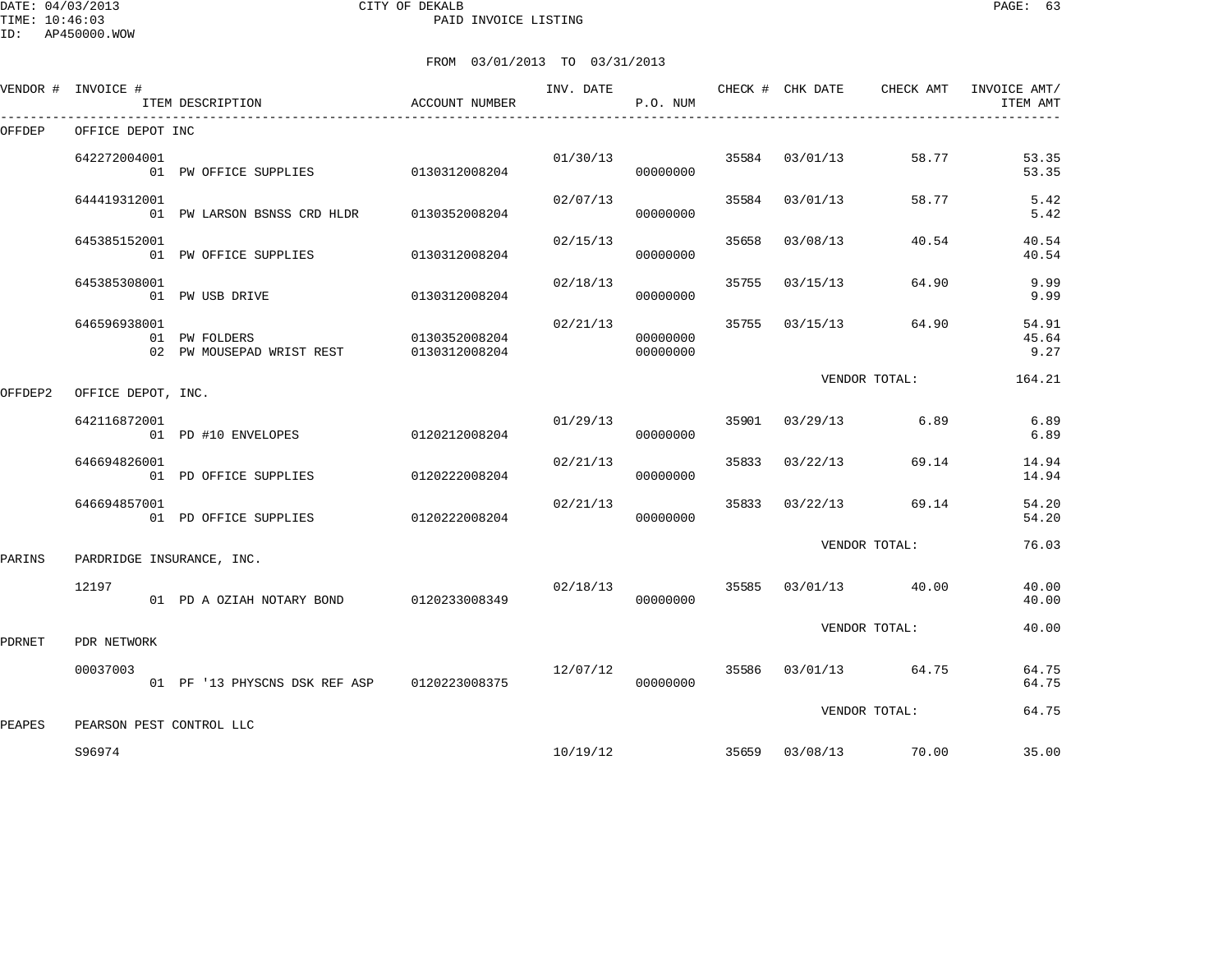DATE: 04/03/2013 CITY OF DEKALB PAGE: 64 PAID INVOICE LISTING

|        | VENDOR # INVOICE # | ITEM DESCRIPTION                              | ACCOUNT NUMBER | INV. DATE | P.O. NUM |       | CHECK # CHK DATE | CHECK AMT     | INVOICE AMT/<br>ITEM AMT |
|--------|--------------------|-----------------------------------------------|----------------|-----------|----------|-------|------------------|---------------|--------------------------|
|        |                    |                                               |                |           |          |       |                  |               |                          |
|        | S96974             | 01 FD S1 OCT '12 PEST CONTROL                 | 0125274008450  | 10/19/12  | 00000000 | 35659 | 03/08/13         | 70.00         | 35.00<br>35.00           |
|        | S96975             | 01 FD ST3 OCT '12 PEST CONTROL                | 0125274008450  | 10/19/12  | 00000000 | 35659 | 03/08/13         | 70.00         | 35.00<br>35.00           |
| PECGUY |                    | PECKHAM GUYTON ALBERS & VIETS,                |                |           |          |       |                  | VENDOR TOTAL: | 70.00                    |
|        | 101372             | 01 PRO SRVCS SYC RD TIF                       | 0135004008497  | 03/04/13  | 00000000 | 35834 | 03/22/13         | 12,000.00     | 8,000.00<br>8,000.00     |
|        | 101373             | 01 PRO SRVCS S FOURTH ST TIF                  | 0135004008497  | 03/04/13  | 00000000 | 35834 | 03/22/13         | 12,000.00     | 4,000.00<br>4,000.00     |
| PEETRA |                    | PEEK TRAFFIC CORPORATION                      |                |           |          |       |                  | VENDOR TOTAL: | 12,000.00                |
|        | 92090              | 01 STR 820A/FRT                               | 0130333008318  | 02/06/13  | 00000000 | 35660 | 03/08/13         | 1,052.86      | 1,052.86<br>1,052.86     |
|        | 92177              | 01 STR 820A RMA/FRT                           | 0130333008318  | 02/15/13  | 00000000 | 35756 | 03/15/13         | 709.27        | 709.27<br>709.27         |
|        | 92350              | 01 STR 820A RMA                               | 0130333008318  | 03/06/13  | 00000000 | 35902 | 03/29/13         | 417.00        | 417.00<br>417.00         |
| PFPET  |                    | P.F. PETTIBONE & COMPANY                      |                |           |          |       |                  | VENDOR TOTAL: | 2,179.13                 |
|        | 27130              | 01 PD (2) DIGITAL CRDS W/EMBLEM 0120222008242 |                | 02/13/13  | 00000000 | 35587 | 03/01/13         | 32.00         | 32.00<br>32.00           |
|        | 27174              | 01 PD (2) ID CARDS                            | 0120222008204  | 02/20/13  | 00000000 | 35757 | 03/15/13         | 208.00        | 32.00<br>32.00           |
|        | 27220              | 01 PD (8) DIGITAL ID CARDS                    | 0120222008202  | 02/27/13  | 00000000 | 35757 | 03/15/13         | 208.00        | 128.50<br>128.50         |
|        | 27258              | 01 PD (3) ID CARDS                            | 0120222008202  | 03/04/13  | 00000000 | 35757 | 03/15/13         | 208.00        | 47.50<br>47.50           |
|        | 27268              | 01 PD DGTL PHOTO ID D SCHOO RET               | 0120222008202  | 03/06/13  | 00000000 | 35903 | 03/29/13         | 16.50         | 16.50<br>16.50           |
|        |                    |                                               |                |           |          |       |                  | VENDOR TOTAL: | 256.50                   |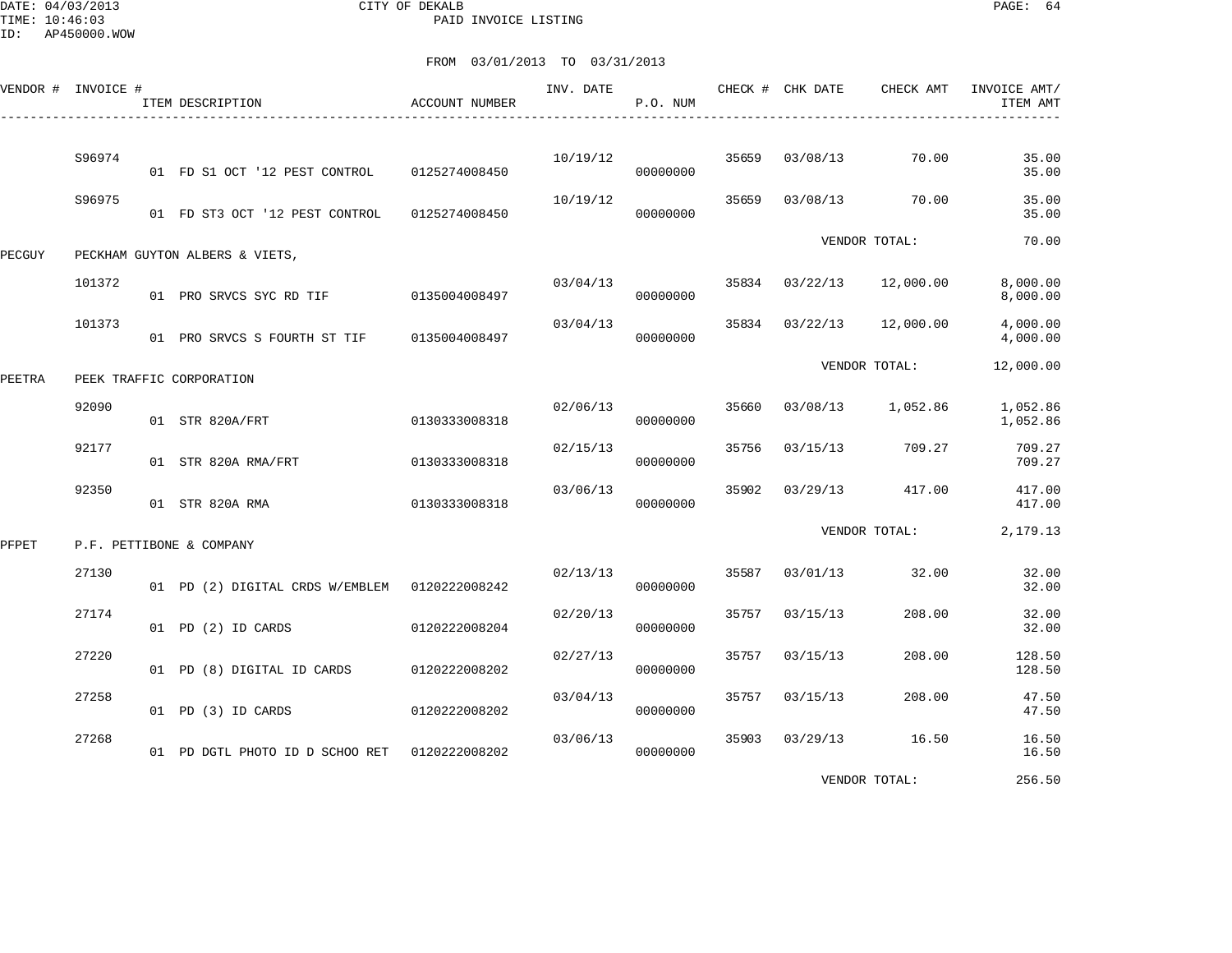DATE: 04/03/2013 CITY OF DEKALB PAGE: 65 PAID INVOICE LISTING

| VENDOR # | INVOICE #        | ITEM DESCRIPTION                         | <b>ACCOUNT NUMBER</b>          | INV. DATE | P.O. NUM             |       | CHECK # CHK DATE | CHECK AMT           | INVOICE AMT/<br>ITEM AMT         |
|----------|------------------|------------------------------------------|--------------------------------|-----------|----------------------|-------|------------------|---------------------|----------------------------------|
| PITBOW   |                  | PITNEY BOWES POSTAGE BY PHONE            |                                |           |                      |       |                  |                     |                                  |
|          | 031313           | 01 POSTAGE BY PHONE                      | 0135003008305                  | 03/13/13  | 00000000             | 35904 | 03/29/13         | 2,000.00            | 2,000.00<br>2,000.00             |
| PITNEY   | PITNEY BOWES INC |                                          |                                |           |                      |       |                  | VENDOR TOTAL:       | 2,000.00                         |
|          | 7541049MR13      | 01 MAIL MACHINE RENTAL                   | 0135003008310                  | 03/13/13  | 00000000             | 35835 | 03/22/13         | 262.00              | 262.00<br>262.00                 |
| PIZHUT   |                  | PIZZA HUT OF AMERICA, INC                |                                |           |                      |       |                  | VENDOR TOTAL:       | 262.00                           |
|          | 022713           | 01 TRAFFIC SIGN AGREEMENT                | 5045006508626                  | 02/27/13  | 00000000             | 35600 | 03/01/13         | 3,000.00            | 3,000.00<br>3,000.00             |
| POLAMY   | AMY POLZIN       |                                          |                                |           |                      |       |                  | VENDOR TOTAL:       | 3,000.00                         |
|          | 030113           | 01 POL/FIRE COM '13 JAN-MAR              | 0115152008201                  | 03/01/13  | 00000000             | 35661 | 03/08/13         | 30.00               | 30.00<br>30.00                   |
| POMPS    |                  | POMP'S TIRE SERVICE INC                  |                                |           |                      |       |                  | VENDOR TOTAL:       | 30.00                            |
|          | 260007859        |                                          |                                | 02/12/13  |                      | 35758 | 03/15/13         | 643.56              | 392.86                           |
|          |                  | 01 STR P8 CNTNTL HDR1                    | 0130332008226                  |           | 00000000             |       |                  |                     | 392.86                           |
|          | 260008100        | 01 STR P8 TIRE RPR<br>02 STR P8 TIRE RPR | 0130332008226<br>0130333008315 | 02/25/13  | 00000000<br>00000000 | 35758 | 03/15/13         | 643.56              | 113.70<br>88.70<br>25.00         |
|          | 640007800        | 01 STR P17 TIRES<br>02 STR P17 TIRES     | 0130332008226<br>0130333008315 | 02/23/13  | 00000000<br>00000000 | 35588 | 03/01/13         | 3,436.12            | 3,436.12<br>3, 172. 12<br>264.00 |
|          | 640008038        | 01 PD (4) PRMR PWRCT RCNDTN              | 0120222008226                  | 02/22/13  | 00000000             | 35758 | 03/15/13         | 643.56              | 137.00<br>137.00                 |
| PROWIN   | PROVEN WINNERS   |                                          |                                |           |                      |       |                  | VENDOR TOTAL:       | 4,079.68                         |
|          | 031413           | 01 CITY/NIU PLANTER PROJECT              | 1300006508639                  | 03/14/13  | 00000000             | 35905 |                  | $03/29/13$ 4,290.00 | 4,290.00<br>4,290.00             |
|          |                  |                                          |                                |           |                      |       |                  | VENDOR TOTAL:       | 4,290.00                         |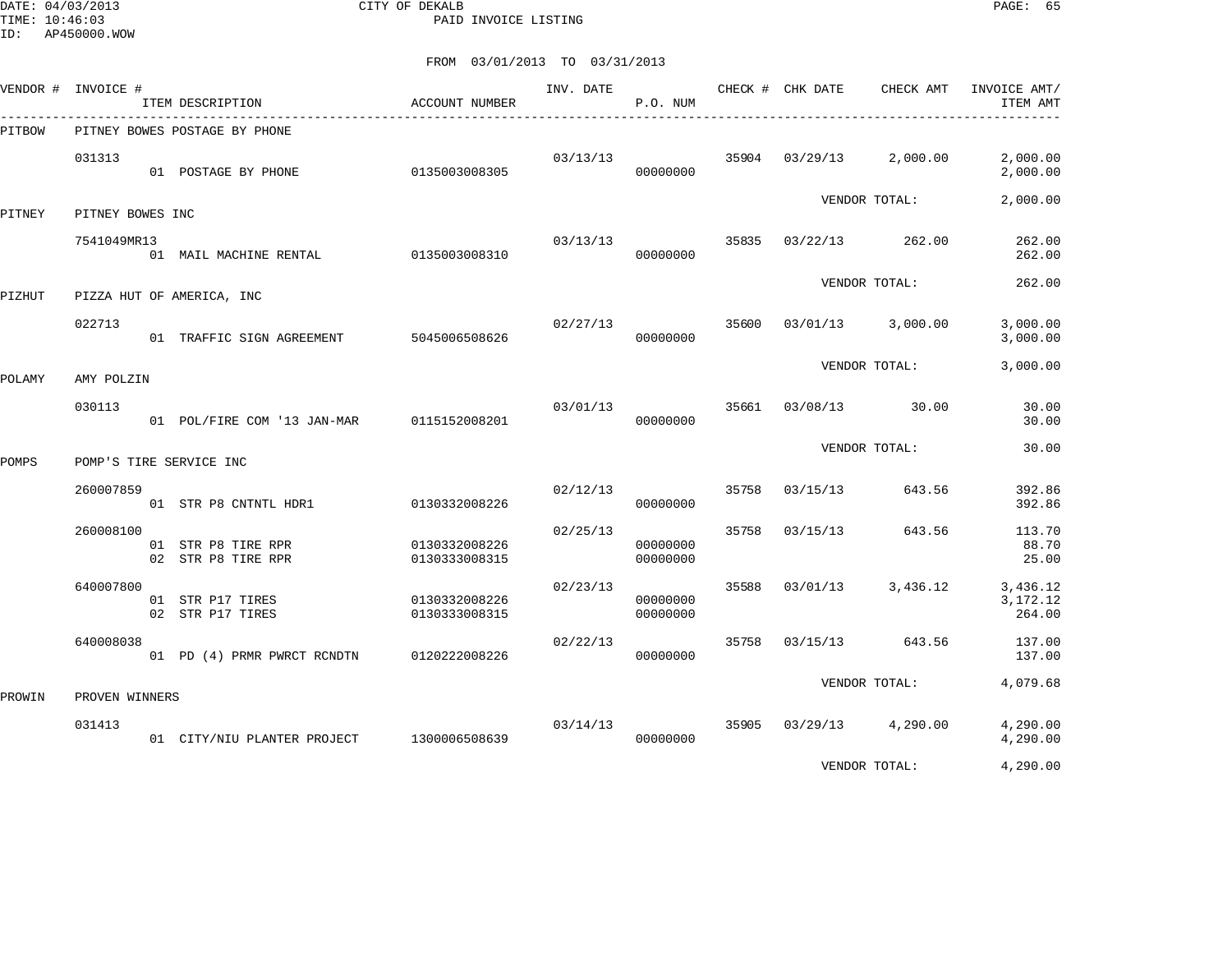DATE: 04/03/2013 CITY OF DEKALB PAGE: 66 PAID INVOICE LISTING

|        | VENDOR # INVOICE # | ITEM DESCRIPTION                                    | ACCOUNT NUMBER                 | INV. DATE | P.O. NUM             |       | CHECK # CHK DATE | CHECK AMT     | INVOICE AMT/<br>ITEM AMT  |
|--------|--------------------|-----------------------------------------------------|--------------------------------|-----------|----------------------|-------|------------------|---------------|---------------------------|
| PURADV | ALBERTSONS         |                                                     |                                |           |                      |       |                  |               |                           |
|        | 84                 | 01 FD BLDG SUPPLIES                                 | 2800006008540                  | 02/27/13  | 00000000             | 35759 | 03/15/13         | 23.80         | 23.80<br>23.80            |
| QUICOR | OUILL CORPORATION  |                                                     |                                |           |                      |       |                  | VENDOR TOTAL: | 23.80                     |
|        | 1036901            | 01 IT (2) HP INKJET CRTRDGS 0115162008285           |                                | 03/08/13  | 00000000             | 35836 | 03/22/13         | 1,350.06      | 77.98<br>77.98            |
|        | 9047116            | 01 IT LEXMARK TONER                                 | 0115162008285                  | 01/30/13  | 00000000             | 35589 | 03/01/13         | 211.98        | 85.99<br>85.99            |
|        | 9128076            | 01 IT SAMSUNG TONER CRTRD                           | 0115162008285                  | 02/01/13  | 00000000             | 35589 | 03/01/13         | 211.98        | 125.99<br>125.99          |
|        | 9312128            | 01 FIN OFFICE SUPPLIES<br>02 MULTI PAPER (10) REAMS | 0115192008204<br>6000002008204 | 02/08/13  | 00000000<br>00000000 | 35662 | 03/08/13         | 181.65        | 181.65<br>120.25<br>61.40 |
|        | 9347387            | 01 MULTI PAPER (2) REAMS                            | 6000002008204                  | 02/11/13  | 00000000             | 35662 | 03/08/13         | 181.65        | 12.28<br>12.28            |
|        | 9666195            | 01 IT (4) XEROX TONER                               | 0115162008285                  | 02/22/13  | 00000000             | 35836 | 03/22/13         | 1,350.06      | 368.96<br>368.96          |
|        | 9700299            | 01 FINANCE OFFICE SUPPLIES                          | 0115192008204                  | 02/25/13  | 00000000             | 35836 | 03/22/13         | 1,350.06      | 24.95<br>24.95            |
|        | 9774701            | 01 IT OFFICE SUPPLEIS                               | 0115162008204                  | 02/27/13  | 00000000             | 35836 | 03/22/13         | 1,350.06      | 35.88<br>35.88            |
|        | 9817836            | 01 IT (2) SAMSUNG TONER CTRDGS                      | 0115162008285                  | 02/28/13  | 00000000             | 35836 | 03/22/13         | 1,350.06      | 251.98<br>251.98          |
|        | 9889017            | 01 IT (2) SAMSUNG TONER CRTRDGS                     | 0115162008285                  | 03/04/13  | 00000000             | 35836 | 03/22/13         | 1,350.06      | 231.98<br>231.98          |
|        | 9926360            | 01 IT SAMSUNG TONER CRTRDG                          | 0115162008285                  | 03/05/13  | 00000000             | 35836 | 03/22/13         | 1,350.06      | 125.99<br>125.99          |
|        | 9962783            | 01 IT (2) HP BLK/TRI COLOR INK                      | 0115162008285                  | 03/06/13  | 00000000             | 35836 | 03/22/13         | 1,350.06      | 91.98<br>91.98            |
|        | 9966392            |                                                     |                                | 03/06/13  |                      |       | 35836 03/22/13   | 1,350.06      | 140.36                    |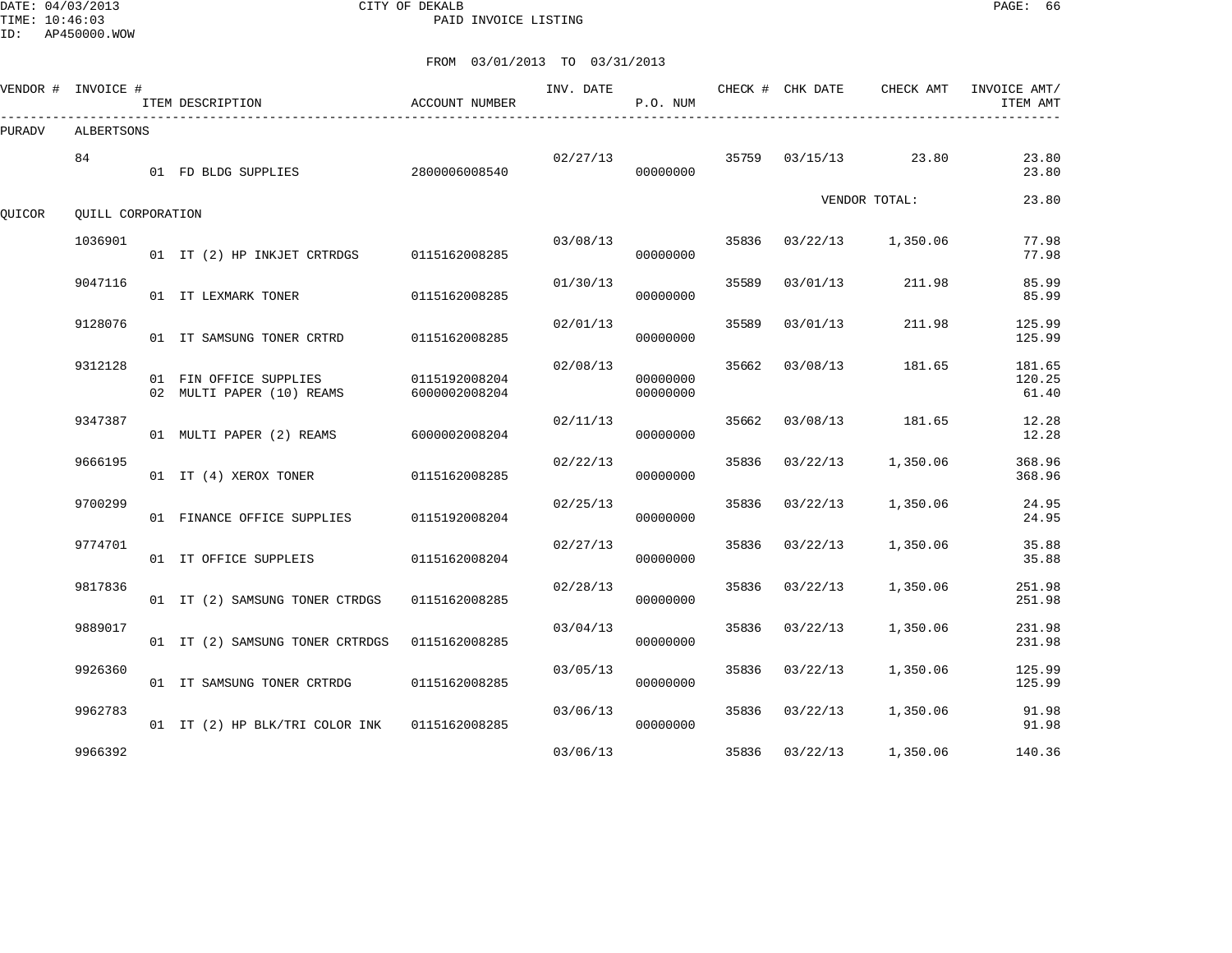DATE: 04/03/2013 CITY OF DEKALB PAGE: 67 PAID INVOICE LISTING

| VENDOR # | INVOICE #             |                                         | ITEM DESCRIPTION                                                                                                                                                   | <b>ACCOUNT NUMBER</b>                                                                                                                                 | INV. DATE | P.O. NUM                                                                                                 |       | CHECK # CHK DATE | CHECK AMT     | INVOICE AMT/<br>ITEM AMT                                                                          |
|----------|-----------------------|-----------------------------------------|--------------------------------------------------------------------------------------------------------------------------------------------------------------------|-------------------------------------------------------------------------------------------------------------------------------------------------------|-----------|----------------------------------------------------------------------------------------------------------|-------|------------------|---------------|---------------------------------------------------------------------------------------------------|
|          | 9966392               |                                         | 01 IT (4) HP INKJET CRTDG                                                                                                                                          | 0115162008285                                                                                                                                         | 03/06/13  | 00000000                                                                                                 | 35836 | 03/22/13         | 1,350.06      | 140.36<br>140.36                                                                                  |
|          | CM95826               |                                         | 01 MULTI PAPER (2) REAMS CREDIT 6000002008204                                                                                                                      |                                                                                                                                                       | 02/11/13  | 00000000                                                                                                 | 35662 | 03/08/13         | 181.65        | $-12.28$<br>$-12.28$                                                                              |
| RAIOIL   | RAINBO OIL COMPANY    |                                         |                                                                                                                                                                    |                                                                                                                                                       |           |                                                                                                          |       |                  | VENDOR TOTAL: | 1,743.69                                                                                          |
|          | 30000897              | 02<br>0.3<br>05<br>06<br>07<br>08<br>09 | 01 PRO ADVANTAGE OIL<br>PRO ADVANTAGE OIL<br>PRO ADVANTAGE OIL<br>04 PRO PERF<br>PRO PERF<br>PRO PERF<br>PRO PERF<br>COASTAL DEXOS<br>ENV CNPLNC FEE/TRANSPORT FEE | 0130332008245<br>6000002008245<br>0120212008245<br>0130332008245<br>6000002008245<br>0120212008245<br>0130352008245<br>0120212008245<br>0130332008245 | 02/08/13  | 00000000<br>00000000<br>00000000<br>00000000<br>00000000<br>00000000<br>00000000<br>00000000<br>00000000 | 35663 | 03/08/13         | 4,270.79      | 2,551.87<br>488.69<br>488.69<br>488.70<br>116.20<br>116.20<br>116.20<br>116.19<br>605.00<br>16.00 |
|          | 30001203              |                                         | 01 229. GAL PRO PERF BLK OIL                                                                                                                                       | 0130332008245                                                                                                                                         | 02/22/13  | 00000000                                                                                                 | 35663 | 03/08/13         | 4,270.79      | 1,718.92<br>1,718.92                                                                              |
| RAYDOO   | RAYNOR DOOR AUTHORITY |                                         |                                                                                                                                                                    |                                                                                                                                                       |           |                                                                                                          |       |                  | VENDOR TOTAL: | 4,270.79                                                                                          |
|          | 97840                 |                                         | 01 ARPT FBO DOOR SEAL                                                                                                                                              | 6500003008348                                                                                                                                         | 02/11/13  | 00000000                                                                                                 | 35664 | 03/08/13         | 25.00         | 25.00<br>25.00                                                                                    |
| RAYOHER  | RAY O'HERRON CO INC   |                                         |                                                                                                                                                                    |                                                                                                                                                       |           |                                                                                                          |       |                  | VENDOR TOTAL: | 25.00                                                                                             |
|          | 0067684IN             |                                         | 01 PD PETRAGALLO UNIFORM SUPPLIES 0120222008270                                                                                                                    |                                                                                                                                                       | 02/08/13  | 00000000                                                                                                 | 35590 | 03/01/13         | 173.80        | 173.80<br>173.80                                                                                  |
|          | 0068931IN             |                                         | 01 PD RFND PATCHES                                                                                                                                                 | 0120222008270                                                                                                                                         | 02/28/13  | 00000000                                                                                                 | 35837 | 03/22/13         | 129.45        | $-3.90$<br>$-3.90$                                                                                |
|          | 0068932IN             |                                         | 01 PD POULOS UNIFORM SUPPLIES                                                                                                                                      | 0120222008270                                                                                                                                         | 02/28/13  | 00000000                                                                                                 | 35837 | 03/22/13         | 129.45        | 133.35<br>133.35                                                                                  |
|          | 0068971IN             |                                         | 01 PD HOADLEY UNIFORM SUPPLIES<br>02 PD UNIFORM SUPPLIES                                                                                                           | 0120222008270<br>0120222008270                                                                                                                        | 02/28/13  | 00000000<br>00000000                                                                                     | 35906 | 03/29/13         | 261.55        | 261.55<br>190.90<br>70.65                                                                         |
|          |                       |                                         |                                                                                                                                                                    |                                                                                                                                                       |           |                                                                                                          |       |                  | VENDOR TOTAL: | 564.80                                                                                            |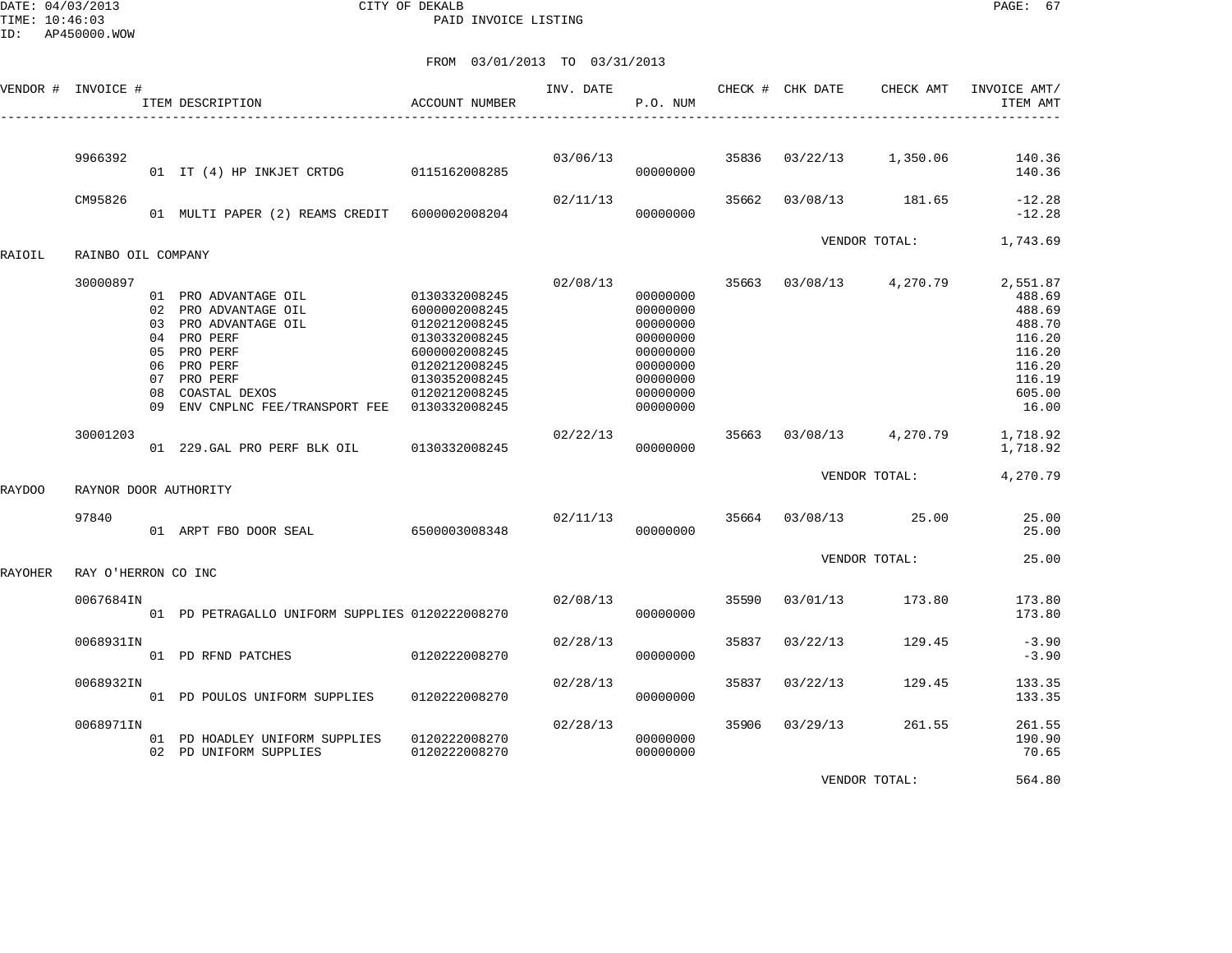|        | VENDOR # INVOICE #                | ITEM DESCRIPTION<br>________________________    | ACCOUNT NUMBER |          | P.O. NUM             |       |                |                         | ITEM AMT         |
|--------|-----------------------------------|-------------------------------------------------|----------------|----------|----------------------|-------|----------------|-------------------------|------------------|
|        | RAYOHERR RAY O'HERRON COMPANY INC |                                                 |                |          |                      |       |                |                         |                  |
|        | 032113                            | 01 PD GLCK MDL19 9MM/GLCK 45 CLPR 0120226008540 |                |          | 03/21/13<br>00000000 |       |                | 35907 03/29/13 961.67   | 926.00<br>926.00 |
|        | 1225689IN                         | 01 PD SQUAD SUPPLIES/FRT 0120222008226          |                | 10/23/12 | 00000000             |       | 35760 03/15/13 | 2,650.76                | 568.11<br>568.11 |
|        | 1226119IN                         | 01 PD AIRBAG SWITCH/FRT 0120222008226           |                | 10/26/12 | 00000000             | 35760 | 03/15/13       | 2,650.76                | 306.00<br>306.00 |
|        | 1227007IN                         | 01 PD RBBR SHCK MNT/FRT 0120222008226           |                | 11/06/12 | 00000000             | 35760 | 03/15/13       | 2,650.76                | 290.16<br>290.16 |
|        | 1228366IN                         | 01 PD SQUAD SUPPLIES/FRT 0120222008226          |                | 11/20/12 | 00000000             |       | 35760 03/15/13 | 2,650.76                | 261.32<br>261.32 |
|        | 1229193IN                         | 01 PD SOUAD SUPPLIES 0120222008226              |                | 11/29/12 | 00000000             | 35760 | 03/15/13       | 2,650.76                | 450.00<br>450.00 |
|        | 1300810INA                        | 01 INV # 1300810-IN FRT 0120226008540           |                | 03/19/13 | 00000000             |       |                | 35907 03/29/13 961.67   | 35.67<br>35.67   |
|        | 1303417IN                         | 01 PD SECURE IDLE/CHRG GRD/FRT                  | 0120222008226  | 01/30/13 | 00000000             | 35760 | 03/15/13       | 2,650.76                | 587.10<br>587.10 |
|        | 1305313IN                         | 01 PD WINDOW BARRIERS/FRT                       | 0120222008226  | 02/18/13 | 00000000             |       | 35760 03/15/13 | 2,650.76                | 188.07<br>188.07 |
|        | 1306634IN                         | 01 PD TRAFFIC WAND                              | 0120222008242  | 03/05/13 | 00000000             |       | 35838 03/22/13 | 576.56                  | 31.59<br>31.59   |
|        | 1307346IN                         | 01 PD (2) SPEAKERS/FRT 0120222008226            |                | 03/11/13 | 00000000             | 35838 | 03/22/13       | 576.56                  | 342.97<br>342.97 |
|        | 1307713IN                         | 01 PD NHD SIDE WNDW BARRIER/FRT 0120222008226   |                | 03/13/13 | 00000000             |       | 35838 03/22/13 | 576.56                  | 202.00<br>202.00 |
| REDROB | ROBERT REDEL                      |                                                 |                |          |                      |       |                | VENDOR TOTAL:           | 4,188.99         |
|        | 022213                            | 01 2013 WELLNESS                                | 7100004008476  | 02/22/13 | 00000000             |       |                | D000058 03/01/13 304.80 | 304.80<br>304.80 |
| REMCLA | REMAX CLASSIC                     |                                                 |                |          |                      |       |                | VENDOR TOTAL:           | 304.80           |
|        | 438974                            |                                                 |                | 03/26/13 |                      |       |                | 35908 03/29/13 20.57    | 20.57            |
|        |                                   |                                                 |                |          |                      |       |                |                         |                  |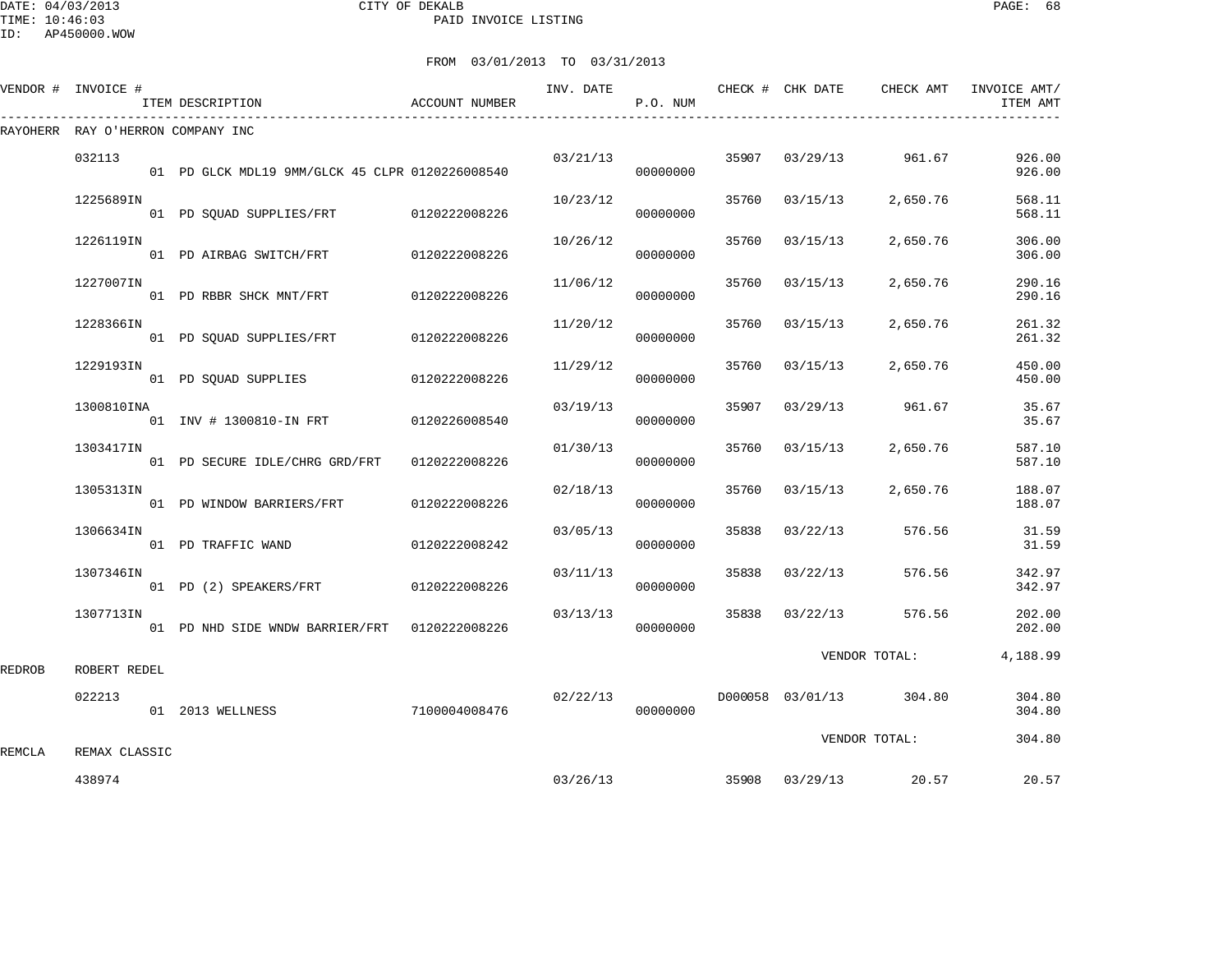DATE: 04/03/2013 CITY OF DEKALB PAGE: 69 PAID INVOICE LISTING

|               | VENDOR # INVOICE #    | ACCOUNT NUMBER<br>ITEM DESCRIPTION<br>--------------------------------- |               | INV. DATE | P.O. NUM |       | CHECK # CHK DATE | CHECK AMT               | INVOICE AMT/<br>ITEM AMT |
|---------------|-----------------------|-------------------------------------------------------------------------|---------------|-----------|----------|-------|------------------|-------------------------|--------------------------|
|               | 438974                | 01 RFND 69190-12835                                                     | 6000000063444 | 03/26/13  | 00000000 | 35908 |                  | $03/29/13$ 20.57        | 20.57<br>20.57           |
| RENDEK        | RENEW DEKALB          |                                                                         |               |           |          |       |                  | VENDOR TOTAL:           | 20.57                    |
|               | 030113                | 01 FY13 TIF FNDNG AGRMNT FEB '13 1300003008399                          |               | 03/01/13  | 00000000 | 35665 |                  | 03/08/13 3,750.00       | 3,750.00<br>3,750.00     |
| <b>REUCHR</b> | CHRIS REUTER          |                                                                         |               |           |          |       |                  | VENDOR TOTAL:           | 3,750.00                 |
|               | 432613                | 01 RFND 2X PYMNT 73693-00874 6000000001340                              |               | 03/05/13  | 00000000 | 35666 |                  | 03/08/13 161.78         | 161.78<br>161.78         |
| RHOJAM        | <b>JAMES RHOADES</b>  |                                                                         |               |           |          |       |                  | VENDOR TOTAL:           | 161.78                   |
|               | 022213                | 01 2013 WELLNESS                                                        | 7100004008476 | 02/22/13  | 00000000 |       | D000059 03/01/13 | 304.80                  | 304.80<br>304.80         |
| RIIMAR        | MARY HERNANDEZ RIIPPI |                                                                         |               |           |          |       |                  | VENDOR TOTAL:           | 304.80                   |
|               | 022213                | 01 2013 WELLNESS                                                        | 7100004008476 | 02/22/13  | 00000000 |       |                  | D000060 03/01/13 100.00 | 100.00<br>100.00         |
| RKDIX         | R.K. DIXON            |                                                                         |               |           |          |       |                  | VENDOR TOTAL:           | 100.00                   |
|               | 824580                | 01 CTYHLL/LGL CPYR LSE 3/29-6/28 0135003008310                          |               | 02/25/13  | 00000000 | 35839 |                  | $03/22/13$ 1,089.02     | 764.48<br>764.48         |
|               | 824581                | 01 CTYHLL CPYR LSE 3/29-6/28/13 0135003008310                           |               | 02/25/13  | 00000000 | 35839 | 03/22/13         | 1,089.02                | 324.54<br>324.54         |
| ROLPLU        | ROLAND PLUMBING       |                                                                         |               |           |          |       |                  | VENDOR TOTAL:           | 1,089.02                 |
|               | 4972                  | 01 FY13 CDBG 1415 PRAIRIE 1900006508624                                 |               | 03/08/13  | 00000000 |       |                  | 35761 03/15/13 1,425.00 | 1,425.00<br>1,425.00     |
| RUSPOW        |                       | RUSH POWER SYSTEMS LLC                                                  |               |           |          |       |                  | VENDOR TOTAL:           | 1,425.00                 |
|               | 1861                  |                                                                         |               |           | 02/04/13 |       | 35591 03/01/13   | 960.00                  | 960.00                   |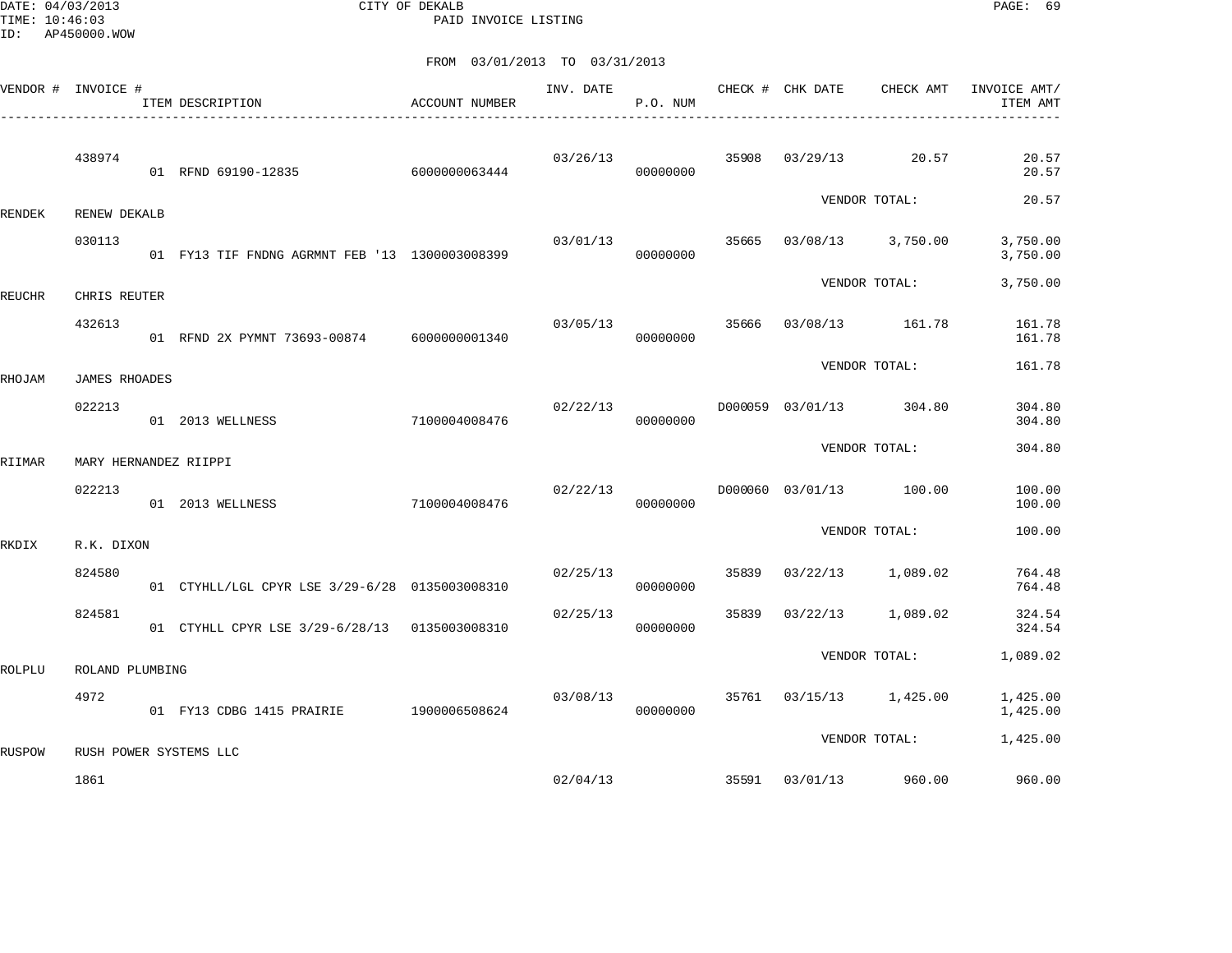DATE: 04/03/2013 CITY OF DEKALB PAGE: 70 PAID INVOICE LISTING

|        | VENDOR # INVOICE # | ITEM DESCRIPTION                               | ACCOUNT NUMBER | INV. DATE | P.O. NUM             | CHECK # CHK DATE        | CHECK AMT                | INVOICE AMT/<br>ITEM AMT |
|--------|--------------------|------------------------------------------------|----------------|-----------|----------------------|-------------------------|--------------------------|--------------------------|
|        | 1861               | 01 PM SRVC LEVEL 1/LOAD BNK TST 6500004008450  |                | 02/04/13  | 00000000             |                         | 35591 03/01/13 960.00    | 960.00<br>960.00         |
| SAADES | SAA DESIGN GROUP   |                                                |                |           |                      |                         | VENDOR TOTAL:            | 960.00                   |
|        | 24963              | 01 PRO SRVCS DWNTWN RVTLZTN 1300003008343      |                | 02/28/13  | 00000000             |                         | 35840 03/22/13 31,023.67 | 31,023.67<br>31,023.67   |
| SABTAN | TANNER SABIN       |                                                |                |           |                      |                         | VENDOR TOTAL:            | 31,023.67                |
|        | 022213             | 01 2013 WELLNESS                               | 7100004008476  | 02/22/13  | 00000000             | D000061 03/01/13 304.80 |                          | 304.80<br>304.80         |
| SAFPAS | SAFE PASSAGE, INC. |                                                |                |           |                      |                         | VENDOR TOTAL:            | 304.80                   |
|        | IDIS5541106        | 01 FY13 CDBG PUB SRVCS 4QTR 1900003008307      |                | 03/15/13  | 00000000             |                         | 35841 03/22/13 3,393.75  | 3,393.75<br>3,393.75     |
| SCBAS  | SCBAS              |                                                |                |           |                      |                         | VENDOR TOTAL:            | 3,393.75                 |
|        | 85748              | 01 FD PURIFICATION CRTRDGS 0125273008311       |                | 02/22/13  | 00000000             |                         | 35762 03/15/13 844.00    | 844.00<br>844.00         |
| SCHWAD | WADE SCHNECK       |                                                |                |           |                      |                         | VENDOR TOTAL:            | 844.00                   |
|        | 02213              | 01 2013 WELLNESS                               | 7100004008476  | 02/22/13  | 00000000             | D000062 03/01/13 184.80 |                          | 184.80<br>184.80         |
| SEANUC |                    | SEAMAN NUCLEAR CORPORATION                     |                |           |                      |                         | VENDOR TOTAL:            | 184.80                   |
|        | 6617               | 01 ENG ANNL SRVC AGRMNT                        | 0130353008310  | 02/25/13  | 00000000             | 35842 03/22/13          | 845.00                   | 845.00<br>845.00         |
| SECCLE |                    | SECURE CLEAN BUILDING SERVICES                 |                |           |                      |                         | VENDOR TOTAL:            | 845.00                   |
|        | 9686               | 01 ARPT JANITORIAL SRVCS MAR '13 6500004008450 |                |           | 03/01/13<br>00000000 | 35763 03/15/13 167.00   |                          | 167.00<br>167.00         |
|        |                    |                                                |                |           |                      |                         | VENDOR TOTAL:            | 167.00                   |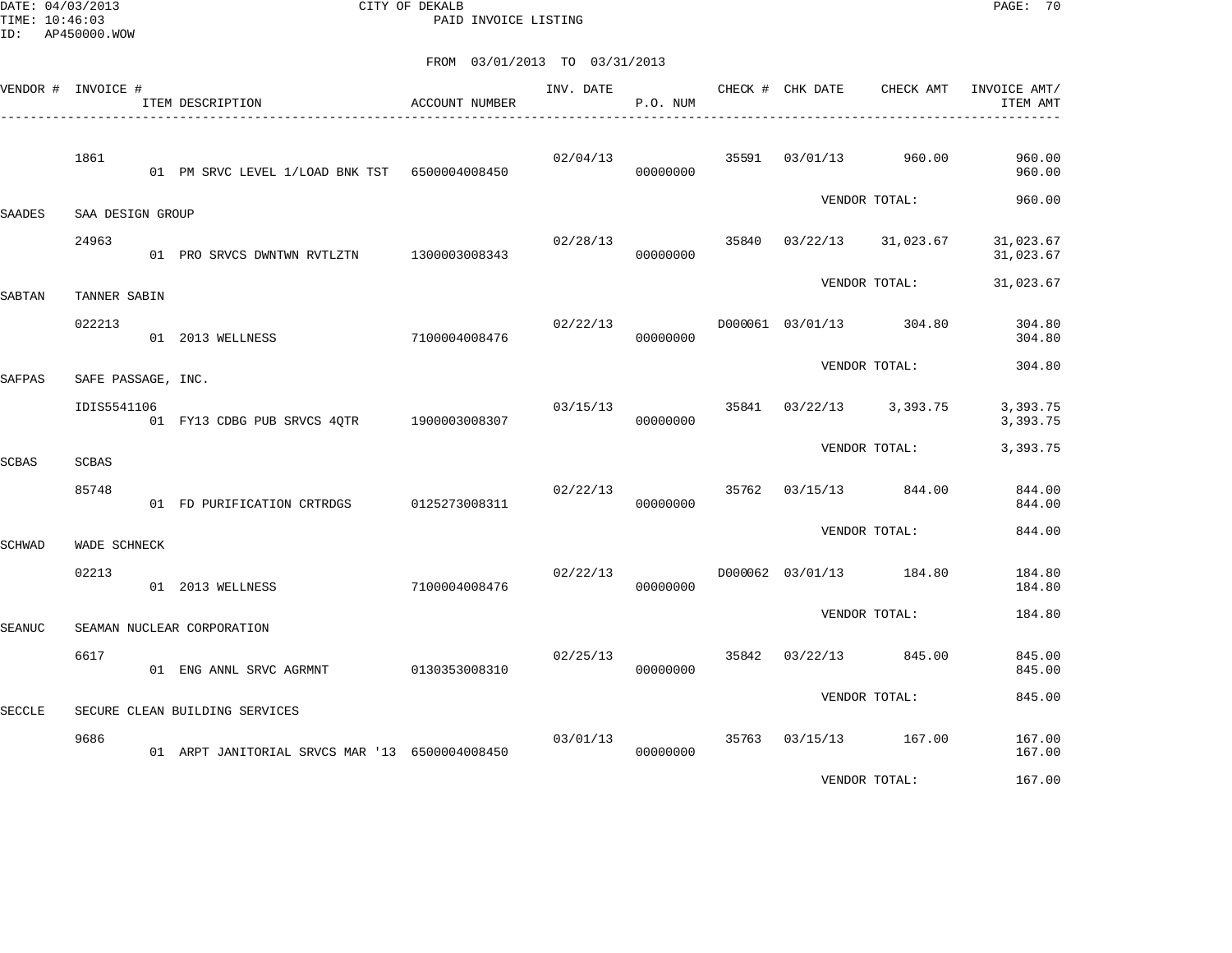DATE: 04/03/2013 CITY OF DEKALB PAGE: 71 PAID INVOICE LISTING

| VENDOR #      | INVOICE #         | ITEM DESCRIPTION<br>---------------------------                                                           | <b>ACCOUNT NUMBER</b>                                                             | INV. DATE | P.O. NUM                                                 |       | CHECK # CHK DATE | CHECK AMT     | INVOICE AMT/<br>ITEM AMT                              |
|---------------|-------------------|-----------------------------------------------------------------------------------------------------------|-----------------------------------------------------------------------------------|-----------|----------------------------------------------------------|-------|------------------|---------------|-------------------------------------------------------|
| <b>SES</b>    | <b>SES</b>        |                                                                                                           |                                                                                   |           |                                                          |       |                  |               |                                                       |
|               | 16045             | 01 WTR 3/8 4WAY VLV/FRT                                                                                   | 6000002008232                                                                     | 03/06/13  | 00000000                                                 | 35764 | 03/15/13         | 99.00         | 99.00<br>99.00                                        |
| <b>SHACOR</b> | SHARE CORPORATION |                                                                                                           |                                                                                   |           |                                                          |       |                  | VENDOR TOTAL: | 99.00                                                 |
|               | 833702833613      | 01 SNOW & ICE INHIBITOR<br>02 PEAPOD GRPFRT/MANGO<br>03 STR CHAMPION<br>04 WTR CHAMPION<br>05 PD CHAMPION | 0130332008235<br>0130322008291<br>0130322008226<br>6000002008291<br>0120212008299 | 02/01/13  | 00000000<br>00000000<br>00000000<br>00000000<br>00000000 | 35667 | 03/08/13         | 613.31        | 613.31<br>184.87<br>191.36<br>79.03<br>79.03<br>79.02 |
| SHASUB        |                   | SHAW SUBURBAN MEDIA GROUP                                                                                 |                                                                                   |           |                                                          |       |                  | VENDOR TOTAL: | 613.31                                                |
|               | 0113100280401     | 01 POL STTN PUB NOTICE 1/22/13 0130343008366                                                              |                                                                                   | 01/31/13  | 00000000                                                 | 35765 | 03/15/13         | 121.85        | 58.50<br>58.50                                        |
|               | 0213100280402     | 01 WSTMNSTR CHRCH PUB NOT 2/28/13 0130343008366                                                           |                                                                                   | 02/28/13  | 00000000                                                 | 35765 | 03/15/13         | 121.85        | 63.35<br>63.35                                        |
|               | 386329            | 01 DSATS FY13-17 TIP AMNDMNT #2                                                                           | 0900003008366                                                                     | 03/12/13  | 00000000                                                 | 35843 | 03/22/13         | 96.33         | 96.33<br>96.33                                        |
|               | IDIS5534163       | 01 FY13 CDBG PUB NOT LGTNG IMP                                                                            | 1900006508641                                                                     | 02/18/13  | 00000000                                                 | 35668 | 03/08/13         | 245.20        | 245.20<br>245.20                                      |
| SIMGRI        | SIMPLEXGRINNELL   |                                                                                                           |                                                                                   |           |                                                          |       |                  | VENDOR TOTAL: | 463.38                                                |
|               | 68662668          | 0130333008311<br>01 STR DIALER RPR                                                                        |                                                                                   | 02/18/13  | 00000000                                                 | 35766 | 03/15/13         | 453.40        | 453.40<br>453.40                                      |
|               | 76007242          | 01 CH ALRM/DTCTN 4/1/13-3/31/14 0130324008450                                                             |                                                                                   | 03/04/13  | 00000000                                                 | 35909 | 03/29/13         | 435.00        | 435.00<br>435.00                                      |
| <b>SLWEBB</b> |                   | S.L. WEBB ELECTRIC, INC.                                                                                  |                                                                                   |           |                                                          |       |                  | VENDOR TOTAL: | 888.40                                                |
|               | 4392              | 01 ELCTRL INSPCTNS FEB '13                                                                                | 0130353008399                                                                     | 03/01/13  | 00000000                                                 | 35767 | 03/15/13         | 2,400.00      | 2,400.00<br>2,400.00                                  |
|               |                   |                                                                                                           |                                                                                   |           |                                                          |       |                  | VENDOR TOTAL: | 2,400.00                                              |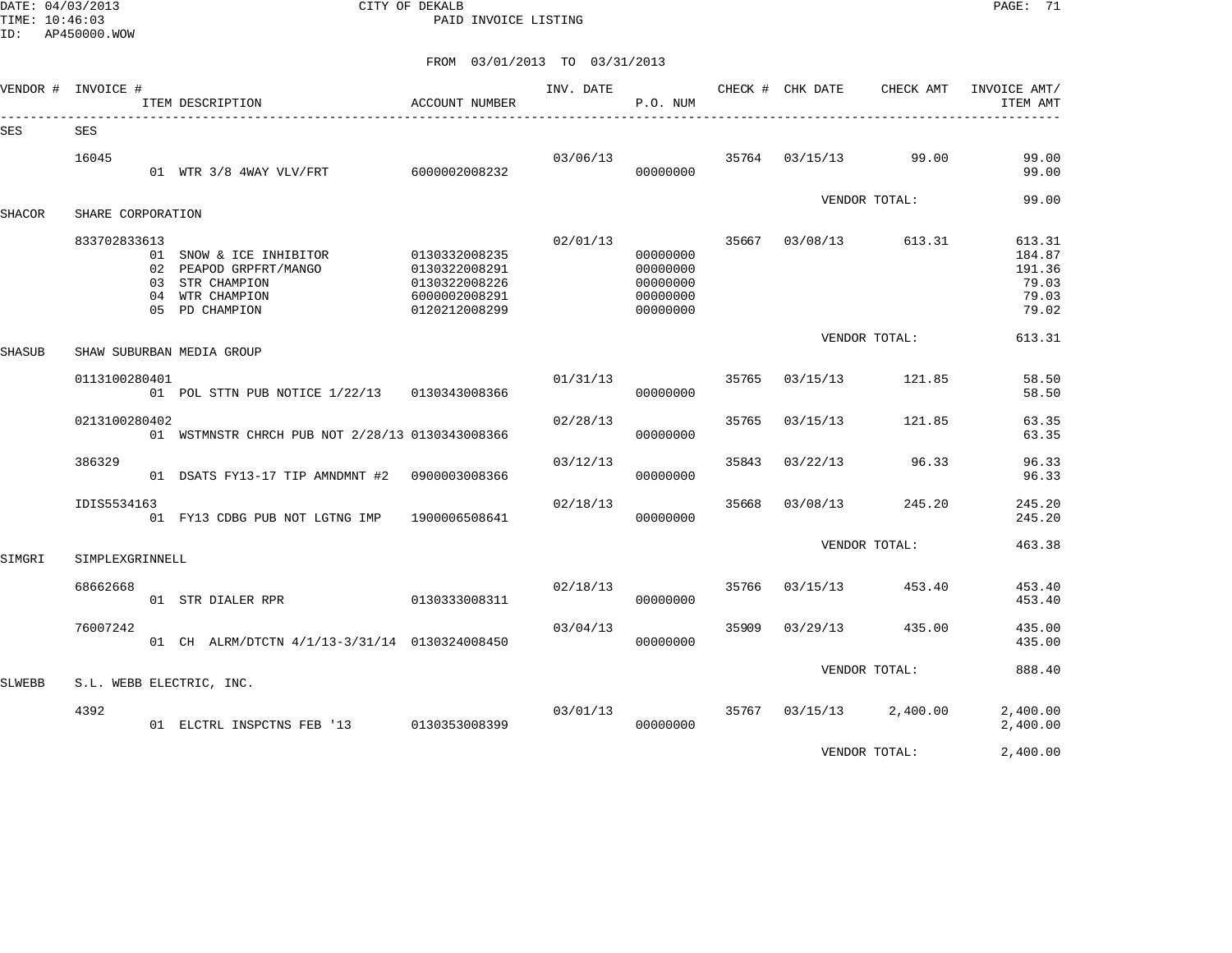DATE: 04/03/2013 CITY OF DEKALB PAGE: 72 PAID INVOICE LISTING

|               | VENDOR # INVOICE #             |            | ITEM DESCRIPTION                             | ACCOUNT NUMBER |          | P.O. NUM             |               |                |                         | INVOICE AMT/<br>ITEM AMT |
|---------------|--------------------------------|------------|----------------------------------------------|----------------|----------|----------------------|---------------|----------------|-------------------------|--------------------------|
| SODBRY        | BRYAN SODERSTROM               |            |                                              |                |          |                      |               |                |                         |                          |
|               | 022213                         |            | 01 2013 WELLNESS                             | 7100004008476  |          | 02/22/13<br>00000000 |               |                | D000063 03/01/13 86.00  | 86.00<br>86.00           |
| SOS           | ILLINOIS SECRETARY OF STATE    |            |                                              |                |          |                      |               | VENDOR TOTAL:  |                         | 86.00                    |
|               | 031813                         |            | 01 PD 303 PLT RNWL                           | 0100000002710  | 03/18/13 | 00000000             |               |                | 35910 03/29/13 101.00   | 101.00<br>101.00         |
| SPRINT        |                                | SPRINT PCS |                                              |                |          |                      |               | VENDOR TOTAL:  | 101.00                  |                          |
|               | 621578810063                   |            | 01 CDMA TELEMENTRY FEB '13 0125263008337     |                | 03/01/13 | 00000000             |               |                | 35844 03/22/13 24.12    | 24.12<br>24.12           |
| SPRSUB        | SPRINT                         |            |                                              |                |          |                      |               |                | VENDOR TOTAL:           | 24.12                    |
|               | LCI166019                      |            | 01 PD SUB CMPLNC 13MR32 0120242008243        |                | 03/12/13 | 00000000             |               |                | 35911 03/29/13 30.00    | 30.00<br>30.00           |
| STEMIC        | MICHAEL STEWART                |            |                                              |                |          |                      |               | VENDOR TOTAL:  | 30.00                   |                          |
|               |                                |            |                                              |                |          |                      |               |                |                         |                          |
|               | 022213                         |            | 01 2013 WELLNESS                             | 7100004008476  | 02/22/13 | 00000000             |               |                | D000064 03/01/13 248.94 | 248.94<br>248.94         |
| <b>STRPLU</b> | STRYPES PLUS MORE INC.         |            |                                              |                |          |                      |               | VENDOR TOTAL:  | 248.94                  |                          |
|               | 11876                          |            | 01 STR P336 LTTRNG/LOGOS                     | 0120222008226  |          | 02/20/13<br>00000000 |               | 35669 03/08/13 | 660.00                  | 660.00<br>660.00         |
|               | 11890                          |            | 01 PD P332 RMV/INSLL LTTRNG 0120223008315    |                | 03/15/13 | 00000000             |               | 35912 03/29/13 | 730.00                  | 730.00<br>730.00         |
| SUBLAB        | SUBURBAN LABORATORIES, INC.    |            |                                              |                |          |                      |               | VENDOR TOTAL:  |                         | 1,390.00                 |
|               | 25578                          |            | 01 WTR (5) FLUORIDE TESTS/MCCM 6000003008356 |                | 02/27/13 | 00000000             |               |                | 35845 03/22/13 75.00    | 75.00<br>75.00           |
| <b>SULCHR</b> |                                |            |                                              |                |          |                      | VENDOR TOTAL: |                | 75.00                   |                          |
|               | CHRISTOPHER SULLIVAN<br>022213 |            |                                              |                | 02/22/13 |                      |               |                | D000065 03/01/13 184.80 | 184.80                   |
|               |                                |            |                                              |                |          |                      |               |                |                         |                          |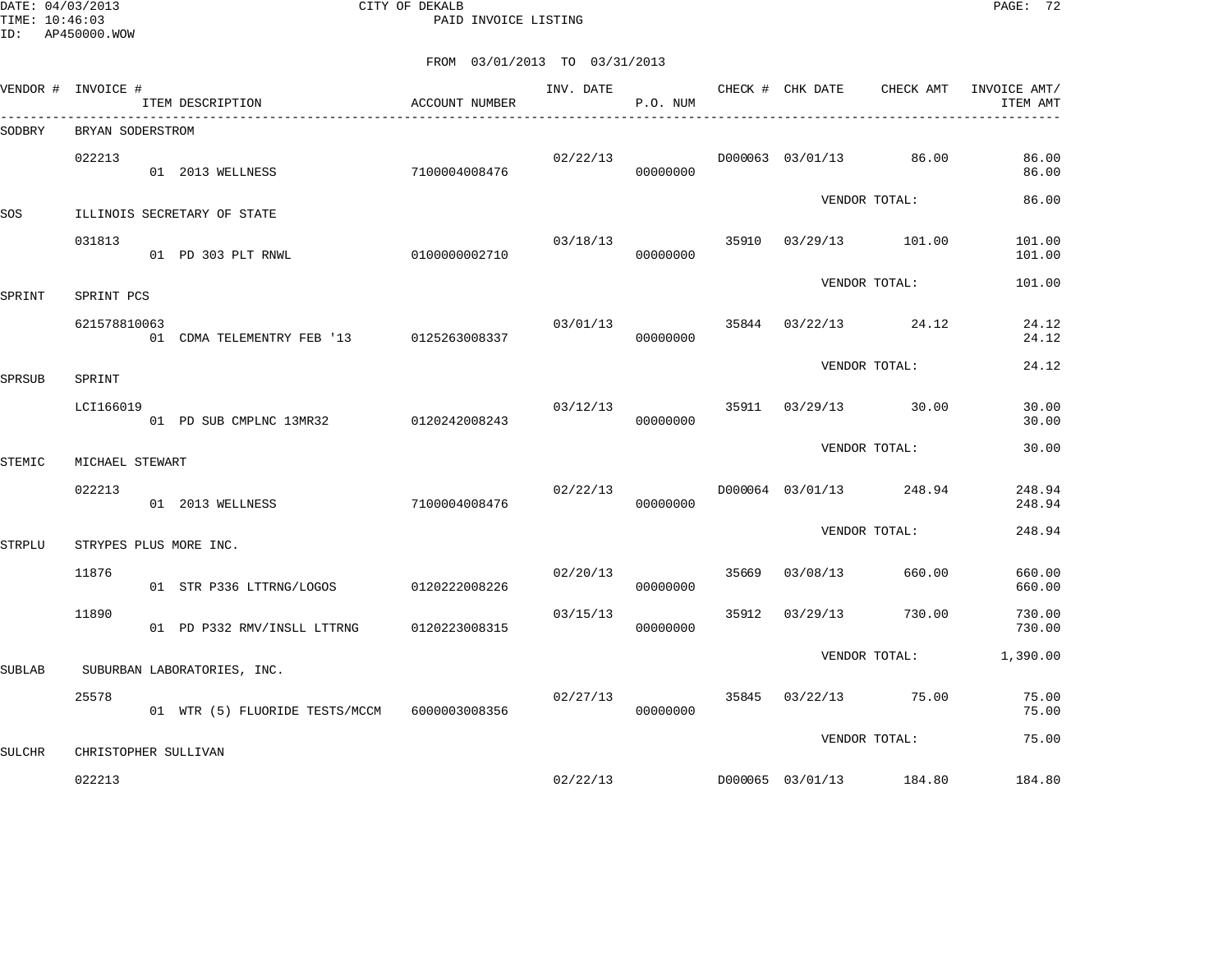DATE: 04/03/2013 CITY OF DEKALB PAGE: 73 PAID INVOICE LISTING

|         | VENDOR # INVOICE # | ITEM DESCRIPTION                               | ACCOUNT NUMBER | INV. DATE | P.O. NUM             | CHECK # CHK DATE | CHECK AMT                | INVOICE AMT/<br>ITEM AMT |
|---------|--------------------|------------------------------------------------|----------------|-----------|----------------------|------------------|--------------------------|--------------------------|
|         | 022213             | 01 2013 WELLNESS                               | 7100004008476  | 02/22/13  | 00000000             |                  | D000065 03/01/13 184.80  | 184.80<br>184.80         |
| SULKEL  | KELLY SULLIVAN     |                                                |                |           |                      |                  | VENDOR TOTAL:            | 184.80                   |
|         | 022213             | 01 2013 WELLNESS                               | 7100004008476  | 02/22/13  | 00000000             |                  | D000066 03/01/13 304.80  | 304.80<br>304.80         |
| SWADIS  |                    | SWANSON'S DISCOUNT VACUUMS                     |                |           |                      |                  | VENDOR TOTAL:            | 304.80                   |
|         | 021513             | 01 FD VAC RPR                                  | 0125272008210  | 02/15/13  | 00000000             |                  | 35670 03/08/13 104.80    | 104.80<br>104.80         |
| TCP     |                    | TRAFFIC CONTROL & PROTECTION                   |                |           |                      |                  | VENDOR TOTAL:            | 104.80                   |
|         | 76173              | 01 STR BLK VYNL RLL/FRT                        | 0130332008231  | 02/11/13  | 00000000             |                  | 35671 03/08/13 433.14    | 433.14<br>433.14         |
| TEHMAR  | MARK TEHAN         |                                                |                |           |                      |                  | VENDOR TOTAL:            | 433.14                   |
|         | 031513             | 01 PD RMB FUEL P340/TRNG LNCH(3) 0120223008376 |                | 03/15/13  | 00000000             |                  | D000083 03/22/13 96.02   | 96.02<br>96.02           |
| THOGRE  | GREGORY THORNTON   |                                                |                |           |                      |                  | VENDOR TOTAL:            | 96.02                    |
|         | 022213             | 01 2013 WELLNESS                               | 7100004008476  |           | 02/22/13<br>00000000 |                  | D000067 03/01/13 89.50   | 89.50<br>89.50           |
| TRIRSYS | TRI-R SYSTEMS INC. |                                                |                |           |                      |                  | VENDOR TOTAL:            | 89.50                    |
|         | 003506             | 01 WTR WTP IMP                                 | 6000006008515  | 02/11/13  | 00000000             |                  | 35672 03/08/13 16,500.00 | 16,500.00<br>16,500.00   |
| TRISTA  | TRI-STATE TOWING   |                                                |                |           |                      |                  | VENDOR TOTAL:            | 16,500.00                |
|         | R22118             | 01 RMB TOW TO IMPOUND 12-29854 0120223008384   |                | 03/13/13  | 00000000             |                  | 35768 03/15/13 55.00     | 55.00<br>55.00           |
|         |                    |                                                |                |           |                      |                  | VENDOR TOTAL:            | 55.00                    |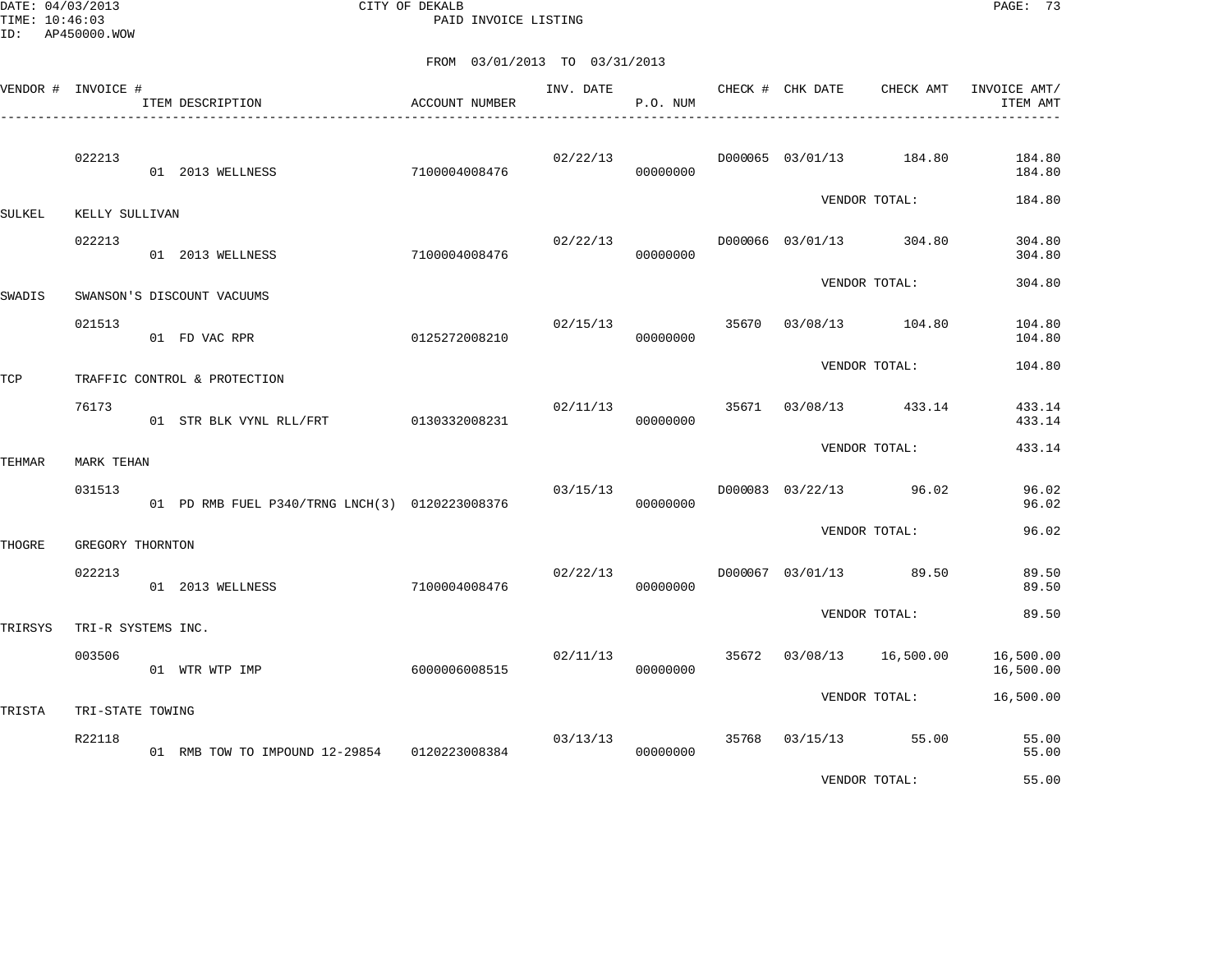DATE: 04/03/2013 CITY OF DEKALB PAGE: 74 PAID INVOICE LISTING

|        | VENDOR # INVOICE #        | ITEM DESCRIPTION                                                              | <b>ACCOUNT NUMBER</b>          | INV. DATE | P.O. NUM             |       |                | CHECK # CHK DATE CHECK AMT | INVOICE AMT/<br>ITEM AMT |
|--------|---------------------------|-------------------------------------------------------------------------------|--------------------------------|-----------|----------------------|-------|----------------|----------------------------|--------------------------|
| UNIHEA | UNITED HEALTHCARE         |                                                                               |                                |           |                      |       |                |                            |                          |
|        | 123837                    | 01 RFND D BILLIPS 9/26/12 0100000063423                                       |                                | 03/13/13  | 00000000             |       | 35846 03/22/13 | 461.02                     | 461.02<br>461.02         |
| UNIREN | UNITED RENTALS            |                                                                               |                                |           |                      |       |                | VENDOR TOTAL:              | 461.02                   |
|        | 109404064001              | 01 WTR (2) CARBIDE ROCK BITS 6000002008295                                    |                                | 03/04/13  | 00000000             |       | 35913 03/29/13 | 258.42                     | 139.98<br>139.98         |
|        | 109520122001              | 01 WTR (2) DRILL STEEL/DEL CHRG 6000002008295                                 |                                | 03/08/13  | 00000000             |       | 35913 03/29/13 | 258.42                     | 118.44<br>118.44         |
| UOFIC  | UNIVERSITY OF ILLINOIS AT |                                                                               |                                |           |                      |       |                | VENDOR TOTAL:              | 258.42                   |
|        | 12888                     | 01 ENG SHPPNG 2010 ADA STNDRDS                                                | 0130352008202                  | 03/07/13  | 00000000             |       |                | $35847$ $03/22/13$ 4.40    | 4.40<br>4.40             |
| UPS    | UNITED PARCEL SERVICE     |                                                                               |                                |           |                      |       |                | VENDOR TOTAL:              | 4.40                     |
|        | 00007WX103063             | 01 FD 2/6/13<br>02 WTR SHPPNG/SRVC CHRGS                                      | 0125263008305<br>6000003008305 | 02/09/13  | 00000000<br>00000000 |       | 35673 03/08/13 | 38.22                      | 19.29<br>7.29<br>12.00   |
|        | 00007WX103073             | 01 WTR SHPPNG/SRVC CHRGS                                                      | 6000003008305                  | 02/16/13  | 00000000             |       | 35673 03/08/13 | 38.22                      | 18.93<br>18.93           |
|        | 00007WX103083             | 01 SHPPNG/SRVC CHRGS                                                          | 6000003008305                  | 02/23/13  | 00000000             | 35769 | 03/15/13       | 19.29                      | 19.29<br>19.29           |
|        | 00007WX103093             | 01 STR 2/20/13 SHPPNG<br>02 WTR SRVC CHRGS 3/1/13                             | 0130332008230<br>6000003008305 | 03/02/13  | 00000000<br>00000000 | 35848 | 03/22/13       | 22.79                      | 22.79<br>10.79<br>12.00  |
|        | 00007WX103103             | 01 WTR 3/8/13                                                                 | 6000003008305                  | 03/09/13  | 00000000             |       | 35914 03/29/13 | 12.00                      | 12.00<br>12.00           |
|        |                           |                                                                               |                                |           |                      |       |                | VENDOR TOTAL:              | 92.30                    |
| USBANK | 221599202                 | U.S. BANK NATIONAL ASSOCIATION<br>01 FD COPIER LSE 1/30-2/28/13 0130353008310 |                                | 02/28/13  | 00000000             |       | 35592 03/01/13 | 625.99                     | 512.23<br>512.23         |
|        | 221839202                 |                                                                               |                                | 02/28/13  |                      | 35592 | 03/01/13       | 625.99                     | 113.76                   |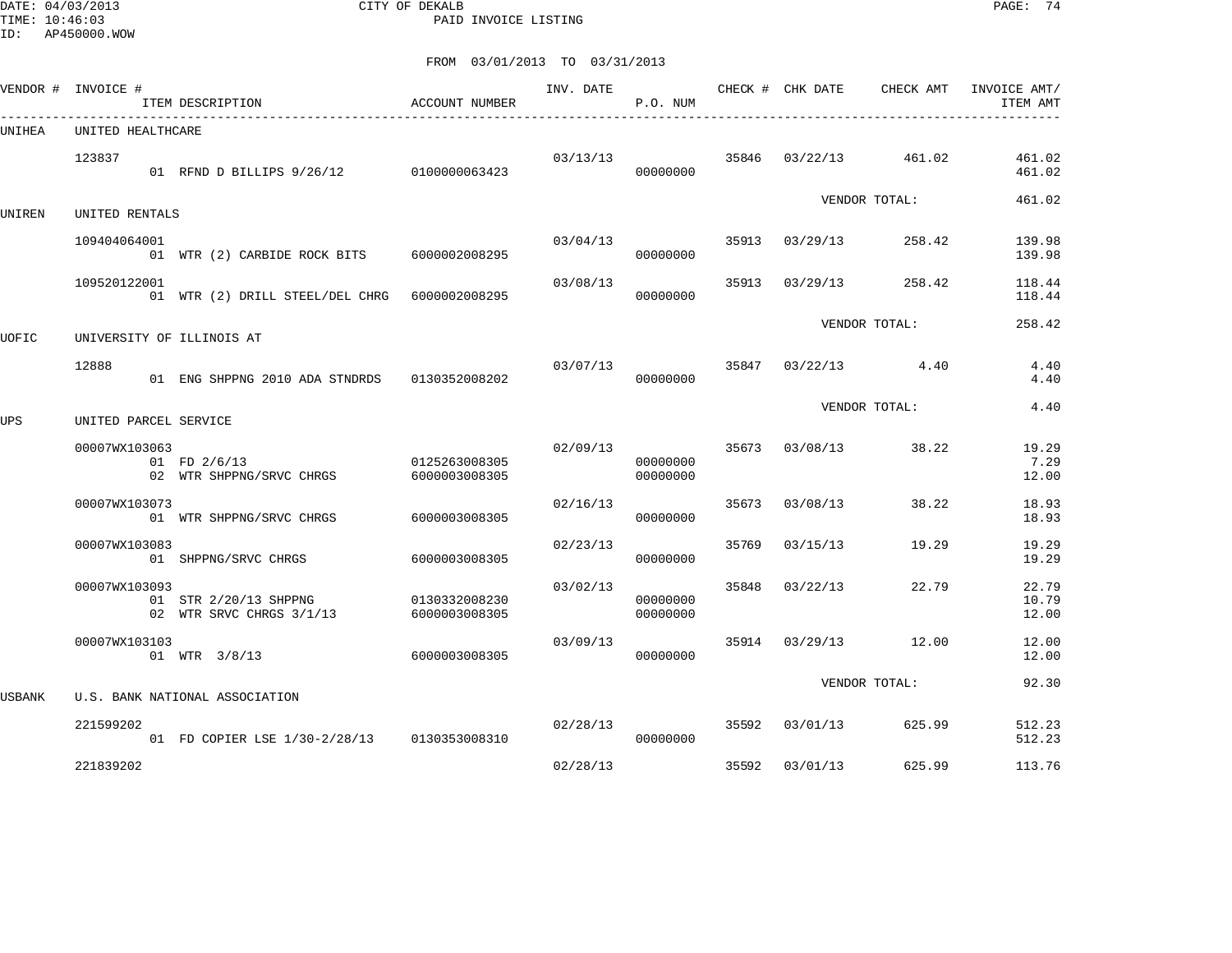DATE: 04/03/2013 CITY OF DEKALB PAGE: 75 PAID INVOICE LISTING

|        | VENDOR # INVOICE #      |          | ITEM DESCRIPTION                                                                                    | <b>ACCOUNT NUMBER</b>                                                                              | INV. DATE | P.O. NUM                                                             |       | CHECK # CHK DATE | CHECK AMT     | INVOICE AMT/<br>ITEM AMT                                   |
|--------|-------------------------|----------|-----------------------------------------------------------------------------------------------------|----------------------------------------------------------------------------------------------------|-----------|----------------------------------------------------------------------|-------|------------------|---------------|------------------------------------------------------------|
|        |                         |          |                                                                                                     |                                                                                                    |           |                                                                      |       |                  |               |                                                            |
|        | 221839202               |          | 01 ENG 1/29-2/28/13 COPIER LSE                                                                      | 0130353008310                                                                                      | 02/28/13  | 00000000                                                             | 35592 | 03/01/13         | 625.99        | 113.76<br>113.76                                           |
|        | 223819137               |          | 01 ENG CPYR LSE 2/28-3/29/13                                                                        | 0115163008310                                                                                      | 03/05/13  | 00000000                                                             | 35849 | 03/22/13         | 745.35        | 227.52<br>113.76                                           |
|        |                         |          | 02 ENG CPYR LSE 1/29-2/28/13                                                                        | 0115163008310                                                                                      |           | 00000000                                                             |       |                  |               | 113.76                                                     |
|        | 223899956               |          | 01 FD CPYR LSE 2/28-3/30/13                                                                         | 0135003008310                                                                                      | 03/06/13  | 00000000                                                             | 35849 | 03/22/13         | 745.35        | 517.83<br>517.83                                           |
| VAC    | VOLUNTARY ACTION CENTER |          |                                                                                                     |                                                                                                    |           |                                                                      |       |                  | VENDOR TOTAL: | 1,371.34                                                   |
|        | 130152                  |          | 01 TRANSIT TRIPS 12/1-12/31/12                                                                      | 0900003008399                                                                                      | 01/22/13  | 00000000                                                             | 35593 | 03/01/13         | 765,250.00    | 204,584.74<br>204,584.74                                   |
|        | 130225                  |          | 01 TRANSIT TRIPS 1/1-1/31/13                                                                        | 0900003008399                                                                                      | 02/21/13  | 00000000                                                             | 35593 | 03/01/13         | 765,250.00    | 89,186.00<br>89,186.00                                     |
|        | 130226                  |          | 01 TRANSIT TRIPS 1/1-1/31/13                                                                        | 0900003008399                                                                                      | 02/21/13  | 00000000                                                             | 35593 | 03/01/13         | 765,250.00    | 32,500.00<br>32,500.00                                     |
|        | 130338                  |          | 01 TRANSIT TRIPS 2/1-2/28/13                                                                        | 0900003008399                                                                                      | 03/14/13  | 00000000                                                             | 35850 | 03/22/13         | 32,500.00     | 32,500.00<br>32,500.00                                     |
|        | 131157                  |          | 01 TRANSIT TRIPS 10/1-10/31/12                                                                      | 0900003008399                                                                                      | 11/20/12  | 00000000                                                             | 35593 | 03/01/13         | 765,250.00    | 223,909.29<br>223,909.29                                   |
|        | 131219                  |          | 01 TRANSIT TRIPS 11/1-11/30/12                                                                      | 0900003008399                                                                                      | 12/17/12  | 00000000                                                             | 35593 | 03/01/13         | 765,250.00    | 215,069.97<br>215,069.97                                   |
|        | IDIS5541106             |          | 01 FY13 CDBG PUB SRVCS 40TR                                                                         | 1900003008307                                                                                      | 03/15/13  | 00000000                                                             | 35851 | 03/22/13         | 3,643.75      | 3,643.75<br>3,643.75                                       |
| VERLON | VERIZON LONG DISTANCE   |          |                                                                                                     |                                                                                                    |           |                                                                      |       |                  | VENDOR TOTAL: | 801, 393.75                                                |
|        | 030113                  | 04<br>05 | 01 CITY CLERK<br>02 ADMIN SERVICES<br>03 POLICE<br>FIRE<br>PUBLIC WORKS<br>06 ACCOUNT LEVEL CHARGES | 0112003008337<br>0115153008337<br>0120213008337<br>0125263008337<br>0130313008337<br>0135003008337 | 03/01/13  | 00000000<br>00000000<br>00000000<br>00000000<br>00000000<br>00000000 |       | 35852 03/22/13   | 270.14        | 270.14<br>0.42<br>218.07<br>12.02<br>1.43<br>0.21<br>13.16 |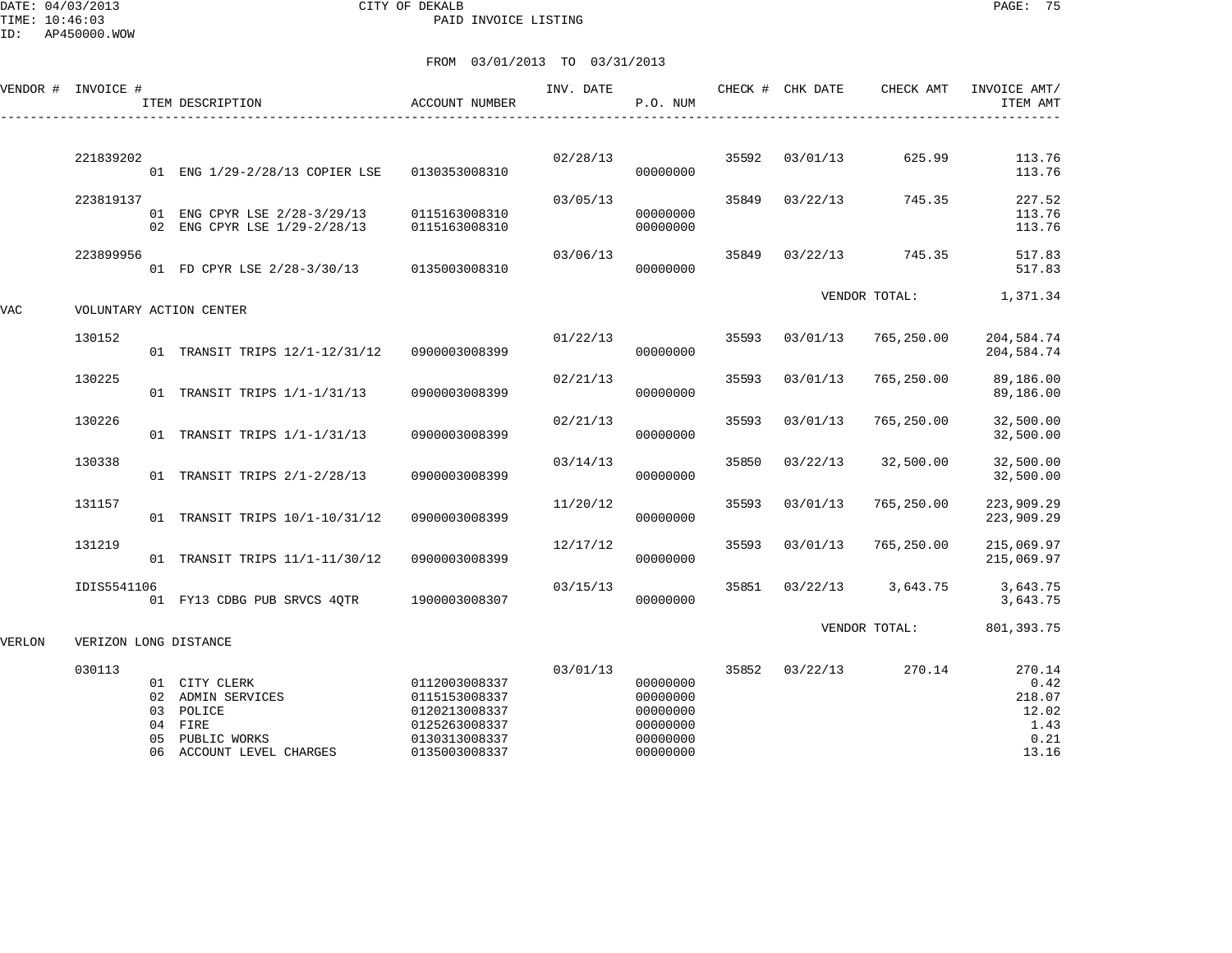|         | VENDOR # INVOICE # |                            | ITEM DESCRIPTION                                                                                                                                                                                                                                                                                                                                                                                                                                 | <b>ACCOUNT NUMBER</b>                                                                                                                                                                                                                                                                                          | INV. DATE | P.O. NUM                                                                                                                                                                                                             |       | CHECK # CHK DATE | CHECK AMT     | INVOICE AMT/<br>ITEM AMT                                                                                                                                                             |
|---------|--------------------|----------------------------|--------------------------------------------------------------------------------------------------------------------------------------------------------------------------------------------------------------------------------------------------------------------------------------------------------------------------------------------------------------------------------------------------------------------------------------------------|----------------------------------------------------------------------------------------------------------------------------------------------------------------------------------------------------------------------------------------------------------------------------------------------------------------|-----------|----------------------------------------------------------------------------------------------------------------------------------------------------------------------------------------------------------------------|-------|------------------|---------------|--------------------------------------------------------------------------------------------------------------------------------------------------------------------------------------|
|         | 030113             |                            | 07 DIRECT DIAL USAGE<br>08 YSB<br>09 AIRPORT                                                                                                                                                                                                                                                                                                                                                                                                     | 0135003008337<br>0135003008337<br>6500003008337                                                                                                                                                                                                                                                                | 03/01/13  | 00000000<br>00000000<br>00000000                                                                                                                                                                                     |       | 35852 03/22/13   | 270.14        | 270.14<br>0.47<br>18.68<br>5.68                                                                                                                                                      |
| VERWIR  | VERIZON WIRELESS   |                            |                                                                                                                                                                                                                                                                                                                                                                                                                                                  |                                                                                                                                                                                                                                                                                                                |           |                                                                                                                                                                                                                      |       |                  | VENDOR TOTAL: | 270.14                                                                                                                                                                               |
|         | 2867753273         | 08<br>09<br>15<br>17<br>18 | 01 AIRPORT 1/5-2/4/13<br>02 MAYOR 1/5-2/4/13<br>03 ADMIN 1/5-2/4/13<br>04 FINANCE 1/5-2/4/13<br>05 HR $1/5 - 2/4/13$<br>06 IT $1/5 - 2/4/13$<br>07 SPARE 1/5-2/4/13<br>PLANNING 1/5-2/4/13<br>ACCIDENT INV 1/5-2/4/13<br>10 PD $1/5 - 2/4/13$<br>11 FIRE 1/5-2/4/13<br>12 WTR $1/5 - 2/4/13$<br>13 PW $1/5 - 2/4/13$<br>14 STR 1/5-2/4/13<br>BUILDING 1/5-2/4/13<br>16 DEVELOP SERVICES 1/5-2/4/13<br>ENG $1/5 - 2/4/13$<br>EOUIPMENT 1/5-2/4/13 | 6500003008337<br>0110103008337<br>0115153008337<br>0115153008337<br>0115153008337<br>0115163008337<br>0115163008337<br>0130343008337<br>0118003008337<br>0120213008337<br>0125263008337<br>6000003008337<br>0130313008337<br>0130313008337<br>0130353008337<br>0130353008337<br>0130353008337<br>0115166008580 | 02/04/13  | 00000000<br>00000000<br>00000000<br>00000000<br>00000000<br>00000000<br>00000000<br>00000000<br>00000000<br>00000000<br>00000000<br>00000000<br>00000000<br>00000000<br>00000000<br>00000000<br>00000000<br>00000000 | 35594 | 03/01/13         | 5,802.67      | 5,802.67<br>96.76<br>59.94<br>119.88<br>59.94<br>59.94<br>272.87<br>30.30<br>99.18<br>0.54<br>2,150.82<br>1,084.44<br>496.94<br>59.94<br>656.61<br>96.52<br>94.35<br>60.12<br>303.58 |
| VIKCHE  |                    |                            | VIKING CHEMICAL COMPANY                                                                                                                                                                                                                                                                                                                                                                                                                          |                                                                                                                                                                                                                                                                                                                |           |                                                                                                                                                                                                                      |       |                  | VENDOR TOTAL: | 5,802.67                                                                                                                                                                             |
|         | 240098             | 02<br>0.3                  | 01 WTR (30) CHLORINE CYL/DEL CHRG 6000002008250<br>WTR (30) DEPOSIT<br>WTR (30) DEPOSIT RETURNS                                                                                                                                                                                                                                                                                                                                                  | 6000002008250<br>6000002008250                                                                                                                                                                                                                                                                                 | 02/14/13  | 00000000<br>00000000<br>00000000                                                                                                                                                                                     | 35674 | 03/08/13         | 3,053.95      | 3,053.95<br>3,053.95<br>3,000.00<br>$-3,000.00$                                                                                                                                      |
| VOTROG  | ROGER VOTAW        |                            |                                                                                                                                                                                                                                                                                                                                                                                                                                                  |                                                                                                                                                                                                                                                                                                                |           |                                                                                                                                                                                                                      |       |                  | VENDOR TOTAL: | 3,053.95                                                                                                                                                                             |
|         | 022213             |                            | 01 2013 WELLNESS                                                                                                                                                                                                                                                                                                                                                                                                                                 | 7100004008476                                                                                                                                                                                                                                                                                                  | 02/22/13  | 00000000                                                                                                                                                                                                             |       | D000068 03/01/13 | 304.80        | 304.80<br>304.80                                                                                                                                                                     |
| WALMART |                    |                            | WALMART COMMUNITY/GEMB                                                                                                                                                                                                                                                                                                                                                                                                                           |                                                                                                                                                                                                                                                                                                                |           |                                                                                                                                                                                                                      |       |                  | VENDOR TOTAL: | 304.80                                                                                                                                                                               |
|         | 01386              |                            |                                                                                                                                                                                                                                                                                                                                                                                                                                                  |                                                                                                                                                                                                                                                                                                                | 02/26/13  |                                                                                                                                                                                                                      | 35595 | 03/01/13         | 362.15        | 137.85                                                                                                                                                                               |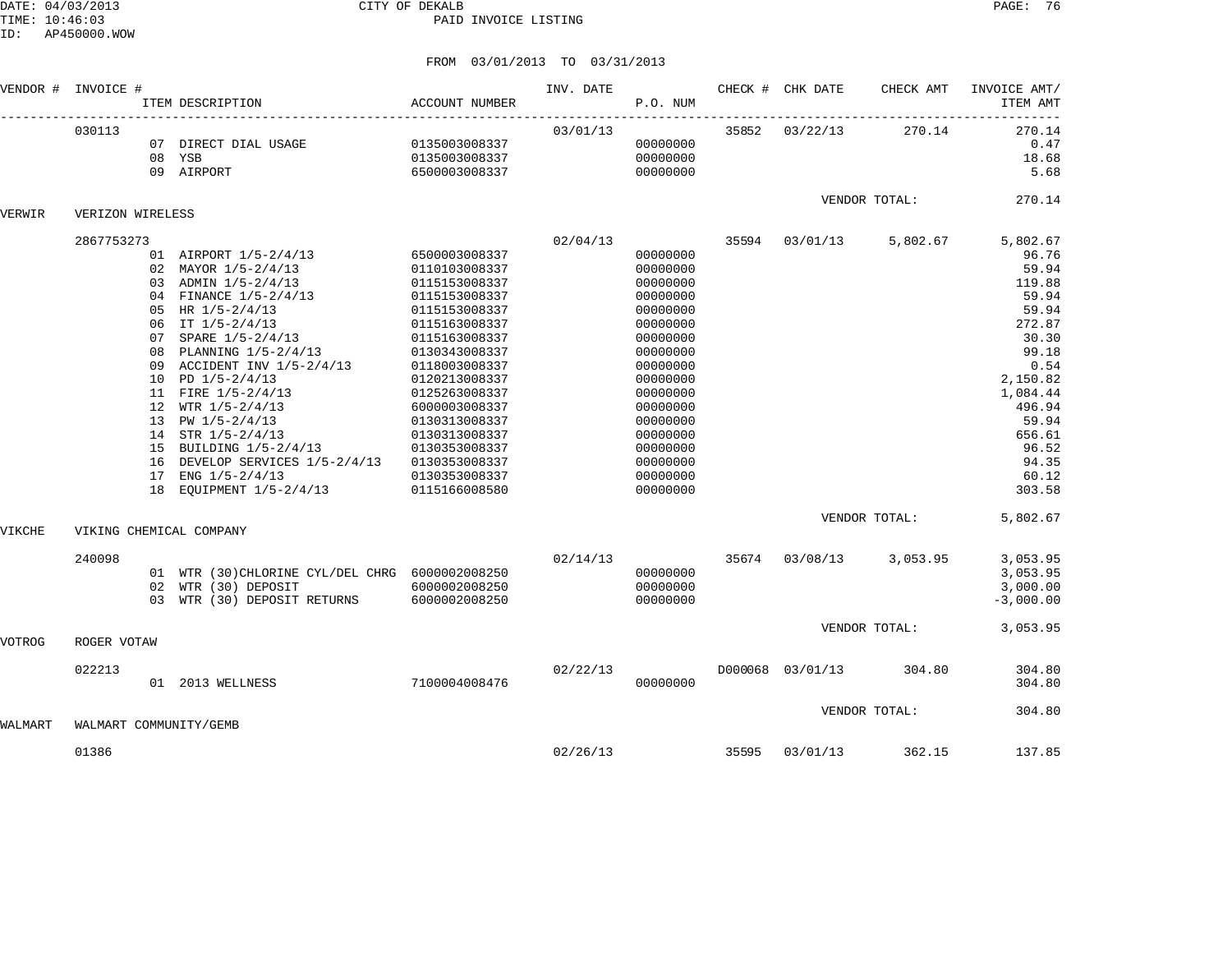## DATE: 04/03/2013 CITY OF DEKALB PAGE: 77 PAID INVOICE LISTING

ID: AP450000.WOW

|        | VENDOR # INVOICE # | ITEM DESCRIPTION                         | ACCOUNT NUMBER                 | INV. DATE | P.O. NUM             |       | CHECK # CHK DATE | CHECK AMT     | INVOICE AMT/<br>ITEM AMT             |
|--------|--------------------|------------------------------------------|--------------------------------|-----------|----------------------|-------|------------------|---------------|--------------------------------------|
|        | 01386              | 01 PD MISC SUPPLIES                      | 0120222008299                  | 02/26/13  | 00000000             |       | 35595 03/01/13   | 362.15        | 137.85<br>137.85                     |
|        | 02381              | 01 PD SUPPLIES                           | 0120222008242                  | 02/13/13  | 00000000             | 35915 | 03/29/13         | 534.19        | 25.97<br>25.97                       |
|        | 02842              | 01 FD (3) SBWFFR/EXTWRNTY                | 2800006008540                  | 02/21/13  | 00000000             | 35915 | 03/29/13         | 534.19        | 321.00<br>321.00                     |
|        | 03193              | 01 STR BUILDING SUPPLIES                 | 0130332008219                  | 01/14/13  | 00000000             | 35595 | 03/01/13         | 362.15        | 50.52<br>50.52                       |
|        | 04483              | 01 PD SUPPLIES                           | 0120222008242                  | 02/18/13  | 00000000             | 35915 | 03/29/13         | 534.19        | 12.55<br>12.55                       |
|        | 04792              | 01 PD PATROL SUPPLIES                    | 0120222008242                  | 02/19/13  | 00000000             | 35915 | 03/29/13         | 534.19        | 18.91<br>18.91                       |
|        | 05643              | 01 STR BLDG SUPPLIES                     | 0130332008219                  | 02/15/13  | 00000000             |       | 35915 03/29/13   | 534.19        | 73.16<br>73.16                       |
|        | 07091              | 01 PD SUPPLIES                           | 0120242008243                  | 02/25/13  | 00000000             | 35915 | 03/29/13         | 534.19        | 9.97<br>9.97                         |
|        | 07332              | 01 PD PATROL SUPPLIES                    | 0120222008242                  | 02/21/13  | 00000000             | 35915 | 03/29/13         | 534.19        | 30.91<br>30.91                       |
|        | 08472              | 01 ARPT OFFICE SUPPLIES                  | 6500002008219                  | 01/24/13  | 00000000             | 35595 | 03/01/13         | 362.15        | 40.70<br>40.70                       |
|        | 08715              | 01 PD T/C SUPPLIES                       | 0120236008510                  | 01/29/13  | 00000000             | 35595 | 03/01/13         | 362.15        | 109.44<br>109.44                     |
|        | 08823              | 01 ANNEX CLEANING SUPPLIES               | 0130312008204                  | 01/29/13  | 00000000             | 35595 | 03/01/13         | 362.15        | 23.64<br>23.64                       |
|        | 09937              | 01 PW ADMIN SUPPLIES<br>02 ARPT SUPPLIES | 0130312008204<br>6500002008219 | 03/01/13  | 00000000<br>00000000 |       | 35915 03/29/13   | 534.19        | 41.72<br>19.65<br>22.07              |
| WASMAN | WASTE MANAGEMENT   |                                          |                                |           |                      |       |                  | VENDOR TOTAL: | 896.34                               |
|        | 335609920111       |                                          |                                |           | 03/01/13             |       |                  |               | 35853 03/22/13 143,871.70 143,871.70 |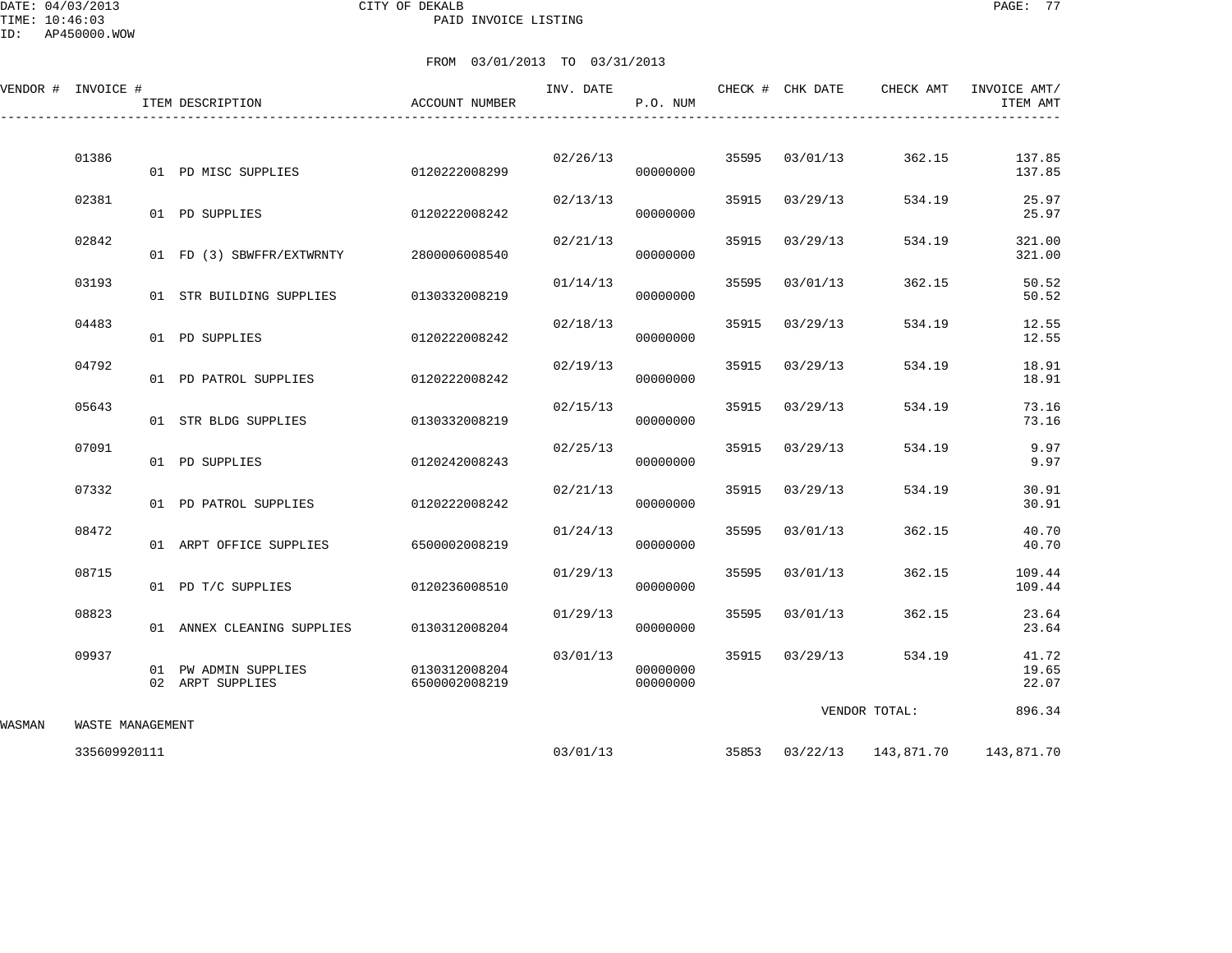DATE: 04/03/2013 CITY OF DEKALB PAGE: 78 PAID INVOICE LISTING

|        | VENDOR # INVOICE #    | ITEM DESCRIPTION                              | ACCOUNT NUMBER | INV. DATE | P.O. NUM | CHECK # CHK DATE        | CHECK AMT                 | INVOICE AMT/<br>ITEM AMT |
|--------|-----------------------|-----------------------------------------------|----------------|-----------|----------|-------------------------|---------------------------|--------------------------|
|        | 335609920111          | 01 JAN 2012 SERVICE                           | 0700003008346  | 03/01/13  | 00000000 |                         | 35853 03/22/13 143,871.70 | 143,871.70<br>143,871.70 |
| WATJAS | <b>JASON WATSON</b>   |                                               |                |           |          |                         | VENDOR TOTAL:             | 143,871.70               |
|        | 022213                | 01 2013 WELLNESS                              | 7100004008476  | 02/22/13  | 00000000 |                         | D000069 03/01/13 304.80   | 304.80<br>304.80         |
| WEEJEF | JEFFREY WEESE         |                                               |                |           |          |                         | VENDOR TOTAL:             | 304.80                   |
|        | 022213                | 01 2013 WELLNESS                              | 7100004008476  | 02/22/13  | 00000000 |                         | D000070 03/01/13 304.80   | 304.80<br>304.80         |
| WELAND | ANDREW WELLS          |                                               |                |           |          |                         | VENDOR TOTAL:             | 304.80                   |
|        | 030813                | 01 FY '13 WELLNESS                            | 7100004008476  | 03/08/13  | 00000000 |                         | D000080 03/15/13 304.80   | 304.80<br>304.80         |
| WELCOM | WELDSTAR COMPANY      |                                               |                |           |          |                         | VENDOR TOTAL:             | 304.80                   |
|        | 01344967              | 01 WTR LNWNR211-25                            | 6000002008219  | 02/13/13  | 00000000 |                         | 35675 03/08/13 109.19     | 109.19<br>109.19         |
| WELTOD | TODD WELLS            |                                               |                |           |          |                         | VENDOR TOTAL:             | 109.19                   |
|        | 022213                | 01 2012 WELLNESS                              | 7100004008476  | 02/22/13  | 00000000 |                         | D000071 03/01/13 112.48   | 112.48<br>112.48         |
| WENENG |                       | WENDLER ENGINEERING SERVICES,                 |                |           |          |                         | VENDOR TOTAL:             | 112.48                   |
|        | 34305                 | 01 PRJCT #2120006 DKLB POL STTN 0130353008331 |                | 03/14/13  | 00000000 |                         | 35854 03/22/13 412.50     | 412.50<br>412.50         |
| WHODIR | WHOLESALE DIRECT INC. |                                               |                |           |          |                         | VENDOR TOTAL:             | 412.50                   |
|        | 000198239             | 01 STR WIPER BLADES 0130332008226             |                |           | 00000000 | 02/14/13 35676 03/08/13 | 398.73                    | 398.73<br>106.58         |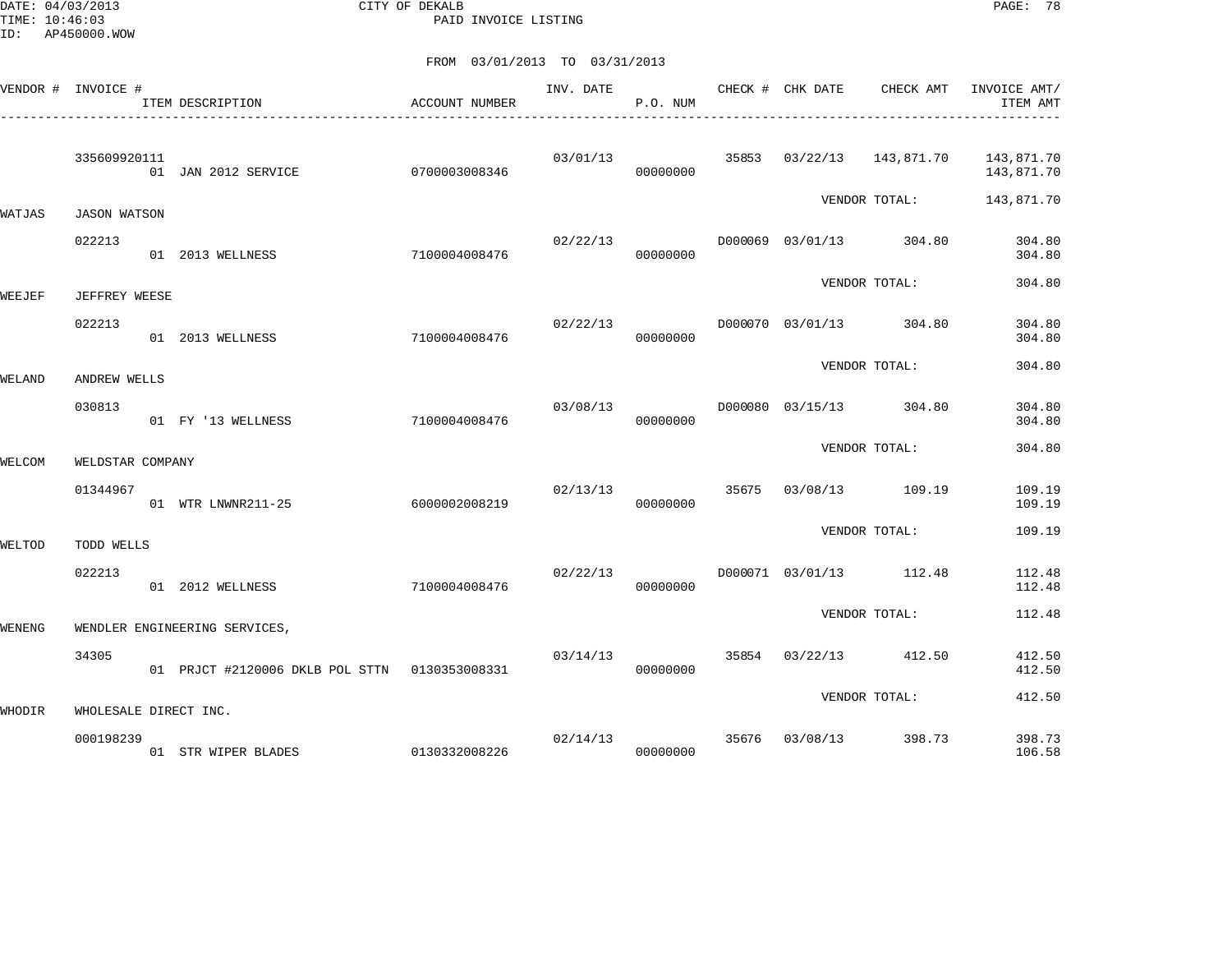|        | VENDOR # INVOICE #   |    | ITEM DESCRIPTION                                                                     | ACCOUNT NUMBER                                                   | INV. DATE | P.O. NUM                                     |       | CHECK # CHK DATE | CHECK AMT                | INVOICE AMT/<br>ITEM AMT                     |
|--------|----------------------|----|--------------------------------------------------------------------------------------|------------------------------------------------------------------|-----------|----------------------------------------------|-------|------------------|--------------------------|----------------------------------------------|
|        | 000198239            | 04 | 02 WTR WIPER BLADES<br>03 PD WIPER BLADES<br>STR WIPER BLADES<br>05 WTR WIPER BLADES | 6000002008226<br>0120212008226<br>0130332008226<br>6000002008226 | 02/14/13  | 00000000<br>00000000<br>00000000<br>00000000 |       | 35676 03/08/13   | 398.73                   | 398.73<br>106.58<br>106.57<br>39.50<br>39.50 |
|        | 000198272            |    | 01 STR WINTER BLADES<br>02 WTR WINTER BLADES<br>03 PD WINTER BLADES                  | 0130332008226<br>6000002008226<br>0120222008226                  | 02/15/13  | 00000000<br>00000000<br>00000000             |       | 35770 03/15/13   | 216.78                   | 216.78<br>72.26<br>72.26<br>72.26            |
| WILBUR | WILLS, BURKE, KELSEY |    |                                                                                      |                                                                  |           |                                              |       |                  | VENDOR TOTAL:            | 615.51                                       |
|        | 12607                |    | 01 MFT SECT 04-00167-00-BR BTHYRD 1000002008331                                      |                                                                  | 02/04/13  | 00000000                                     |       |                  | 35855 03/22/13 12,125.64 | 3,785.94<br>3,785.94                         |
|        | 12670                |    | 01 MFT SEC 10-00167-01-WR BTHY RD 1000002008331                                      |                                                                  | 02/12/13  | 00000000                                     |       |                  | 35855 03/22/13 12,125.64 | 8,339.70<br>8,339.70                         |
| WILKIM | KIM WILLIAMS         |    |                                                                                      |                                                                  |           |                                              |       | VENDOR TOTAL:    | 12, 125.64               |                                              |
|        | 022213               |    | 01 '12 WELLNESS                                                                      | 7100004008476                                                    | 02/22/13  | 00000000                                     | 35596 |                  | 03/01/13 184.50          | 184.50<br>184.50                             |
| WOOCRA | CRAIG WOODRUFF       |    |                                                                                      |                                                                  |           |                                              |       |                  | VENDOR TOTAL:            | 184.50                                       |
|        | 022213               |    | 01 2013 WELLNESS                                                                     | 7100004008476                                                    | 02/22/13  | 00000000                                     |       |                  | D000072 03/01/13 149.50  | 149.50<br>149.50                             |
| ZENDON | DONNA ZENZEN         |    |                                                                                      |                                                                  |           |                                              |       |                  | VENDOR TOTAL:            | 149.50                                       |
|        | 022213               |    | 01 2012 WELLNESS<br>02 2013 WELLNESS                                                 | 7100004008476<br>7100004008476                                   | 02/22/13  | 00000000<br>00000000                         |       | D000073 03/01/13 | 393.65                   | 393.65<br>300.65<br>93.00                    |
|        | 022213A              |    | 01 2013 WELLNESS                                                                     | 7100004008476                                                    | 02/22/13  | 00000000                                     |       |                  | D000073 03/01/13 184.80  | 184.80<br>184.80                             |
| ZENRIC | RICHARD ZENZEN       |    |                                                                                      |                                                                  |           |                                              |       |                  | VENDOR TOTAL:            | 578.45                                       |
|        | 022213               |    |                                                                                      |                                                                  |           | 02/22/13                                     | 35597 | 03/01/13         | 200.00                   | 200.00                                       |